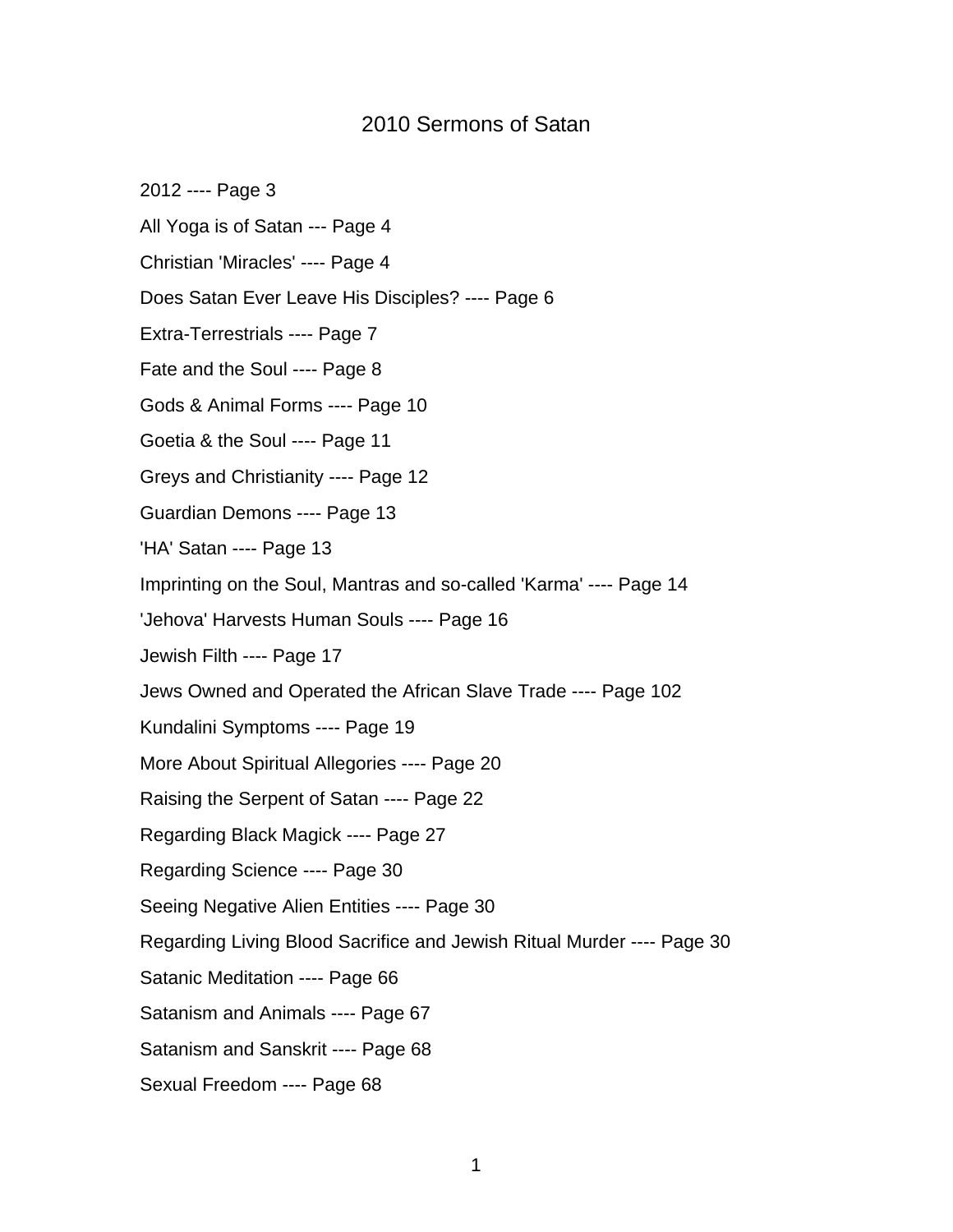Sleep Paralysis ---- Page 72

Spiritual Allegories ---- Page 73

Strength in Satan ---- Page 74

Supernatural Feats ---- Page 76

'Testimonies' from Ex-Satanists? ---- Page 77

The Music Industry Exposed ---- Page 79

The Nadis of the Soul ---- Page 82

True Nazism is of Satan ---- Page 84

Wicca is Nothing More Than Christianized Witchcraft ---- Page 86

Jesus: The Jewish Archetype ---- Page 89

Christianity and Communism: Jewish Twins ---- Page 95

Who Brought the Slaves to America? ---- Page 102 By Walter White Jr., 1968 From: http://www.radioislam.org/islam/english/toread/who\_brought\_slaves\_to\_america. htm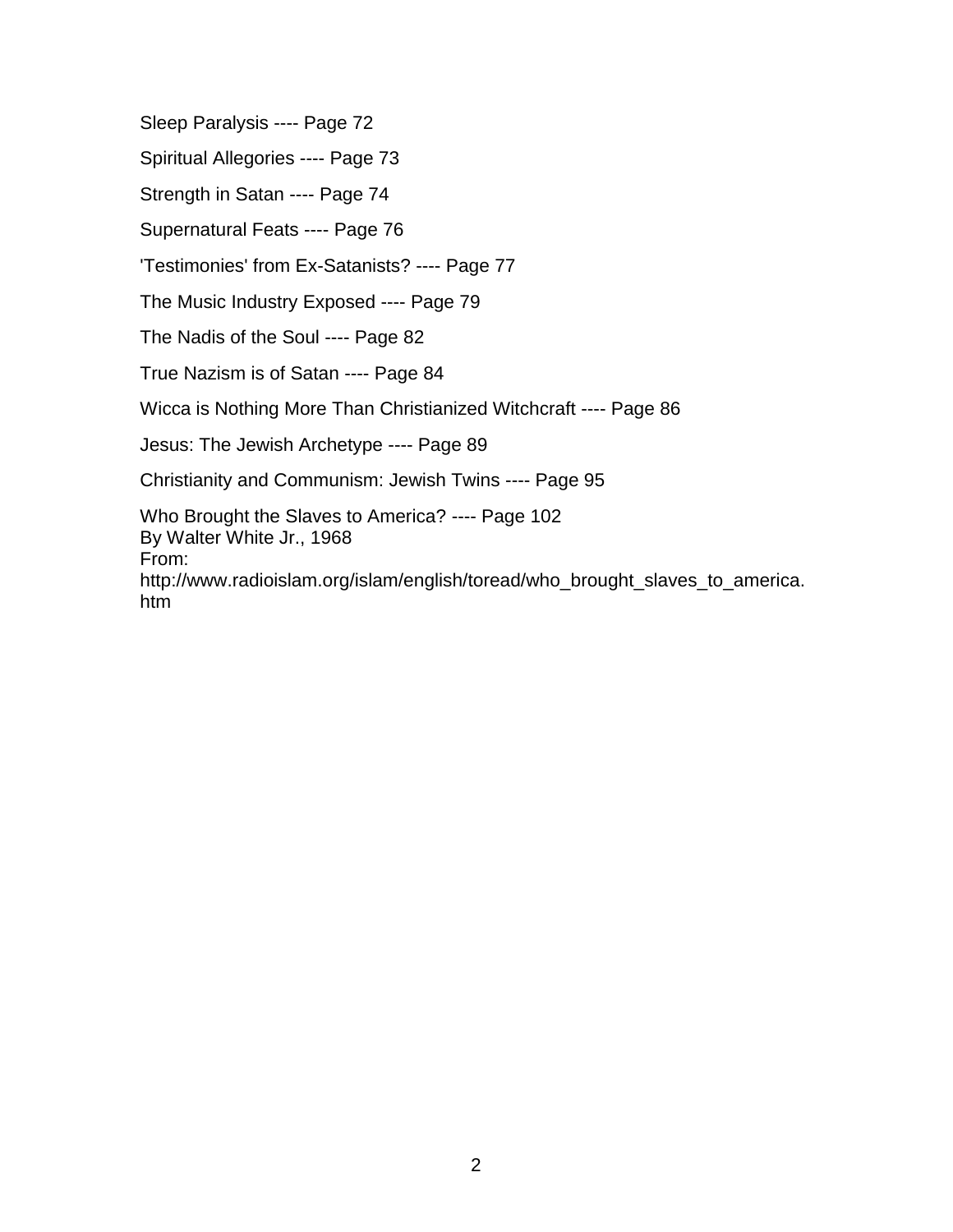## IMPORTANT INFORMATION ABOUT 2012 - AAAAHHHHHHHHHGGHH!!!!!!!!!!

Every single week, sometimes even several times a week, people in the groups here go on and on about the 2012 CRAP. Satan himself told me it certainly won't be the end of the world, just another YK 2000. In addition, 'Maya' in Sanskrit means 'illusion.' Sanskrit is the oldest of known languages and is very spiritual. What this translates into it 'The END of ILLUSION' i.e., The END of LIES.

One of the most hilarious was the Christian preacher/pastor who just KNEW the end of the world would occur on some certain date. This was some 10-20 years ago and on the news. Of course, he also knew he would DEFINITELY be one of the chosen amongst the 144,000 [STOLEN and corrupted from the 144,000 nadis of the human soul] who would be saved! He KNEW the very exact date this rapture would occur. He revealed this most guarded secret to his congregation. They all quit their jobs, sold their homes, and every piece of property they owned and of course, ALL of their material possessions and were left with only the clothes on their backs. They all climbed up to the top of this large hill where the nazarene and ilk was supposed to swoop down and SAVE THEM!! Well, they waited, and waited and waited..............

After several days of waiting, some lost faith and left. The preacher, then getting a bit nervous said he was 'two weeks off.' Two weeks later, some of the more vulnerable again showed up and they waited, and waited and waited...............

Now, I have posted this before and I am reposting it again. For those of you who are impressionable concerning the predictions that the world will end, please read the following article, the hype regarding the supposed 'end of the world' is nothing new:

A Brief History of the Apocalypse http://www.abhota.info/index.htm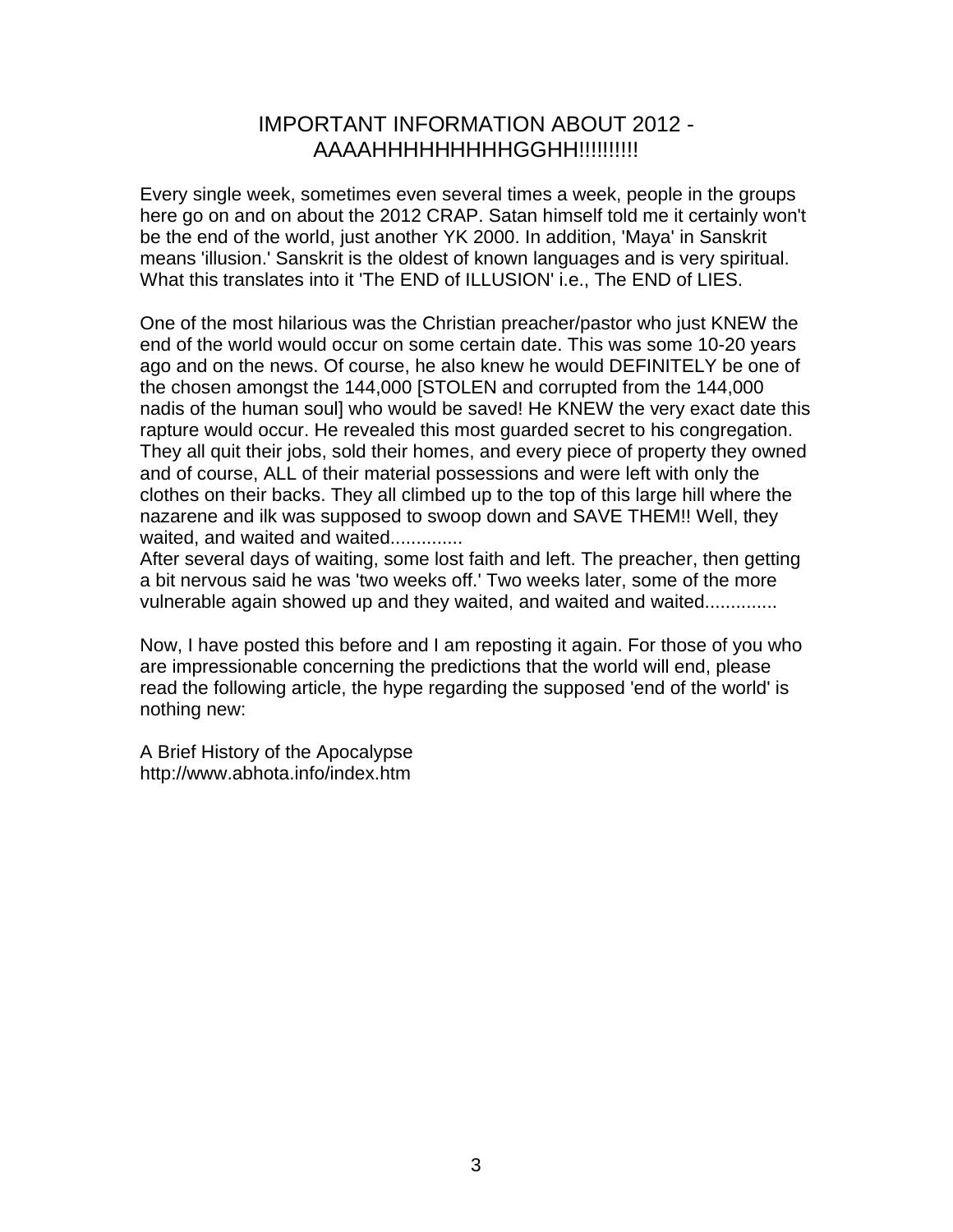## All Yoga is of Satan

*The question was what is yoga and this is what some Catholic prayer warriors said in a Catholic forum. Don't do it. It's not safe for Christians to do. It's dangerous. If you want something to stretch, try Pilates, but don't do yoga.* 

#### Reply:

Many other Christian sects say the same thing. They know all of Yoga is of Satan. All of yoga works toward the same end goal of raising the kundalini SERPENT [Satan]. When you read deeper into the doctrines of advanced yoga, even though these have been corrupted, there are plenty of 'Satan' anagrams, such as 'Satnam'. Another reason is because nearly everything in that foul bible of lies of theirs was stolen and corrupted from the Far East. This knowledge was shut up like a trap years ago, but is now coming out in the open.

# Christian 'Miracles'

#### Question:

*Hard Question - If Christian miracles like when Mary walked on the church a while back and other miracles of Christianity happened then why are people telling me there's no heaven or Christian god because there has to be some explanation for these miracles*???

#### Reply:

Some people are confused regarding so-called 'miracles' they have either heard about or in rare cases, have seen; of the enemy. I explain this below. There is nothing SPIRITUAL about the enemy or their works. Everything of the enemy is false; this is an artificial spirituality. For those who are new- 'Christian' means 'Christian'

\*\*\*

This isn't a 'hard question' for me. I can see through the enemy's bullshit. The enemy 'god' is a collective whole of human hating and human exploiting aliens. So, just what is so spiritual about that filthy stinking alien bitch 'walking the church'? How does this help or advance humanity? What is the spiritual significance of this crap? Who cares?

My entire point here is YES, I am well aware that the program of Christianity has had its so-called 'miracles' and some prayers answered, BUT- there is a huge difference between the 100% material and SPIRITUALLY INSIGNIFICANT shows of the enemy and the TRUE SPIRITUAL AWARENESS, INNER HEALING AND UNDERSTANDING AND CONTROL OF OUR OWN DESTINY THAT WE ACHIEVE THROUGH SATAN.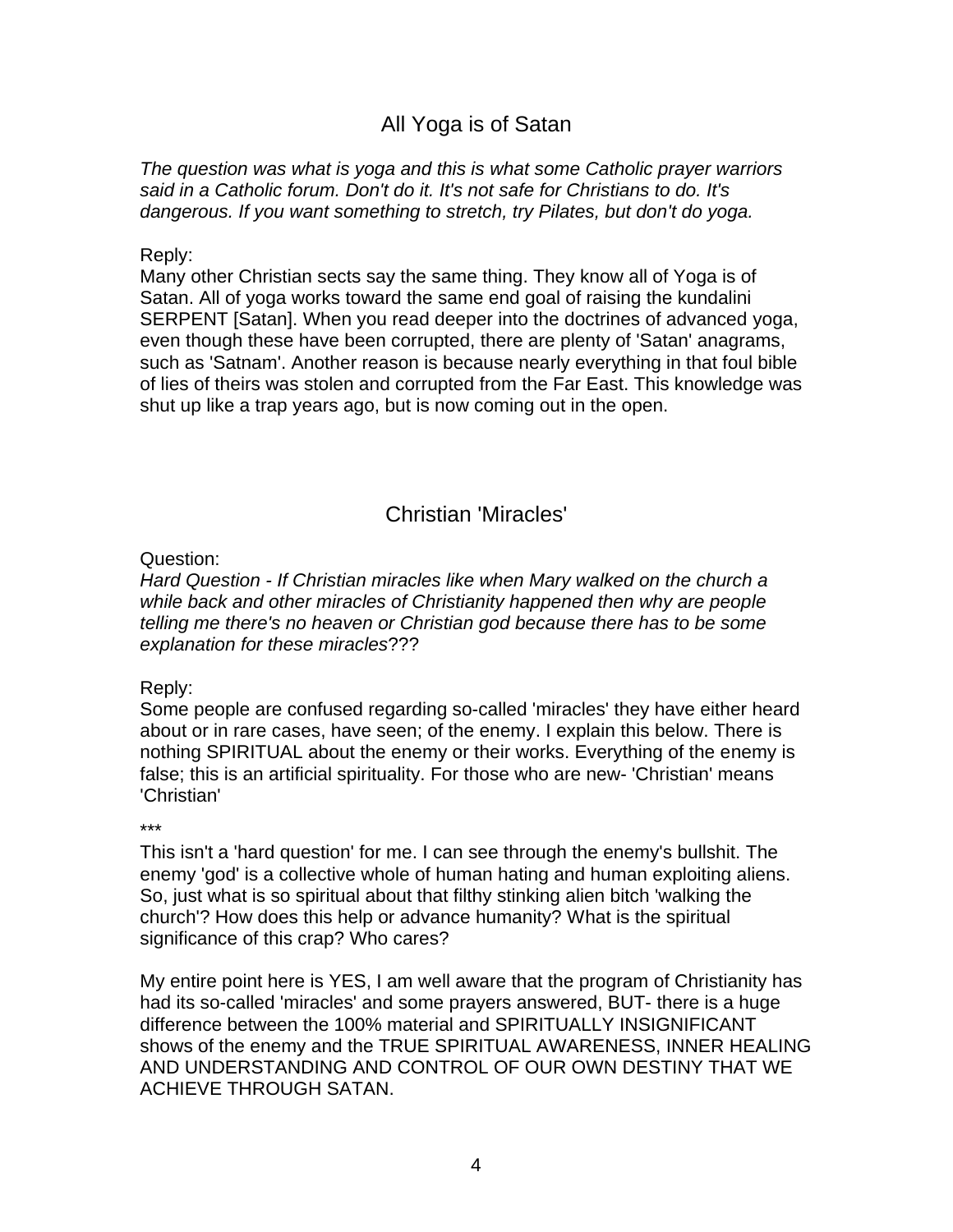The enemy grants a miracle or answered prayer every so often for show. The unenlightened then go on to praise and exalt this nefarious collective of aliens with misplaced faith, etc.

The enemy can be plainly seen in their works in that there is NOTHING SPIRITUAL OR SIGNIFICANT TO ADVANCE ONE'S SOUL. One is given material favors that are temporary [in this life only] and still remains an unenlightened SLAVE.

In contrast, Satan is very spiritual and cares about our spiritual well-being. Through Satan, we heal ourselves from the inside - out. Through Satan, our spiritual eyes are opened and we can spot potential serious errors in our lives before they occur. We can also see our own errors and how they impact our lives and the lives of others and through this, we are healed. Drug and alcohol and emotional and all sorts of other addictions are healed through Satan at the soul. Through Satanic power meditations, the addictions eventually go away and one is free.

While the enemy may take away [very few and far in-between- just for a show] someone's drug addiction, the person still remains a slave, hits a dead end where no more spiritual advancement occurs, and remains unknowing with no knowledge of how this was achieved.

Satan gives us the knowledge we need to empower, to heal and to advance spiritually. We know and we understand HOW these feats are accomplished. We are then motivated all the more to advance our souls in many more ways than just one. Through empowering our souls the way our True Creator God Satan intended for us to do so, we can both understand and accomplish our own miracles without being a perpetual Christian slave to an alien asshole with an ugly agenda. Satan gives this knowledge to all of his dedicated ones. In contrast the enemy picks out only a select few and then there is a dead end, other than that few go on to zealously proselytize and promote the enemy agenda to the public.

Satan shows us the way to our own spiritual freedom; our liberation and our empowerment. Satan is spiritual and works with the soul, while the enemy works to deceive and to enslave. With the enemy, the very few who are healed just for show, never go on to understand or to know how to heal themselves. NONE OF THE ENEMY'S WORKS DO ANYTHING FOR THE VICTIM SPIRITUALLY.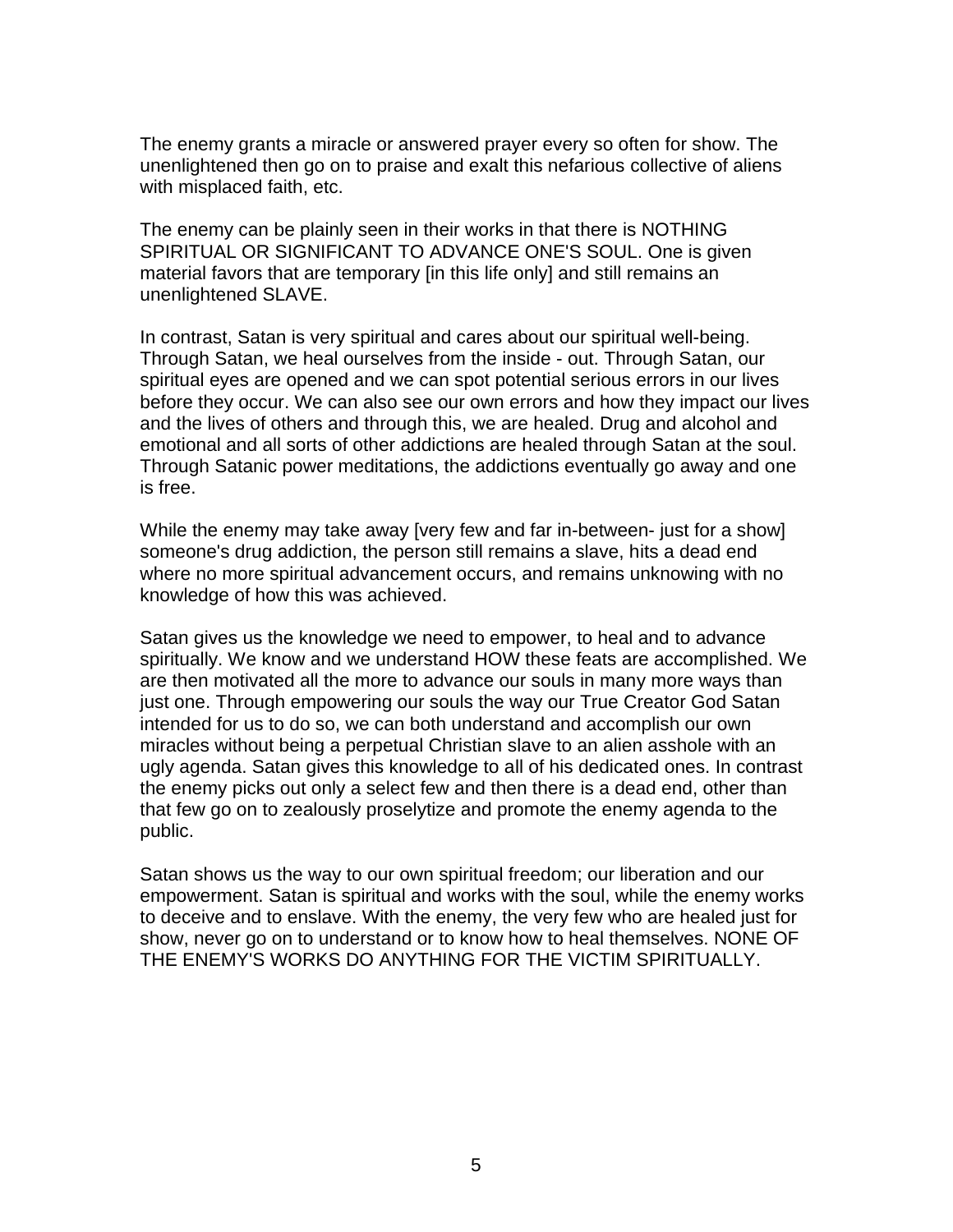# Does Satan Ever Leave His Disciples?

#### *Does Satan ever leave is disciples? Sometimes I feel like he has left me.*

Reply:

Be strong and keep up on your meditations and try to do kundalini and hatha yoga every day. Satan and his Demons are and have been extremely busy. There are times I don't hear from them for days or more. I understand because I know they are busy. There is a lot at stake here and what is going on in this world right now.

The Eve of Beltane will more than likely be exceptionally busy for the Powers of Hell this year. Try to work on empowering yourself and join in the fight to destroy our enemies. Christianity is falling fast. We need more and more people to work relentlessly to completely destroy this hideous and most odious monster. Hell's Army E-Group

There have been many times I have not heard from Satan or any Demons for days, but they are responsible and always on top of things. There was a near extremely serious and potentially disastrous situation, which would have been catastrophic for a loved one. I called upon Satan urgently and again, experienced another one of his miracles. Nothing happened to my shock and amazement. The loved one was shocked as well, and will always remember this, and knows Satan is real. This was very personal, but I can't say enough of how thankful I was to Satan [again and hundreds of times over], and how Satan handled this situation, which was nothing short of a total miracle. I have experienced many of his miracles.

Satan doesn't leave us.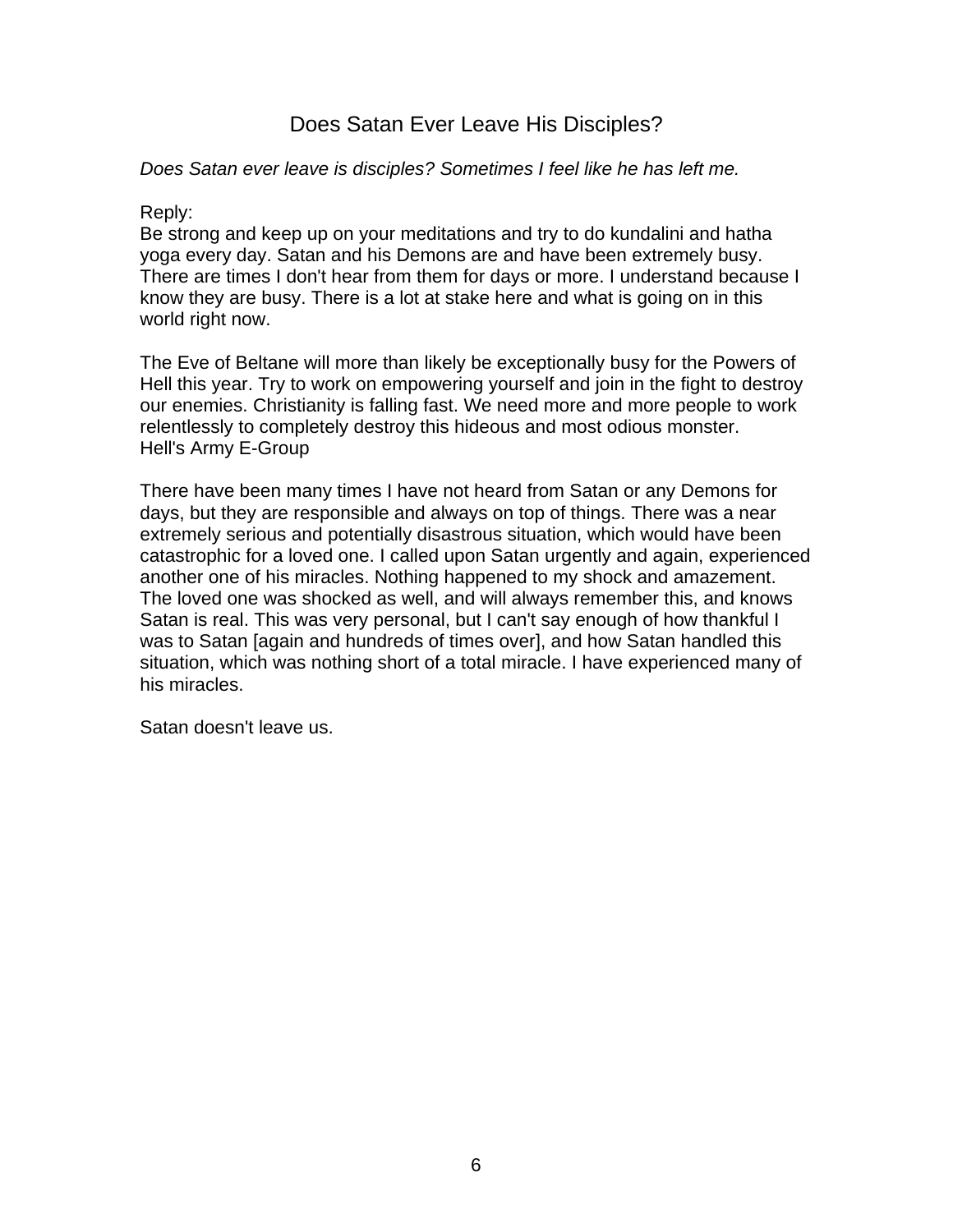#### IN REPLY:

What are the names of the grimoires you are referring to? The Jewish written grimoires are chock full of insulting images and depictions of Satan and his Demons [Goetia, which when traced back to its root origins 'Goy']. Any grimoires that are older than the ones corrupted by the jews are instructions for opening and empowering the soul, such as the 'Necronomicon.' The misguided and unenlightened foolishly believe the original texts to be for summoning, making contact, or even commanding the Demons/Gods. They are not.

The number '72' of the Goetia has to do with the feminine half of the 144,000 nadis of the human soul, NOT some sorcerer's 'recordings' as you state below: \*\*The fact that they are portrayed as "72 Goetic" is simply a sorcerers recorded and ordered experiences, to which is only the tip of the iceberg for knowing the gods.\*\*

As for E.T.s, Satan himself told me. This does not come from theory, but my own personal experiences, and also the personal experiences of others. As for your statement:

Now, of course, the latest rave is ET's... but that is simply a tactic by the enemy to distance everyone from the truth, as the ET are the gods taking an even more modern form. ET's aren't far off in outer space, but closer to home than one thinks.

Tactic of the enemy? This is the same as 'Safe Satanism' where Satan and his Demons are defined as spooks and spirits, not REAL beings. Also, it is a proven scientific fat that there are over 100 BILLION GALAXIES OUT THERE- NOT SOLAR SYSTEMS, BUT GALAXIES. Now, any thinking person would known that the earth is not the only planet with 'intelligent life.' There is both a microcosm and macrocosm= Infinity. Just because humanity has limited senses [the spiritual senses have been cut off and strongly suppressed], this does not mean that there aren't dimensions and experiences that transcend what most can understand and access. Humanity, due to centuries of being cut off from and deprived of spirituality, has a very limited understanding of higher dimensions. You can't base everything in the vast universe upon your own limited understanding and experiences, you have to think outside of this. 'There is no place in the universe that knows not my presence' --Satan, from the Al Jilwah

'For example, in 1999 the Hubble Space Telescope estimated that there were 125 billion galaxies in the universe, and recently with the new camera HST has observed 3,000 visible galaxies, which is twice as much as they observed before with the old camera. We're emphasizing "visible" because observations with radio telescopes, infrared cameras, x-ray cameras, etc. would detect other galaxies that are not detected by Hubble. As observations keep on going and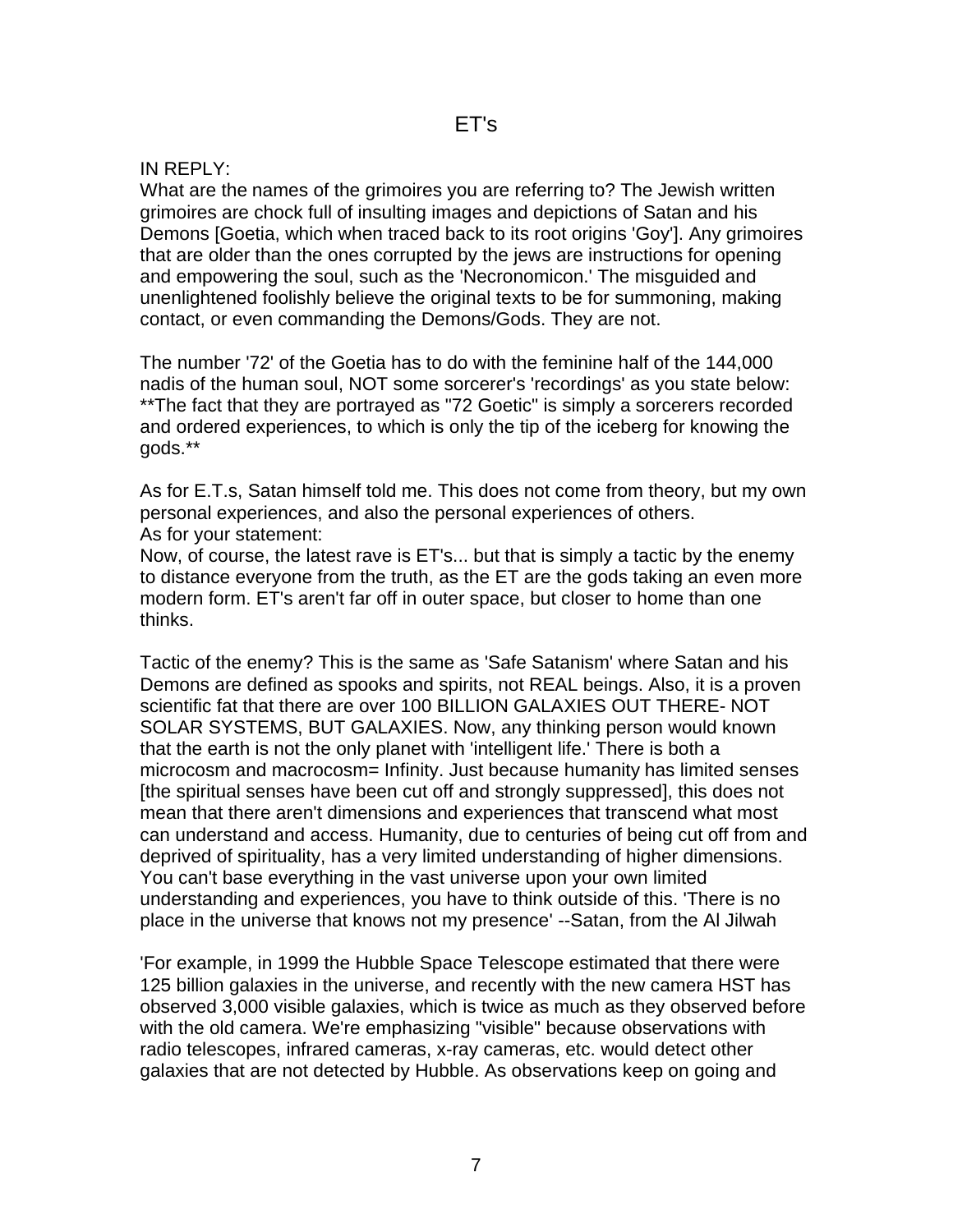astronomers explore more of our universe, the number of galaxies detected will increase.'

NASA's ' Ask an Astrophysicist'

http://imagine.gsfc.nasa.gov/docs/ask\_astro/answers/021127a.html

The earth is not flat and the planets revolve around the sun, not the earth. The earth is not the only planet that holds what we know as 'intelligent life.'

# Fate and the Soul

Knowledge regarding the soul has been vehemently suppressed for centuries. Ignorance is required in order to be victims/slaves. What is within the soul determines our fate and YES, much of life IS fated. This can readily been seen in astrology charts when one is accomplished at reading them. Nearly every event that occurs within our life is fated. This is within our souls. Just as nearly everything here begins with an idea first- your house, your PC, your car, buildings, etc., the soul is what determines the quality of one's life and the events that occur therein.

Before any occurrence, such as an oncoming illness, this shows up in the aura. For example, one about to become ill, will have a grayish tinge to his/her aura for anywhere from 1-4 days, depending upon the severity. The same goes for accidents and other unfortunate events- they can be seen in the aura several days before they occur. This does not only apply to negatives, but also with good things, as they appear in the aura as well, before they happen.

Many psychics claim there is no 'time' on the astral. This is not true at all. They are seeing the past, present and future with their own soul and within the souls of others. All of this has to do with past lives.

Events are recorded within the chakras and stored there as what some term as 'seeds.' This is because they have not yet manifested. I wrote of this beforemany who have problems in their love lives, made heart-felt commitments in past lives, such as being with the lover/partner in the past 'forever.' When that lover is gone, and the person has entered a new life, the commitment, which was impressed upon the soul, still remains and affects the current love life, hampering and/or ruining it. In some cases, both lovers will meet in a future lifetime, but the majority of the time, this results in hard luck for the affections. People who have this are then often born with Saturn in Libra, and/or have other astrological nasties that work to wreak havoc on the love life.

Another theme is punishing one's self and self-hatred, which is totally exploited by the Christian program, which works relentlessly to keep everyone damned. The results from this are accidents and other bad events. Going on, our souls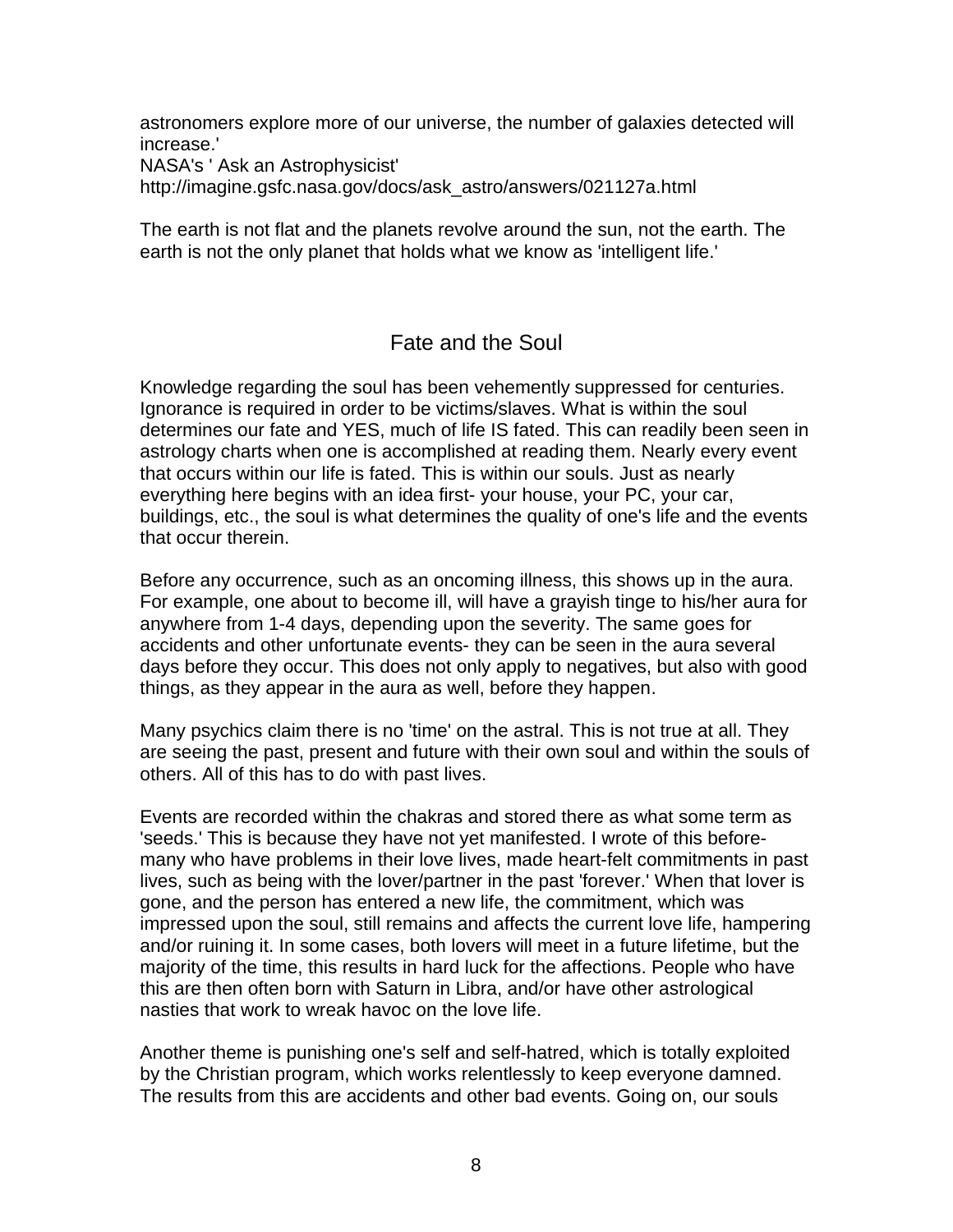connect with other souls who are close to us. For example, sharing the same beliefs as another and being in close contact will establish a connection to both peoples' throat chakras. Unless the contact [seen astrally as a cord] is broken and make sure it will no longer connect, this is often dragged into a future lifetime, where both parties meet again. Strong emotions also factor in for better or worse. When strong emotions are released, this also in many cases, establishes a connection.

These seeds are dormant and it can be more than one lifetime before they blossom into actual events. There are things the average person isn't even aware of or why they do certain things. This is within the soul. When the conditions are right, the seeds blossom and then fated events occur. This is also a part of how those near death have had experiences of their entire lives passing before them. The entire life is recorded within the subconscious mind and the soul. One of the major goals of power meditation [kundalini meditation and yoga] are to BURN these seeds before they have a chance to manifest; to destroy them so one is finally free. This can also be seen in the astrology chart. This is gradual and I speak from experience here, but when you know your own chart and are very competent in making predictions- this includes reading solar and lunar returns and what you know and see in the chart does not occur, this is a sign you are burning the seeds of so-called 'karma.'

For example, I had a horrible month on a lunar return chart. One can predict a horrible month when Saturn makes a hard aspect [the closer and tighter the aspect, the worse it is] to the ruler of the lunar return chart. Mine was exact. Well, with daily meditation, hatha, and kundalini yoga exercises, nothing bad happened and the month was quite pleasant. I was shocked, but now I understand. I have seen more of this as well.

When our life energies are higher, things in our lives go much better. Kundalini meditation amplifies the energies, and must be done consistently to fix them at a higher level. When one's energies are low, this is the time problems manifest in the life, anywhere from illness to catastrophic bad luck in some cases.

Hatha and Kundalini yoga along with breathing exercises [breathing exercises fan the flames of the serpent] keep one's soul strong and protected. As I have mentioned again and again, when one's energies are amplified, one must think positive thoughts and dwell on positive things, as thoughts will tend to become reality much quicker, in this lifetime. Those with weaker/average souls, some negative thoughts, especially repeated ones remain upon the soul through lifetimes and then, manifest into reality.

Satan shows us how we can become free. Yes, it is hard work, but it pays off in your freedom and in being able to be your own god and control and direct your own fate.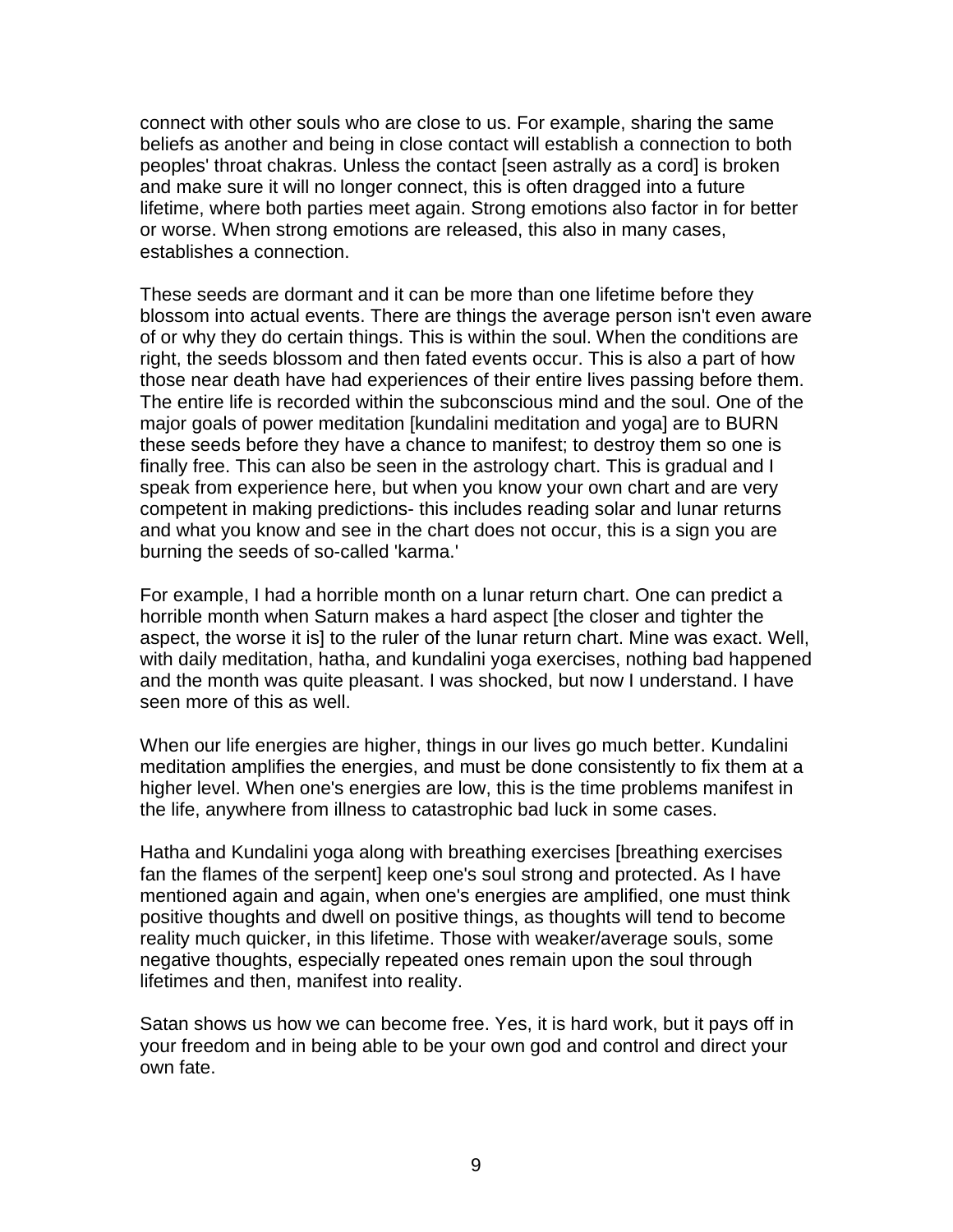### Gods & Animal Forms

#### IN REPLY:

The animal forms are symbols, which represent the Power of the Gods. The Peacock is sacred to Satan and represents the multi-colored stage of the Magnum Opus following the Nigredo. The peacock also symbolizes the rainbow colors of the third eye when this chakra is fully empowered and activated.

Anubis is symbolized by the jackal, but this does not mean that Anubis IS a jackal. I met him and I have worked with him. He is very humanoid.

Point being, if someone has strong expectations of how the Gods or a certain God should manifest astrally, this will influence how he/she appears to that person to a greater or lesser extent; no different from astral communications. If someone strongly and subconsciously associates a certain God with his/her animal form, they may very well see them as such, but this is not the accurate appearance of the God.

As for myself, when I was new, I thought Satan would manifest as a being with red eyes and horns and would send a shiver down my spine, but I was open and didn't really know. I was very surprised to see he was tall, broad-shouldered, blonde, and wearing a long white robe.

As for the Jewish concocted and defiled grimoires, the insulting images of our Gods are to instill a very ugly and offensive image in the minds of those who read this trash, in attempts to again- use fear to deter one from establishing a relationship with the God/s. Suggestions are very powerful, especially when one is young.

Hideous and insulting images ARE of the enemy. The animal symbols for the Egyptian Gods are not.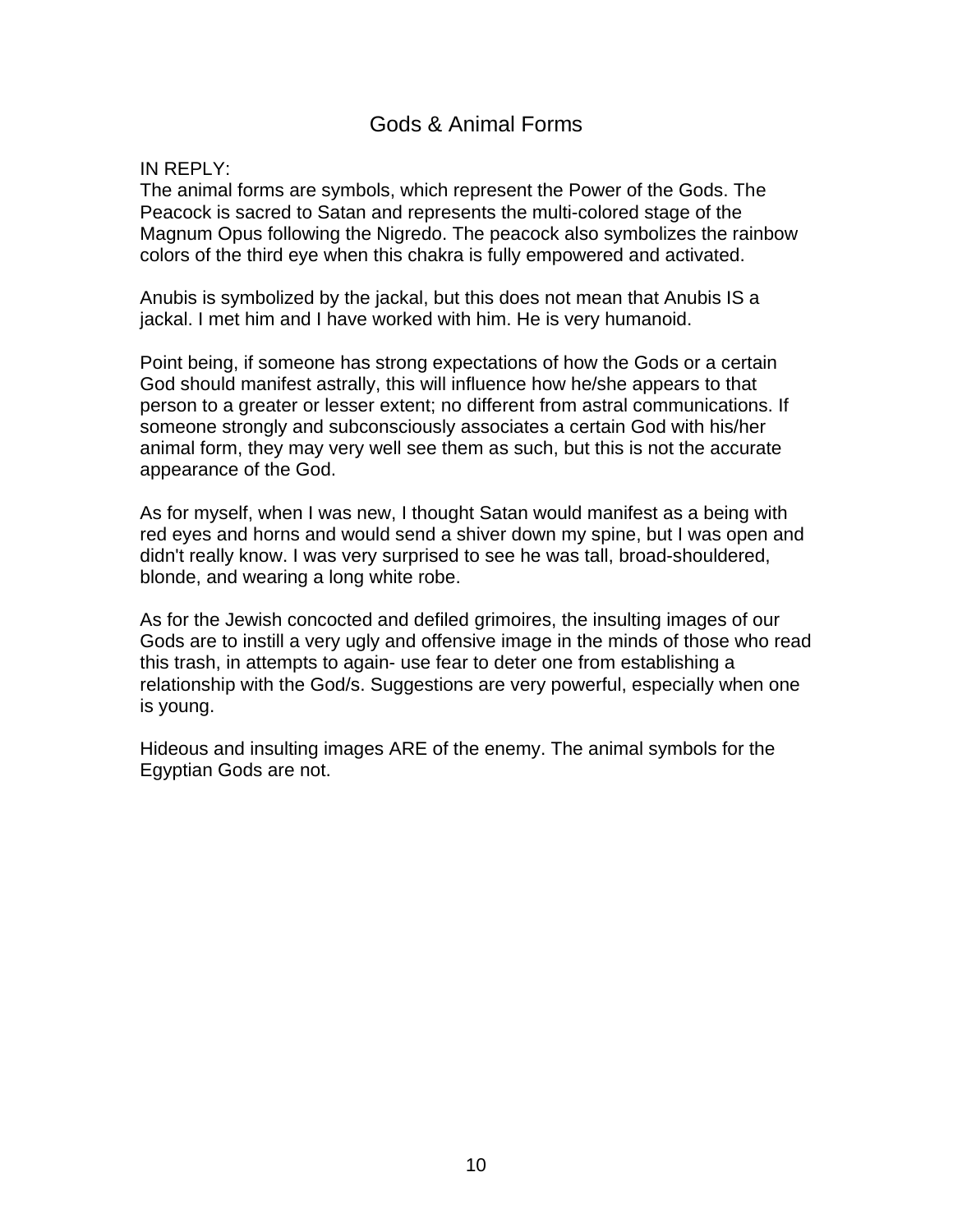# Goetia & the Soul

All of the true spiritual has many faces, such as the physical planets out there, each has an astral influence upon our lives though our chakras; the astrology chart is a map of the soul.

Satan and his Demons are also physical beings, but each in addition, has astral influences, symbols, and messages. I have written about this before- Satan [in addition to his being a real MALE being] represents what is known as the 'Shakti' in Sanskrit; also 'Devi,' which is where the term 'Devil' comes from. This is the female aspect of the soul. This is the side that has been cut off in human beings and that which the enemy works relentlessly to suppress and destroy.

The 'angelic' side of this, like the Enochian tablets for opening the watchtowers, has been corrupted. The term 'angel' is an allegory, but one must be cautious here, as these are nefarious and truly evil beings that hate humanity. There is a very powerful riddle to the Goetia, of which is the 'Lesser Key of Solomon' which as most people here are aware of- this has been really corrupted and infused with false information to where its true meaning has been obliterated with Jewish filth.

The REAL 'Temple of Solomon' is NOT that Jewish concocted biblical filth. '666' is the Kabbalistic square of the Sun. The true meaning of the "Temple of Solomon" is the TEMPLE OF THE SUN. "Sol" "Om" and "On" are all words for the Sun. "Sol" is the Latin word for the Sun and is close to the English word "soul." "Om" is a name given by the Hindus to the Spiritual Sun and "On" is an Egyptian word for Sun. The symbolism of the Temple of Solomon was stolen by the Jews and made into a fictitious character, as with the fictitious Nazarene and nearly everything in the Judeo/Christian Bible.

The true meaning of the "Temple of the Sun" is spiritual. This symbolizes the perfected soul, where the rays from the heart chakra, which is the center of the soul and circulates spiritual energy, radiates into 8 separate rays. The shining soul is symbolized by the sun. 8 is the number of Astaroth. This is also "The New Jerusalem." The name of "Jerusalem" has also been stolen and corrupted into a city in Israel. "Jerusalem" IS A CONCEPT!

The word 'Solomon' also represents the seven major chakras. The seven letters with the three O's of which symbolize the feminine chakras. O's are feminine, while I's are masculine in the Sigils. The so-called 'dark' half; along with the traditional association of Satanism with 'darkness' also represents the feminine aspect of the soul- the YIN in the yang. Of course, all of this has been hideously twisted and corrupted by the enemy.

All of this, including the Enochian tablets has to do with achieving the Magnum Opus of spiritual and physical perfection and immortality. From my own research,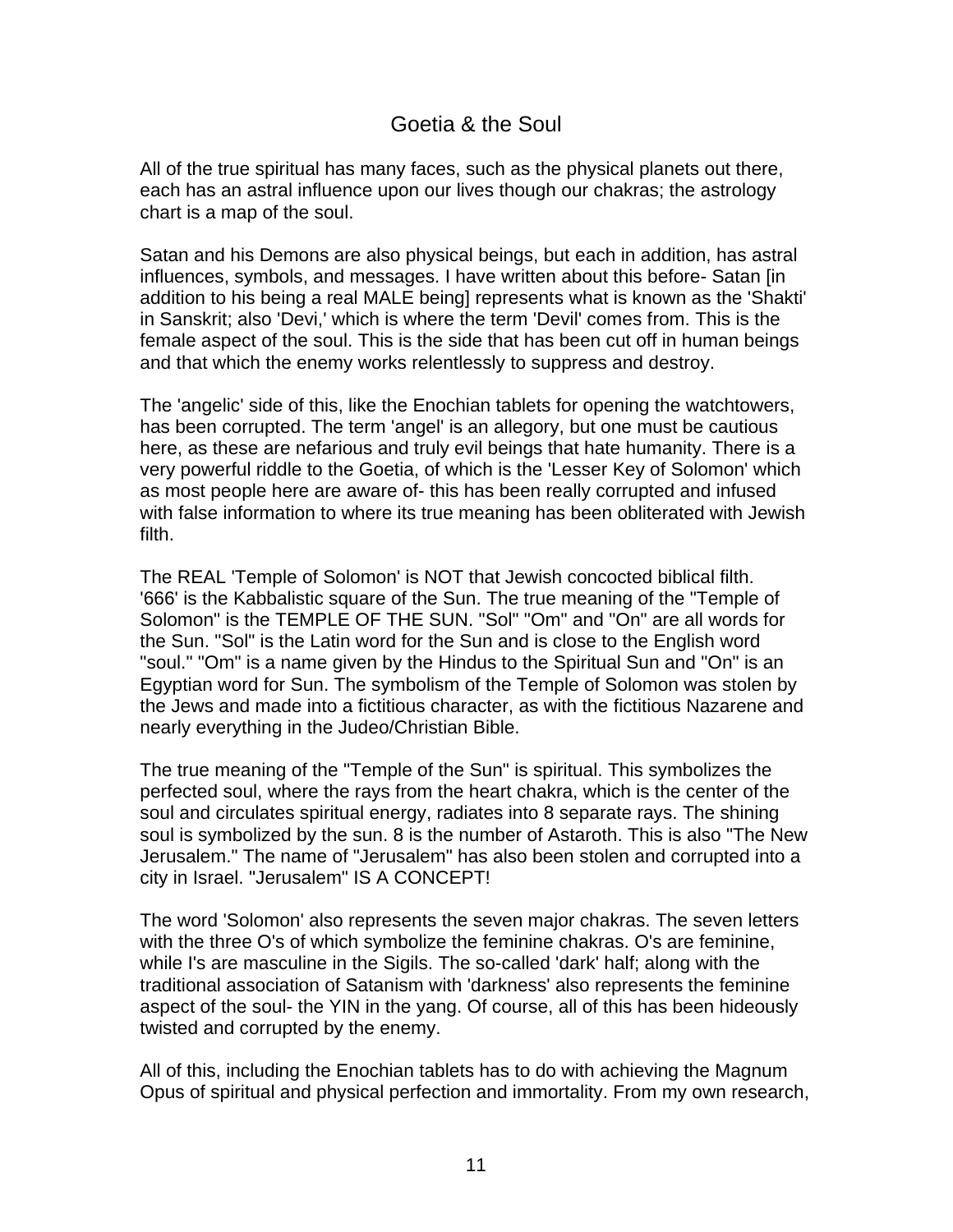angelic filth has no place in this. Satan himself told me how all of this is corrupted to where it doesn't even do any good to try to decipher it from the resources available. These are all codes. As for the Enochian, the letters have been corrupted from the originals and the angelic filth has been inserted into the Key of Solomon.

The TRUE Key of Solomon is supposed to be, as were nearly all of the original grimoires- a code for opening and empowering the soul. As we can see, Jews confiscated the originals, removed the spiritual truths, and replaced it with their worthless and meaningless crap, just like their fucking masterpiece- the bible.

I still have much research to do. The problem has been limited time for me. I don't have all of the answers as of yet, obviously, but in time...

# Greys and Christianity

I have done research over the years and many artists of the Middle Ages painted hidden codes and messages in their works. Also, there are some hidden messages in the bible that were imbedded for future generations, that keep pointing out that the bible is a lie and the work of the true evil.

The book 'The Gods of Eden' by William Bramley, according to his theory, reptilians and enemy aliens were physically present here during the Middle Ages. This is also confirmed in several paintings of the period. Bramley's theory tied both the first wave of the bubonic plague in 1348 to these enemy aliens, which wiped out 3/4 of all of Europe.

Satan revealed to me that the Catholic Church [the original and first Christian Church] made a deal with the greys- wealth and power in exchange for souls, of which they use the energy for their own purposes. The Catholic Church began with the inquisition.

If you look to the hand position of the woman in the painting, her right hand is in a mudra- this is NOT Christian. It is of yoga and all of yoga is of Satan. http://www.angelfire.com/empire/serpentis666/Chakra\_Alignment.html

Go here for an interesting collection of ancient art, which depicts aliens: http://www.alien-ufo-pictures.com/ancient\_aliens5.html

There is also one of those old grimoires that have very blatant drawings of greys inside. I believe this can be found on the Twilit Grotto website. http://www.esotericarchives.com/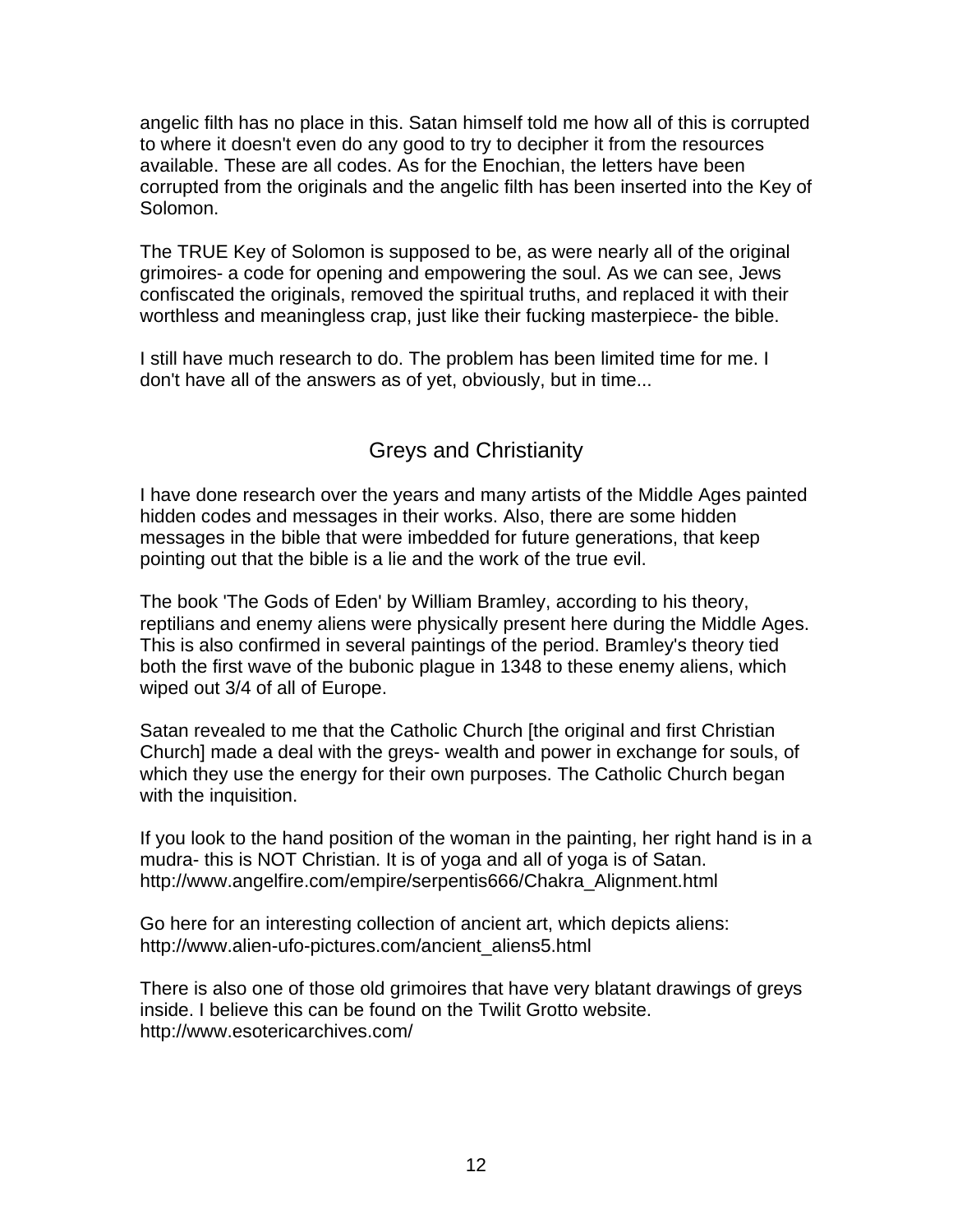# Guardian Demons

#### IN REPLY

It all depends upon who your Guardian Demon is. I have had more than one. Satan, himself has also been a Guardian to me. For years, he worked with me one on one. Now, he is and has been incredibly busy. Lilith came to me over a year ago and told me because Satan is now so busy [many extremely important and influential people call upon him for guidance], she will be working with me, which she has.

There have also been times when I had serious issues and called upon Satan. He always got back with me within some 24 hours. It is also true that when our Demons are busy, lesser Demons can take over at times. This does not mean that these higher beings cannot be in two places or more at one time on the astral. What this does mean, is happily, Satanism is growing to where many are calling upon the Powers of Hell to where it is way beyond two and three at a time.

I always try to handle whatever I can and only call upon the Powers of Hell when it is something I cannot handle. I work for Satan. In addition to his being my God, he is also my Boss. Satan and his Demons are very responsible and on top of things.

# 'HA' Satan

Heaven, Hell, the Middle World, these are concepts stolen from Chinese Taoism. Heaven = the crown chakra. Ever hear the term 'seventh heaven'? Hell, the hot fiery place of the serpent in the base 'lower' chakra is 'hell.'

As for the term 'Ha Satan' this was stolen and corrupted again, from yoga. 'HA'tha yoga and it has to do with the ida and pingala nadis.

Now, there is a place where the enemy keeps souls who die devoted Christians, which are 'judged' and not wanted. Certain individuals who have strong ties to Christianity have related of near death experiences, seeing this ugliness. This is NOT of Satan. Putting this in layman's terms 'God' and the 'Devil' are backwards. I note people who tie in with angels and even with some- who dabble with greys, have been shown this ugly place. It is of the enemy and is used to frighten people into accepting and believing enemy Christian filth.

Again, when serpentine energy is activated strong enough, one can see this and just how evil everything connected with that filthy bible and related truly is. When one reaches a certain, the enemy becomes powerless to deceive. Ignorance and unknowing are essential for enemy programs to succeed, also for any human to empower themselves and fight back. This is why all spiritual knowledge was systematically removed from the populace.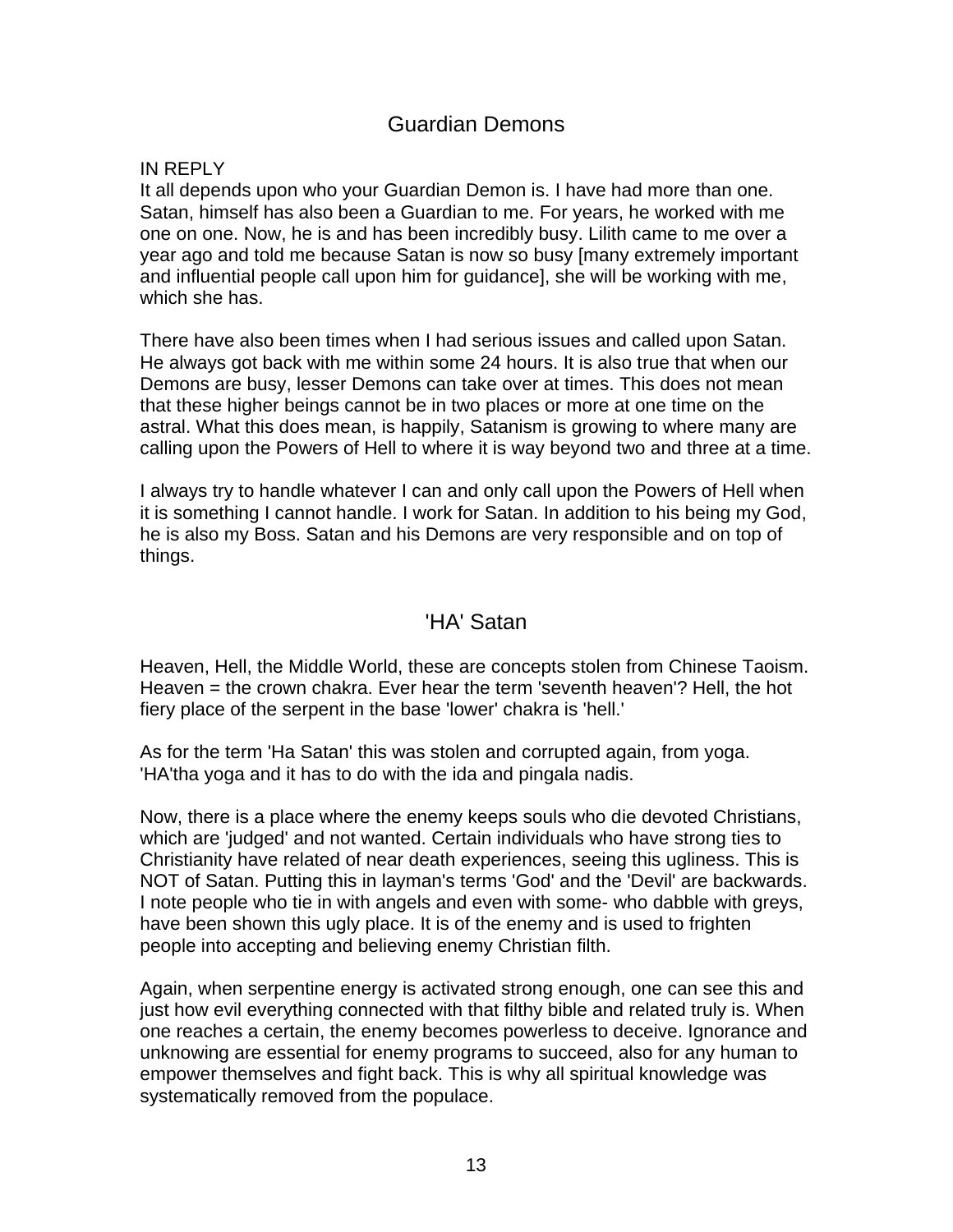Another thing I forgot to add is this- through experience, anyone who uses the powers of their mind and soul [witchcraft] knows the energies used to make this work have to be compatible, so to speak with whatever working one is doing. The enemy greys who use 'the one' know this and the Christians who's souls wind up there, there is total conformity. This energy is malleable and conforming to whatever they want to use it for, with the exception of energy from war, which is violent and used for their 'black magick' purposes. This is another reason Christianity, Islam and those foul Jews are behind nearly every single war.

### Imprinting on the Soul, Mantras and so-called 'Karma'

All so-called 'karma' is due to ignorance- unknowing. These new age people, along with their cohorts are nothing more than the blind leading the blind. They are so WAY-OFF in regards to their understanding of so-called 'karma' of which they apply present life problems to not conforming to some or other bullshit in the past lives, which is totally wrong.

All cause and effect has to do with a lack of knowledge. Knowledge and the application of that knowledge destroys 'karma.' For example- some of these socalled 'gurus' and 'masters' who use spiritual knowledge for only personal gain and to fill their pockets claim to have these closely guarded secrets of which they will not divulge, yaddada yaddada... I read about certain ultra-powerful black magick mantras, and I know them and how they work. Satan gave me this knowledge, of which I will be making public when he says it is ok. This is in coming.

Point being, these so-called 'masters' state how 'deadly dangerous' using these mantras and words of power are to those who use them, BUT, of course, none will explain WHY. It all boils down into having the knowledge and nothing more. When you are vibrating something like that, you are saturating your soul with the energy, which is like a poison [especially with these mantras, given their power]. Now, Runes work a bit differently, and cleaning one's aura afterwards will work, but with the mantras that I am writing about in the above, cleaning the aura will have no effect. The energy will stay on the soul to wreak havoc.

As for these 'masters' and 'gurus,' none seem to have any solutions, only a bunch of double-talk, no different from a Christian preacher. This is where knowledge comes in. In order to use a black magick mantra effectively, one must have an antidote, which is equally or more powerful to neutralize and cancel out the effects of the black magick mantra upon the self and also KNOW how to use this. As I said, I will be making all of this all public as soon as Satan gives me the ok.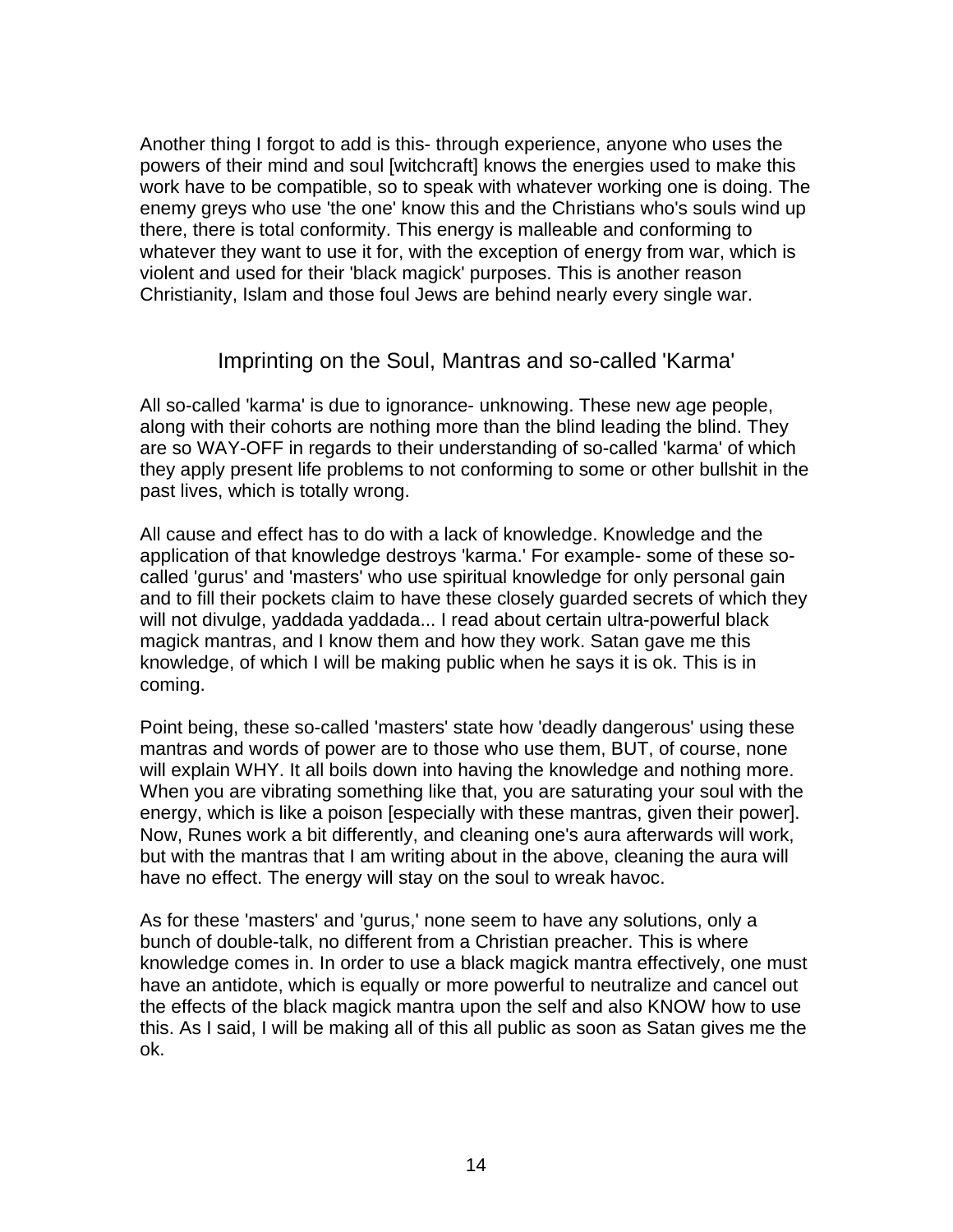Now, with the above, we can see how some charlatans will use this crap to state that 'three-fold' lie; the 'ten-fold' and all sorts of other lies to claim one should not resort to fighting back with black magick- same old shit- turn the other cheek, walk the extra mile, let injustice get out of hand, pass the buck... all of the same old Christian filth in different forms. In truth, all it boils down to is KNOWLEDGE - NOT CONFORMING TO THIS OR THAT AGENDA.

Now, Satan is and has been showing me ways to cancel bad energy upon the soul. I was working on a section for this on the JoS website. Again, the most powerful is vibration. Each of the planets in our charts corresponds to a certain chakra. The chart shows us on paper which of our chakras is damaged, debilitated, or weak. Each of the chakras rules certain areas of our life, and when they are not functioning properly, those areas of our lives are not functioning properly. Through vibration, we can empower the weakened chakras, and change this.

I know this is getting to be long here, but this is what I have been working on- [It has been completed; click here].

Sadly, because of the massive destruction of spiritual knowledge, the true way to use these has been destroyed and corrupted. Given several different sources, each presented a lame explanation of these powerful squares on how to correctly use them. Western occultism corrupted by Jewish filth instructs taking the numbers and converting them [according to the Hebrew version of numerology] into their versions of 'sigils.'

Other sources from books on mantras [from Far Eastern authors] instruct to 'draw the planetary square on a piece of paper and carry it with you.' Other sources pretty much echo these two examples. It is glaringly obvious that is not the correct way to use these.

On 11/28/10, Demons gave me the real formula for using these powerful squares. First, they are called 'Kabalistic Squares.' Now, most of you know the TRUE Kabalah is for making use of the chanting of sound and vibration to invoke certain energies and/or to produce certain desired results in the material world. So, both of the above from popular sources is obviously bullshit explanations at trying to replace the loss of true spiritual knowledge.

In studying from Eastern sources, I have found that these squares are included in books that have mantras, BUT there are no real instructions on how to effectively use them. It is a given that certain mantras [words of power] are to be recited a certain number of times for a certain number of days and so forth. Point being, this is what a Kabalistic/Magickal Square reveals.

The Kabalistic/Magickal Square reveals a certain sequence for the recitation of a specific mantra.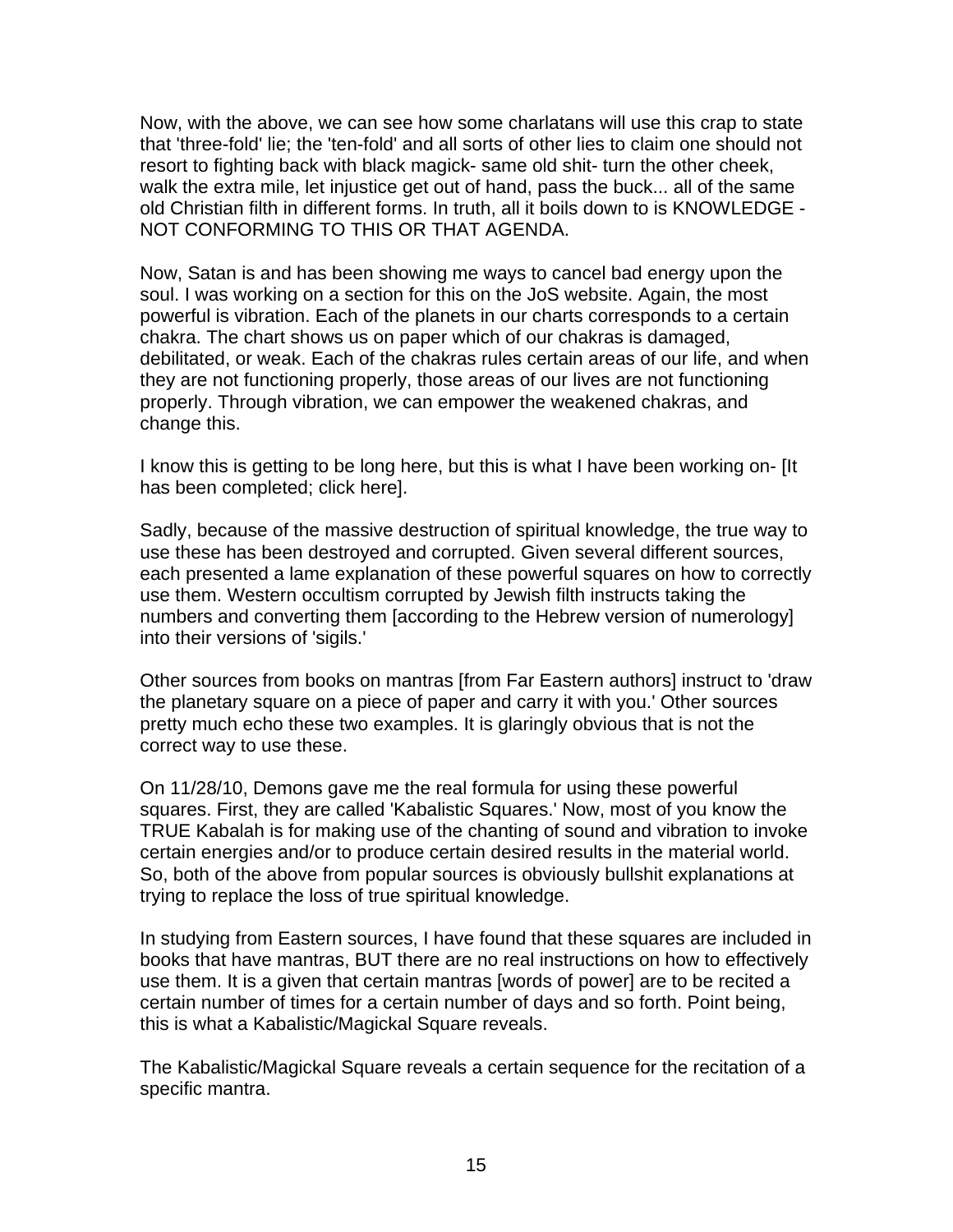\*While there are some texts and doctrines that claim the third chakra is ruled by the planet Mars, we disagree. The reason being is that the root [Bija] mantra/vibration for the third chakra has always been 'RAM,' which is a variation of 'RA' as in AMON RA, the Egyptian God of the Sun. The word 'God' is also a term for the chakras.

## 'Jehova' Harvests Human Souls

From years of study, what I can see is several factors involved. For one, way back when, this mind hive of greys [collectively known as 'Jehova], worked for the Gods, not just the Nordics, but other races such as reptilians. They were created to be servants, like robots on a higher level, who have self-awareness. The greys have used genetic engineering to where they can no longer reproduce naturally [through sexual intercourse] and they have also tampered with the emotion part of their brains to where they lack most emotions, but still have some, such as hatred, jealousy and resentment. They also feel a very strong bond to each other.

With the creation of humans through genetic engineering, the greys became resentful of humanity, which formed a bond with some of the Gods.

The earth is located in a corner of the Milky Way Galaxy and is out of the way in contrast to most other planets inhabited by intelligent beings. The greys and other E.T.s are far adept at what we call 'witchcraft' spellworking, and workings of the mind. Their mouths have atrophied, as they do not use them, they communicate telepathically.

Humanity has been disarmed of this power, and prevented from achieving the 'godhead,' which is everyone's birthright. This is so we can be exploited for our energy. This is no different from how cattle are used at a slaughterhouse. Because we cannot 'see,' we do not know. We cannot fight back spiritually as a whole. Christianity, Islam, and the root of Judaism have been the tools to destroy humanity and keep the earth as a cattle pen.

Wars are incited [nearly all of them either through Christianity/Islam directly or through communism, which is the same thing, with the Jews behind it. The ugly violent energy of war is used by the enemy and directed to fight their battles out there. Energy is also stored in what they call 'The One.'

When one dies, one gives off energy. This energy is then taken and used by the enemy. The earth has been under attack for centuries and is nothing more than a host for this parasitical scum. The Vatican made a deal with them centuries agowealth and power in exchange for souls. Spiritual knowledge was destroyed and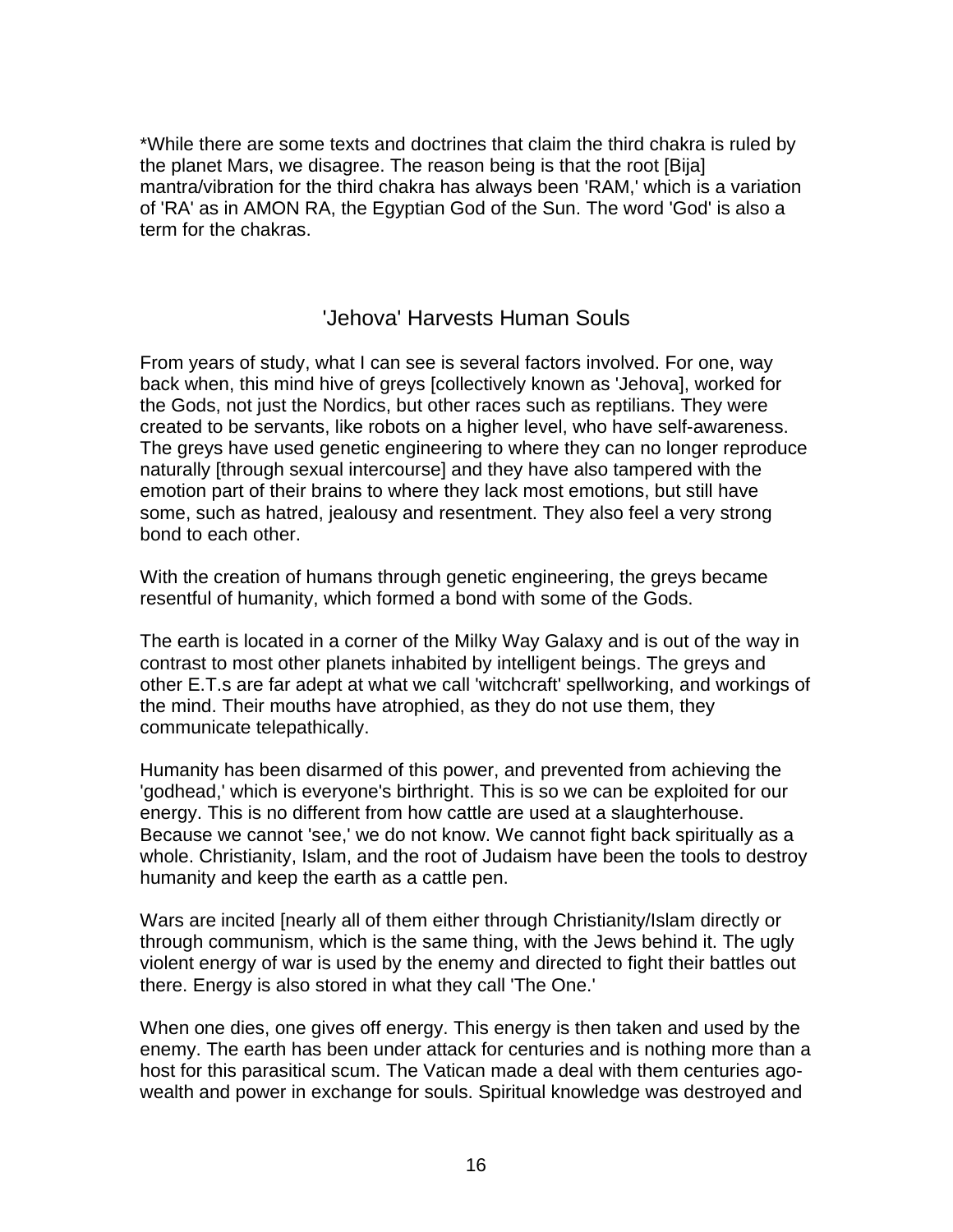corrupted; removed through force from the populace. People who had active kundalini, psychic power, etc, were brutally tortured and mass murdered by the inquisition. This also extended to generations, as this serpentine energy is passed to the children from the parents. Children who had grandparents who were 'heretics' were murdered to ensure very little if any spiritual power remained. Entire villages were wiped out. Humanity had no way of fighting back or defending ourselves against this alien parasitical scum.

It is my belief that Christianity came with the inquisition [especially in Europe], and is not anywhere near 2,000 years old. History has been rewritten with lies. I also believe that there was direct alien interference right here on this earth, during the Middle Ages, which got the whole thing started, as this deal with what we now call the Vatican, was more than likely physical in contact.

I also read in 'Extraterrestrials among us' by Ted Andrews that the greys have made physical contact with some government leaders throughout history. They sat down and communicated telepathically. The leaders saw their power first hand and knew there was nothing they could do against the greys. It was frightening.

Only through power meditation, raising the serpent, awareness, knowledge, and above all- THROUGH SATAN, can they be defeated. When one is unknowing like a small child, they are powerless and can be manipulated, and that is the enemy's goal and what they have been doing to us for centuries. They look down on us like we are lower than cattle and use us accordingly for their own purposes, like humans use farm animals.

#### Jewish Filth

This was taken form a reply to a post I made regarding Jewish blasphemy against our Gods. As for the mention of the website, I do not advertise for Jewish sick, perverted FILTH against our Gentile Gods.

I approved this post to educate people in regards to what the filthy Jews have done to our religion over the years. Normally, I delete this sort of sick garbage, as all it does is advertise.

The website below is a blatant example of Jewish filth. Just take a look to all of the Hebrew references in there. This was very typical of what the internet was mainly comprised of in regards to Satanism back in 2000-2002. This is why I put up the JoS website.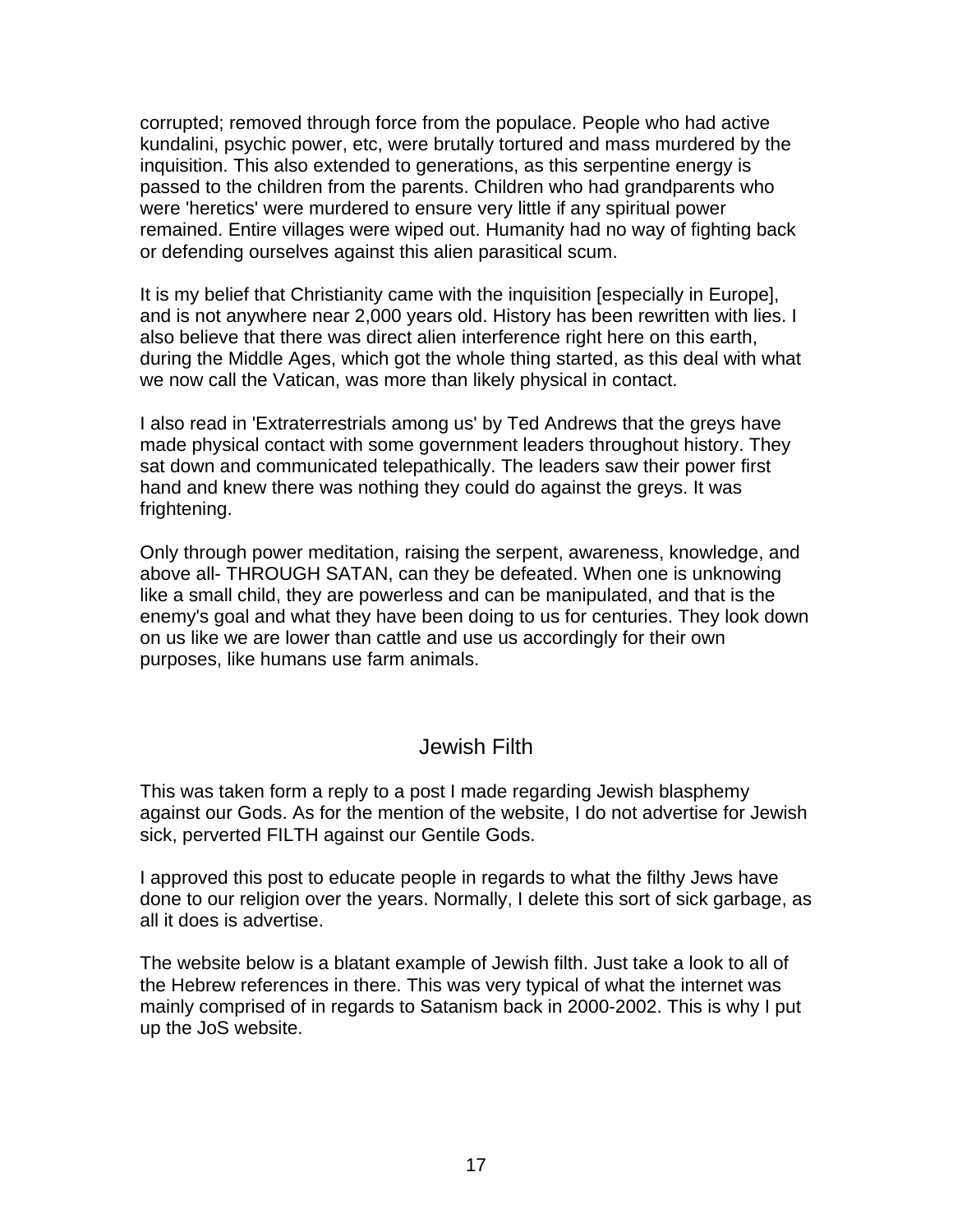The Jews have had nearly everything under their control in regards to the mediamainstream bookstores, schools, mainstream publishing companies, agents, television and everything else.

When I was new to Satanism, after reading Anton LaVey's writings, there was a dead end. There was nothing additional that was in any way positive concerning Satanism in any bookstore or anywhere else that I searched, except for some information on the internet, of which I printed out and read in full.

The books in reference to Satanism that were readily available were horrific to say the least. My initial experiences with Satanism and Demons were totally the opposite of all the sick filth and lies pushed upon the public. Satanism from the start was very positive in my life. Demons were with me on a daily basis. I didn't meet Satan face to face until around a year later.

I remember getting help on a regular basis without my even asking. One time I will never forget, I was hungry and broke and was out walking. I passed by a restaurant and there was a wad of money stuck to the sidewalk. This was enough for me to get a good meal. Satan blessed me with this and so much more. I also noted after performing Satanic rituals, I felt a most beautiful feeling.

We need to fight against this sort of thing. It is Jews. I have seen this time and again and the mainstream bookstores are full of this sick perverted trash, as is the Jewish controlled media. Every sick website blaspheming Satan and his Demons and full of sick filth ALWAYS contains loads of Jewish references, symbols and Jewish invented blasphemy against our Beloved Gods. Jews are naturally drawn to this sort of thing, as it is in their blood and racial memory. This is an education for new people and those who would question the JoS stance on the Jews.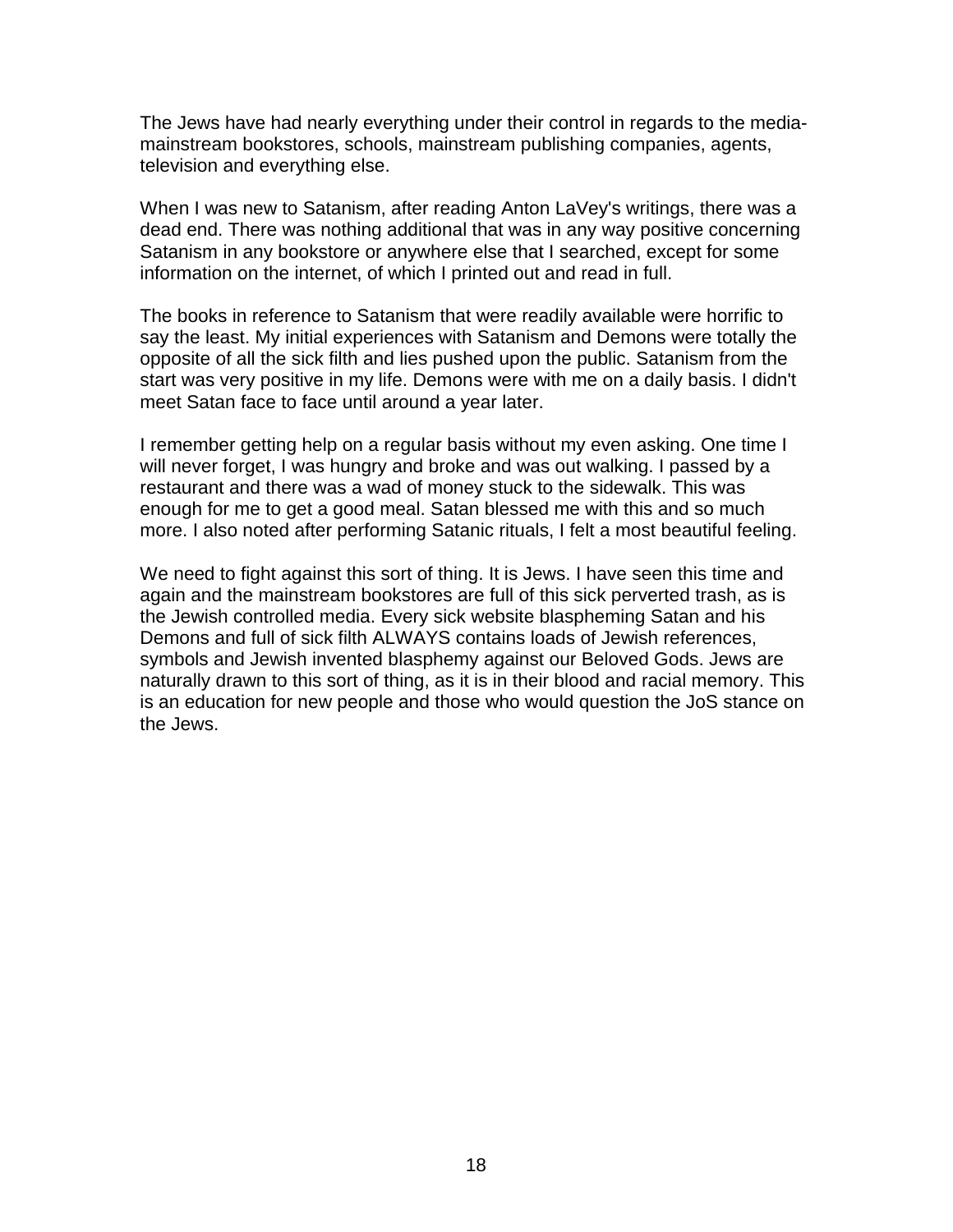# Kundalini Symptoms

There are various symptoms of activated kundalini. Much of this is individual and also depends upon the stage one is at and just how close one is to raising one's kundalini all the way.

Kundalini is hot. If you are close to raising it all of the way, symptoms can include:

Feeling like your aura is on fire

Waking up feeling this way at night when asleep, feet feeling like they are on fire Feeling hot all over

The energy buzz after doing yoga or feeling it when sitting still can now be felt when you are active, up and around. It is now either a constant or you feel it a majority of the time, active or not

Insomnia- once kundalini has risen all of the way, in extreme cases, one can go without sleep for months

- **Bouts of extreme energy**
- **Feeling edgy at times**
- A pulling sensation in the spine or at the base chakra
- A hot and/or throbbing sensation at the base chakra
- The spine becomes very hot
- A feeling of knowing things before they happen
- **Intuition and other psychic abilities are amplified**
- **Aura/skin tingling; a burning sensation**
- **Vibrating inside form the energy**
- **Extreme physical sensitivity to sounds and other things in the environment**
- **Feelings of intense bliss and ecstasy**

Symptoms that kundalini has been activated:

Experiencing the 'crawlies,' sensations like ants crawling

- **Feelings of wanting to do inverted yoga positions, like the headstand**
- **Itching**
- **Detachment [now, this is not indifference like many books out there will try** to tell you, but this is a feeling of inner calm and peace, where upsetting things in the environment do not cause physical reactions, such as nervous knots in the stomach, etc.]
- Intensified or diminished sexual desires [these do not usually last]
- **Problems in concentrating [for people who normally can]**
- Being scatterbrained, feeling spacey [this does not last]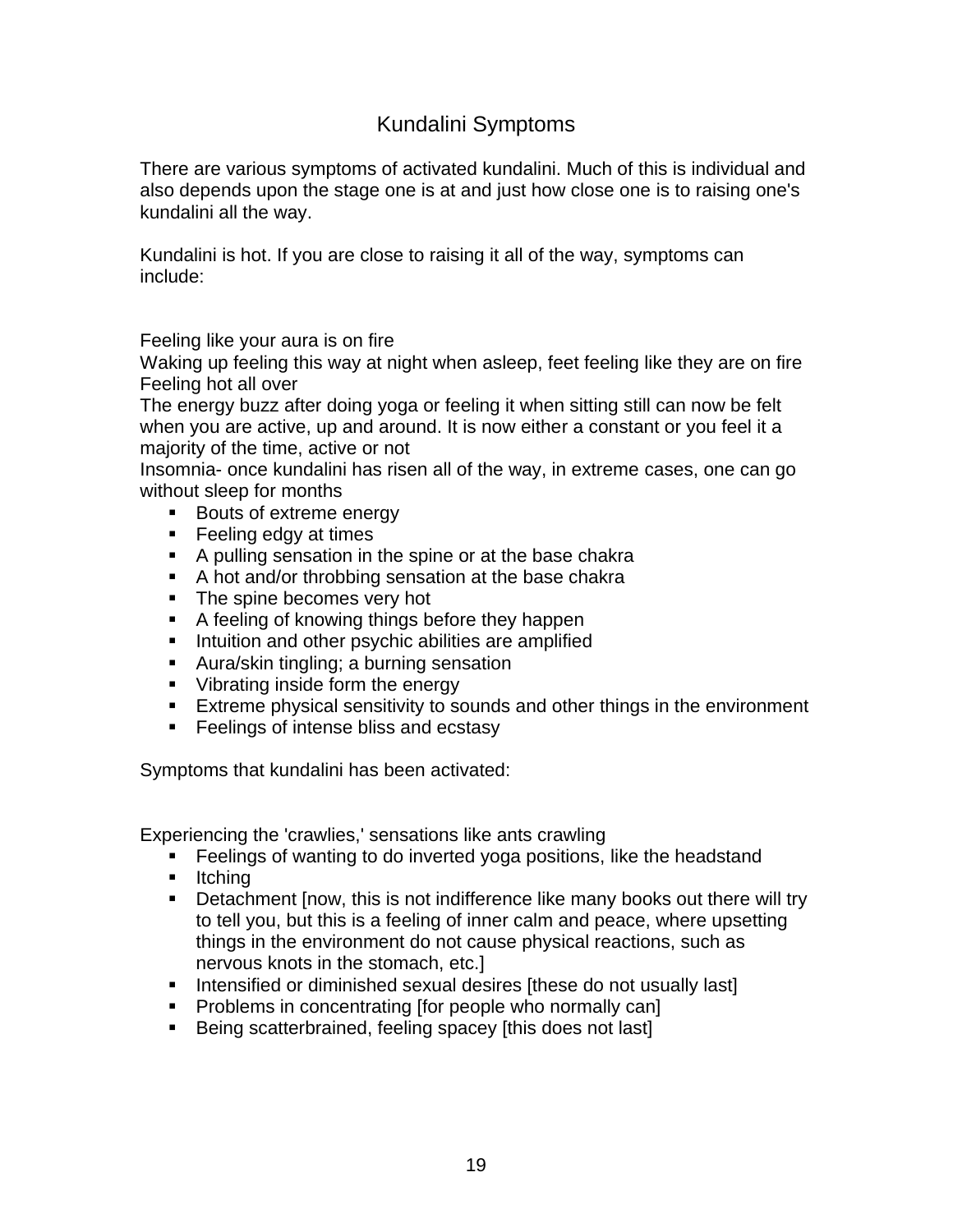## More About Spiritual Allegories

I have written repeatedly in the e-groups- much of these stories are spiritual allegories that have to do with the Magnum Opus.

It is my understanding that ET families who were advanced way beyond human capabilities came to this planet thousands of years ago. Humanity were created as slaves and through genetic engineering and modification, advanced and eventually interbred with some of the Gods. This resulted in an ET war- those for humanity and those wishing to use us for psychic feeding and/or destroy us.

When I was new, yes, I read all of Sitchin's books, as these gave me an education of the Ancient Gods, some relevant ancient history, and other things related that tie into the history of Satanism. Much of his material is flawed, but there are certain things that are of value.

Everything in the Judeo/Christian bible has been stolen and corrupted from Pagan religions preceding it from hundreds to thousands of years, mainly from the Far East. This jewhova character is no different. Though this character represents a conglomerate of enemy aliens, that idiot hovering about behind a cloud is an allegory, not a real entity, and certainly not a 'supreme' entity which many double-digit IQ buzzard brained fools believe in.

The biblical history is also an total invented hoax on humanity. As for 'the one' this is a mass of the souls the greys use for their own purposes- a huge energy source. They feed off of this like any parasite feeds from a host. It is their power.

Also, from what I know, there is a huge flood of energy with bringing up the serpent kundalini, which is a working that ties into the Magnum Opus. The flood they write of [which has been corrupted] is a spiritual allegory. I am also well aware that there was reportedly some sort of flood in the Middle East several thousand years ago, but the information concerning this is conflicting and negligible and does not support any of the corrupted and fabricated accounts of 'history' in the bible [which are written in there like everything else to fit any day and age and time, as the Jews who invented this shit are full aware of history repeating itself].

I have read thousands of books cover to cover and the one thing is to sift through what is valuable and leave the worthless. One has to read between the lines. You can't take any book and believe everything, or with some- anything that is written therein.

As for the Lost Book of Enki, this was deciphered from ancient tablets, and yes, the work is based upon facts. The one known as 'Satan' is our True Creator God. As for knowledge and what is fact and what is fiction, when you work on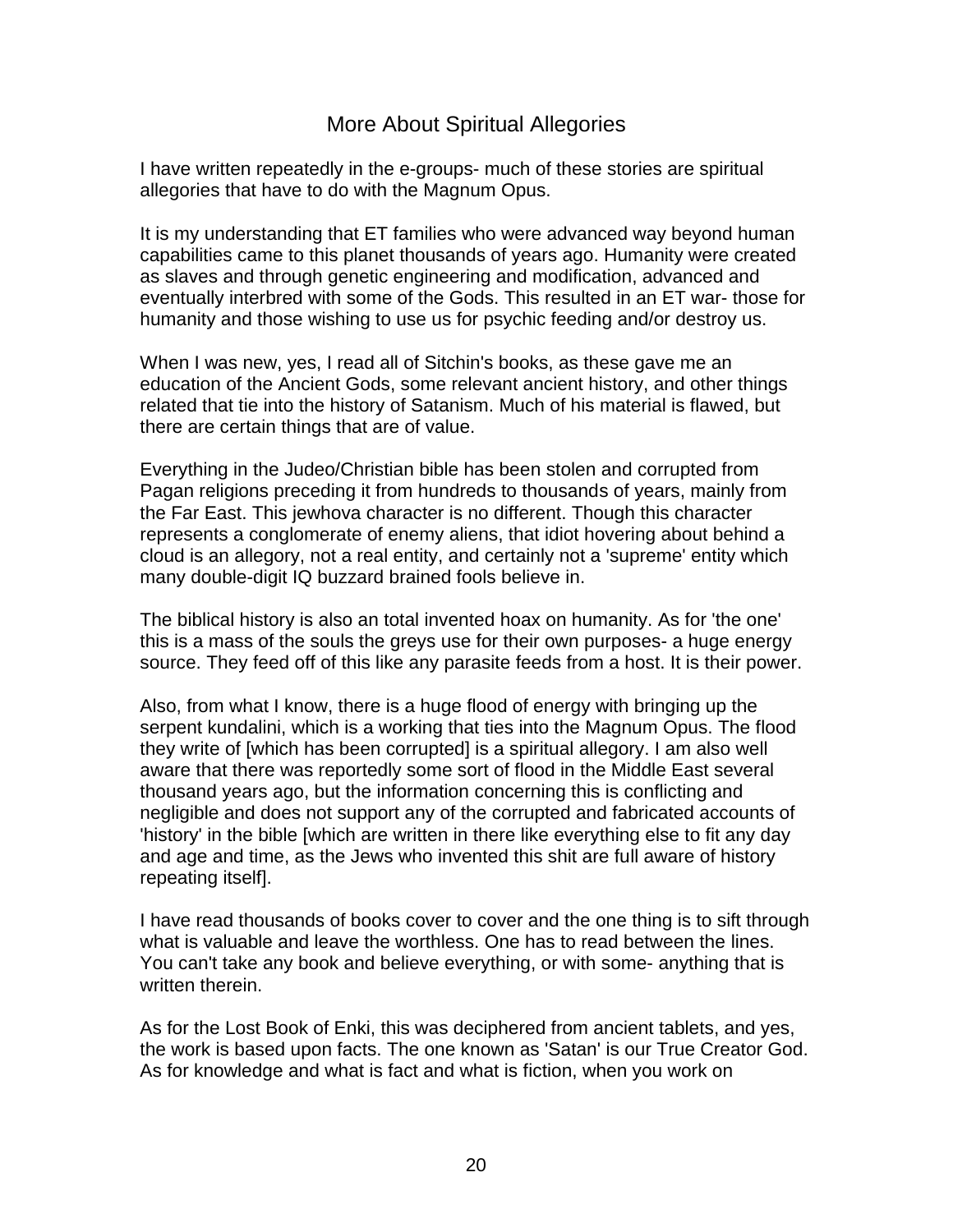meditation and begin to activate and raise the Serpent of Satan, you will see and understand for yourself.

Nearly all of the legends of the Gods are spiritual allegories. There is hidden meaning that only those who have activated their serpents can see through. Scholars and others read these as literal and are way off. I mentioned this before- the Egyptian God Akhenaton is obviously a hermaphrodite [male & female]. There are all kinds of carvings and images in the temples and in other places of this entity. The true message here is the merging of the soul - the male and female aspects of the brain into one; in other words, both the right and left hemispheres work together equally and are empowered. This is what the serpent does when it rises, it unites both the right and left hemispheres of the brain. Also, the serpent images are seen everywhere in Egypt- another allegory.

As for most of humanity, both hemispheres do not work in unison and many areas of the brain are dormant. The serpentine energy, when it ascends to the crown chakra in the brain, changes this. I have read several books where scholars write numerous pages on Akhenaton, attempting to explain his 'genetic' disorder of the pituitary gland in the brain which causes his 'deformity' of having both male and female characteristics.

Now, the same goes with the writings of the Yezidis. First, if one has enough education, one will know these people have been heavily persecuted, almost to the point of extinction for their beliefs. So- it is obvious they are going to try to modify their doctrines a bit, to hide the real knowledge. Another thing is those who reach a higher level of spiritual understanding know- hidden knowledge opens itself to new understanding when one reaches this level. You have to have a higher level of spirituality to understand the hidden knowledge and symbols. What I mean by the above, is never read anything spiritual at face value. You have to read between the lines and you also have to have the spiritual experiences to know what is meant.

True spirituality has been so viciously attacked, many are fearful for their lives to reveal truth. When I speak of 'spiritual experiences,' I mean within yourself- NOT astral communications. For example- serpent energy, what it does, its affects, stages and phases one may go through in activating it and in its ascension. This is what most of the writings are about. Also, the so-called 'siddhis' when they manifest. Siddhis are the psychic abilities, such as being able to heal one's self and others, telepathy, telekinesis, premonition, etc. These powers are greatly feared by the enemy and have been vehemently suppressed for centuries. In most books on yoga, there is a plethora of misinformation and outright lies, but until one has actually gone the path and has had the experiences, especially in activating the serpent, which is the end goal, one cannot see these and most believe them. They are deterrents that upon taking this incorrect information at face value- succeeds in driving most people away.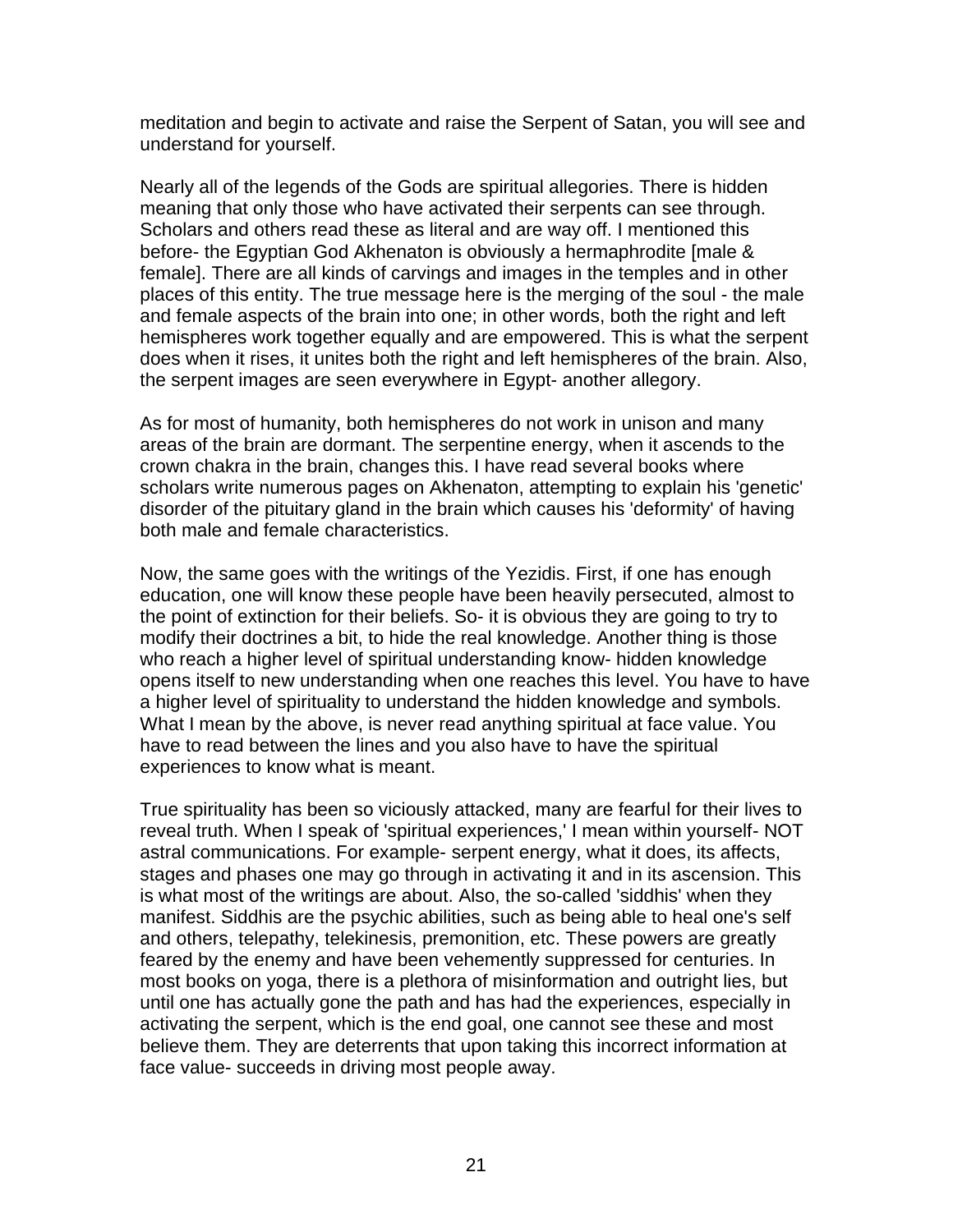As for the Judeo/Christian bible, when one has enough walls knocked down in the mind, one can see how many hidden messages all throughout the entire damned book repeatedly warn the reader [who must be on a higher spiritual level- the serpent activated] that bible is a work of evil and is a book of lies, and that Satan is God. With enough empowerment and knowledge, this can readily be seen.

# Raising the Serpent of Satan

Awakening chakras is different from raising the kundalini serpent. Awakening chakras is a preparation, and helps to clear, activate and open them for the safe ascension of the Serpent of Satan.

Through consistent yoga and meditations, kundalini rises little by little and then retreats back to the base chakra. This is before the serpent rises as a whole to the crown chakra, which is a major even and changes one's life forever in a positive way.

The point of this sermon is concerning personal hang-ups which interfere and block the safe ascension of the serpent. Unfortunately, sex is a huge one for most of the populace. The Christian and Islam programs, which work relentlessly and very forcefully to remove spirituality and all spiritual knowledge know sex is a major factor in raising the serpent.

When one has any shame, fears, repression, guilt, or other negative attitudes towards sex, the second chakra which is ruled by sex is blocked and the serpent cannot ascend. I was recently reading where some guru dependent individuals who have fallen for the Christianized filth that has infested much of Eastern teachings, have had some very ugly experiences when the serpent energy manifested in their second chakra. These individuals were very sexually repressed and had a plethora of hang-ups.

The underlying theme in all True Satanism is FREEDOM. FREE YOUR MIND, ACCEPT YOURSELF FOR WHO YOU ARE- BE YOURSELF!! Always being sorry, repenting, personal shame, and other related crap is NOT a part of Satanism!!

In facilitating the rising of the serpent, the less hang-ups you have, the better. Hang-ups are stored in the chakras and act as major obstacles and blocks to the serpent energy. The Christian churches and Islam know all too well, and work to create as many hang-ups and psychological problems, self-loathing, low self-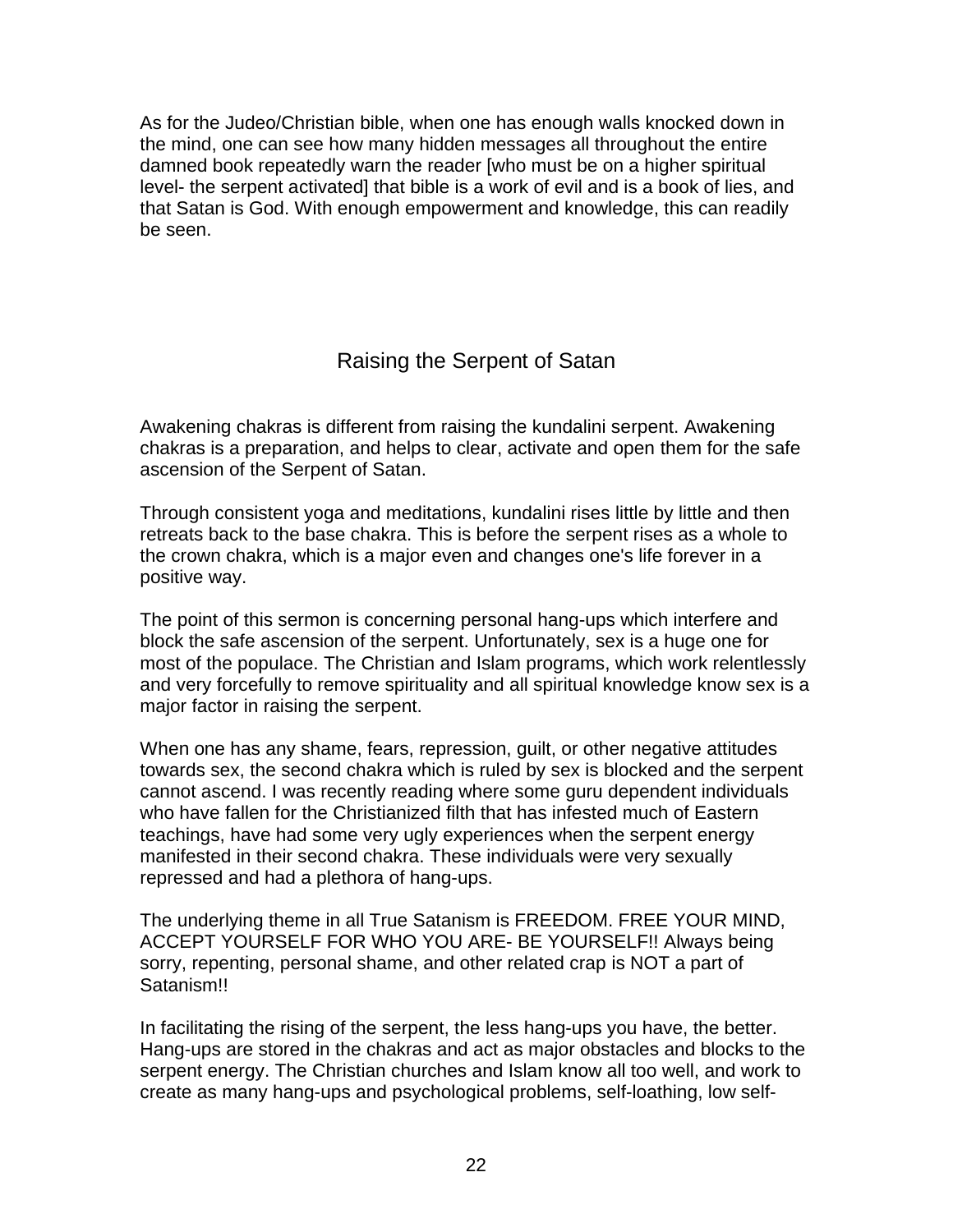esteem, repression of sexuality, and emotions and every other ugly anti-life and anti-spiritual thing they can to PREVENT humanity from evolving spiritually to a higher level and seeing the truth.

When problems begin and are repressed, chakras and the soul as a whole become ill. This also manifests in the body and in life experiences. Things bleed over and get ugly all around. This is another major reason Christians prey upon our youth. They work to ruin them when they are young and vulnerable, when their minds are fragile and receptive to suggestions, implanted thoughts and are easily programmed.

The teachings of the Far East where True Satanism originated have been severely corrupted. There are no dietary laws, no sexual restrictions, no certain ways one is supposed to live or any certain things one is supposed to observe. Consistent workings- hatha and kundalini yoga and other forms of meditation [putting in and devoting your time and working consistently on your soul is the true meaning of 'sacrifice'] WILL work from the inside out. The meditations and yoga produce changes on their own. Live your life as you will. Eat as you will, have sex as you will and above all remember- SEXUAL ABSTINENCE IS NOT HEAI THY!!

Whether you are alone or with a partner/s, this must be relieved. If anyone here has any doubts on this- look at the average Catholic priest for a prime example of the results of celibacy.

I am posting this article here again. You can only be free when your mind is free:

#### FREE THOUGHT

Everyone knows free thought is the ability to think for one's self, but how many people actually apply this? Only when you can completely free your mind, will you be able to come into your own and know yourself. How to think, what to think, what to believe, what our likes, our dislikes, our concepts of right, wrong, good and evil are, are constantly being programmed by the media, peer pressure and those in power. Those in power can refer to the government, parents, family, educational institutions and textbooks, the system, the medical association and so forth. Many live their lives by the values of others and as a result, they never come to know themselves. People are TOLD what to think and believe.

The television is a good example. Canned laughter implies something is supposed to be funny and it's OK to laugh. Background music lets the viewer know when he/she should get scared or anticipate something. Emotional scenes lead some people to tears. Life is much like this. One is supposed to obtain some form of approval for any and every thought and/or action.

Take a look at the Christian church. Everyone is repeatedly told this nefarious enemy of humanity is something "good." In spite of the continuous and blatantly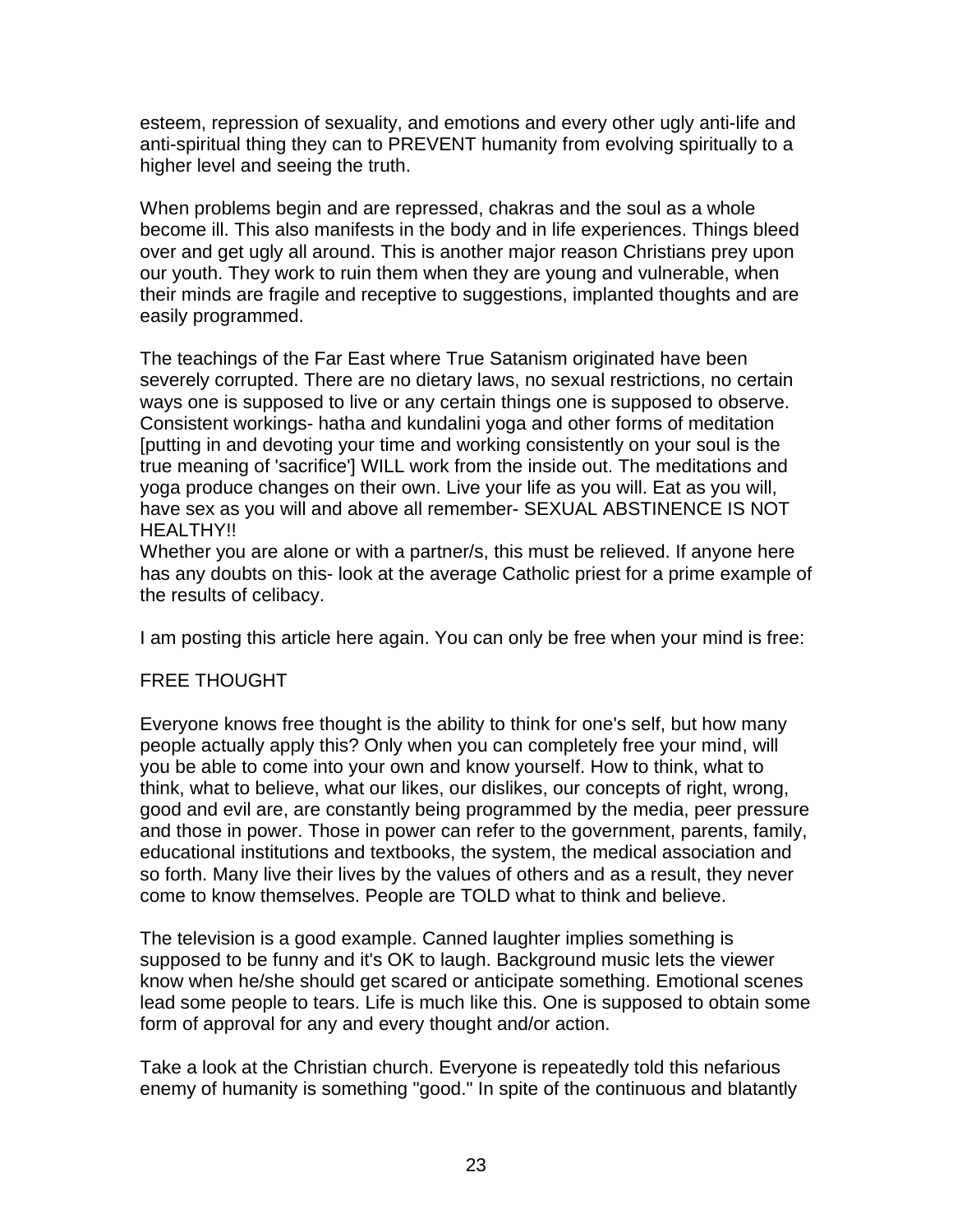obvious signs to the contrary, most people actually believe this to be true. The Christian bible is called the "good book."

This "good book" is full of mass murder, slaughter, torture, gang rape, prostitution, cannibalism, infanticide, mutilation, blood sacrifice, curses, feces, hatred, and every ugly thing know to humanity. It has incited war, slavery, bloodshed and destroyed the lives and mental health of billions.

When we come to Satan, he opens the door to our spiritual cages and gives us a hand in getting out. The rest is up to us. He is always there for guidance and support, but above all, he wants us to be free. Satan, who is the True God, is the liberator of humanity.

Ask yourself; what do I think? How do I feel? NOT how \*SHOULD\* I think, or what would someone else think, or what does everyone else think. We are all individuals. We all have different preferences and tastes. Just because someone else likes or dislikes something, that doesn't mean you as an individual should feel the same way. Whenever presented with a dilemma or something new, ask yourself the above questions. Satanism is free thought in the extreme, yet, so few are able to actually think for themselves.

Now, of course, those in power are dead against free thought. Sheep are easily controlled. Personality tests are given to determine those who are a threat (think for themselves and don't conform). Though unaware, how we should think is drummed into our heads from the time we are born. Very few people really know themselves, in spite of living with themselves 24/7. This is really sad.

It's not all that hard. Just remember to always and frequently ask yourself to start out with; do I think this is right or wrong for me? How do \*I\* feel about this? What is \*my\* opinion? There are no right or wrong answers here. Just get to know yourself. This may take time, but in the end, you will experience the bliss of being free.

Start completely deprogramming your mind today. All of us are programmed to greater or lesser degrees and most are not even aware of it.

\*\*\*

#### Follow up to Sermon 3/15/10 [above]

True Satanism is all about raising the serpent. Demons work with us one on one to accomplish this goal. In ancient times, during the time known as 'The Golden Age' before the coming of Christianity and its ugly jewish root and filthy Islam, the original priesthood was of the serpent- those who had advanced to where they had their kundalini fully ascended. The purpose of the true priesthood was to teach and guide others to accomplishing this goal.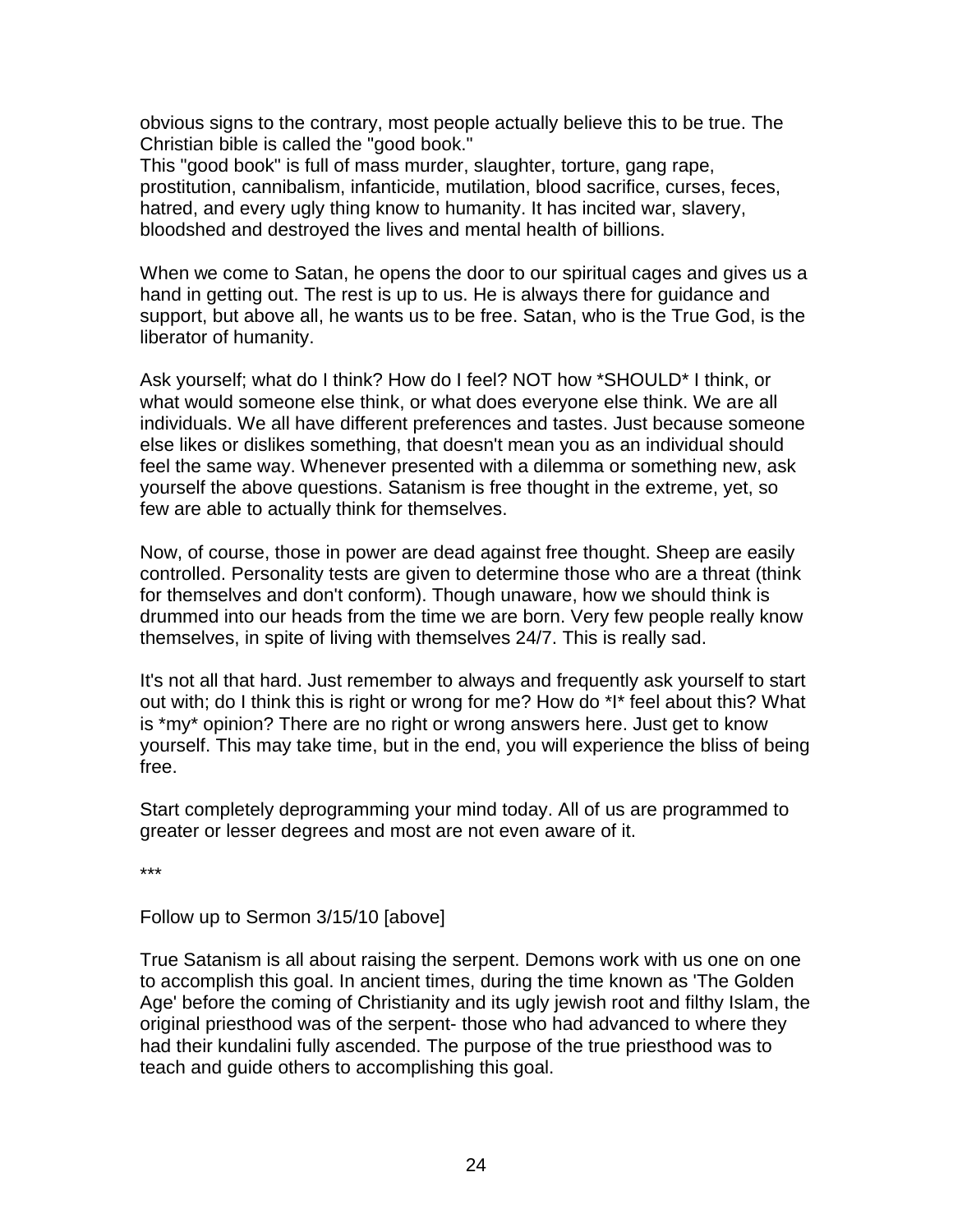There are many books and much information regarding 'Kundalini Awakening' out there. Again, I repeat- nearly all of these have incorrect and corrupted information in them. Lilith has been working with me and guiding me to the truth. There are no restrictions. Authors who get these books published are on the wrong path. They advocate all kinds of abstinences. Abstinence is NOT the way to go. Neither is any form or sort of repression. Those who have advocated celibacy or continuous retention of semen [for men] and claim longevity and/or immortality from doing this- I have seen 'born--died.' Many are dead and NONE lived to be any extraordinary age. This is extremely unhealthy, both physically and psychologically.

The serpent REQUIRES sexual energy. This is the reason the Christian churches work overtime attacking sexual pleasure and work to repress sexual urges and intercourse. When one has awakened the serpent, orgasms are drastically intensified and there is a full body orgasm which extends to the aura. Orgasm opens the chakras and releases energy, thus facilitating the ascension of the serpent.

I wrote of this before and again- the true way and safest way to achieve ascension of the serpent is to free your mind. Repressed hatred, anger and any other emotions will only create problems and block your chakras, either keeping the serpent down, or causing major problems when the serpent does ascend past the base chakra.

Everything in the enemy programs of Christianity, Islam, etc., work to see to it that humanity never evolves spiritually or achieves spiritual liberation, physical and spiritual immortality. Their entire doctrines are structured to prevent humanity from becoming free and evolving to a higher level through the raising of the serpent.

Constant repentance, always having to 'be sorry' gives the victim low selfesteem, self-loathing, and worse. This acts to create psychological blocks and hang-ups. When the serpent begins to ascend to the higher chakras, trying to control this energy will only result in serious problems, as this energy acts to free the mind and the soul, while at the same time, expand consciousness. The symbol of the serpent cobra with the hood represents the expanded consciousness. When there are hang-ups and repressions, these act as a combat zone in the chakras and are major blocks. This is why some people, namely new age people have 'kundalini madness' or other very serious psychological problems when they advance to a certain point.

In fact, most of the doctrines in kundalini yoga books are designed to see to it that people DO have problems. This is a result of centuries of corrupted information.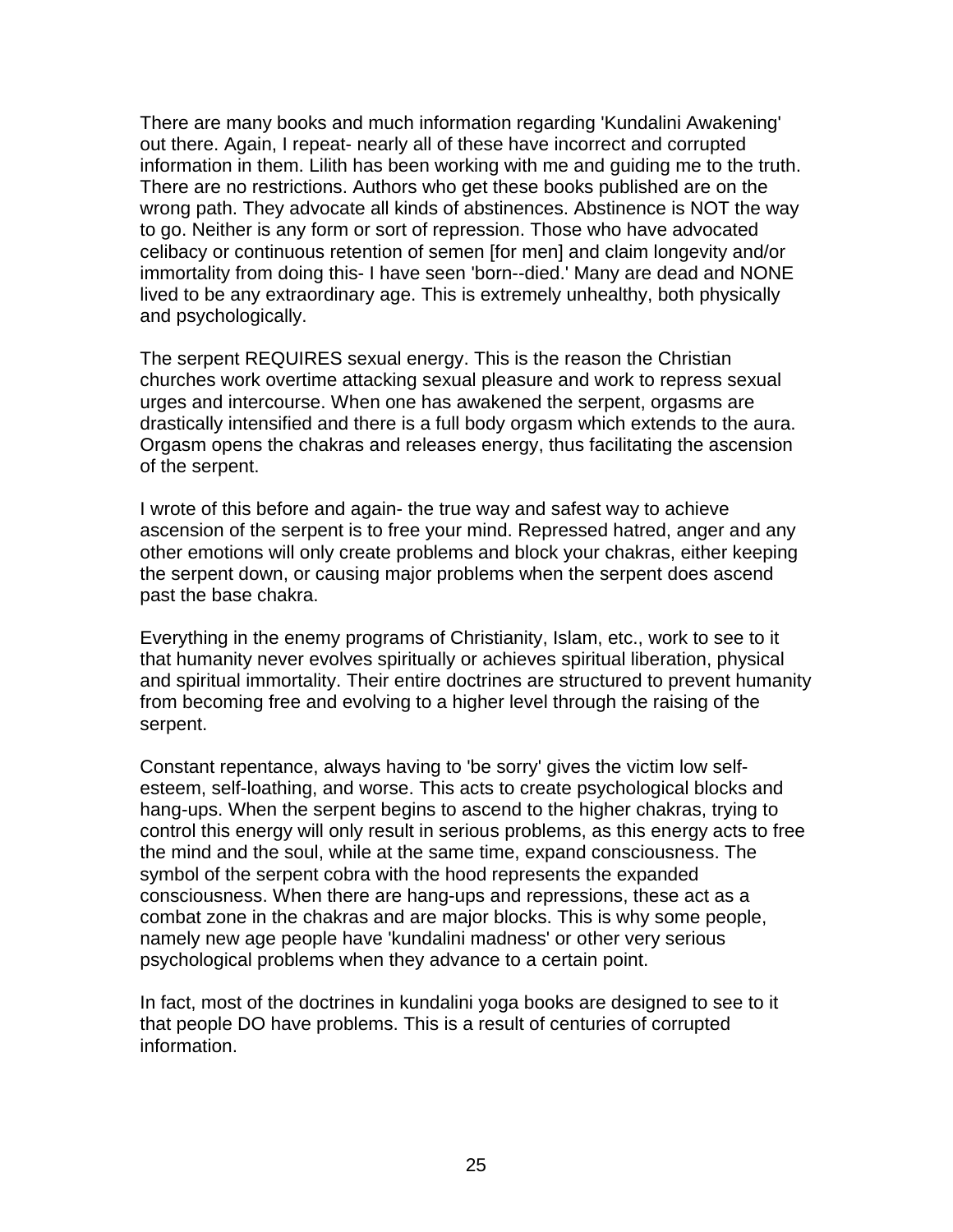When you reach a certain level and have the direct experience, you can see through all of the bullshit, for what it is. If you have anger or hatred towards anyone, certain people, places, things, etc., then that is the way it is. Trying to repress this or change it when working on the serpent will result in disaster.

I can tell you the exercises on the JoS website for ascending the serpentkundalini and hatha yoga, these work to heal any problems from the inside out, like obsessions, addictions and other things. If you hate something or someone, acknowledge this and so be it. There is a reason for hatred. Hatred is a normal HEALTHY emotion! ACCEPT IT! The entire underlying message in Satanism is to be free. When the serpentine energy starts flowing through the higher chakras, one needs to just let go. Don't try to control it. Just accept who you are and how you feel.

The serpent can also activate and amplify certain unwanted thoughts. Again, just let go. Focus on something else. Don't try to suppress or control it. Don't feel guilty about anything.

Kundalini and hatha yoga, when done consistently and for any length of time will result in detachment. What I mean by this is your emotions, whatever they are will no longer control you, as with in certain people. There will be inner contentment, peace, and happiness. You will feel on an even keel so to speak. When others are coming unglued in stressful situations, you will be able to keep a calm head, and think clearly. There is a peaceful inner bliss that becomes constant.

*'I teach and guide those who follow my instruction. If anyone obey me and conform to my commandments, he shall have joy, delight, and comfort.'*  -- Satan

Kundalini and hatha yoga exercises heal from the inside out, especially many psychological problems. The serpent is extremely powerful. The complete raising of the serpentine energy is a commencement to higher powers. This is where the so-called 'siddhis' come into play. Unlike the instructions in most books on yoga out there, one should strive to perfect the siddhis. For example, when one works consistently on telekinesis [moving objects using the powers of the mind], with activation and eventual ascension of the serpent, this will become much easier and should be practiced if this is one's goal, as this will strengthen and fully open the dormant areas of the brain which make this feat possible.

In closing, I want to mention kundalini is exceptionally powerful. It is the life force. This is analogous from living off of a 20 watt light bulb and then all of a sudden jumping to 200 watts. One must be able to handle this both psychologically and physically. If you are able to, physical fitness is very important in that your body is strong enough. Flexibility is another. The spine must be flexible. This is the basis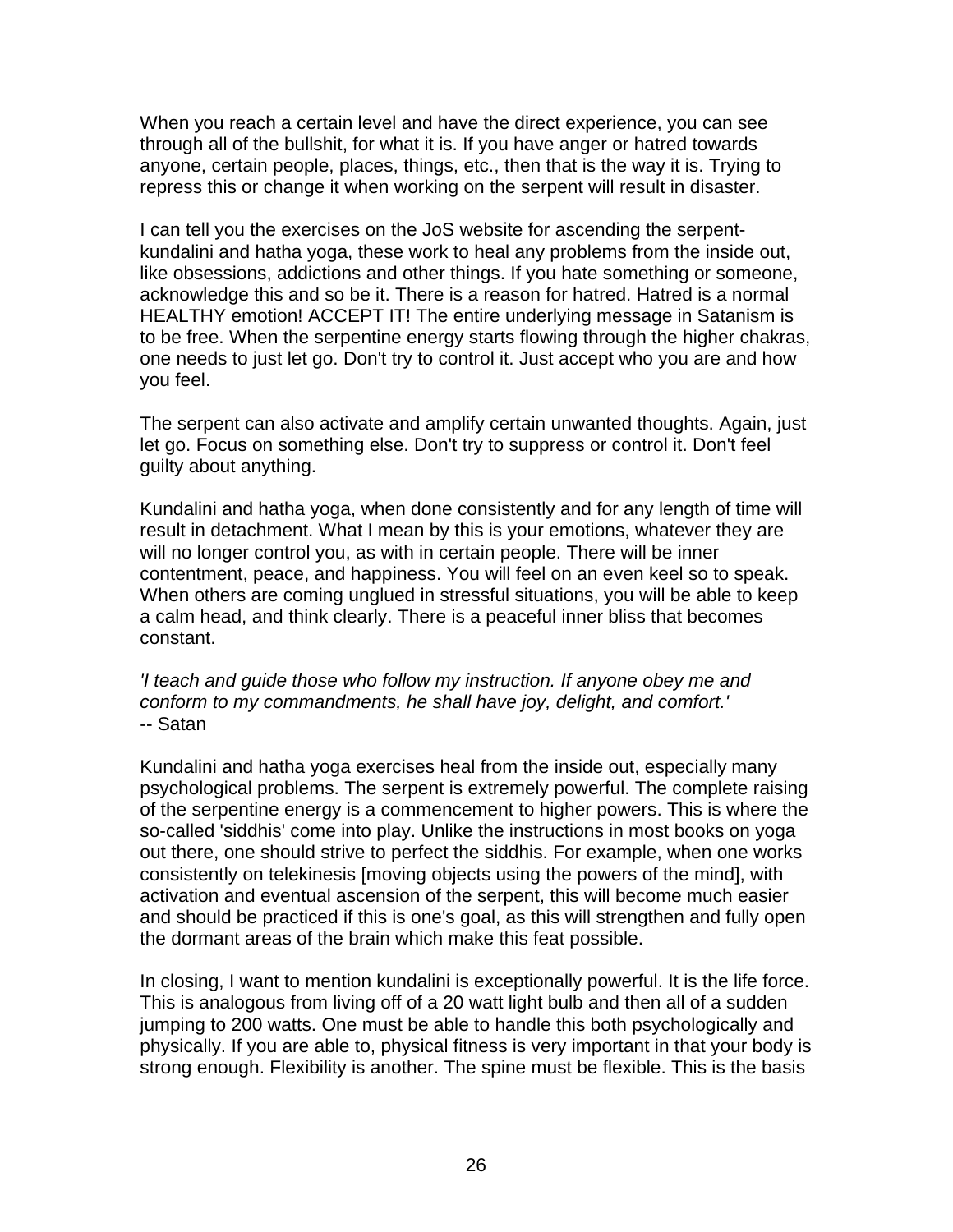of hatha and kundalini yoga, while these exercises work directly upon arousing the serpent.

Some people complain of energy pooling in the legs. This is very bad and can be dangerous. To correct this, the legs, hips, and spine should be stretched daily. The key word for all aspects of raising the serpent is 'FREE.'

For people who have trouble doing a full hatha yoga routine, the 'Sun Salutation' set of yogic exercises is excellent:

The above can also be a compliment to any kundalini/hatha yoga program and can act as an excellent warm up after getting out of bed. These are easy and greatly help in improving flexibility, which is necessary for the serpent to ascend safely. One can begin with 2 rounds and work up to 12.

# Sermon 1/08/10: Regarding Black Magick

In Satanism, it is important to be able to be adept at both black and white magick. One should always be able to defend one's self. Summoning Demons and asking Satan for help is not a solution. We should use our own energies or the energies around us for our own purposes, not ask for energy from the Powers of Hell. Satan and his Demons are here to give us the knowledge we need to empower ourselves. They are our teachers.

The real purpose of black magick is for rendering justice; punishing those who have wronged you. Black magick is very different from white magick. With black magick, negative energy is generated and directed towards the hated one. Black magick can backfire or rebound. This doesn't mean that it will, but there are a few things to be aware of, to take care this does not happen. White magick is much easier than black magick. Black magick takes skill and more. Black magick is causing harm to a hated one. This can manifest as illness, bad luck, accidents, and even death. For most new people and those with little or no experience in working with the powers of the mind and soul, one should be proficient in white magick before seriously attempting black magick. With anything, it is advisable to start out small and gradually work your way to bigger things.

There are a few points to bear in mind and to always remember:

If your hated one's soul/aura is much stronger than yours is, your magick can backfire.

This is analogous to throwing a punch at someone who is obviously bigger and stronger than you are. Each of us comes into this world with different strengths of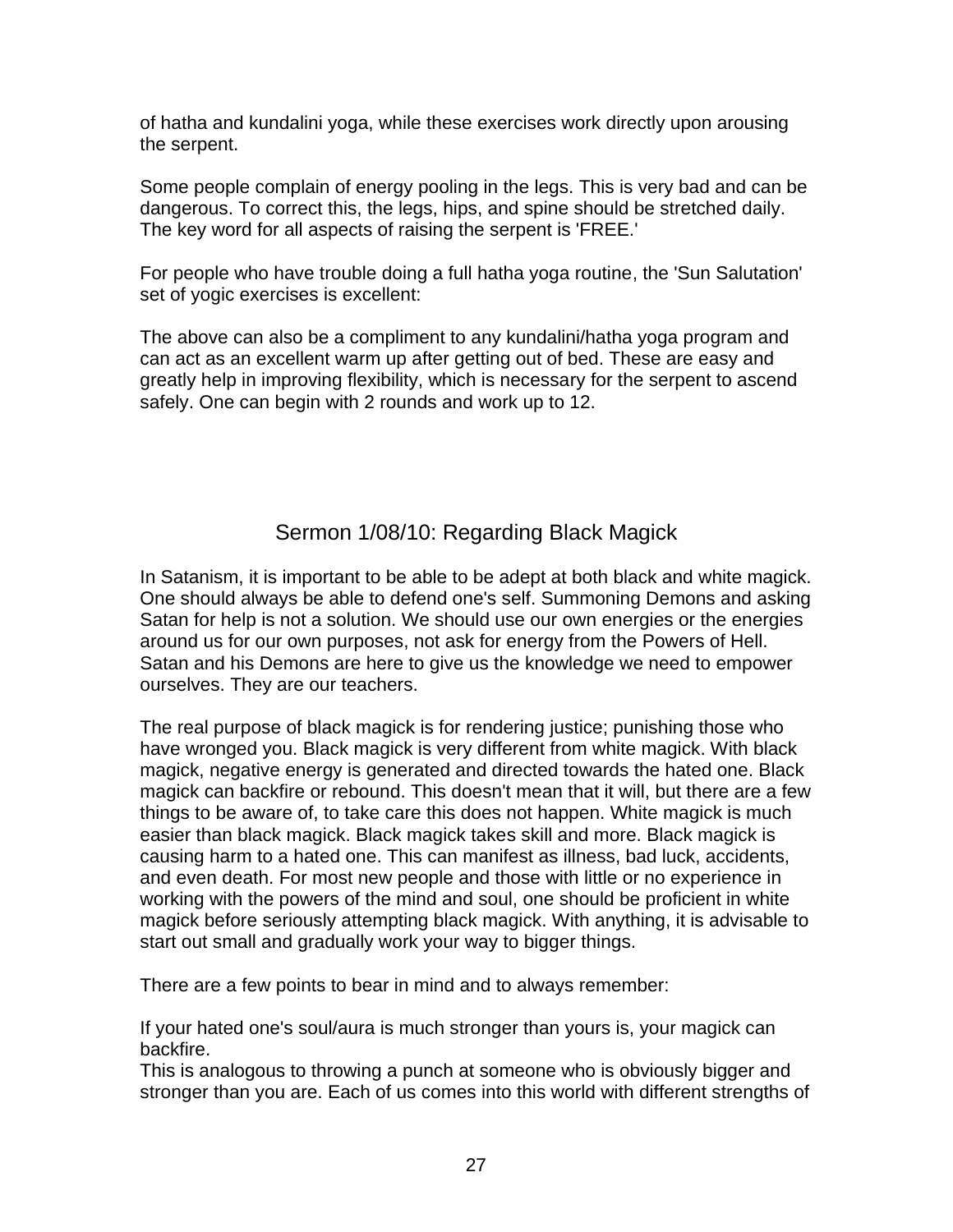the soul from our past lives. This is no different from how some people are naturally physically stronger than others; they are born that way. BUT, when one meditates, does yoga and works on one's soul and mind, like working out in the gym, one who works on one's self can far surpass a natural, if the one with the natural abilities does nothing with them, and/or nothing to further develop or maintain them.

In the case where justice is strongly needed and the hated one's soul/aura is much stronger, one can program one's aura to deflect any negative energy from the hated one. This works well in situations where there is ongoing abuse. This must be done daily and frequently affirmed, for example: visualize a white light [white deflects and repels] engulfing your entire being and program it- "My soul and aura are constantly and continuously deflecting and repelling [name of hated one]'s energy and sending it right back to him/her to destroy him/her." If you are new or weak in your soul, you must do this very often and it can take months in some cases, depending upon how strong the hated one is. In the meantime, you need to work on your own powers every day.

There are ways to determine if another's soul is stronger than your own. For one, your attempts at cursing them will not work. Being aware of certain things like an inability to really concentrate the negative energy on them. Each of us is individual. This takes knowledge of one's self along with experience, but interfering thoughts such as repeatedly seeing a room or place where you may have experienced unhappiness as a child. When trying to concentrate or visualize - this goes for both white and black magick; ANY magick or working, and when these certain thoughts or scenes keep cropping up, there is strong interference with manifesting the working. With black magick, be aware. Back off and devise something else, or work on yourself to strengthen your own powers.

Rituals are not needed. If one wishes to do a ritual, again, this is individual. When one is spiritually strong and powerful, all one needs to do is to hate the offending one and/or willfully direct negative energy towards him/her and state the proper affirmations which should again- be in the present tense, short phrased and dirty, grey, black [black absorbs] or other ugly energy should be focused surrounding the hated one.

Most workings are not a one-time deal, like a one time ritual, but must be repeated over and over. There is often a lag time involved. The lag time is indicative of the opposing energies, from the strength of the soul of the hated one to the other surrounding factors. This can be anywhere from a few hours to days or even a week or more. If nothing happens after a few weeks, your own energies were too weak, and the working must be repeated.

Black magick also is in many cases assisted by the planetary energies. A waning Moon; Moon signs, certain planets dominating the hour or day, and so forth. When the hated one's soul is much stronger, there are some ways to get around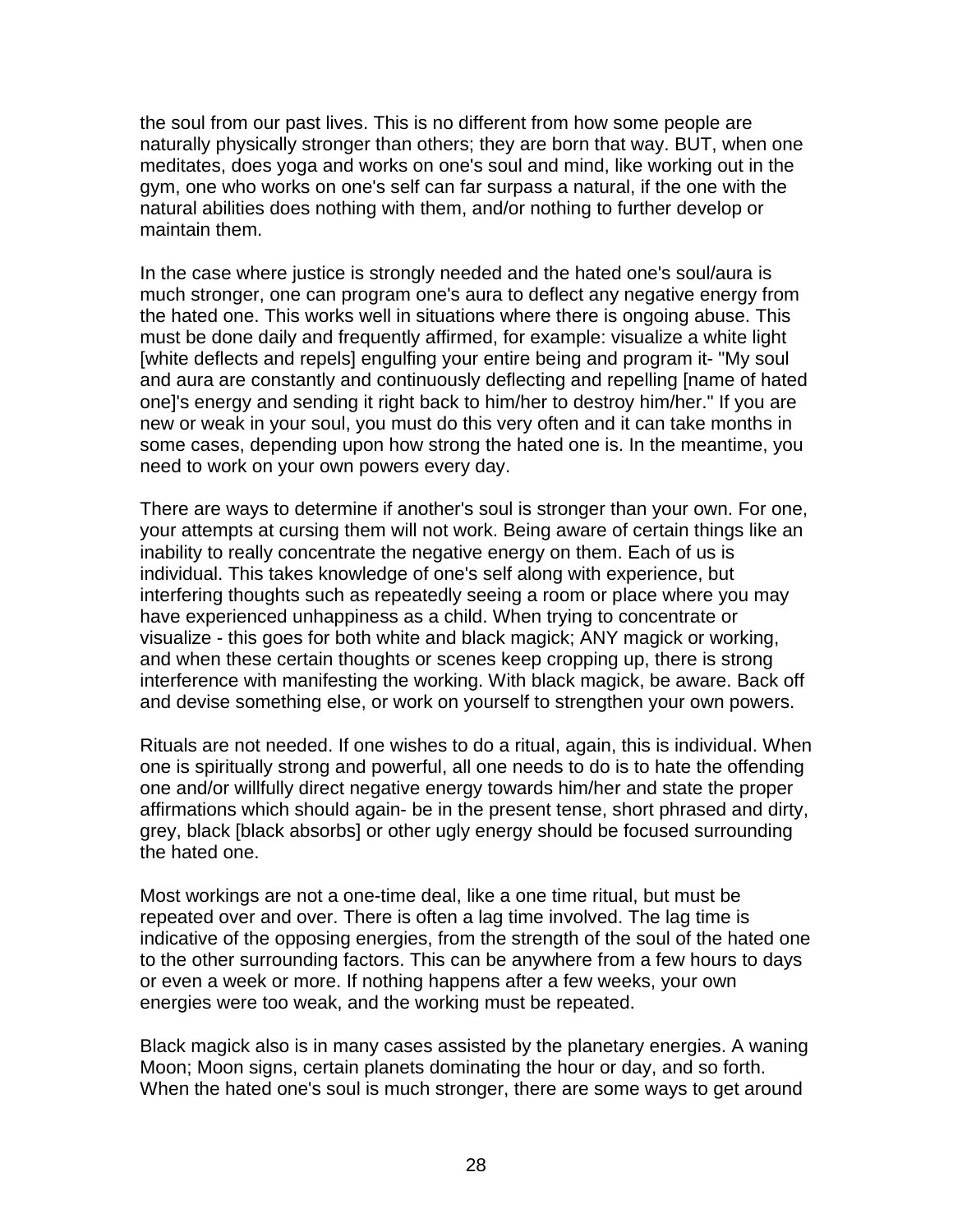this. Hard Saturn transits facilitate black magick. Even the strongest of souls will weaken under a bad Saturn transit to the personal planets, first house, and other key points.

In closing, always remember, the stronger your soul, the more effective your workings, both white and black. One should work on one's soul every day. Meditation, serpent yoga and training in visualization, concentration and working with energies. Again, thoroughly cleaning your aura after any serious working is important. Satanic words of power, mantras, and runes can be vibrated, which will also assist in the cleaning and ridding of any negative energies.

As Beelzebub stated, Satanists should not curse other Satanists. Along with maintaining Satanic unity, which is what Satan wants, some brothers and sisters are directly under the protection of the Powers of Hell. When you have direct protection from the Powers of Hell, nothing can touch you. Curses will definitely rebound upon the one who is throwing them and worse. Anyone having any serious problems with another Satanist, is best to go to Satan about him/her.

# Regarding Science

With more intensive study, it is glaringly apparent that the reason Christianity has so vehemently attacked and repressed physical science is because advanced physical science leads to spiritual truths. At an advanced point, both meet. As I have already written on the JoS website and in numerous sermons, everything of the occult [spiritual] can be scientifically explained. Both physical science and spirituality complement each other and are twins. If one advances far enough in either, each eventually explains the other. They are in agreement. Unfortunately, Christianity and its ilk have held humanity back seriously and dangerously in both.

# Seeing Negative Alien Entities

#### Question:

*For some reason, recently, after starting power meditations, I have been seeing alien images when I close my eyes and it is very hard to meditate, and it is very frightening. I try very hard to ignore it by listening to soothing/calm music but after a short while it finds its way back and I feel like I am going crazy sometimes. Please HELP!* 

#### Reply:

Many of us have experienced the same. Just like their zombie Christian assholes who relentlessly push their filth and won't take NO for an answer, enemy ET's do the same. When this vermin invaded my meditations, I just tuned it out. I tune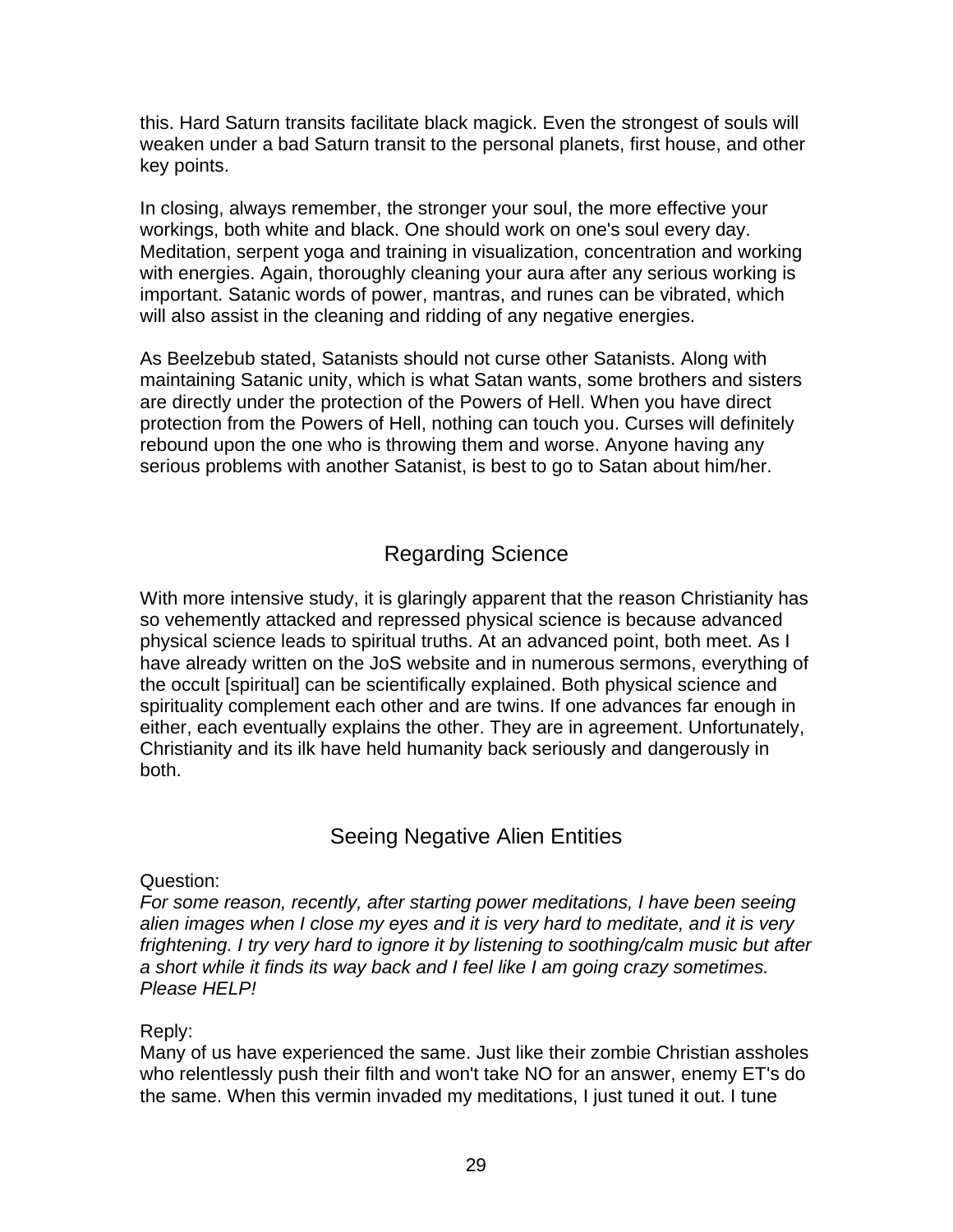them out and they go away. The enemy thrives on attention. Give them nothing and above all, don't stop meditating or slacken in your meditations. If you do, they are accomplishing their goal. I also am aware they try to stop us or hinder us from regular meditation. Know this and strengthen your resolve.

Remember, when you give something like that your attention, or worse, an emotional response, it gives them power. They thrive on this sort of thing.

# Regarding Living Blood Sacrifice

#### *Question:*

*I seek your guidance and help. I am ready to make a commitment. I'm sick of the*  lies and fear society is trying to inflict upon me. All I ask for is the truth. I don't *believe Lord Satan or his Demons are evil at all, but I must ask this- Is it true that you guys do blood rituals on infants? Or is that nothing but lies as well?* 

### Answer:

NO!!!! That is abominable!! Both animals and children are sacred in Satanism. True Satanism is raising one's kundalini serpent and using one's OWN ENERGY for rituals- NOT magickal parasitism. The Jews and the Christian Church is responsible for occult crimes through their outrageous lies as to what Satanism is all about in their relentless attempts to destroy spiritual knowledge. The Nazarene is a real blood sacrifice. Satan does not promote or get into these sorts of things. All of that filth is Judeo/Christian. We use our own powers and at times, the powers from the earth beneath us- NOT living beings.

#### **2000 Years of Jewish Ritual Murder [No different from the Old Testament of the 'Holy Bible'] :**

## **2000 Years of Jewish Ritual Murder**

The Jews work very hard to keep Satanists/Pagans from being heard when speaking of the Jewish crimes against humanity. The most you'll usually find regarding the truth about the Jewish ritual murders are from Christians. In the Talmud and the Protocols of the Elders of Zion, the Jews have replaced the term Gentile (Pagan/Satanist, who's God is Satan) with "Christian" and "Christ." As High Priestess Maxine wrote in a sermon about how the Jews deceive, "Christian" is a code word for Pagan/Satanist. With this being said, the Jews are not blaspheming their beloved messiah Jesus of Nazareth (Ben Yahashua), but Satan who is the true God of the Gentiles. There are millions of other cases of Jewish ritual murder, but here is a comprehensive list that covers from the years before the common era to 1932. Satan demands that Gentiles see the Jews for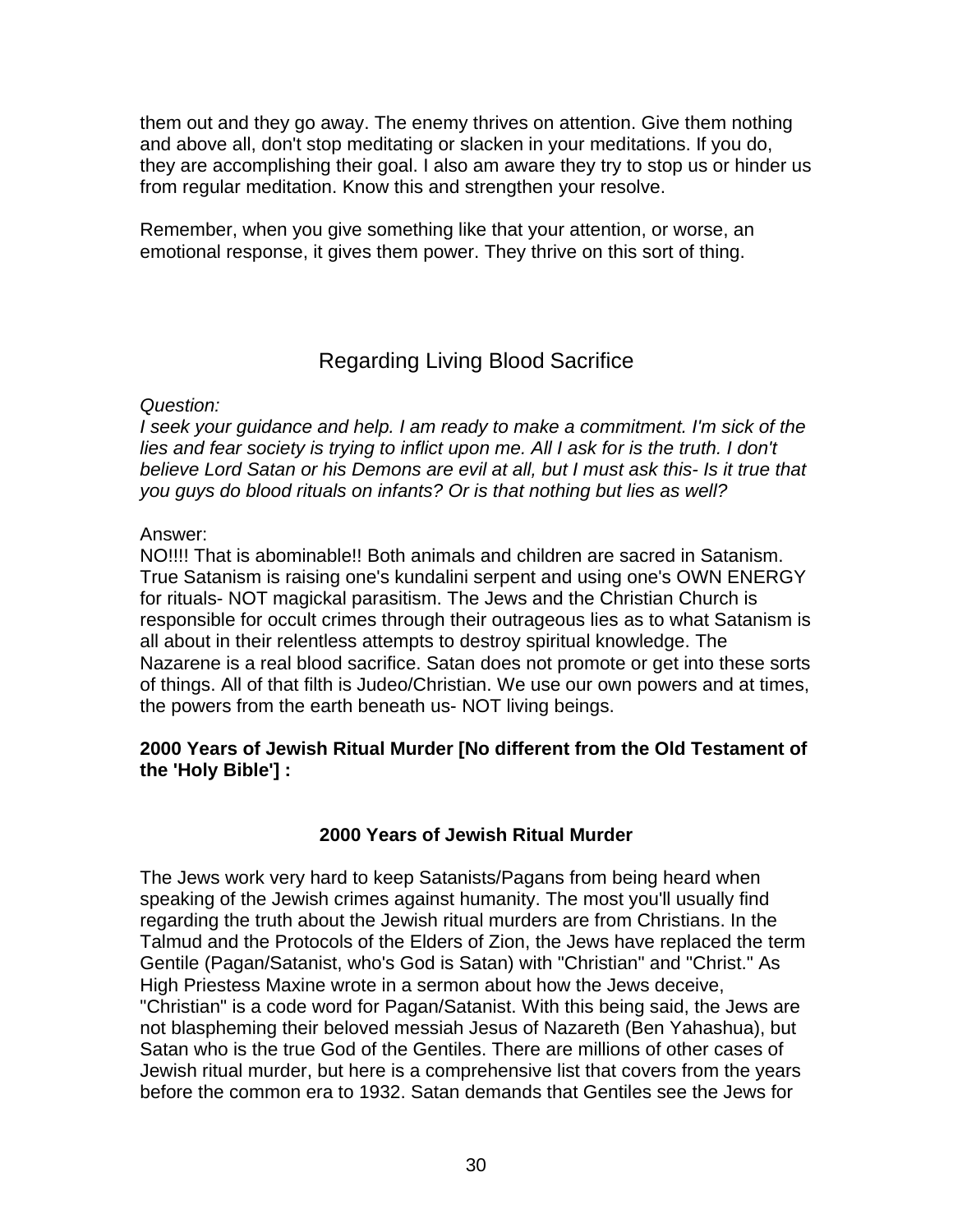the sick murdering pedophile, lying bastards that they really are. Those who read this and still don't have a problem with the Jewish race, have a death wish.

"Human sacrifices are to-day still practised by the Jews of Eastern Europe.... as is set forth at length by the late Sir Richard Burton in the MS which the wealthy Jews of England have compassed heaven and earth to suppress, and evidenced by the ever-recurring Pogroms against which so senseless an outcry is made by those who live among those degenerate Jews who are at least not cannibals." - Aleister Crowley

THE COMPILATION OF JEWISH RITUAL MURDERS FROM BCE UNTIL 1932

The earliest of historians, Herodotus, informs us about the Hebrew cult of human sacrifice. He writes: "The Hebrews sacrificed humans to their God Moloch." (Herodotus, Vol. II, p. 45)

The ritual murders that have been passed down through writings since before the current era until today are:

169 B.C. -- "King Antiochus Epiphanes of Syria, during the plundering of the Temple of Jerusalem, found a Greek lying on a bed in a secret chamber. He begged the King to rescue him. When he began to beg, the attendants told him that a secret law commanded the Jews to sacrifice human beings at a certain time annually. They therefore searched for a stranger which they could get in their power. They fattened him, led him into the woods, sacrificed him, ate some of his flesh, drank some of his blood, and threw the remains of his body into a ditch." (Josephus, Jewish historian, Contra Apionem)

418 A.D. -- Baronius reports the crucifixion of a boy by the Jews at Imm, between Aleppo and Antioch.

419 A.D. -- In the Syrian district of Imnestar, between Chalcis and Antioch, the Jews tied a boy to a cross on a holiday and flogged him to death. (Socrat)

425 A.D. -- Baronius reports the crucifixion of a boy.

614 A.D. -- After the conquest of Jerusalem, the Jews purchased, for a small amount of money, 90,000 prisoners from the Persian King Chosros II and murdered them all in the most disgusting ways. (Cluverius, Epitome his. p. 386)

1071 A.D. -- Several Jews from Blois crucified a child during the Easter celebration, put his body into a sack and threw it into the Loire. Count Theobald had the guilty ones burned alive. (Robert of Mons, Mon. Germ. hist. Script VI 520)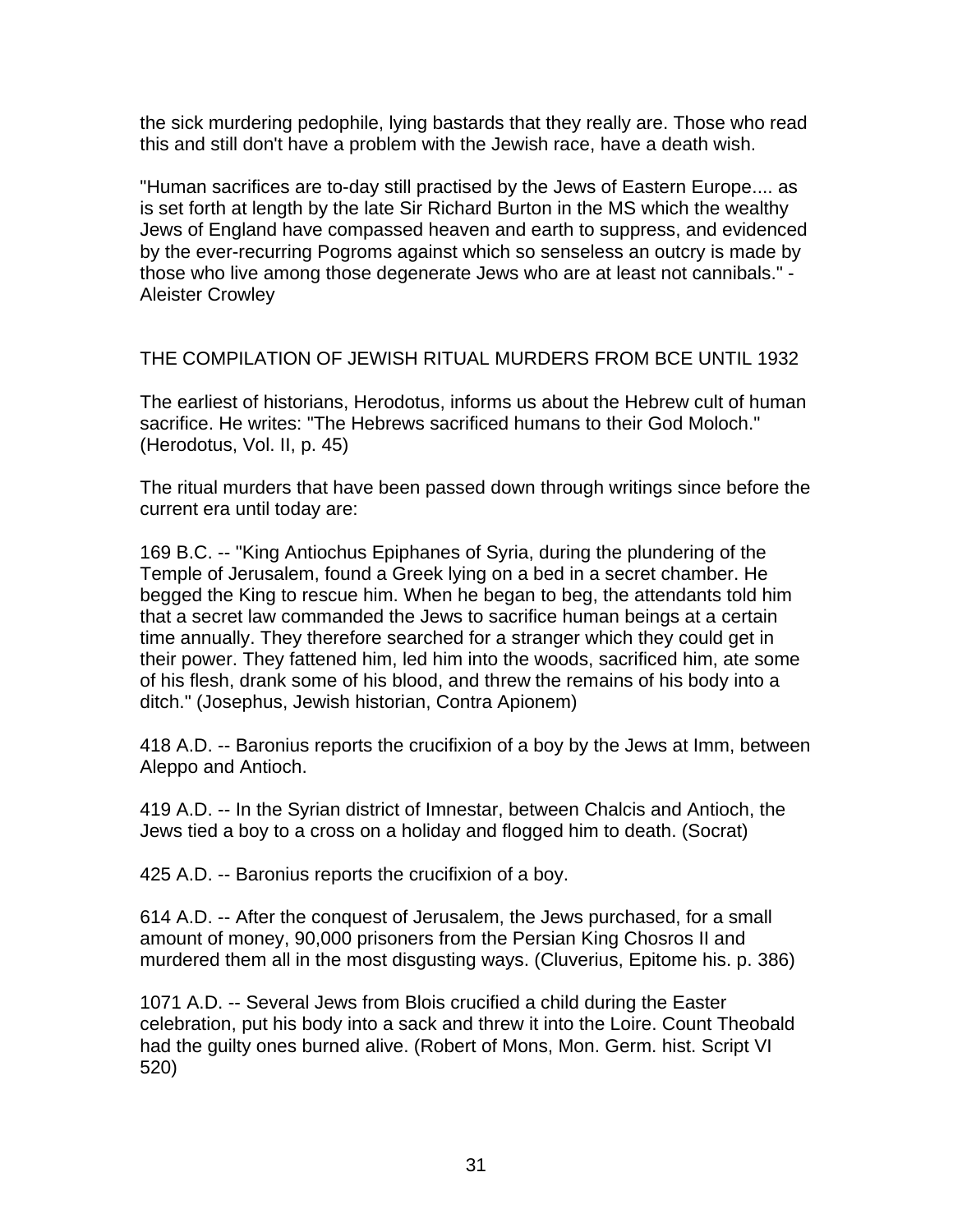1144 A.D. -- In Norwich, during Passover, 12-year-old St. William was tied by the local Jews, hanged from a cross, and his blood drained from a wound in his side. The Jews hid the corpse in the nearby woods. They were surprised by a local citizen, Eilverdus, who was bribed with money to keep quiet. Despite this the crime still became notorious. (Acta sancta, III March, Vol., p. 590)

1160 A.D. -- The Jews of Gloucester crucified a child (Mons Germ. hist. Script 520)

1179 A.D. -- In Pontoise, on March 25th before Passover, the Jews butchered and drained St. Richard's body of blood. Due to this, the Jews were expelled from France. (Rob. of Turn., Rig.u.Guillel. Amor.)

1181 A.D. -- In London, around Easter, near the church of St. Edmund, the Jews murdered a child by the name of Roertus. (Acta sanct, III March Vol., 591)

1181 A.D. -- In Saragossa, the Jews murdered a child named Dominico. (Blanca Hispania illustrata, tom. III, p. 657)

1191 A.D. -- The Jews of Braisme crucified a a Gentile who had accused them of robbery and murder, after they had previously dragged him through the town. Due to this King Philip Augustus, who had personally come to Braisme, burned eighty of them. (rigordus, Hist. Gall.)

1220 A.D. -- In Weissenburg, in Alsace, on the 29th of June, the Jews murdered a boy, St. Heinrich. (Murer, Helvetia sancta.)

1225 A.D. -- In Munich a woman, enticed by Jewish gold, stole a small child from her neighbor. The Jews drained the blood from the child. Caught in her second attempt, the criminal was handed over to the courts. (Meichelbeck, Hist. Bavariae II. 94)

1235 A.D. -- the Jews committed the same crime on December 1st in Erfut. (Henri Desportes, Le mystere du sang, 66)

1236 A.D. -- In Hagenau in Alsace, three boys from the region of Fulda were attacked by the Jews in a mill during the night and killed in order to obtain their blood. (Trithemius; Chronicle of Albert of Strassburg)

1239 A.D. -- A general uprising in London because of a murder committed secretly by the Jews. (Matthew v. Paris, Grande Chron.)

1240 A.D. -- In Norwich the Jews circumcised a Gentile child and kept him hidden in the ghetto in order to crucify him later. After a long search, the father found his child and reported it to the Bishop Wilhelm of Rete. (Matthew v. Paris, op. cit. V. 39)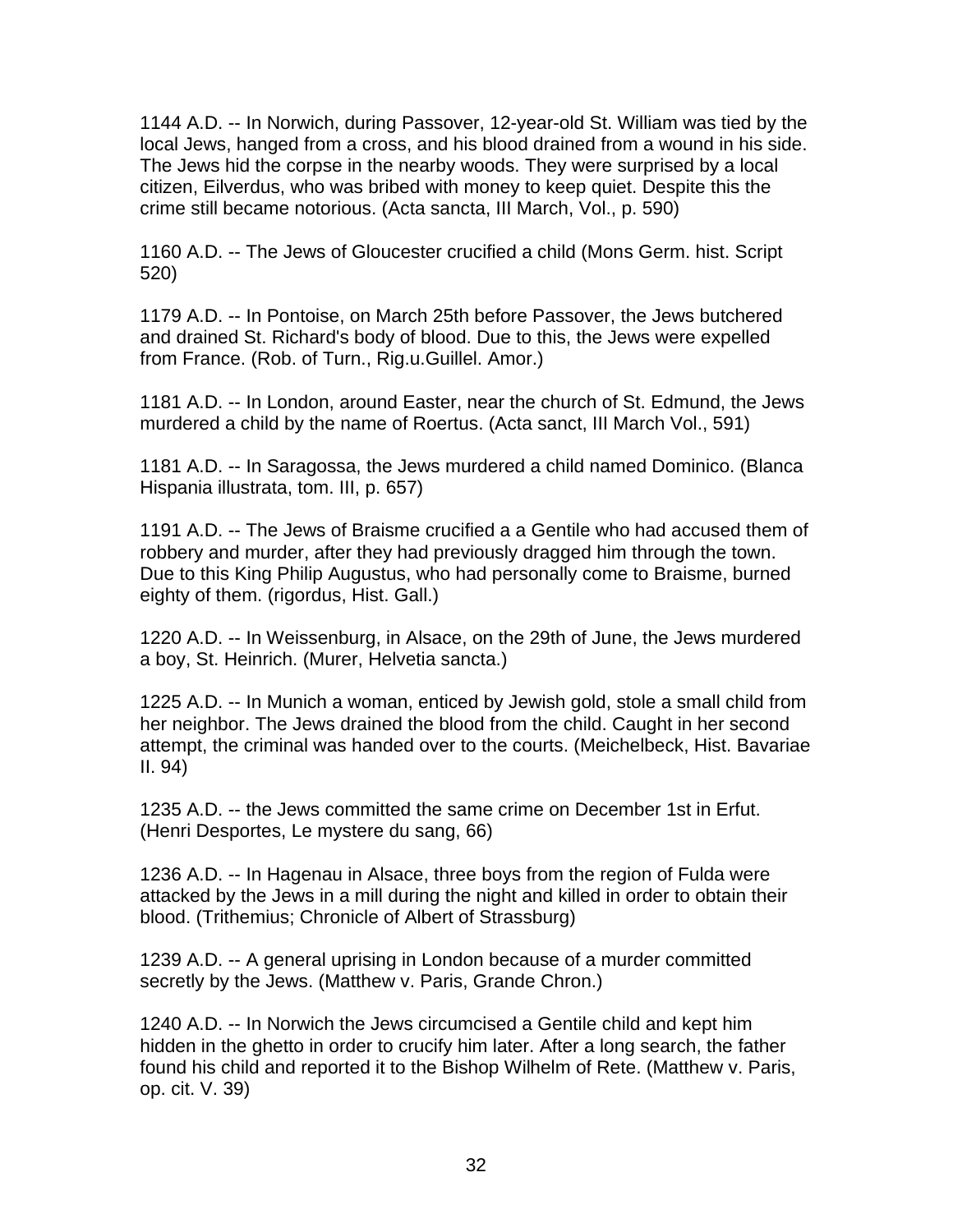1244 A.D. -- In St. Benedict's churchyard in London, the corpse of a boy was found which bore cuts and scratches and, in several places, Hebrew characters. He had been tortured and killed; and his blood had been drained. Baptized Jews, forced to interpret the Hebrew signs, found the name of the child's parents and read that the child had been sold to the Jews when it was very young. Distinguished Jews left the city in secret.

1250 A.D. -- The Jews of Saragossa adopted the horrible dogma that everyone who deliverd a child for sacrifice would be freed from all taxes and debts. In June, 1250, Moses Albay-Huzet (Also called Albajucetto) delivered the 7-year-old Dominico del Val to the Jews for crucifixion. (Johan. a Lent, Schedias, hist. de pseudomes, judæorum, p. 33)

1255 A.D. -- At Lincoln, in England, on Peter and Paul's Day, 8-year-old St. Hugh was stolen by the local Jews, hidden, and later crucified. The Jews beat him with rods for so long that he almost lost all his blood. (Acta santa 6 July 494)

1257 A.D. --So that they could commit their annual sacrifice, the Jews of London butchered a child. (Cluvirius, epitome historiarum, p. 541. col I)

1260 A.D. -- The Jews of Weissenburg killed a child (Annal. Colmariens)1261 A.D. --In Pforzheim a 7-year-old girl who had been delivered to the Jews, was laid on a linen cloth and stabbed on her limbs in order to soak the cloth with blood. Afterwards the corpse was thrown into the river. (Thomas, Cantipratanus, de ratione Vitæ.)

1279 A.D. --The most respectable Jews of London crucified a child on April 2nd. (Florent de Worcester, Chron. 222)

1279 A.D. -- The crucifixion of a child at Northampton after unheard-of tortures. (Henri Desportes Le mystere du sang, 67)

1282 A.D. -- In Munich the Jews purchased a small boy and stabbed him all over his body. (Rader., Bavar. sancta I. Bd. p. 315)

1283 A.D. -- A child was sold by his nurse to the Jews of Mainz , who killed it. (Baroerus ad annum No. 61. Annalen von Colmar)

1286 A.D. -- In Munich the Jews martyred two boys. The wooden synagogue was encircled with fire and 180 Jews burnt to death. (Murer, Helvetia sancta.)

1286 A.D. -- In April, at Oberwesel on the Rhine, 14-year-old St. Werner was slowly tortured to death by the Jews over a period of 3 days. (Act. sct. II. Bd. b. Apr. p. 697 bis 740.)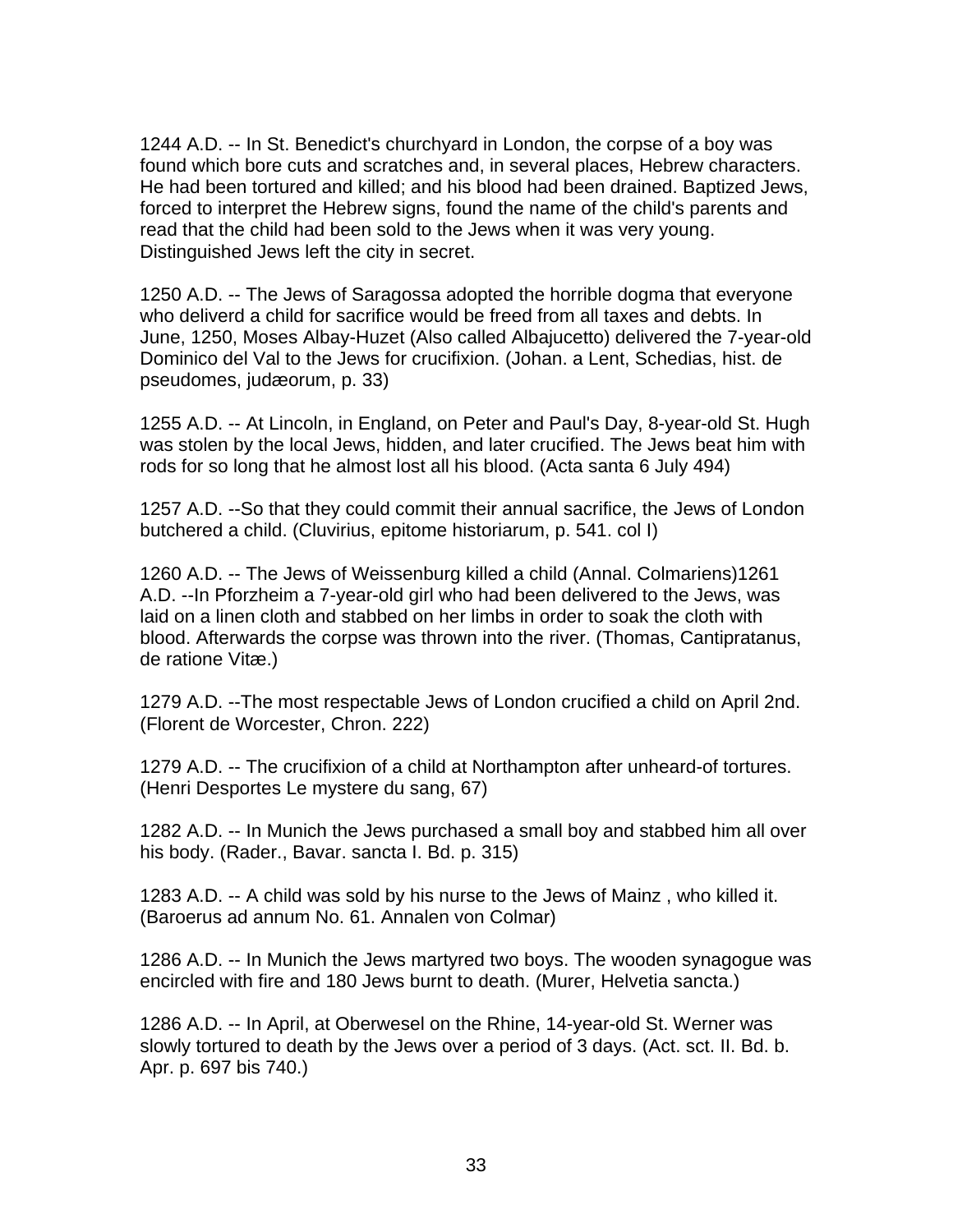1287 A.D. -- The Jews in Bern kidnapped St. Rudolf at the Passover, horribly tortured the child and finally slit his throat. (Hein, Murer, Helvetia sancta.)

1292 A.D. -- In Colmar, the Jews killed a boy. (Ann. Colm., II, 30)

1293 A.D. -- In Krems, the Jews sacrificed a child. Two of the murderers were punished; the others saved themselves through the power of gold. (Monum. XI, 658)

1294 A.D. --In Bern, the Jews murdered a child again. (Ann Colm., II, 32; Henri Desportes, Le mystere du sang, p. 70)

1302 A.D. -- In Reneken the same crime. (Ann. Colm. II, 32)

1303 A.D. -- At Weissensee in Thuringen the young student Conrad, the son of a soldier, was killed at Easter. His muscles were cut to pieces and his veins were opened in order to drain all his blood.

1305 A.D. -- In Prague, around Easter, a Gentile, who was forced by poverty to work for the Jews, was nailed to a cross; while naked, he was beaten with rods and spat on in the face. (Tentzel)

1320 A.D. -- In Puy, a choirboy of the local church was sacrificed.

1321 A.D. --In Annecy a young priest was killed. The Jews were expelled from the town by a decree of King Phillip V. (Denis de Saint-Mart.)

1331 A.D. -- At Uberlingen in present-day Baden the Jews threw the son of a citizen named Frey into a well. The incisions found later on the body proved that previous to this his blood had been drained. (Joh. Vitoduran, Chronik.)

1338 A.D. - The Jews butchered a noble from Franconia in Munich. His brother prepared a veritable bloodbath for the Jews. (Henri Desport)

1345 A.D. -- In Munich, the Jews opened the veins of a little boy Heinrich, and stabbed him more than 60 times. The church canonized Heinrich. (Rad. Bav. sct. II p. 333)

1347 A.D. -- In Messina a child was crucified on Good Friday. (Henri Desport)

1350 A.D. --The boy Johannes, a student of the monastic school of St. Sigbert in Cologne, drew his last breath after being stabbed by local Jews. (Acta sancta., aus den Kirchenakten v. Koln.)

1380 A.D. -- At Hagenbach in Swabia several Jews were surprised while butchering a child. (Martin Crusius, Yearbook of Swabia, Part III, Book V)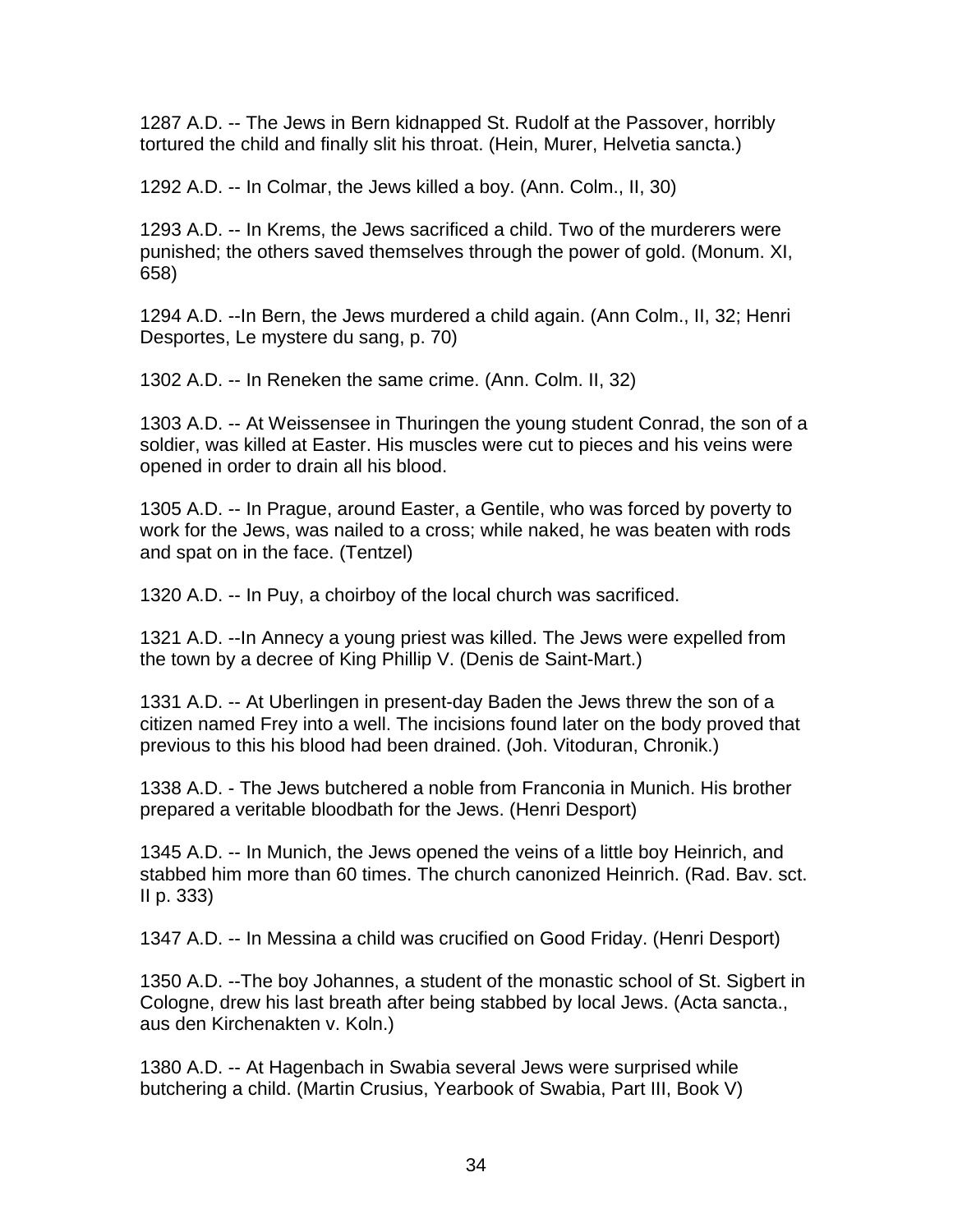1401 A.D. --At Diessenhofen in Switzerland (near Schaffhausen), 4-year-old Conrad Lory was murdered. His blood was said to have been sold by the groom Johann Zahn for 3 florins to the Jew Michael Vitelman. (Acta sancta.)

1407 A.D. --The Jews were expelled from Switzerland because of a similar crime in the same region. (ibid.)

1410 A.D. -- In Thuringia the Jews were driven out because of ritual murder that was discovered. (Boll. II, April 838. Baronius 31)

1429 A.D. -- At Ravensburg in Wurttemberg, Ludwig van Bruck, a boy from Switzerland who was studying in the town and living among the Jews, was martyred by 3 Jews amid numerous tortures and sexual violations. This happened during a big Jewish festival (Passover) between Easter and Whitsun. (Baron. 31, Acta sancta. III. Bd. des April p. 978)

1440 A.D. -- A Jewish doctor in Pavia, Simon of Ancona, beheaded a four- yearold child which was stolen and brought to him by a degenerate Gentile. The crime became notorious when a dog jumped out of a window into the street with the child's head. The murderer escaped. (Alphonsus Spina, de bello Judæorum lib. III. confid. 7.)

1452 A.D. -- In Savona, several Jews killed a 2-year-old child. They pierced his whole body and collected the blood in the vessel they used for the circumcision of their children. The Jews dripped small pieces of sliced fruit into the blood and enjoyed a meal of them. (Alphonsus Spina, de bello Judæorum lib. III, confid. 7.)

1453 A.D. -- In Breslau, the Jews stole a child, fattened him and put him in a barrel lined with nails, which they rolled back and forth in order to draw the child's blood. (Henri Desportes, Le mystere du sang, 75)

1454 A.D. -- On the estates of Louis of Almanza in Castile, two Jews killed a boy. They tore out his heart and burned it; threw the ashes into wine which they drank with their co-religionists. By spending considerable sums they succeeded in delaying the trial, since two of the three lawyers were of Jewish descent. Thereafter the Jews were banished from Spain. (Alphonsus Spina, de bello Judæorum)

1462 A.D. -- In a birchwood at Rinn near Innsbruck the boy Andreas Oxner was sold to the Jews and sacrificed. The church canonized him. A chapel called "Zum Judenstein" ('To the Jews' Rock') was built. (Acta sancta., III. July Vol I. 472)

1468 A.D. -- At Sepulveda, in Old Castile, the Jews crucified a woman on Good Friday upon the order of the Rabbi Solomon Pecho. (Did. de Colm. Gesch. v. Seg.)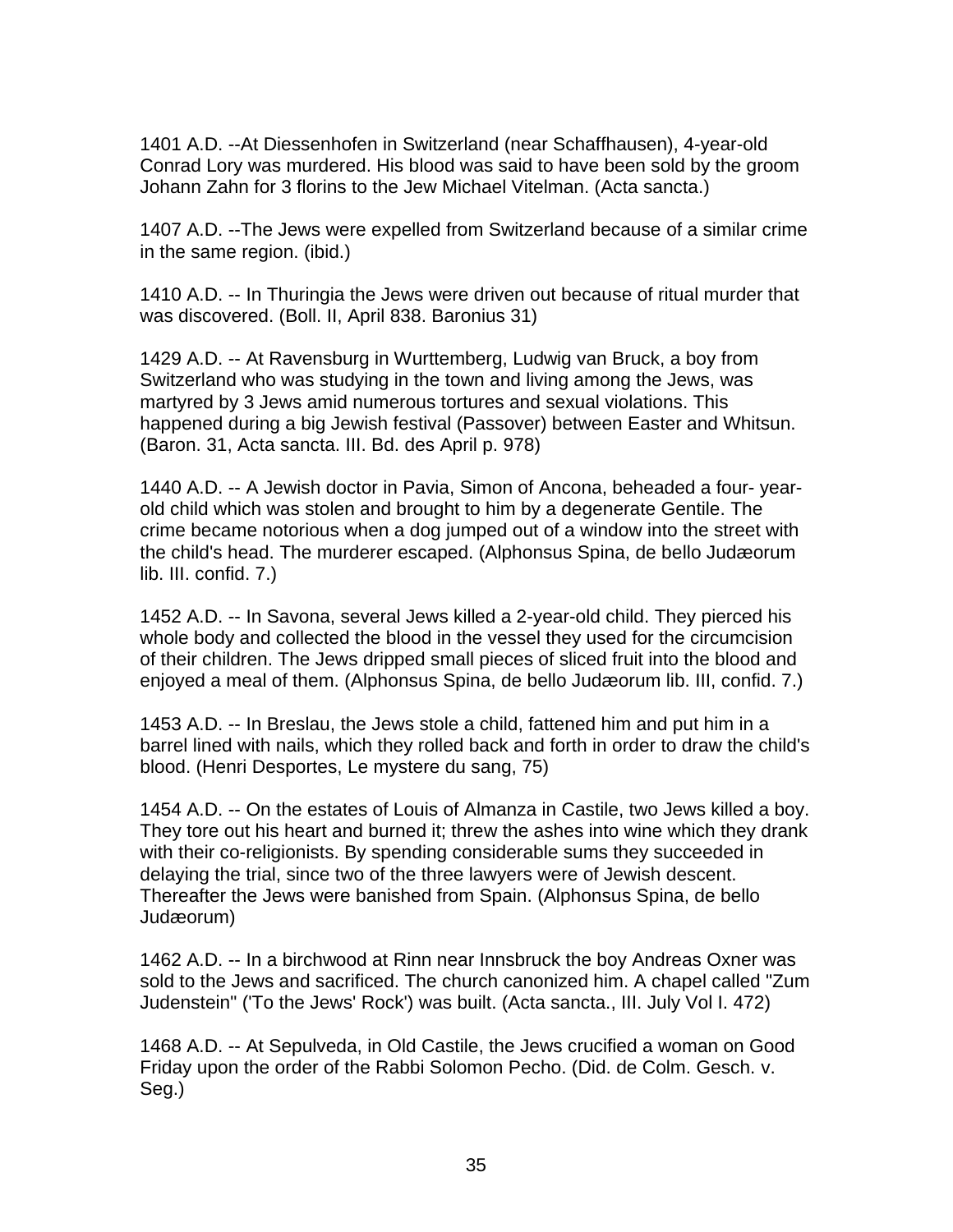1470 A.D. --In Baden the Jews were convicted of the murder of a child. (Tho. Patr. Barbar.)

1475 A.D. -- In Trent on March 23rd (Maundy Thursday) before Passover, the Jews sacrificed a 29-month-old baby, St. Simon.

1476 A.D. -- The Jews in Regensburg murdered six children. The judge, in the underground vault of a Jew named Josfol, found the remains of the murdered victims as well as a stone bowl speckled with blood on a kind of altar. (Raderus Bavaria sancta Band III, 174)

1480 A.D. -- In Treviso, a crime similar to the one in Trent was committed: the murder of the canonized Sebastiano of Porto-Buffole from Bergamo. The Jews drained his blood. (H. Desportes, Le mystere du sang 80)

1480 A.D. -- At Motta in Venice the Jews killed a child at Easter. (Acta sancta I. Bd d. April 3)

1485 A.D. -- In Vecenza, the Jews butchered St. Laurentius. (Pope Benedict XIV Bull. Beatus Andreas)

1490 A.D. -- At Guardia, near Toledo, the Jews crucified a child. (Acta sancta I. Bd. d. April 3)

1494 A.D. -- At Tyrnau in Hungary, 12 Jews seized a boy, opened his veins, and carefully collected his blood. They drank some of it and preserved the rest for their co-religionists. (Banfin Fasti, ungar. br. III. Dec. 5)

1503 A.D. -- In Langendenzlingen a father handed his 4-year-old child over to two Jews from Waldkirchen in Baden for 10 florins under the condition that he would be returned alive after a small amount of blood had been drained. However, they drained so much blood from the child that it died. (Acta sancta. II Bd. des April p. 839: Dr. Joh. Eck, Judebbuchlien)

1505 A.D. -- A crime, similar to the one in Langendenzlingen in 1503, was attempted at Budweis in Bohemia. (Henri Desportes, Le mystere du sang. 81)

1509 A.D -- Several Jews... murdered several children. (Cluverius, Epitome hist. etc. p. 579)

1509 A.D. --The Jews in Bosingen (Hungary) kidnapped the child of a wheelwright, dragged him to the cellar, tortured him horribly, opened all his veins and sucked out the blood with quills. Afterwards they threw his body in a hedge, which the Jews admitted after repeated denials. (Ziegler Schonplatz p. 588, col. 1,2)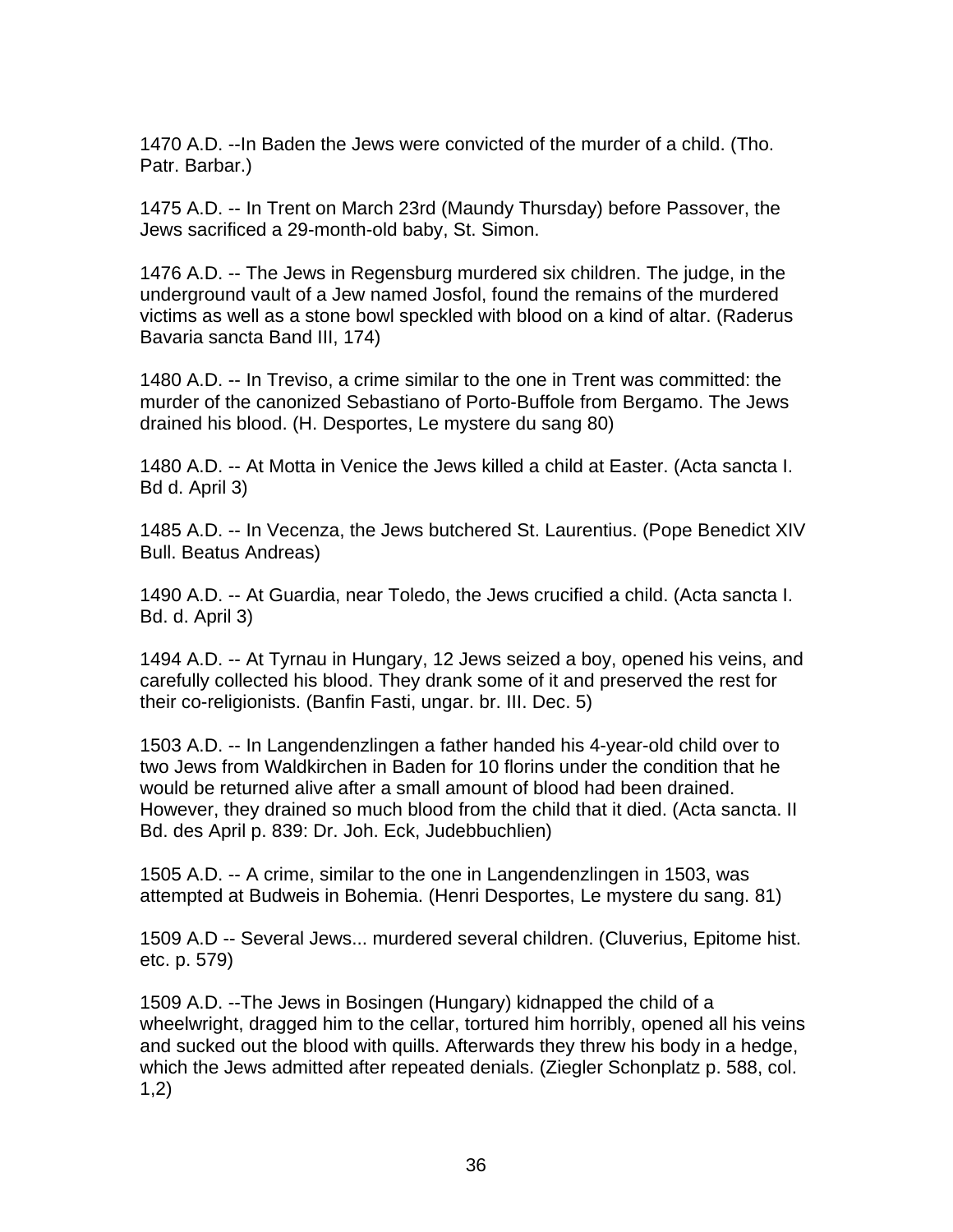1510 A.D. -- In Berlin, the Jews Salomon, Jacob, Aaron, Levi Isaac, Rabbi Mosch and the butcher Jacob were accused of buying a three- or four-year-old boy for 10 florins from a stranger, laying him on a table in a cellar, and puncturing him with needles in the large blood-rich veins until he was finally slaughtered by the butcher Jacob. An enormous trial began, and eventually a hundred Jews were locked in the Berlin prison. They partially admitted to having bought children from strangers, stabbing them, draining their blood, and drinking the blood in case of illness or preserving it with tomatoes, ginger, and honey. No fewer than 41 of the accused Jews were sentenced to death-by-burning after their confession. All the other Jews were banished from the Mark of Brandenburg. (Richard Mun: 'The Jews in Berlin')

1520 A.D. -- The Jews in Hungary repeated the crime of 1494 by murdering a child in Tyrnau and Biring, and draining its blood. (Acta sancta II. Bd. d. April p. 839)

1525 A.D. -- A ritual murder in Budapest caused a widespread anti-Semitic movement among the population. In this year the Jews were expelled from Hungary (Henry Desportes, Le mystere du sang 81)

1540 A.D. -- At Sappenfeld in Bavaria, 4-year-old michael Pisenharter was kidnapped from his father before Easter and taken to Titting (North of Ingolstadt), where he suffered the most horrible tortures for three days, his veins were opened and his blood drained. The corpse showed signs of a crucifixion. The blood was found in Posingen. (Raderus, Bavaria sancta. III. Bd. 176f)

1547 A.D. -- At Rava in Poland 2 Jews stole a tailor's boy named Michael and crucified him. (Acta sancta II. Bd. April p. 839)

1569 A.D. --In Vitov (Poland) Johann, the 2-year-old son of the widow Kozmianina, was savagely murdered by Jacob, a Jew of Leipzig. (Acta sancta ebenda.)

1571 A.D. -- M.A. Bradaginus was butchered by the Jews. (Seb. Munster, Cosmographia)

1571 A.D. -- Joachim II, Elector of Brandenburg, was poisoned by a Jew with whom he had a trusting association. (Scheidanus X. Buch. seiner Hist. pag. 60)

1573 A.D. -- In Berlin a child who had been purchased from a beggar was tortured to death by a Jew. (Sartorious p. 53)

1574 A.D. -- At Punia in Latvia, the Jew Joachim Smierlowitz killed a 7- year-old girl called Elizabeth shortly before Passover... At about this time a boy in Zglobice was stolen and taken to Tarnow, where another boy was found in the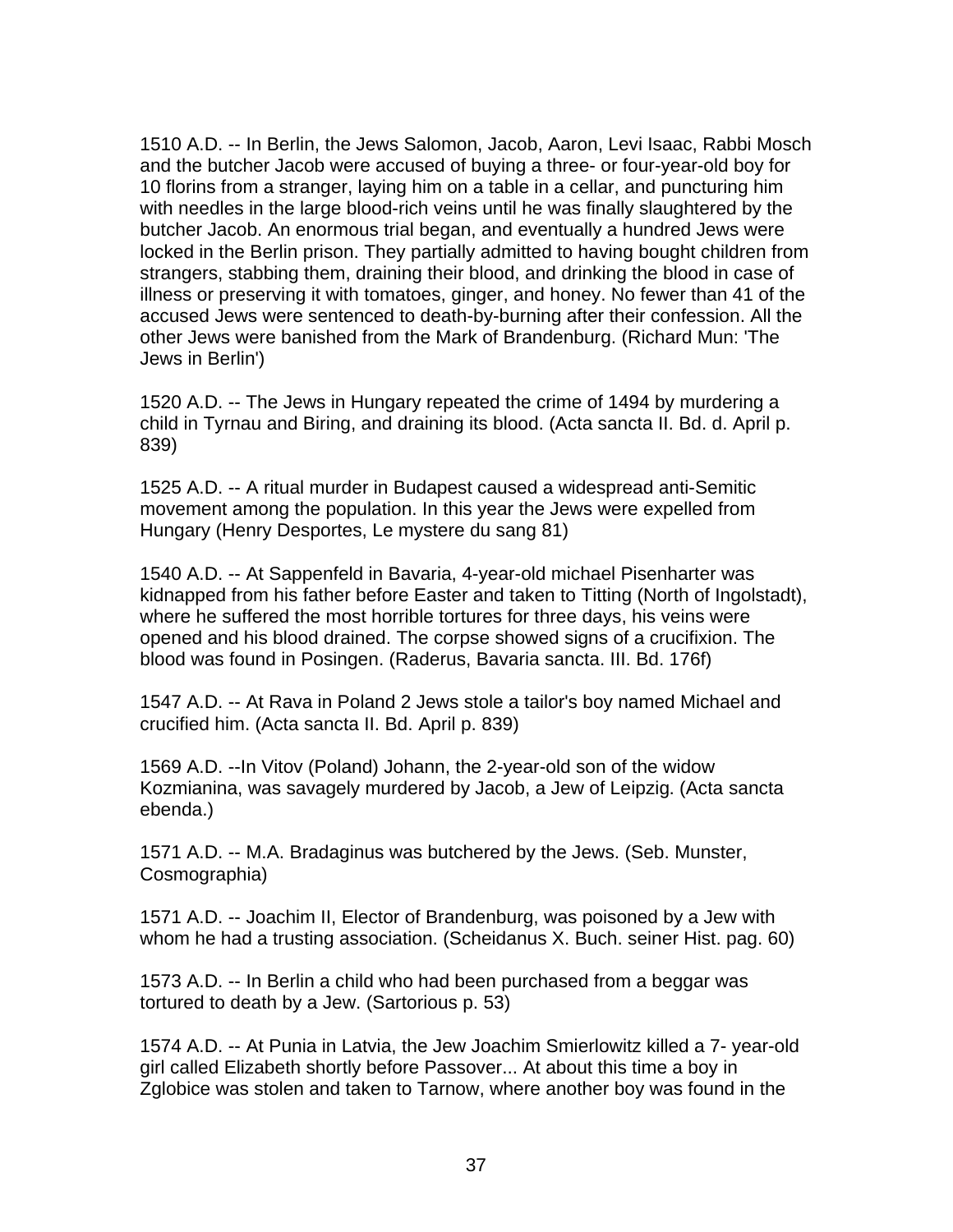hands of the Jews under suspicious circumstances: both were freed in time. (Act. sancta II. Bd. d. April p. 839)

1575 A.D. --The Jews killed a child, Michael of Jacobi. (Desportes) 1586 A.D. --In a series of cases children were snatched away from their parents and killed; by breaking down these crimes, Rupert traced them back to the Jews. (Brouver Trier'schen Ann. v. J. 1856)

1592 A.D. -- At Wilna, a 7-year-old boy, Simon, was horribly tortured to death by the Jews. More than 170 wounds, made by knives and scissors, were found on his body, besides the numerous cuts under his finger- and toe-nails. (Acta sancta III. Bd. des Juli)

1595 A.D. -- At Costyn in Posen a child was tortured to death by the Jews. (Acta sancta 389)

1597 A.D. -- In Szydlov the blood of a child was used in the consecration of a new synagogue. They eyelids, neck, veins, limbs, and even the sexual organs of the child showed countless punctures. (Acta sancta, II Bd. des April)

1598 A.D. -- In the village of Wodznick, in the Polish province of Podolia, the 4 year-old... son of a farmer was stolen by two young Jews and butchered four days before the Jewish Passover by the most horrible tortures in which the most respected Jews of the community took part. (Acta sancta, II Band des April 835)

1650 A.D. -- At Kaaden in Steiermark, 5½-year-old Mathias Tillich was butchered by a Jew on March 11th. (Tentzel)

1655 A.D. -- At Tunguch in Lower Germany the Jews murdered a child for their Easter celebration. (Tentzel, monatl. Unterred. v. Juli 1693 p. 553)

1665 A.D. --In Vienna the Jews butchered a woman on the 12th of May in the most dreadful way. The corpse was found in a pond in a sack weighted with stones. It was completely covered with wounds, decapitated and the legs were cut off below the knees. (H.A. von Ziegler, Tagl. Schaupl. p. 553)

1669 A.D. -- On the way from Metz to Boulay, near the village of Glatigny, on Sept. 22nd, a 3-year-old child was stolen from his mother by the Jew Raphael Levy. He was horribly butchered. His body was found viciously mutilated. The murderer was burned alive on Jan. 17th in 1670. (Abrege du proces fait aux Juifs de Metz, ebd. 1670)

1675 A.D. -- At Miess in Bohemia a 4-year-old child was murdered by the Jews on March 12th. (Acta sancta II. Bd. des April)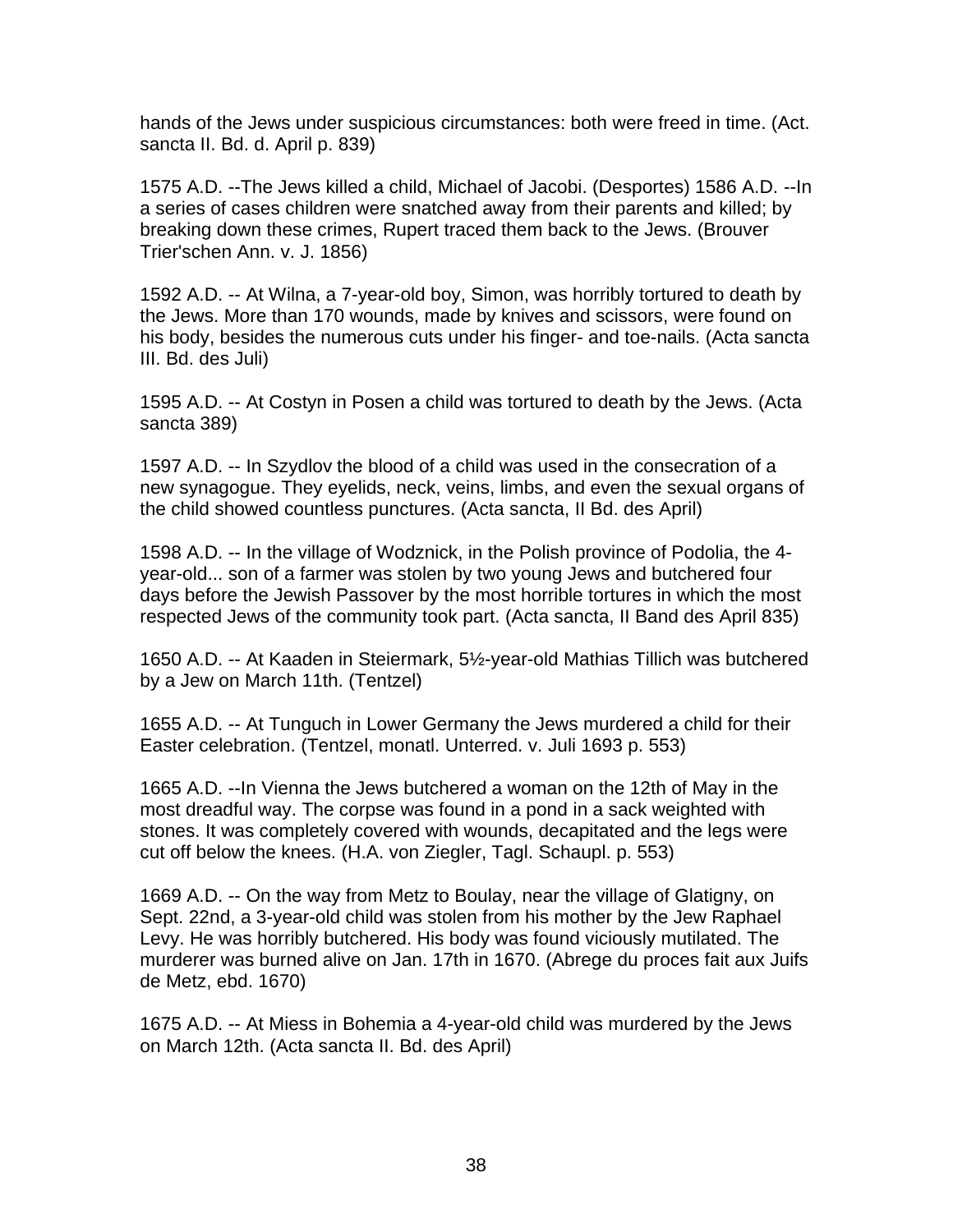1684 A.D. -- In the village of Grodno, Minsk government in Russia, the Jew Schulka stole the 6-year-old boy Gabriel and carried him to Bialystock where, in the presence of several Jews, he was tortured to death and his blood drained. (Records of the magistrate at Zabludvo)

1753 A.D. -- On Good Friday, the 20th of April, in a village near Kiev (Russia), the 3½-year-old son of the nobleman Studzinski was kidnapped by the Jews, hidden in a tavern until the end of the Sabbath, and then monstrously sacrificed with the help of the Rabbi Schmaja. The blood was poured into several bottles. (Criminal Register of the City Court of Kiev)

1764 A.D. --The 10-year-old son of Johann Balla, who had disappeared on the 19th of June from Orkul (Hungary), was found in a neighboring wood covered with many wounds. (Tisza-Eslar, von einem ungarischen Ubgeordneten 108)

1791 A.D. -- On the 21st of February, the corpse of 13-year-old Andreas Takals, who lived with a Jew named Abraham, was found outside a village near Tasnad (Siebenburgen). The blood had been drained from him by severing his jugular vein. (Ger.-Akt i.d. Archiv. v. Zilah.)

1791 A.D. -- At the same time two blood murders were reported at Holleschau (Moravia) and at Woplawicz in the District of Duplin. (Tisza-Eslar, v.e. ungar. Abgeord.)

1791 A.D. -- During the reign of Sultan Selim III, the Jews in Pera killed a young Greek by hanging him from a tree by his legs. (Henri Desportes)

1803 A.D. -- On March 10th, the 72-year-old Jew Hirsch from Sugenheim seized a 2-year-old child between Ullstadt and Lengenfeld in Buchof near Nuremberg. Several days later the Jew denied having been in Buchhof at all on March 10th. The father of the child, who wanted to prove the contrary with witnesses, was rebuffed in court with threats and insults. On the 12th day the child was found dead, his tongue sliced and his mouth full of blood. The Jews besieged the district governor of Newstadt at that time until the matter turned out to their satisfaction. The father was forced under threats to sign a protocol, to which it attested that the child, still warm when he was found, had frozen to death. (Friedr. Oertel, "Was glauben die Juden?" Bamberg, 1823)

1804 A.D. -- In Grafenberg near Nuremberg a 2 to 3-year-old boy was kidnapped by an old Jew from Ermreuth by the name of Bausoh. Soldiers hurried to prevent the crime after hearing the child's scream. (Dr. J. W. Chillany)

1810 A.D. -- Among the records of the Damascus trial a letter exists from John Barker, ex-consul of Aleppo, which speaks of a poor person who suddenly disappeared from Aleppo. The Hebrew Raphael of Ancona was charged with having butchered her and draining all of her blood. (A. Laurent. Affaires de Syrie)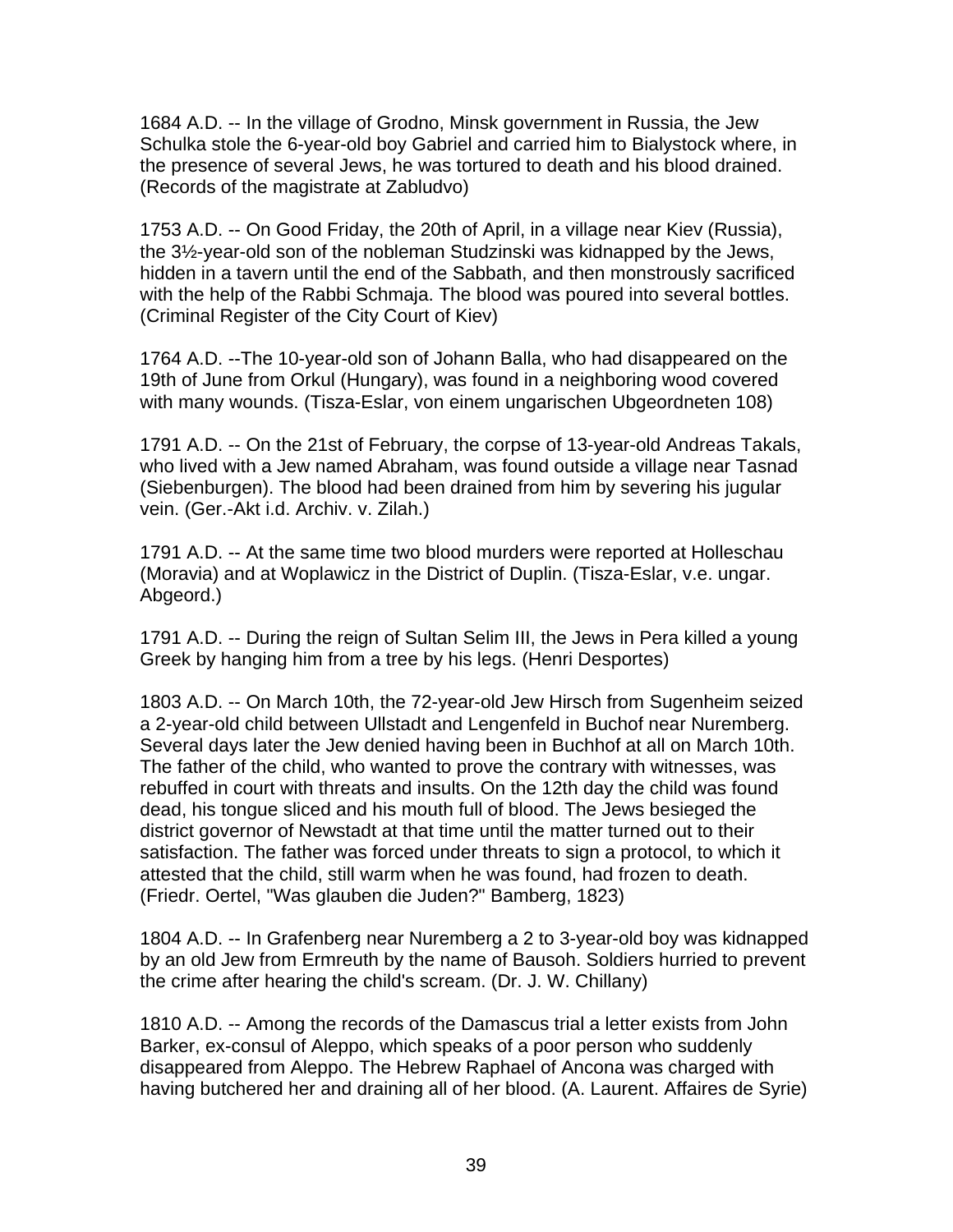1812 A.D. --On the island Corfu in October three Jews who had strangled a child were condemned to death. Some time later, the child of a Greek, called Riga, was stolen and killed by the Jews. (Achille Laurent, Affaires de Syrie)

1817 A.D. -- The Indictment of the murder committed in this year against the little girl Marianna Adamoviez, was quashed due to a lapse of time.

1823 A.D. -- On the 22nd of April, at Velisch in the Russian government of Vitebsk, the 3½- year-old son of the invalid Jemelian Ivanov was stolen, tortured to death, and his blood drained. Despite a great deal of statements by witnesses charging the Jews, the trial was suddenly stopped. (Pavlikovsky, ebenda.)

1824 A.D. -- In Beirut the interpreter Fatch-allah-Seyegh was murdered by his Jewish landlord, as the investigation established, for ritual purposes.

1826 A.D. -- In Warsaw a murdered 5-year-old boy was found whose body had more than a hundred wounds showing that his blood had been drained. The whole of Warsaw was in a state of insurrection; everywhere the Jews protested their innocence without having been accused. The depositions made to the courts, together with the medical evidence, were removed from the documents. (Pavlikovski, wie oben p. 282)

1827 A.D. -- At Vilna in Russia the stabbed corpse of a farmer's child, Ossib Petrovicz, was found. According to the testimony of the 16-year-old shepherd Zulovski, he was kidnapped by the Jews. (Nach einer Mitteilung des gouvernement Vilna.)

1829 A.D. -- In Turin the wife of the merchant Antoine Gervalon was kidnapped from her husband. In the cellar she was prepared for her sacrifice by two rabbis. With her last bit of strength she answered her husband who was going through the Jewish quarter with several soldiers, calling her name aloud. Thus, she was freed. However, the Jews managed to hush up the incident with money. (Auszug aus einem Briefe des Barons von Kalte )

1831 A.D. -- Killing of the daughter of a corporal of the Guard in St. Petersburg. Four judges recognized it as a blood murder, while a fifth doubted it. (Desportes)

1834 A.D. -- According to the Testimony of Jewess Ben Nound who converted to Christianity, an old Gentile man in Tripoli was tied up by 4 or 5 Jews and hanged from an orange tree by his toes. At the moment when the old man was close to death the Jews cut his throat with a butcher knife and let the body hang until all the blood had been collected into a bowl. (Henri Desportes, Le mystere du sang. 91)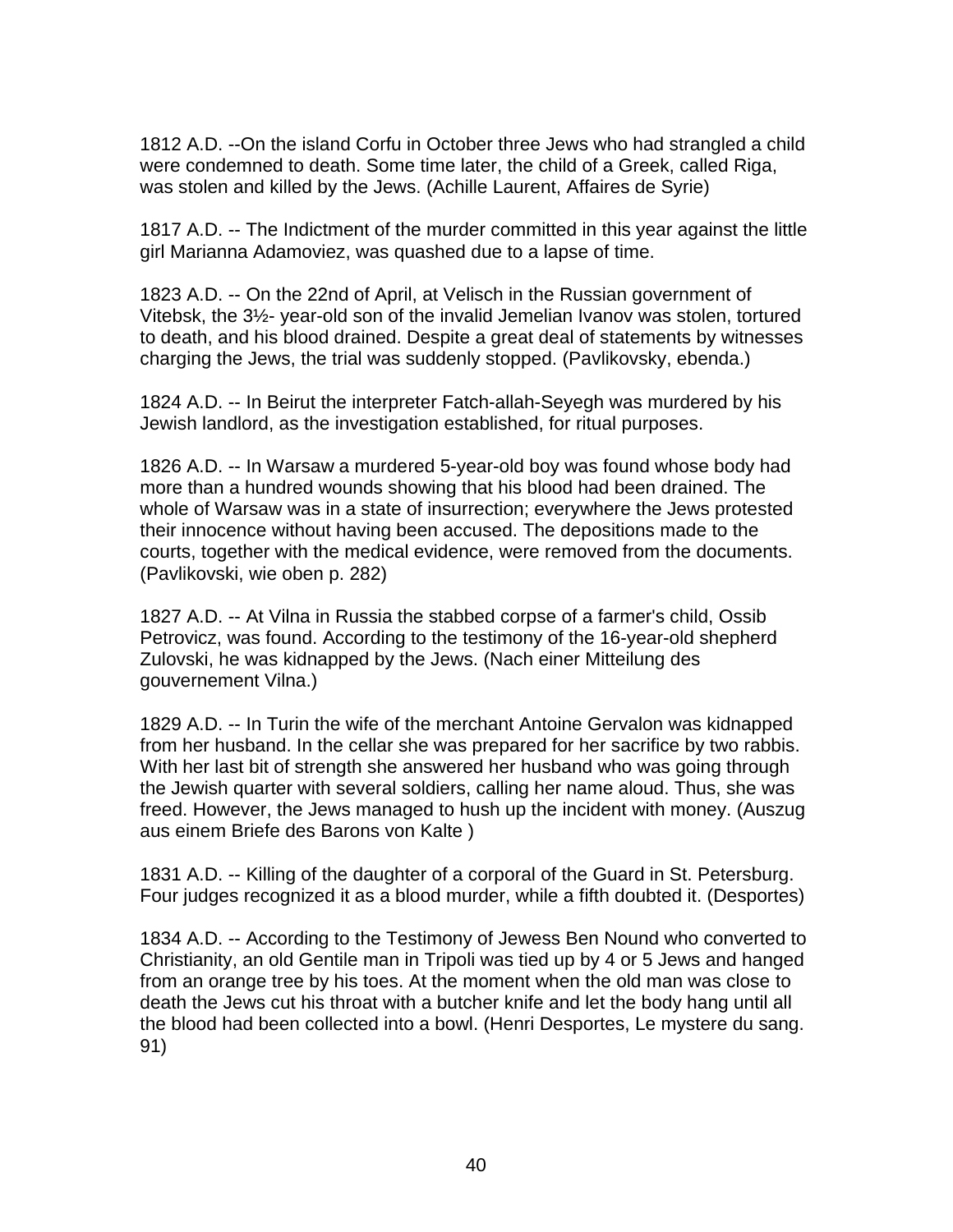1839 A.D. -- On the Island of Rhodes, and 8-year-old merchant's boy, who was delivering eggs to some Jews, did not return. Jewish money power took effect, and the court proceedings were delayed and finally suppressed. (Henri Desportes, Le mystere du sang. 92)

1839 A.D. -- In Damascus the customs office discovered a Jew carrying a bottle of blood. The Jew offered 10,000 piastres in order to hush up the affair. (cf. Prozess bei A. Laurent, op. cit. S. 301)

1843 A.D. -- Murders of Gentile children by the Jews on Rhodes, Corfu and elsewhere. (Famont L'Egypte sous Mehemet Ali, Paris, 1843)

1875 A.D. -- At Zboro, in the county of Saros in Hungary, several Jews attacked the 16-year-old servant girl Anna Zampa in the house of her master, Horowitz. The knife was already raised above her when a coachman accidentally intervened, thus saving her. The court President, Bartholomaus Winkler, who was in debt to the Jews, was afraid to bring the criminals to justice.

1877 A.D. -- In the village of Szalaacs, in the country of Bihar (Hungary), Josef Klee's 6-year-old niece, Theresia Szaabo, and his 9-year-old nephew, Peter Szaabo, were murdered by the Jews. However, a Jewish doctor held the inquest, who declared the children were not murdered, thus ending the affair. (M. Onody, ebenda.)

1879 A.D. -- In Budapest, before the Purim feast, a young servant girl in the Jewish Quarter was put to sleep with a drink. 24 hours after the feast, she woke up so weak she could hardly walk. On her right forearm, her left thigh, and her body below the navel she discovered red circular wounds like spots of blood, with small openings in the center. Blood had been drained from her. (M. Onody, ebenda.)

1879 A.D. -- At Kutais in the Caucasus, 4 Jewish image sellers killed a 6- yearold girl. Between her fingers had been cut with a knife; on her legs, a little above the calf, horizontal incisions had been made, and there was not one drop of blood in her veins. With the aid of the powerful Jews of Russia the guilty ones escaped punishment. (Univers.)

1881 A.D. --At Kaschau in Hungary the daughter of a certain Josef Koczis disappeared. Two weeks later the body was found in a well completely emptied of blood. (M. Onody, Tisza-Eszlar)

1881 A.D. -- In Steinamanger the 8-year-old granddaughter of a coachman who worked for the Jews disappeared. (M. Onody, evenda.)

1881 A.D. -- In Alexandria the Jews again killed a Gentile child called Evangelio Fornoraki. The parents of the strangled child, discovered on the sea- shore,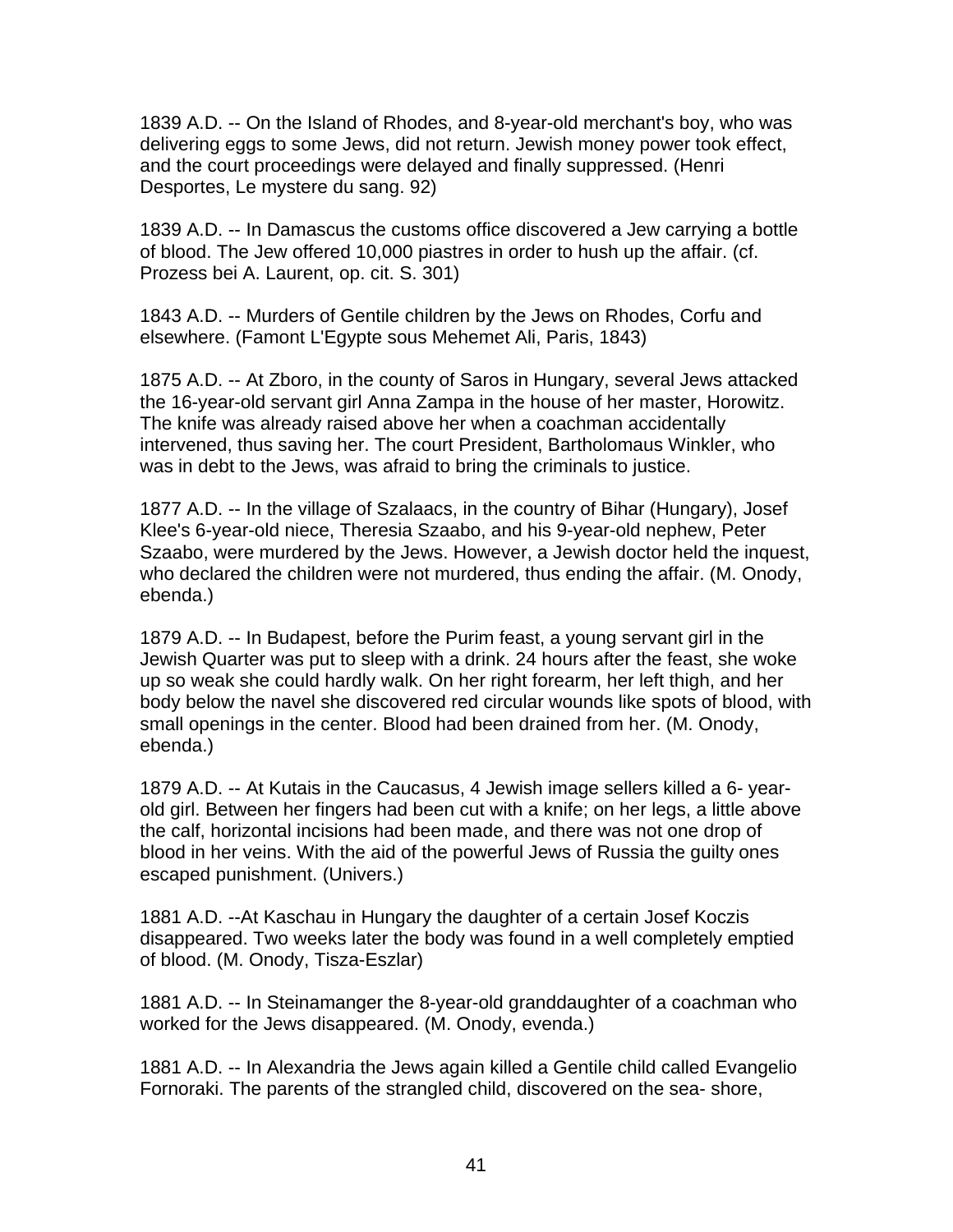allowed a post-mortem examination which lasted several days and was the cause of riots against the Jews. The Baruch family, prime suspects in the murder, were arrested, but later released. (Civita cattolica, von des. 1881)

1881 A.D. -- In the Galician town of Lutscha, the Polish maid servant Franziska Muich, who worked for the Jewish tavern-keeper Moses Ritter, and had been raped by him, was murdered by Moses and his wife, Gittel Ritter, according to the testimony of the farmer Mariell Stochlinski. (Otto Glogau, der Kulturk. Heft. 128. 15. Febr. 1886)

1882 A.D. -- At Tisza-Eszlar, shortly before the Jewish Passover, the 14- yearold girl Esther Solymosi disappeared. Since the girl was last seen nearby the synagogue, suspicion was directed immediately on the Jews. The two sons of the temple-servant Josef Scharf, 5-year-old Samuel and the 14-year- old Moritz, accused their father and stated that Esther was led into the Temple and butchered there. The corpse of the girl was never found.

1882 A.D. -- A short time later another very similar case transpired in Galata. Serious, a distinguished lawyer of the Greek community, sent a petition to the representatives of all the European powers at Constantinople so that justice might be done: but the Jews bribed the Turkish police, who allowed certain documents in the case to disappear. Bribed doctors declared the mother of the kidnapped and murdered child to be mentally deranged.

1883 A.D. -- Once more a ritual murder occurred in Galata. The police, bribed with Jewish money, prevented an investigation. The newspaper Der Stamboul, which strongly spoke out against the guilty ones, was suppressed. This suppression cost the Jews 140,000 francs.

1884 A.D. -- At Sturz (West Prussia) the dismembered body of 14-year-old Onophrius Cybulla was found one January morning under a bridge. According to the doctor's opinion, the dismemberments showed great expertise and dexterity in the use of the knife. Although the murdered boy had been strong and plethoric, the dead body was completely bloodless. Immediately suspicion fell on various Jews, and during the investigation some very troublesome facts emerged. These, however, were not considered sufficient and the arrested Jews were released. (Otto Glagau, der Kulturki, Heft 119. 15. Mai 1885)

1885 A.D. -- At Mit-Kamar in Egypt a young Copt was butchered for the Easter celebrations.

1888 A.D. -- At Breslau in July, a crime was committed by Max Bernstein, a 24 year-old Rabbinical candidate at the Talmudic college, against a 7-year-old boy, Severin Hacke, whom Bernstein had enticed into his room. Bernstein withdrew blood from the boy's sex organ. After the judge's verdict Bernstein confessed: "The Bible and the Talmud teach that the gravest of sins can only be atoned for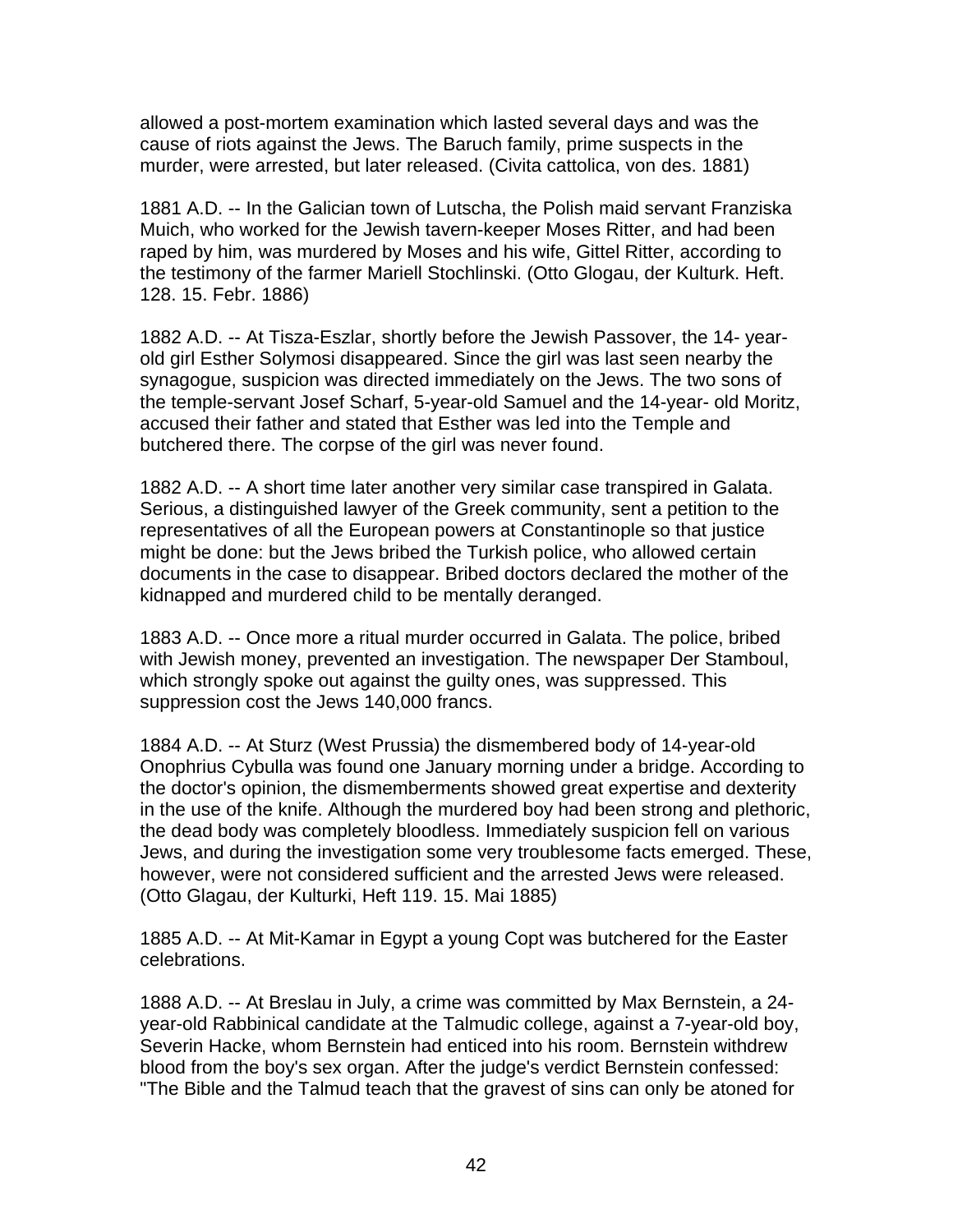through innocent blood." Therefore, he had withdrawn blood from the boy. The Jews recognized the danger and declared Bernstein to be a 'religious maniac.'

1891 A.D. -- Murder of a boy at Xanten, on the Rhine. The 5-year-old robust boy of the cabinet-maker, Hegemann, was found in the evening at 6 o'clock on June 29th, by the maid Dora Moll, in the cow shed of the town councilor Kuppers, with his legs spread apart, laying on his side with a circular formed ritual cut, carried out by a skilled hand, and bled white. The boy was already missed at 10:30 in the morning. He was seen by 3 witnesses being pulled into the house of the Jewish butcher Buschoff.

1899 A.D. -- On March 26th the single 19-year-old seamstress, Agnes Kurza, was slaughtered by the hand of the Jewish butcher Leopold Hilsner. The corpse was found bloodless. The murderer was sentenced to death by the court of Kuttenberg.

1900 A.D. -- At Konitz (West Prussia) on the 11th of March 1900, the 18- yearold college freshman, Ernst Winter, was bestially murdered. Two days later pieces of his dismembered body were fished out of the Monschsee; almost five days later, on April 15th, the first Easter holy day, his head was found by children playing in the bushes. The corpse was completely bloodless. Winter was ritually murdered. The murder was carried out in the cellar of the Jewish Butcher, Moritz Levi, after the victim had been lured there by a young Jewess. On the day of the murder, a large number of foreign Jews were in Konitz who departed the next day without any plausible reason being given for their visit. Among them were the butchers Haller from Tuchel, Hamburger from Schlochau, Eisenstedt from Prechlau and Rosenbaum from Ezersk. The Konitz butcher Heimann disappeared shortly after the murder.

1911 A.D. -- The 13-year-old schoolboy, Andrei Youshchinsky was murdered in Kiev on March 12th. After eight days, his corpse was found in a brickyard completely slashed to pieces and bloodless. Suspicion fell on the Jewish manager of the brickyard, Mendel Beiliss. The case did not come to trial until two and a half years later (Sept. 29th to Oct. 28th, 1913). In the intervening period numerous attempts were made to lead the investigating officers on to the wrong track. Meanwhile a large number of incriminating witnesses suffered sudden and unnatural deaths; false accusations and confessions followed one after another due to huge money bribes. Behind the accused lurking in the shadows, was the figure of Faivel Schneerson of the Lubavitchers, leader of the 'Zadiks' ('Saints') of the Chassidim sect, who was the spiritual director of the murder. The trial ended with the release of Beiliss, but at the same time the court established that the murder had taken place inside the Jewish brickyard, which was the religious center of the Kiev Jews, for the purpose of obtaining blood. Almost all the prosecutors, witnesses, and authorities who had spoken out against Judaism, later fell victim to the Bolshevik Terror. (Ausfuhrliche Darstellungen des Prozeßes enthalten 'Hammer' Nr. 271, 273, 274, 275; Oktober bis Dezember 1913)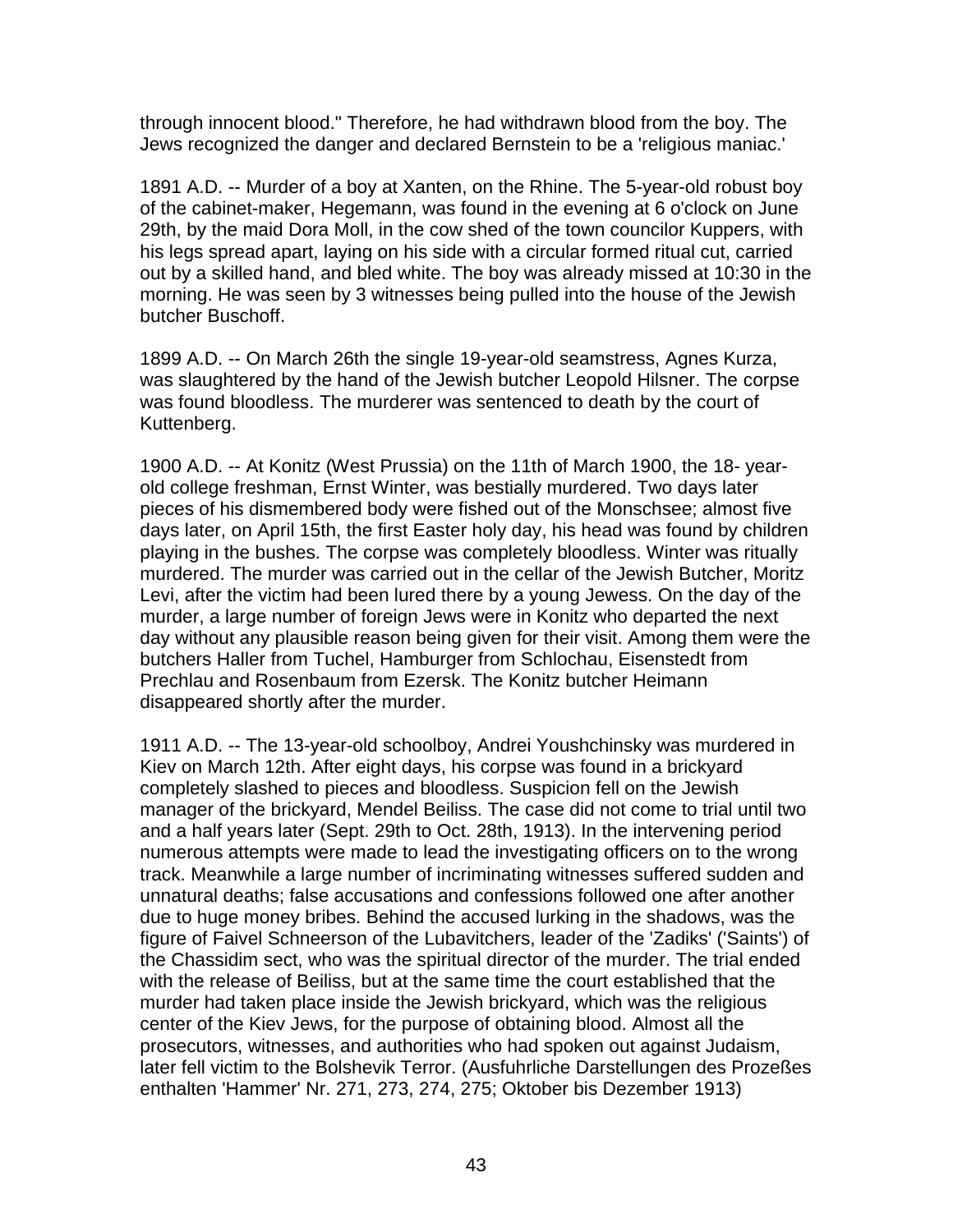1926 A.D. -- The bodily remains of the children Hans and Erika Fehse were found in a parcel on the public square in Breslau. The children had been butchered. The corpses were bloodless. The genitals were missing. The Jewish butcher was believed the culprit. He disappeared without a trace.

1928 A.D. -- The college sophomore Helmut Daube was butchered on the night of the 22nd-23rd of March, 1928. In the morning, the blood-drained corpse lay in front of his parents home. (cf. 'Der Sturmer')

1929 A.D. -- The murder at Manau. The boy Karl Kessler was found butchered and bloodless on March 17th, 1929, several days before Passover. (cf. 'Der Sturmer')

1932 A.D.-- Martha Kaspar was butchered and dismembered at Paderhorn on March 18th, 1932. The pieces of the corpse were drained of blood. The Jew, Moritz Meyer, was convicted and received 15 years in prison. (cf. 'Der Sturmer')

"These are 131 ritual murders which are known and have been passed down to posterity in writing. [LSN: There are actually some others, particularly in the ancient period, which are not listed here.] How many have occurred and nobody today knows about them! How many thousands, yes, perhaps HUNDREDS of THOUSANDS have remained undiscovered! To torture young, innocent human beings, to kill and drink their blood, this is the greatest and most terrible aspect of all the crimes which International Jewry has taken upon itself!"

This information came from a source that had a Christian bias to it, but the fact that the majority of the earth's population haven't figured out yet is that Jewish and the sister title "Christian" are none but the same. "Christian" is actually a title that Jews give to the dupes who have fallen under the spell of that Jewish "religion" called Christianity.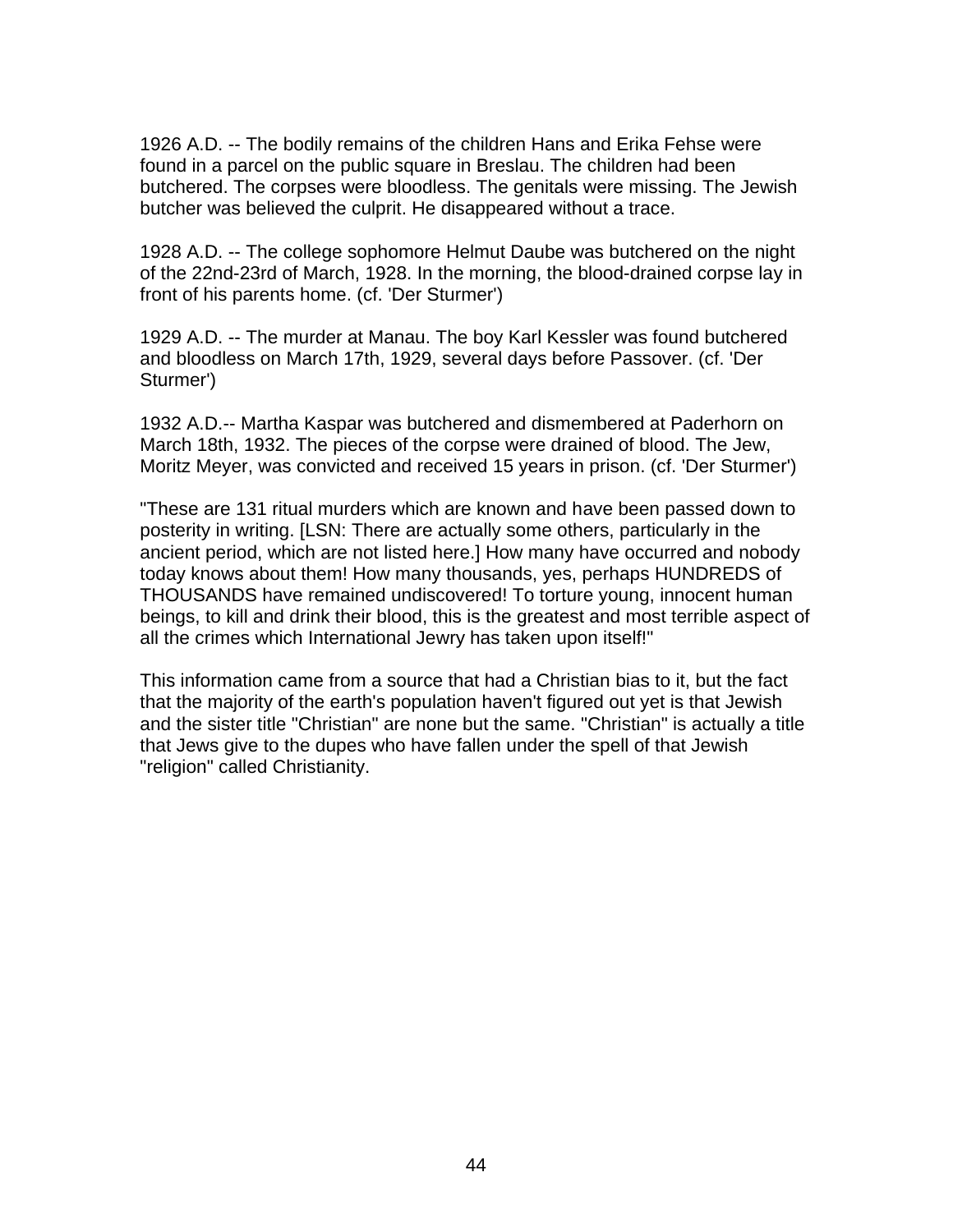#### **Jehova, the Bible, and Human Blood Sacrifice**

#### **Human Sacrifice in the Bible**

#### Deuteronomy 12:27

And thou shalt offer thy burnt offerings, the flesh and the blood, upon the altar of the LORD thy God: and the blood of thy sacrifices shall be poured out upon the altar of the LORD thy God, and thou shalt eat the flesh.

The Judeo/Christian bible is chock full of blood sacrifice- HUMAN blood sacrifice. Most Christians rely on what their preacher has to say and/or are too lazy or mentally challenged to read and study for themselves. How many people bother to REALLY THINK?? In addition to the blatant human blood sacrifices for jehova, bloodbath after bloodbath took place under the direction and orders of this bloodthirsty entity in the form of numerous wars and other acts of inhumanity. Gentile Holy texts and sacred writings have been replaced with this Jewish invented and written filth. There is nothing spiritual about it, just murder after murder, no different from the Jewish controlled Hollywood and its emphasis on violence, bloodshed, and murder to no end.

Exodus 22:29 "Thou shalt not delay to offer the first of thy ripe fruits, and of thy liquors: the firstborn of thy sons shalt thou give unto me."

Ezekiel 20:25-26 "Wherefore I gave them also statutes that were not good and judgments whereby they should not live; "

20:26 "And I polluted them in their own gifts in that they caused to pass through the fire all that openeth the womb that I might make them desolate, to the end that they might know that I am the Lord."

II Samuel 21 is another example of blood sacrifice to appease Jehova.

21:6 Let seven men of his sons be delivered unto us, and we will hang them up unto the Lord in Gib'e-ah of Saul, whom the Lord did choose.

21:9 And he delivered them into the hands of the Gib'e-on-ites, and they hanged them in the hill before the Lord: and they fell all seven together, and were put to death in the days of harvest, in the first days, in the beginning of barley harvest. 21:10 And Riz'pah the daughter of A-i'ah took sackcloth, and spread it for her upon the rock, from the beginning of harvest until water dropped upon them out of heaven, and suffered neither the birds of the air to rest on them by day, nor the beasts of the field by night.

#### **When seven men are murdered in cold blood in order to appease Jehova in hopes that he will end a famine, it can only be called human blood sacrifice.**

#### **More Blood Sacrifice:**

Numbers 31:25 And the Lord spake unto Moses, saying,

31:26 Take the sum of the prey that was taken, both of man and of beast, thou, and Eleazar the priest, and the chief fathers of the congregation:

31:27 And divide the prey into two parts; between them that took the war upon them, who went out to battle, and between all the congregation: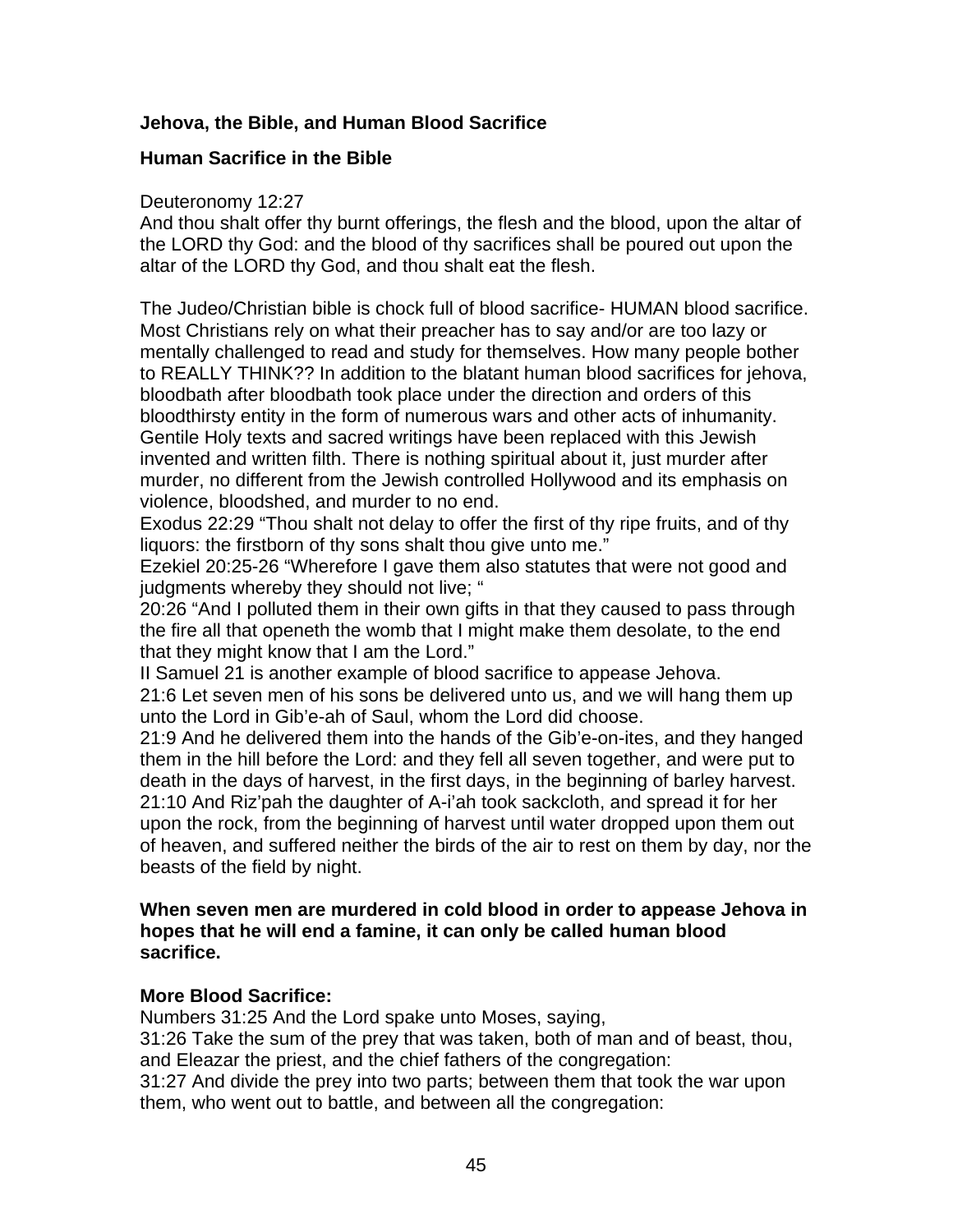31:28 And levy a tribute unto the LORD of the men of war which went out to battle: one soul of five hundred, both of the persons, and of the beeves, and of the asses, and of the sheep:

31:29 Take it of their half, and give it unto Eleazar the priest, for an heave offering of the LORD.

31:30 And of the children of Israel's half, thou shalt take one portion of fifty, of the persons, of the beeves, of the asses, and of the flocks, of all manner of beasts, and give them unto the Levites, which keep the charge of the tabernacle of the LORD.

31:31 And Moses and Eleazar the priest did as the LORD commanded Moses. 31:32 And the booty, being the rest of the prey which the men of war had caught, was six hundred thousand and seventy thousand and five thousand sheep,

31:33 And threescore and twelve thousand beeves, 31:34 And threescore and one thousand asses,

31:35 And thirty and two thousand persons in all, of women that had not known

man by lying with him.

31:36 And the half, which was the portion of them that went out to war, was in number three hundred thousand and seven and thirty thousand and five hundred sheep:

31:37 And the LORD'S tribute of the sheep was six hundred and threescore and fifteen.

31:38 And the beeves were thirty and six thousand; of which the LORD'S tribute was threescore and twelve.

31:39 And the asses were thirty thousand and five hundred; of which the LORD'S tribute was threescore and one.

31:40 And the persons were sixteen thousand; of which the LORD'S tribute was thirty and two persons.

This excerp was taken from "The Handbook of Jewish Knowledge" by Nathan Ausubel ©1964; pages 302-303

"Jephthah, one of the ruler judges following the conquest of Canaan, had sacrificed his only daughter to the God of Israel in a celebration of a military victory against the Ammonites; Samuel "the seer" had hacked in a sacrificial manner the body of Agag before God; David, the sensitive poet king had handed the seven sons of Saul to the Gibeonites "to hang them up unto God."

An example of this can be seen below, how the verse was changed in Judges 11:39.

In the others, the human has been replaced with a "lamb." Judges 11:34

And Jephthah came to Mizpeh unto his house, and, behold, his daughter came out to meet him with timbrels and with dances: and she was his only child; beside her he had neither son nor daughter.

11:35

And it came to pass, when he saw her, that he rent his clothes, and said, Alas, my daughter! thou hast brought me very low, and thou art one of them that trouble me: for I have opened my mouth unto the LORD, and I cannot go back. 11:36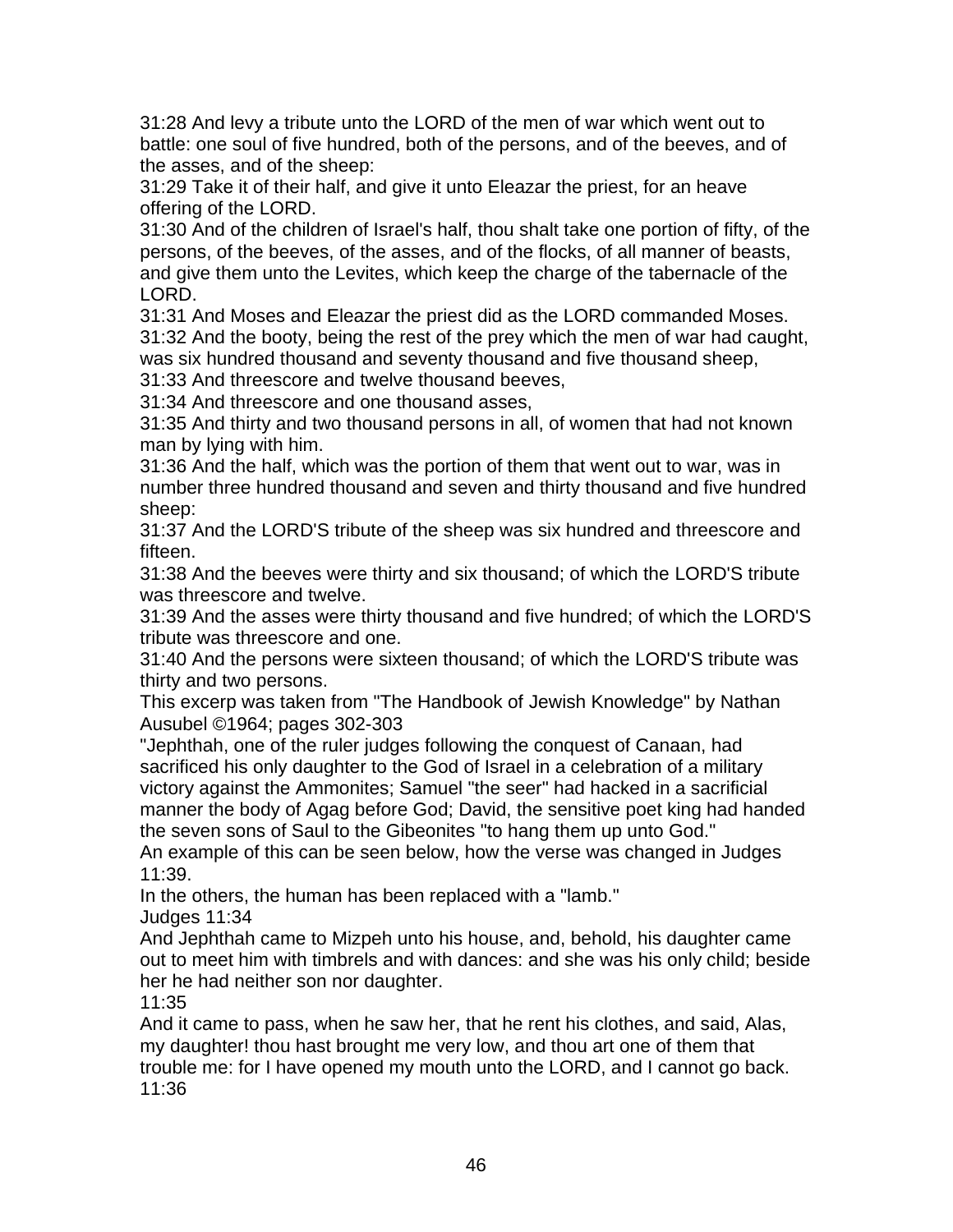And she said unto him, My father, if thou hast opened thy mouth unto the LORD, do to me according to that which hath proceeded out of thy mouth; forasmuch as the LORD hath taken vengeance for thee of thine enemies, even of the children of Ammon.

11:37

And she said unto her father, Let this thing be done for me: let me alone two months, that I may go up and down upon the mountains, and bewail my virginity, I and my fellows.

11:38

And he said, Go. And he sent her away for two months: and she went with her companions, and bewailed her virginity upon the mountains.

11:39

And it came to pass at the end of two months, that she returned unto her father, who did with her according to his vow which he had vowed: and she knew no man. And it was a custom in Israel,

11:40

That the daughters of Israel went yearly to lament the daughter of Jephthah the Gileadite four days in a year.

**Just how obvious can this get? In Judges 11:35; Jephthah "rents" his clothes. For those of you who are unfamilair with this term, it is a hebrew and also ancient custom to rent (tear/rip) one's clothes upon the death of a loved one.** 

"for I have opened my mouth unto the LORD, and I cannot go back." He has made a promise to sacrifice his only daughter to jehova. It is also glaringly apparent jehova demanded this act in exchange for his victory over his enemies and "the children of Ammon" as he stated "I cannot go back."

In Judges 11:37; His daughter states "Let this thing be done for me: let me alone two months, that I may go up and down upon the mountains, and bewail my virginity" "This thing be done for me" and "bewail my virginity" Here it is obvious jehova demanded the sacrifice of a virgin.

Judges 11:39; When she returned to her father "who did with her according to his vow which he had vowed: and she knew no man." and Judges 11:40; "the daughters of Israel went yearly to lament the daughter of Jephthah" This is so obvious, he sacrificed his only virgin daughter to jehova who DEMANDED this act in exchange for his securing a victory for Jephthah.

## **CANNIBALISM:**

### Deuteronomy 28:53

And thou shalt eat the fruit of thine own body, the flesh of thy sons and of thy daughters, which the LORD thy God hath given thee, in the siege, and in the straitness, wherewith thine enemies shall distress thee:

#### 28:54

So that the man that is tender among you, and very delicate, his eye shall be evil toward his brother, and toward the wife of his bosom, and toward the remnant of his children which he shall leave: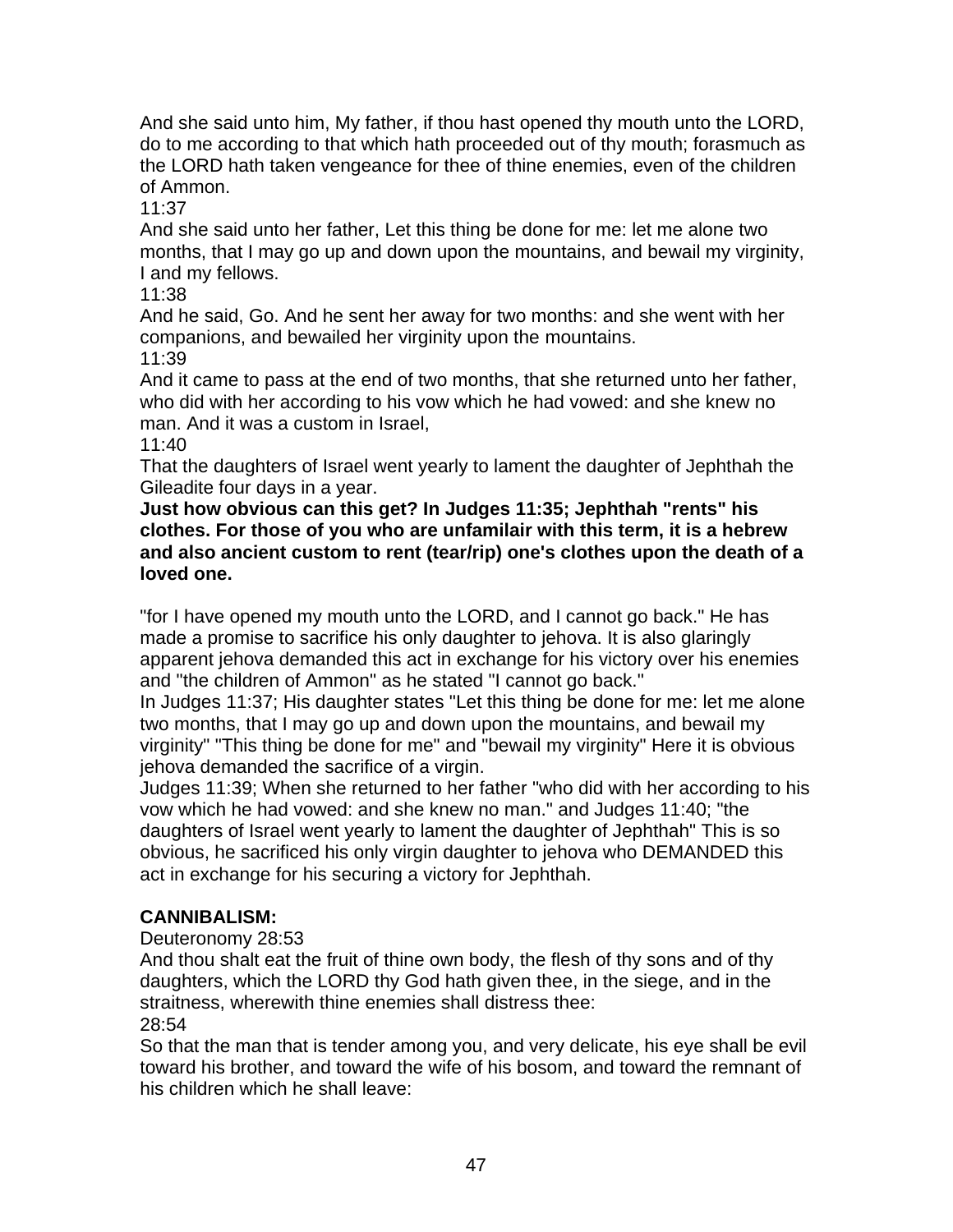So that he will not give to any of them of the flesh of his children whom he shall eat: because he hath nothing left him in the siege, and in the straitness, wherewith thine enemies shall distress thee in all thy gates.

#### 28:56

The tender and delicate woman among you, which would not adventure to set the sole of her foot upon the ground for delicateness and tenderness, her eye shall be evil toward the husband of her bosom, and toward her son, and toward her daughter,

28:57

And toward her young one that cometh out from between her feet, and toward her children which she shall bear: for she shall eat them for want of all things secretly in the siege and straitness, wherewith thine enemy shall distress thee in thy gates.

28:58

If thou wilt not observe to do all the words of this law that are written in this book, that thou mayest fear this glorious and fearful name, THE LORD THY GOD;

# **HUMAN BLOOD WAS NOT ENOUGH, JEHOVA GAVE CLEAR INSTRUCTIONS FOR THE RITUAL SLAUGHTER OF ANIMALS AS WELL:**

Exodus 20:24

An altar of earth thou shalt make unto me, and shalt sacrifice thereon thy burnt offerings, and thy peace offerings, thy sheep, and thine oxen: in all places where I record my name I will come unto thee, and I will bless thee.

Exodus 24:4

And Moses wrote all the words of the LORD, and rose up early in the morning, and builded an altar under the hill, and twelve pillars, according to the twelve tribes of Israel.

24:5

And he sent young men of the children of Israel, which offered burnt offerings, and sacrificed peace offerings of oxen unto the LORD.

### 24:6

And Moses took half of the blood, and put it in basons; and half of the blood he sprinkled on the altar.

24:7

And he took the book of the covenant, and read in the audience of the people: and they said, All that the LORD hath said will we do, and be obedient.

24:8

And Moses took the blood, and sprinkled it on the people, and said, Behold the blood of the covenant, which the LORD hath made with you concerning all these words.

More instructions from Jehova for blood sacrifice:

Exodus 23:18

Thou shalt not offer the blood of my sacrifice with leavened bread; neither shall the fat of my sacrifice remain until the morning.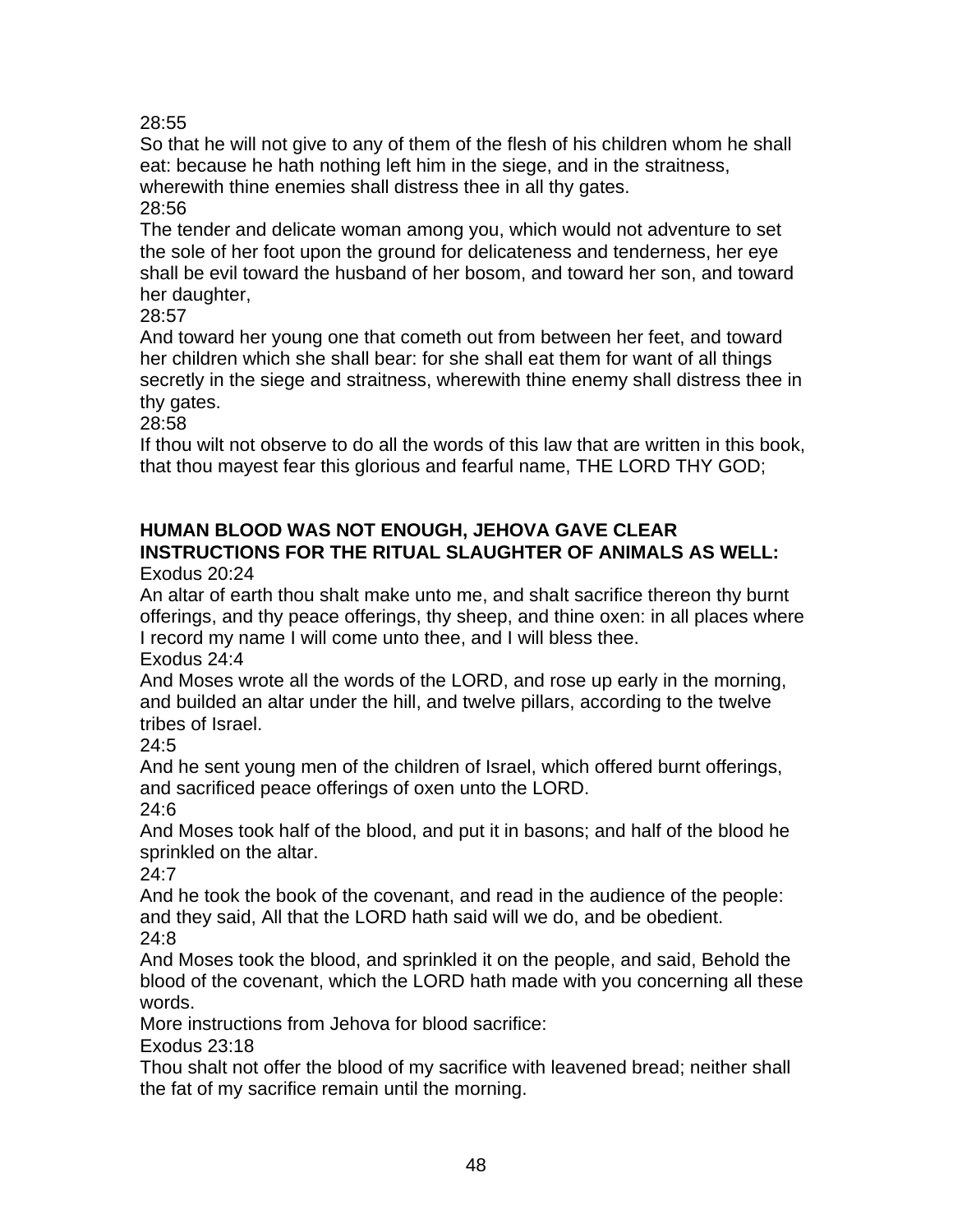Exodus 29:10 And thou shalt cause a bullock to be brought before the tabernacle of the congregation: and Aaron and his sons shall put their hands upon the head of the bullock.

29:11

And thou shalt kill the bullock before the LORD, by the door of the tabernacle of the congregation.

29:12

And thou shalt take of the blood of the bullock, and put it upon the horns of the altar with thy finger, and pour all the blood beside the bottom of the altar. 29:13

And thou shalt take all the fat that covereth the inwards, and the caul that is above the liver, and the two kidneys, and the fat that is upon them, and burn them upon the altar.

29:14

But the flesh of the bullock, and his skin, and his dung, shalt thou burn with fire without the camp: it is a sin offering.

## 29:15

Thou shalt also take one ram; and Aaron and his sons shall put their hands upon the head of the ram.

29:16

And thou shalt slay the ram, and thou shalt take his blood, and sprinkle it round about upon the altar.

29:17

And thou shalt cut the ram in pieces, and wash the inwards of him, and his legs, and put them unto his pieces, and unto his head.

29:18

And thou shalt burn the whole ram upon the altar: it is a burnt offering unto the LORD: it is a sweet savour, an offering made by fire unto the LORD. 29:19

And thou shalt take the other ram; and Aaron and his sons shall put their hands upon the head of the ram.

29:20

Then shalt thou kill the ram, and take of his blood, and put it upon the tip of the right ear of Aaron, and upon the tip of the right ear of his sons, and upon the thumb of their right hand, and upon the great toe of their right foot, and sprinkle the blood upon the altar round about.

29:21

And thou shalt take of the blood that is upon the altar, and of the anointing oil, and sprinkle it upon Aaron, and upon his garments, and upon his sons, and upon the garments of his sons with him: and he shall be hallowed, and his garments, and his sons, and his sons' garments with him. 29:22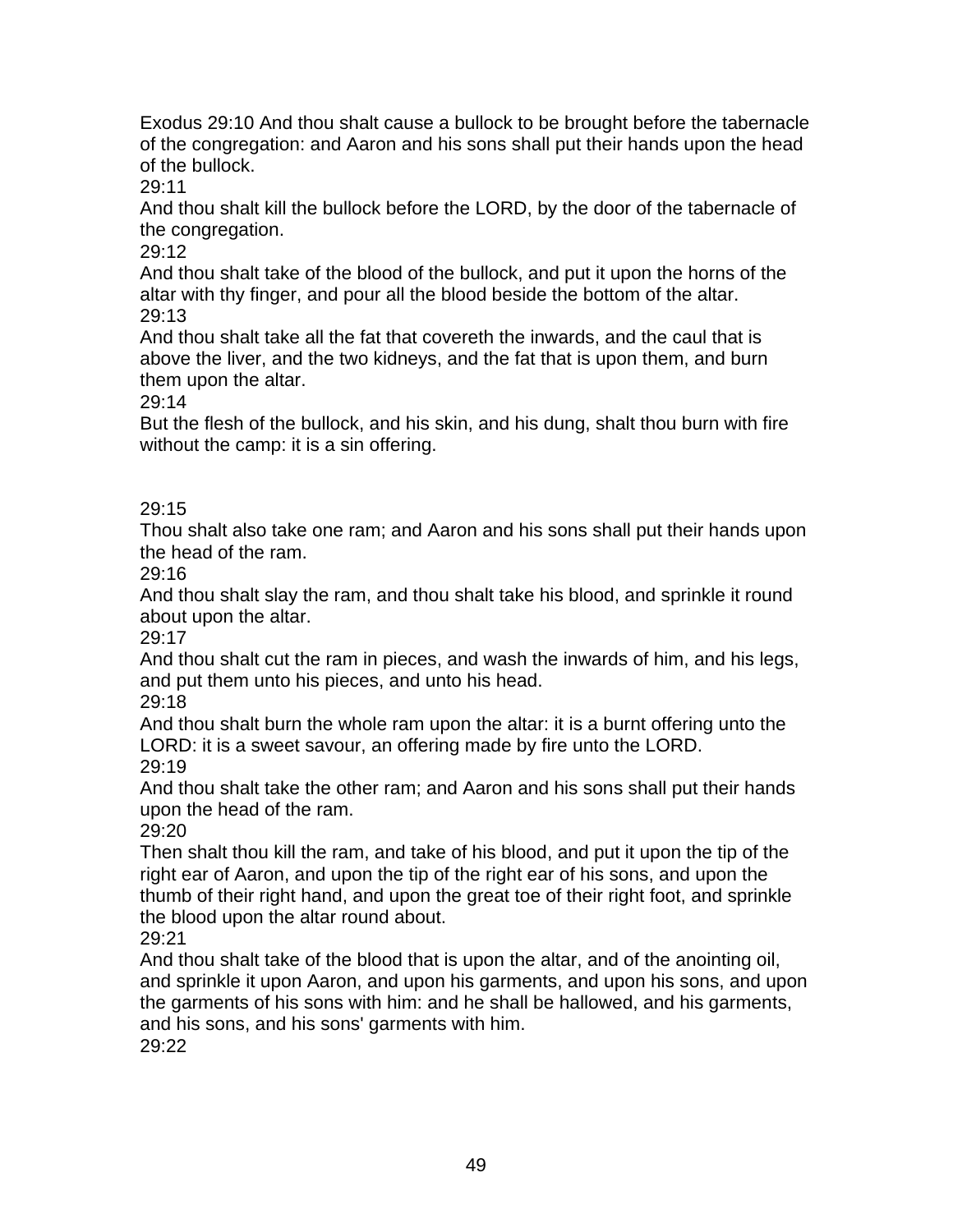Also thou shalt take of the ram the fat and the rump, and the fat that covereth the inwards, and the caul above the liver, and the two kidneys, and the fat that is upon them, and the right shoulder; for it is a ram of consecration: 29:23

And one loaf of bread, and one cake of oiled bread, and one wafer out of the basket of the unleavened bread that is before the LORD: 29:24

And thou shalt put all in the hands of Aaron, and in the hands of his sons; and shalt wave them for a wave offering before the LORD.

29:25

And thou shalt receive them of their hands, and burn them upon the altar for a burnt offering, for a sweet savour before the LORD: it is an offering made by fire unto the LORD.

29:26

And thou shalt take the breast of the ram of Aaron's consecration, and wave it for a wave offering before the LORD: and it shall be thy part.

29:27

And thou shalt sanctify the breast of the wave offering, and the shoulder of the heave offering, which is waved, and which is heaved up, of the ram of the consecration, even of that which is for Aaron, and of that which is for his sons: 29:28

And it shall be Aaron's and his sons' by a statute for ever from the children of Israel: for it is an heave offering: and it shall be an heave offering from the children of Israel of the sacrifice of their peace offerings, even their heave offering unto the LORD.

29:29

And the holy garments of Aaron shall be his sons' after him, to be anointed therein, and to be consecrated in them.

29:30

And that son that is priest in his stead shall put them on seven days, when he cometh into the tabernacle of the congregation to minister in the holy place. 29:31

And thou shalt take the ram of the consecration, and seethe his flesh in the holy place.

Leviticus Chapter 1

1:1

And the LORD called unto Moses, and spake unto him out of the tabernacle of the congregation, saying,

1:2

Speak unto the children of Israel, and say unto them, If any man of you bring an offering unto the LORD, ye shall bring your offering of the cattle, even of the herd, and of the flock.

1:3

If his offering be a burnt sacrifice of the herd, let him offer a male without blemish: he shall offer it of his own voluntary will at the door of the tabernacle of the congregation before the LORD.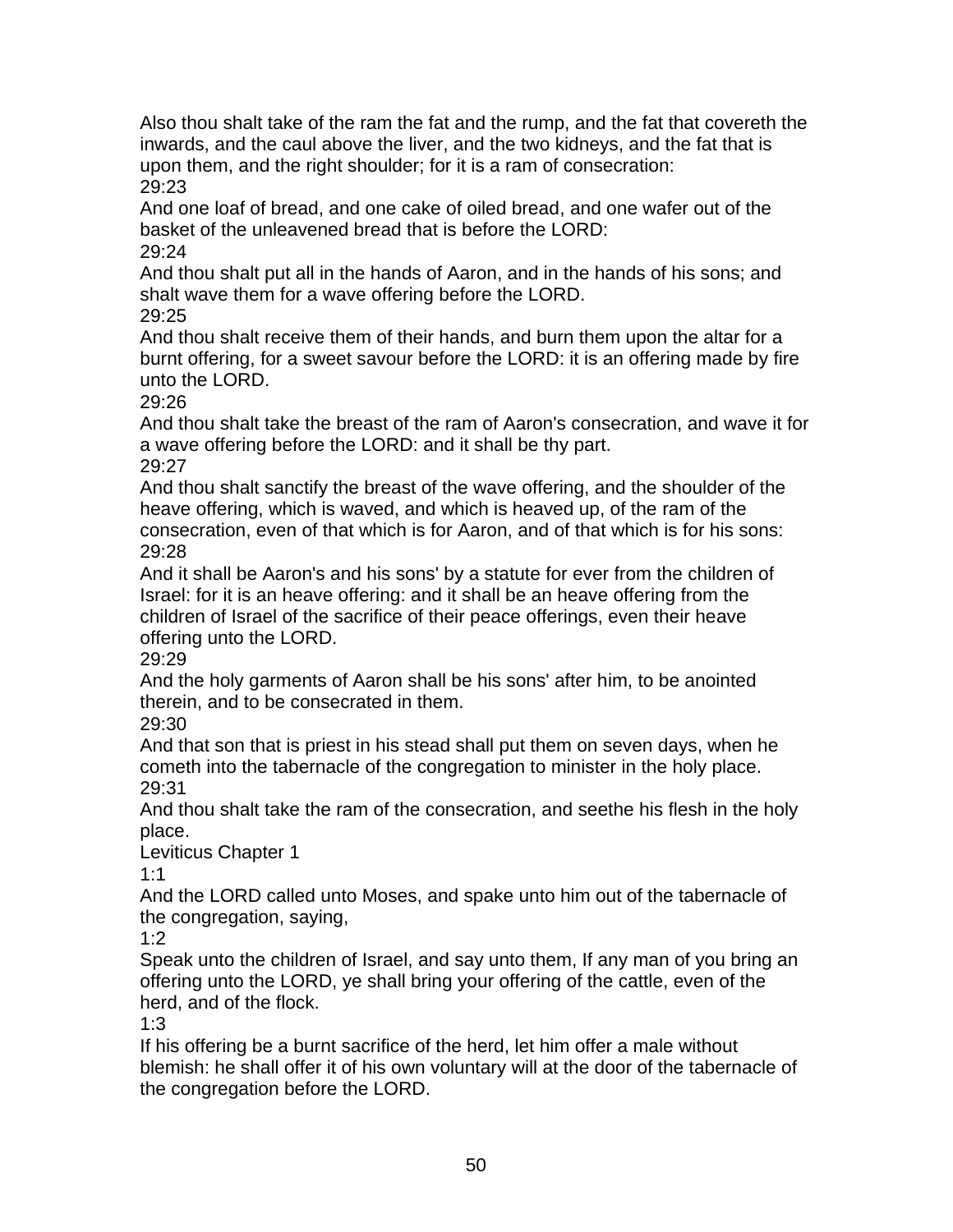And he shall put his hand upon the head of the burnt offering; and it shall be accepted for him to make atonement for him.

1:5

And he shall kill the bullock before the LORD: and the priests, Aaron's sons, shall bring the blood, and sprinkle the blood round about upon the altar that is by the door of the tabernacle of the congregation.

1:6

And he shall flay the burnt offering, and cut it into his pieces.

1:7

And the sons of Aaron the priest shall put fire upon the altar, and lay the wood in order upon the fire:

1:8

And the priests, Aaron's sons, shall lay the parts, the head, and the fat, in order upon the wood that is on the fire which is upon the altar:

1:9

But his inwards and his legs shall he wash in water: and the priest shall burn all on the altar, to be a burnt sacrifice, an offering made by fire, of "a sweet savour unto the LORD".

1:10

And if his offering be of the flocks, namely, of the sheep, or of the goats, for a burnt sacrifice; he shall bring it a male without blemish.

1:11

And he shall kill it on the side of the altar northward before the LORD: and the priests, Aaron's sons, shall sprinkle his blood round about upon the altar. 1:12

And he shall cut it into his pieces, with his head and his fat: and the priest shall lay them in order on the wood that is on the fire which is upon the altar: 1:13

But he shall wash the inwards and the legs with water: and the priest shall bring it all, and burn it upon the altar: it is a burnt sacrifice, an offering made by fire, of a sweet savour unto the LORD.

1:14

And if the burnt sacrifice for his offering to the LORD be of fowls, then he shall bring his offering of turtledoves, or of young pigeons.

1:15

And the priest shall bring it unto the altar, and wring off his head, and burn it on the altar; and the blood thereof shall be wrung out at the side of the altar: 1:16

And he shall pluck away his crop with his feathers, and cast it beside the altar on the east part, by the place of the ashes:

1:17

And he shall cleave it with the wings thereof, but shall not divide it asunder: and the priest shall burn it upon the altar, upon the wood that is upon the fire: it is a burnt sacrifice, an offering made by fire, of a sweet savour unto the LORD. Leviticus Chapter 7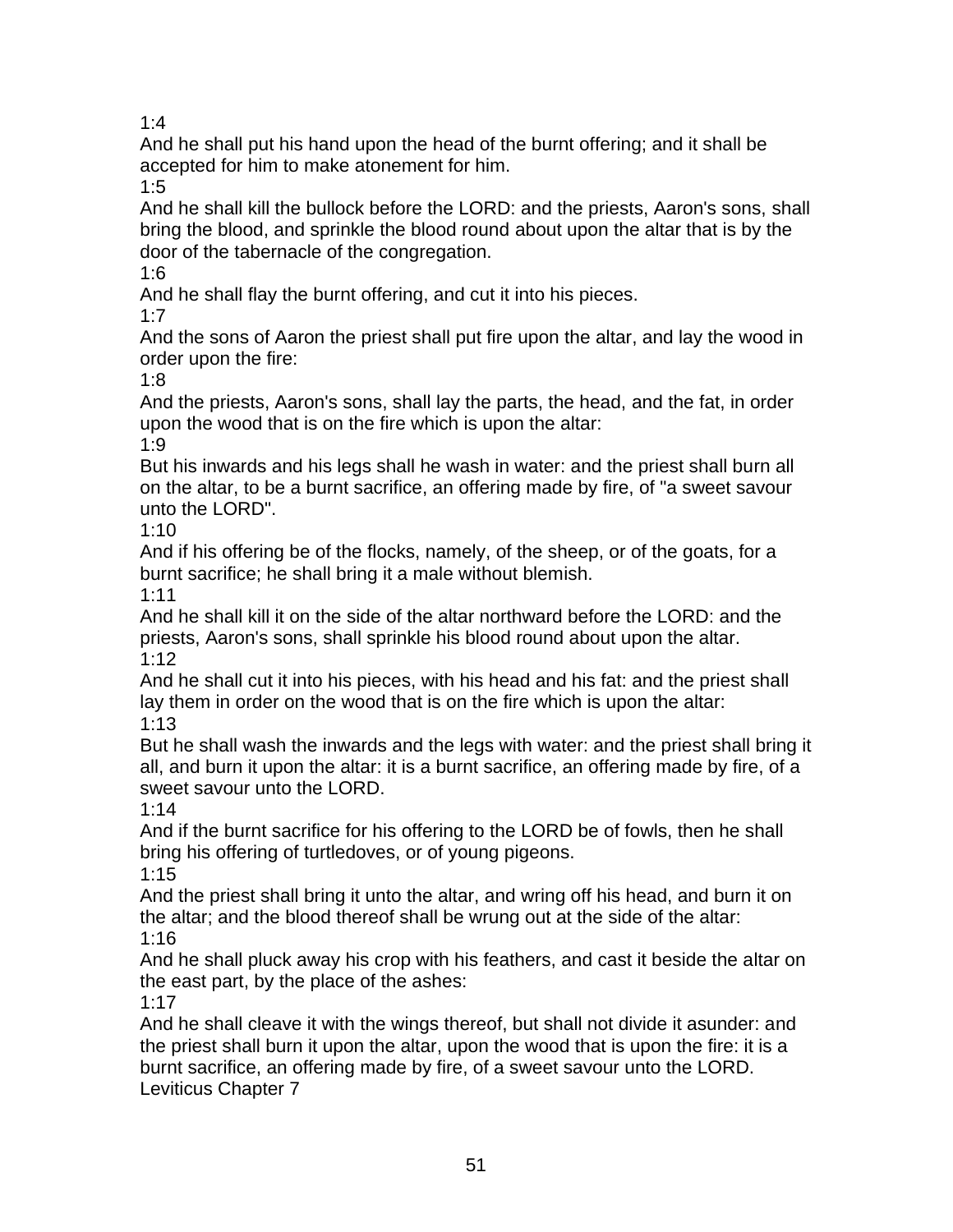Likewise this is the law of the trespass offering: it is most holy.

7:2

In the place where they kill the burnt offering shall they kill the trespass offering: and the blood thereof shall he sprinkle round about upon the altar. 7:3

And he shall offer of it all the fat thereof; the rump, and the fat that covereth the inwards,

7:4

And the two kidneys, and the fat that is on them, which is by the flanks, and the caul that is above the liver, with the kidneys, it shall he take away:

7:5

And the priest shall burn them upon the altar for an offering made by fire unto the LORD: it is a trespass offering.

Leviticus 7:14

And of it he shall offer one out of the whole oblation for an heave offering unto the LORD, and it shall be the priest's that sprinkleth the blood of the peace offerings.

## **THE "LORD" NEEDS EVERY DROP OF THAT BLOOD FROM THE BLOOD SACRIFICE:**

Leviticus 7:27

Whatsoever soul it be that eateth any manner of blood, even that soul shall be cut off from his people.

Here, more blood sacrifice is needed to remove the curse of leprosy jehova has inflicted:

Leviticus 14:34

When ye be come into the land of Canaan, which I give to you for a possession, and I put the plague of leprosy in a house of the land of your possession; 14:49

And he shall take to cleanse the house two birds, and cedar wood, and scarlet, and hyssop:

14:50

And he shall kill the one of the birds in an earthen vessel over running water: 14:51

And he shall take the cedar wood, and the hyssop, and the scarlet, and the living bird, and dip them in the blood of the slain bird, and in the running water, and sprinkle the house seven times:

14:52

And he shall cleanse the house with the blood of the bird, and with the running water, and with the living bird, and with the cedar wood, and with the hyssop, and with the scarlet:

14:53

But he shall let go the living bird out of the city into the open fields, and make an atonement for the house: and it shall be clean.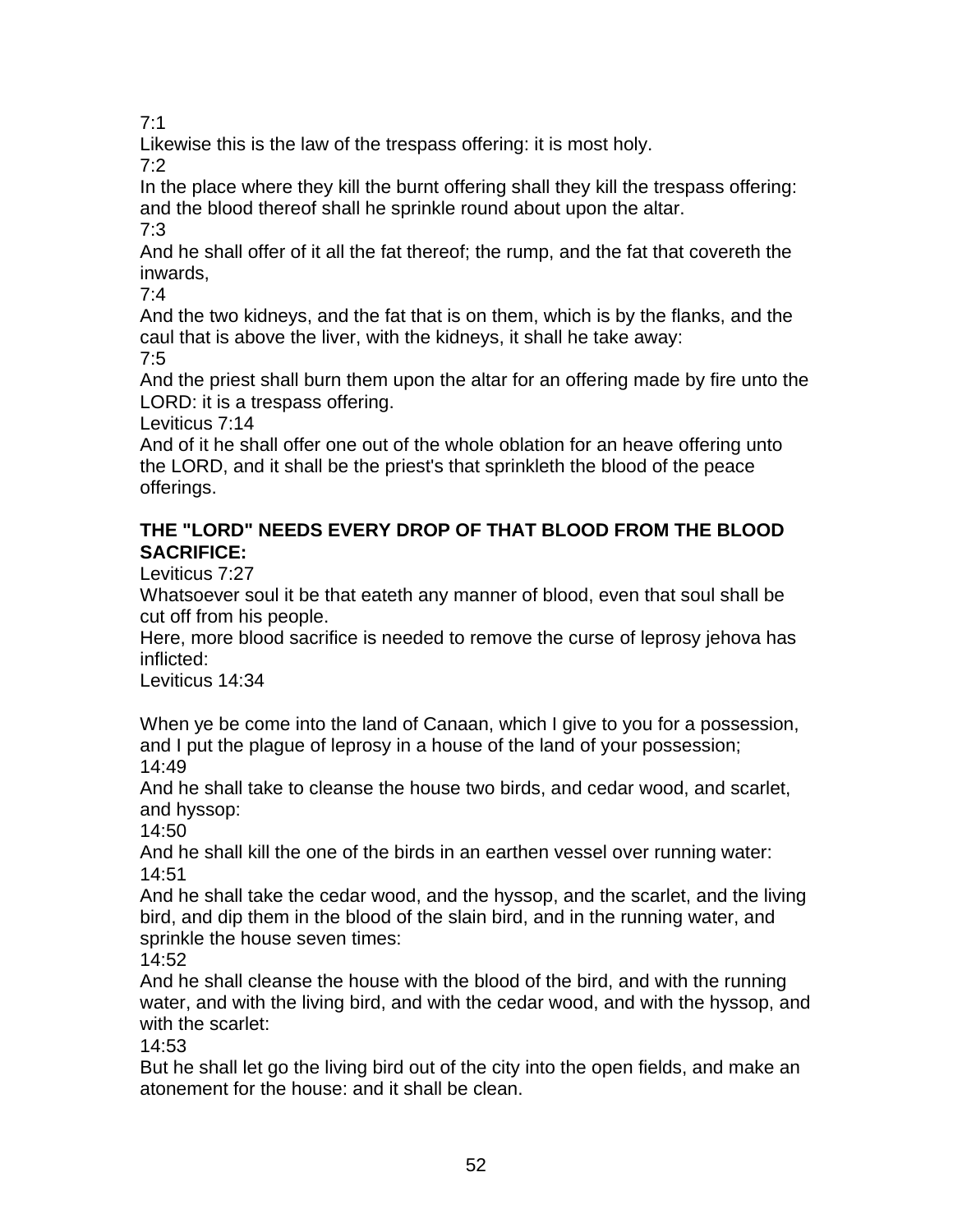This is the law for all manner of plague of leprosy, and scall, 14:55 And for the leprosy of a garment, and of a house, 14:56 And for a rising, and for a scab, and for a bright spot: 14:57 To teach when it is unclean, and when it is clean: this is the law of leprosy. More examples of blood sacrifices to Jehova: Leviticus 8:14- 32 Leviticus 9:1- 24 Leviticus 14:1- 5 Leviticus 14:12-28 Leviticus 23:12-21 Numbers 19:1- 7 Joshua Chapter 10- Nothing but mass murder Judges 1:1- 18 More bloodbaths and mass murder Judges 3:27- 31 This goes on and on and on. Repeats of endless mass murder and bloodshed.

### **The word "BLOOD" is used over and over again. You would think this would all be so obvious.**

We all must bear in mind, the nazarene was the ultimate human sacrifice; also "eat his body and drink his blood" is repeatedly recited during nearly every Christian mass/service around the world.

### **The following article reveals bloodbath after bloodbath, and genocide of Gentiles at the hands of the Jews:**

Jehova: 'A Murderer and a Liar from the Beginning'

### **The Subliminal Message of the Judeo/Christian Bible: Jewish Supremacy over Gentiles**

There is a secret Jewish "priesthood" that goes back thousands of years. This "priesthood" controlled and always had a much higher level of knowledge way beyond anything the majority knew. They allowed the populace to work as in building the cathedrals and when new societies were established, this society of mages would hijack the positions of religious and political power and ensure that any advanced knowledge in circulation was removed from the public domain and into their secret schools and organizations. The ruling hierarchy of the Vatican are nothing more than organized criminals who have caused humanity untold destruction, misery, suffering, and grief. The Catholic Church and Christian religion are staffed with at the higher levels, and tools of the Jews who are their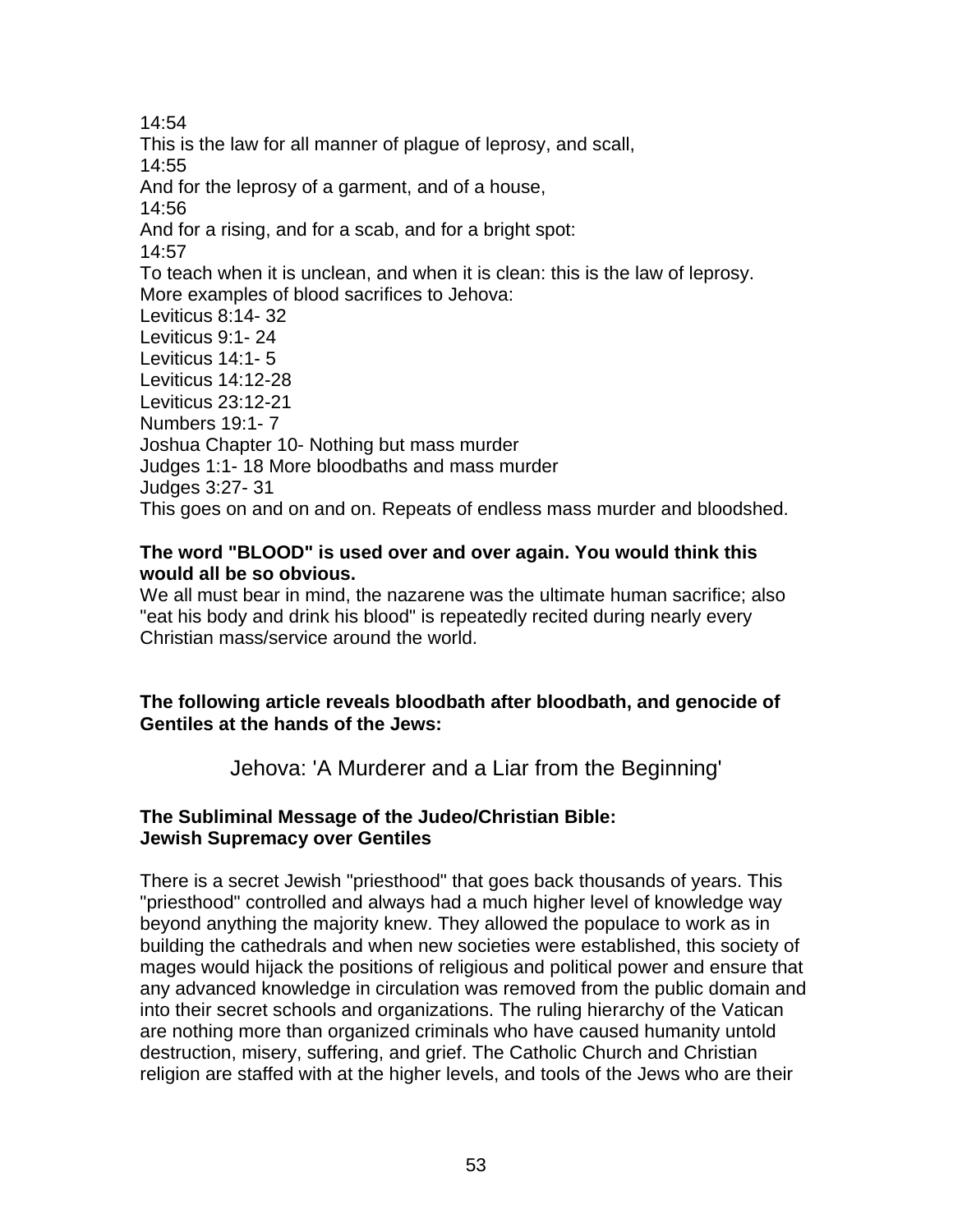masters. The Jews are the ones who control the Christian Churches, especially the Catholic Vatican from which all other Christian sects evolved.

At the upper levels, they know the true power of the sun, magnetism, the mind, the effects of planets on human behavior, how to manipulate time, energy, they have used their secret organizations to create institutions in the public arena such as religions and political parties to remove occult knowledge and keep it out of circulation. The Inquisition was a prime example, for even to speak of anything occult or esoteric was to sign one's own death warrant.

In order to maximize power for their agenda, Christian churches were built upon Ley Lines. Ley Lines are areas within the earth that have increased geomagnetic energy. The human body is composed of and runs on bioelectricity. Our thoughts are made up of electrical impulses. Through meditation and working with our own energy centers, we can hone our thoughts to have a stronger electrical output and to affect our environment. When one who is knowledgeable uses earth energy in addition to this directed thought energy, this greatly amplifies the power behind the thoughts and direction of the energy through the will. Pagan temples were destroyed and Christian churches were erected in their place. Special rituals were also conducted at these energy crossings within the earth grid. Human/animal sacrifices and such produced extreme fear in the victim. This directed fear energy- what they use to control was pumped into these vortexes of earth energy. What happens is this energy, magnified thousands of times creates a vibrational state within the earth field in which we all live. From what I understand, it encircles the earth like a spider web. This is the reason why Christianity has such a powerful hold on many. Fear is the four-letter word that controls the world and it is very effective.

In addition, the lying preaching, chock full of emotion and the doctrines that were repeated endlessly inside of these structures had all the power they needed to do their job. Along with using the energy of the ignorant congregation, a constant and powerful supply of energy was and has been available to be directed and manipulated by enemy adepts for the damnation of the people. Ancient works of art through the Renaissance are proof of the control the Christian church had upon the people in every aspect of their lives. There are very few paintings, sculptures and other works of art that do not depict the nazarene or the virgin bitch and company. This also goes for music during the time period. To create any number of non-Christian works was to subject one's self to be condemned as a heretic. The prayer energy alone that has gone into this foul institution is beyond the imagination. One person alone who fixates upon a thought or idea generates thought energy; think what millions can do.

Unfortunately, given the greed, this has not been enough for the nefarious aliens and their human slaves who run this ring of destruction. There had to be war. The human energy output is most powerful in times of great fear, when facing death or when dying. The more violent, the better. Anyone who is familiar with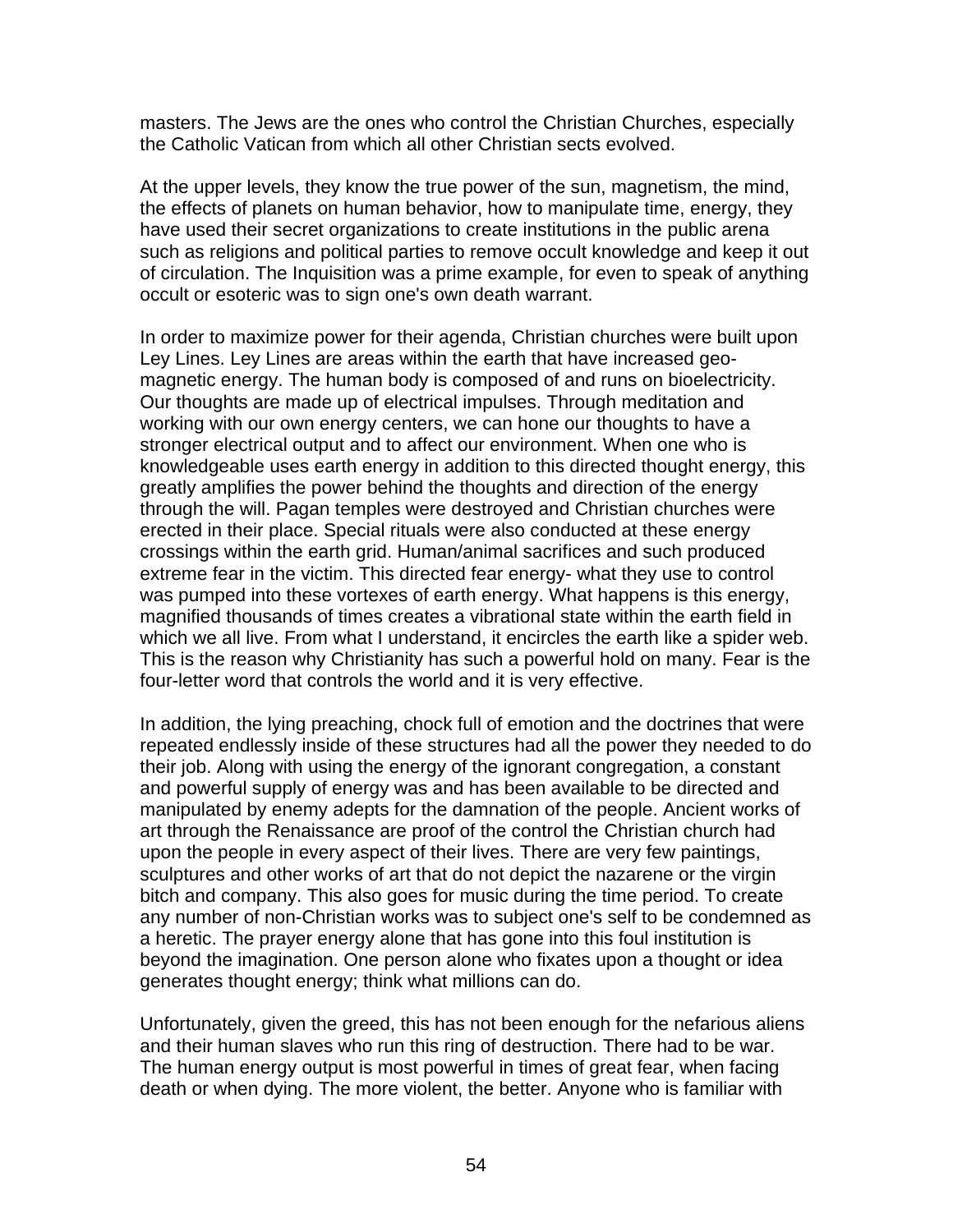the old testament of the Bible should be well aware of the endless wars promoted by the so called "Jehova" WHICH IS JEWISH DOMINATION OVER, AND MASS MURDER, TORTURE, AND GENOCIDE OF GENTILES. THIS SICK PERVERTED FILTH IS FORCIBLY DRUMMED INTO THE MINDS OF GENTILES FROM DAY ONE, CREATING A POWERFUL SUBLIMINAL THOUGHTFORM, WHICH HAS MANIFESTED INTO REALITY.

### **Rabbi Yaacov Perrin says, "One million Arabs are not worth a Jewish fingernail." (NY Daily News, Feb. 28, 1994, p.6).**

## **MASS MURDER OF GENTILES:**

Exodus 15:3

The LORD is a man of war: the LORD is his name.

Exodus 17:13

And Joshua discomfited Amalek and his people with the edge of the sword. 17:14

And the LORD said unto Moses, Write this for a memorial in a book, and rehearse it in the ears of Joshua: for I will utterly put out the remembrance of Amalek from under heaven.

17:15

And Moses built an altar, and called the name of it Jehovahnissi:

17:16

For he said, Because the LORD hath sworn that the LORD will have war with Amalek from generation to generation.

"JEHOVA COMMITS MORE MURDER:

Exodus 23:27

I will send my fear before thee, and will destroy all the people to whom thou shalt come, and I will make all thine enemies turn their backs unto thee.

**Rabbi Yitzhak Ginsburg declared, "We have to recognize that Jewish blood and the blood of a goy are not the same thing." (NY Times, June 6, 1989, p.5).** 

**("goy" or "goyim" - plural, are Jewish derogatory words for "Gentile/s" the root "goeti" is the root word of "Devil." Satan is the God of the Gentiles and our True Creator God. "Satan" means "enemy" in Hebrew.** 

### **"JEHOVA" ORDERS THE MASS MURDER OF THOUSANDS OF GENTILES:**  Exodus 32:27

And he said unto them, Thus saith the LORD God of Israel, Put every man his sword by his side, and go in and out from gate to gate throughout the camp, and slay every man his brother, and every man his companion, and every man his neighbour.

## 32:28

And the children of Levi did according to the word of Moses: and there fell of the people that day about three thousand men.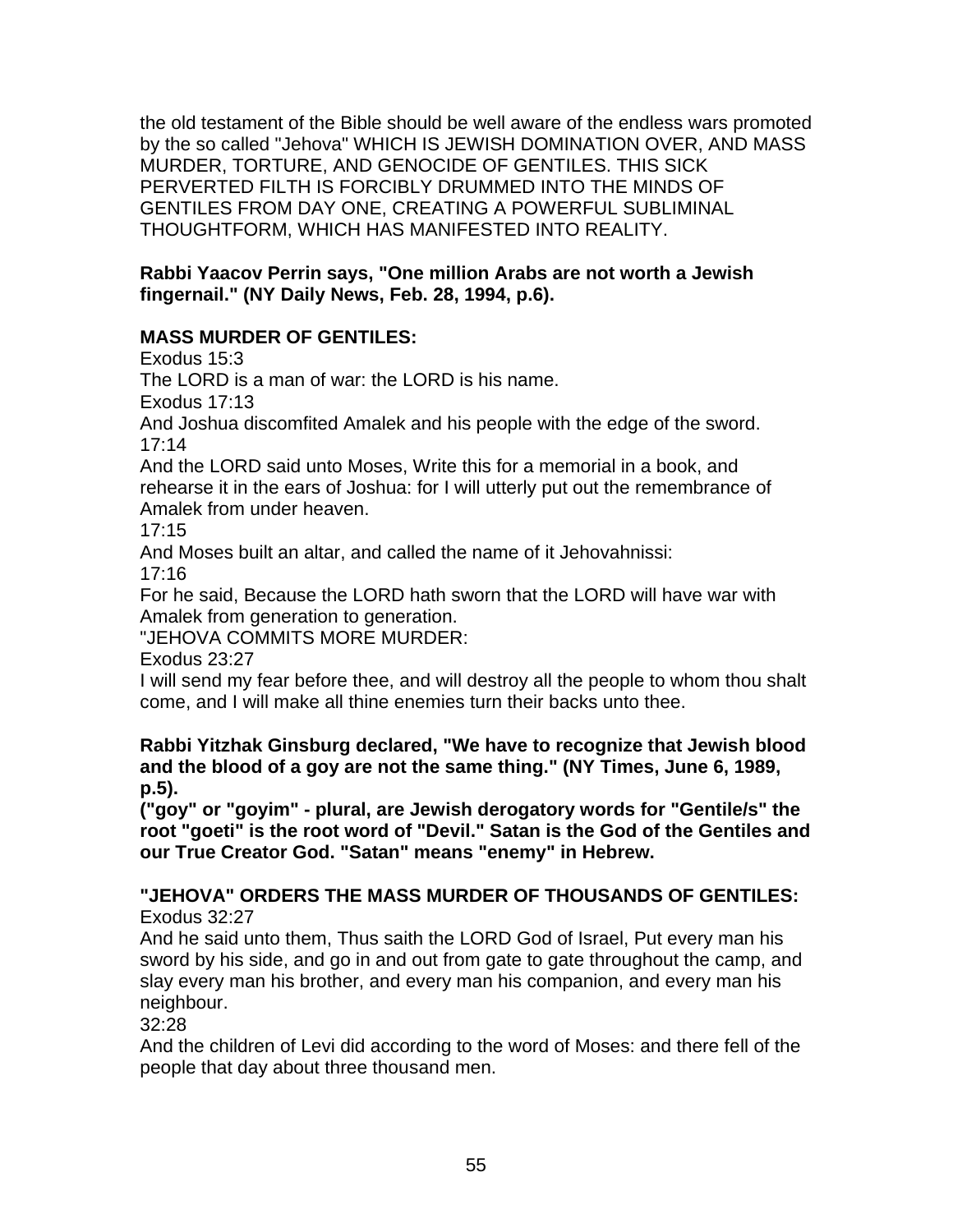### **"JEHOVA" ORDERS HIS PEOPLE TO COMMIT MORE MURDER OF GENTILES:**

Leviticus 26:7

And ye shall chase your enemies, and they shall fall before you by the sword. 26:8

And five of you shall chase an hundred, and an hundred of you shall put ten thousand to flight: and your enemies shall fall before you by the sword.

**Univ. of Jerusalem Prof. Ehud Sprinzak described Kahane and Goldstein's philosophy: "They believe it's God's will that they commit violence against 'goyim,' a Hebrew term for non-Jews." (NY Daily News, Feb. 26, 1994, p. 5).** 

### **MORE MASS MURDER OF THE GENTILE CANAANITES:"**

Numbers 21:3

And the LORD hearkened to the voice of Israel, and delivered up the Canaanites; and they utterly destroyed them and their cities: and he called the name of the place Hormah.

### **HERE IS CANNIBALISM- EATING DEAD GENTILES:**

Numbers 23-24: Behold, the people shall rise up as a great lion, and lift up himself as a young lion: he shall not lie down until he eat of the prey, and drink the blood of the slain.

### **QUOTE FROM THE JEWISH TALMUD: Sanhedrin 59a: "Murdering Goyim is like killing a wild animal."**

### **GENOCIDE OF THE GENTILE MIDIANITES:**

Numbers 25:16 And the LORD spake unto Moses, saying, 25:17 Vex the Midianites, and smite them:

Numbers 31:7 And they warred against the Midianites, as the LORD commanded Moses; and they slew all the males.

#### **QUOTE FROM THE JEWISH TALMUD:**

**18. Tosefta. Aboda Zara B, 5: "If a goy kills a goy or a Jew, he is responsible; but if a Jew kills a goy, he is NOT responsible."** 

Numbers 31:8

And they slew the kings of Midian, beside the rest of them that were slain; namely, Evi, and Rekem, and Zur, and Hur, and Reba, five kings of Midian: Balaam also the son of Beor they slew with the sword.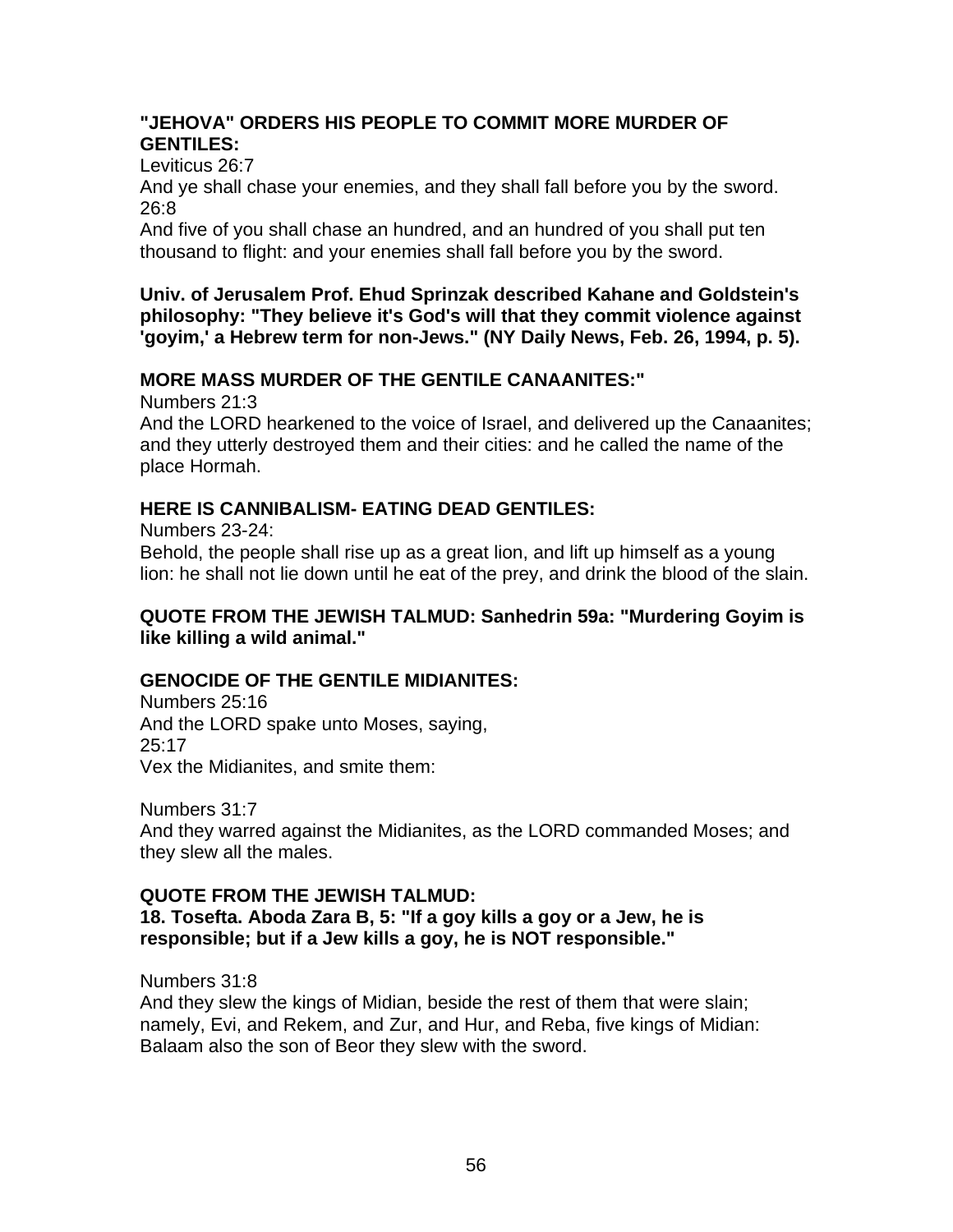**QUOTES FROM THE JEWISH TALMUD: Yebhamoth 11b: "Sexual intercourse with a little girl is permitted if she is three years of age."** 

**Nidrasch Talpioth, p. 225-L: "Jehovah created the non-Jew in human form so that the Jew would not have to be served by beasts. The non-Jew is consequently an animal in human form, and condemned to serve the Jew day and night."** 

## **MAKING SLAVES OF THE GENTILE WOMEN AND CHILDREN:**

Numbers 31:9

And the children of Israel took all the women of Midian captives, and their little ones, and took the spoil of all their cattle, and all their flocks, and all their goods. 31:10

And they burnt all their cities wherein they dwelt, and all their goodly castles, with fire.

31:11

And they took all the spoil, and all the prey, both of men and of beasts.

### **QUOTE FROM THE JEWISH TALMUD:**

**Schulchan Aruch, Choszen Hamiszpat 348: "All property of other nations belongs to the Jewish nation, which, consequently, is entitled to seize upon it without any scruples."** 

#### **MORE MASS MURDER AND GENOCIDE OF GENTILES. THE TAKING OF ALL GENTILE PROPERTY IS A BLATANT EXAMPLE OF WHAT WAS DONE TO MODERN DAY PALESTINE (DESCENDED FROM THE PHILISTINES) BY THE BANDIT STATE OF ISRAEL:**

### Deuteronomy 2:20

(That also was accounted a land of giants: giants dwelt therein in old time; and the Ammonites call them Zamzummims;

2:21

A people great, and many, and tall, as the Anakims; but the LORD destroyed them before them; and they succeeded them, and dwelt in their stead: 2:22

As he did to the children of Esau, which dwelt in Seir, when he destroyed the Horims from before them; and they succeeded them, and dwelt in their stead even unto this day:

2:23

And the Avims which dwelt in Hazerim, even unto Azzah, the Caphtorims, which came forth out of Caphtor, destroyed them, and dwelt in their stead.)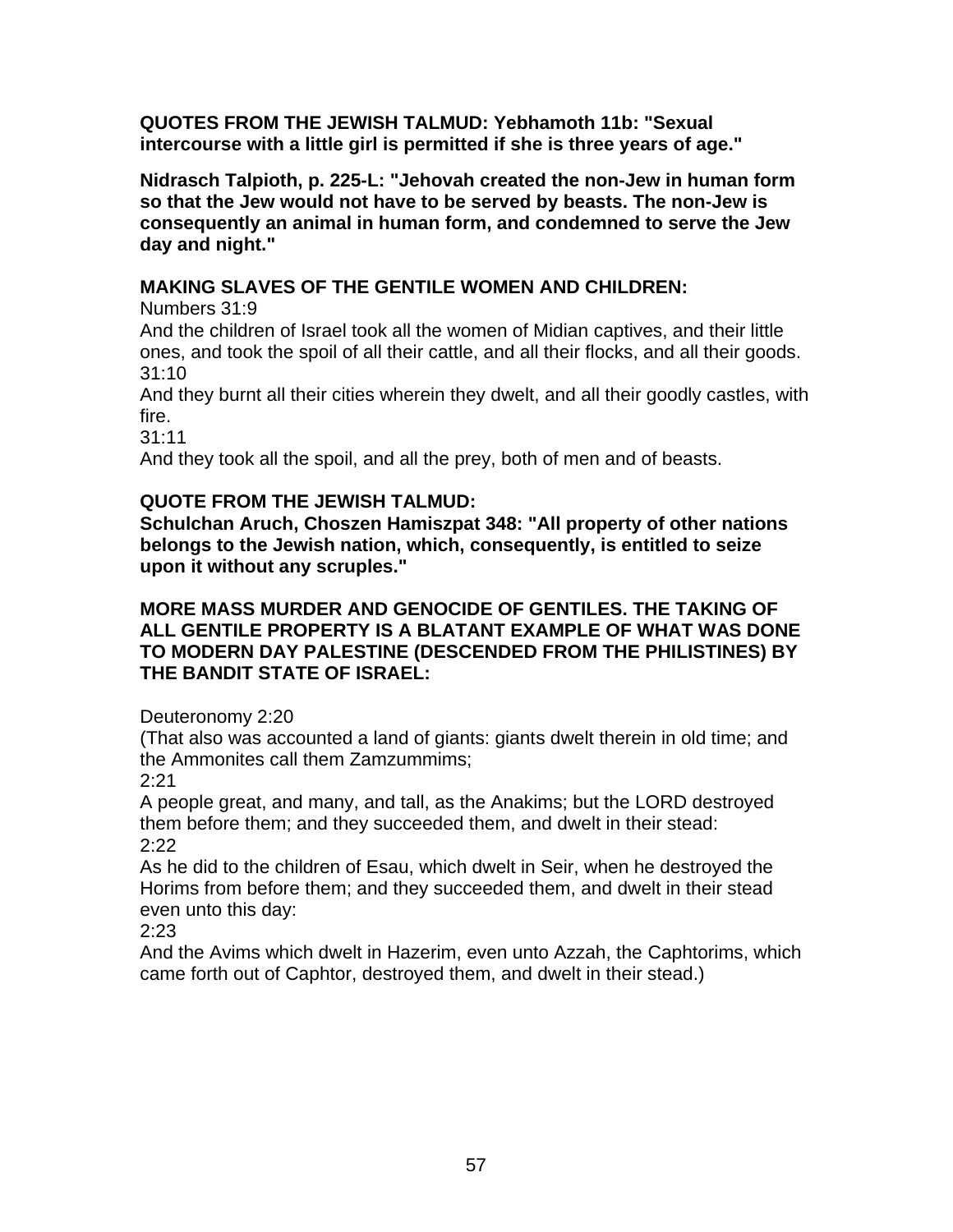### **QUOTE FROM THE JEWISH TALMUD: Hilkkoth Akum X1: "Show no mercy to the Goyim."**

Deuteronomy 2:30

But Sihon king of Heshbon would not let us pass by him: for the LORD thy God hardened his spirit, and made his heart obstinate, that he might deliver him into thy hand, as appeareth this day.

2:31

And the LORD said unto me, Behold, I have begun to give Sihon and his land before thee: begin to possess, that thou mayest inherit his land. 2:32

Then Sihon came out against us, he and all his people, to fight at Jahaz. 2:33

And the LORD our God delivered him before us; and we smote him, and his sons, and all his people.

2:34

And we took all his cities at that time, and utterly destroyed the men, and the women, and the little ones, of every city, we left none to remain:

### **QUOTE FROM THE JEWISH TALMUD:**

**Seph. Jp., 92, 1: "God has given the Jews power over the possessions and blood of all nations."** 

Deuteronomy 2:35

Only the cattle we took for a prey unto ourselves, and the spoil of the cities which we took.

#### **QUOTE FROM THE JEWISH TALMUD:**

**Sanhedrin 57a. "When a Jew murders a Gentile ("Cuthean"), there will be no death penalty. What a Jew steals from a Gentile he may keep." Baba Kamma 37b. Gentiles are outside the protection of the law and God has "exposed their money to Israel."** 

Deuteronomy 2:36

From Aroer, which is by the brink of the river of Arnon, and from the city that is by the river, even unto Gilead, there was not one city too strong for us: the LORD our God delivered all unto us:

#### Deuteronomy 2:37

Only unto the land of the children of Ammon thou camest not, nor unto any place of the river Jabbok, nor unto the cities in the mountains, nor unto whatsoever the LORD our God forbad us.

#### **THE HITTITES, THE GIRGASHITES, THE AMORITES, THE CANAANITES, THE PERIZZITES, THE HIVITES, AND THE JESUBITES ARE ALL GENTILE NATIONS.**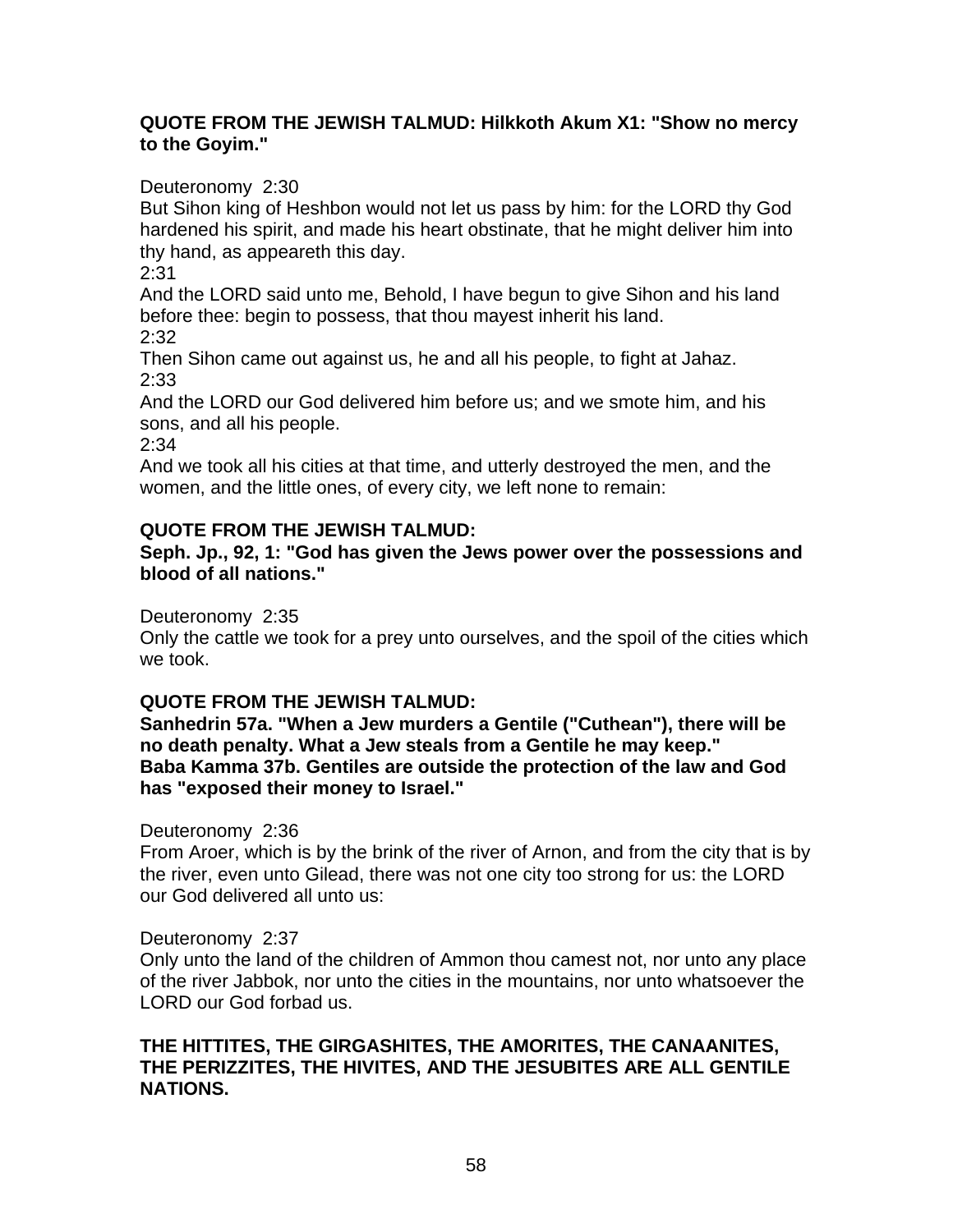Deuteronomy 7:1

When the LORD thy God shall bring thee into the land whither thou goest to possess it, and hath cast out many nations before thee, the Hittites, and the Girgashites, and the Amorites, and the Canaanites, and the Perizzites, and the Hivites, and the Jebusites, seven nations greater and mightier than thou; 7:2

And when the LORD thy God shall deliver them before thee; thou shalt smite them, and utterly destroy them; thou shalt make no covenant with them, nor shew mercy unto them:

7:3

Neither shalt thou make marriages with them; thy daughter thou shalt not give unto his son, nor his daughter shalt thou take unto thy son.

7:4

For they will turn away thy son from following me, that they may serve other gods: so will the anger of the LORD be kindled against you, and destroy thee suddenly.

### **HERE IS WHERE THE JEWS ARE BLATANT ABOUT DESTROYING THE GENTILE GODS:**

Deuteronomy 7:5

But thus shall ye deal with them; ye shall destroy their altars, and break down their images, and cut down their groves, and burn their graven images with fire. 7:6

For thou art an holy people unto the LORD thy God: the LORD thy God hath chosen thee to be a special people unto himself, above all people that are upon the face of the earth.

Deuteronomy 7:21

Thou shalt not be affrighted at them: for the LORD thy God is among you, a mighty God and terrible.

7:22

And the LORD thy God will put out those nations before thee by little and little: thou mayest not consume them at once, lest the beasts of the field increase upon thee.

Deuteronomy 7:23

But the LORD thy God shall deliver them unto thee, and shall destroy them with a mighty destruction, until they be destroyed.

7:24

And he shall deliver their kings into thine hand, and thou shalt destroy their name from under heaven: there shall no man be able to stand before thee, until thou have destroyed them.

## **THE GENTILES HAVE BEEN INDOCTRINATED WITH JEWISH LIES. WE HAVE BEEN DISCONNECTED FROM OUR GODS AND OUR CULTURE.**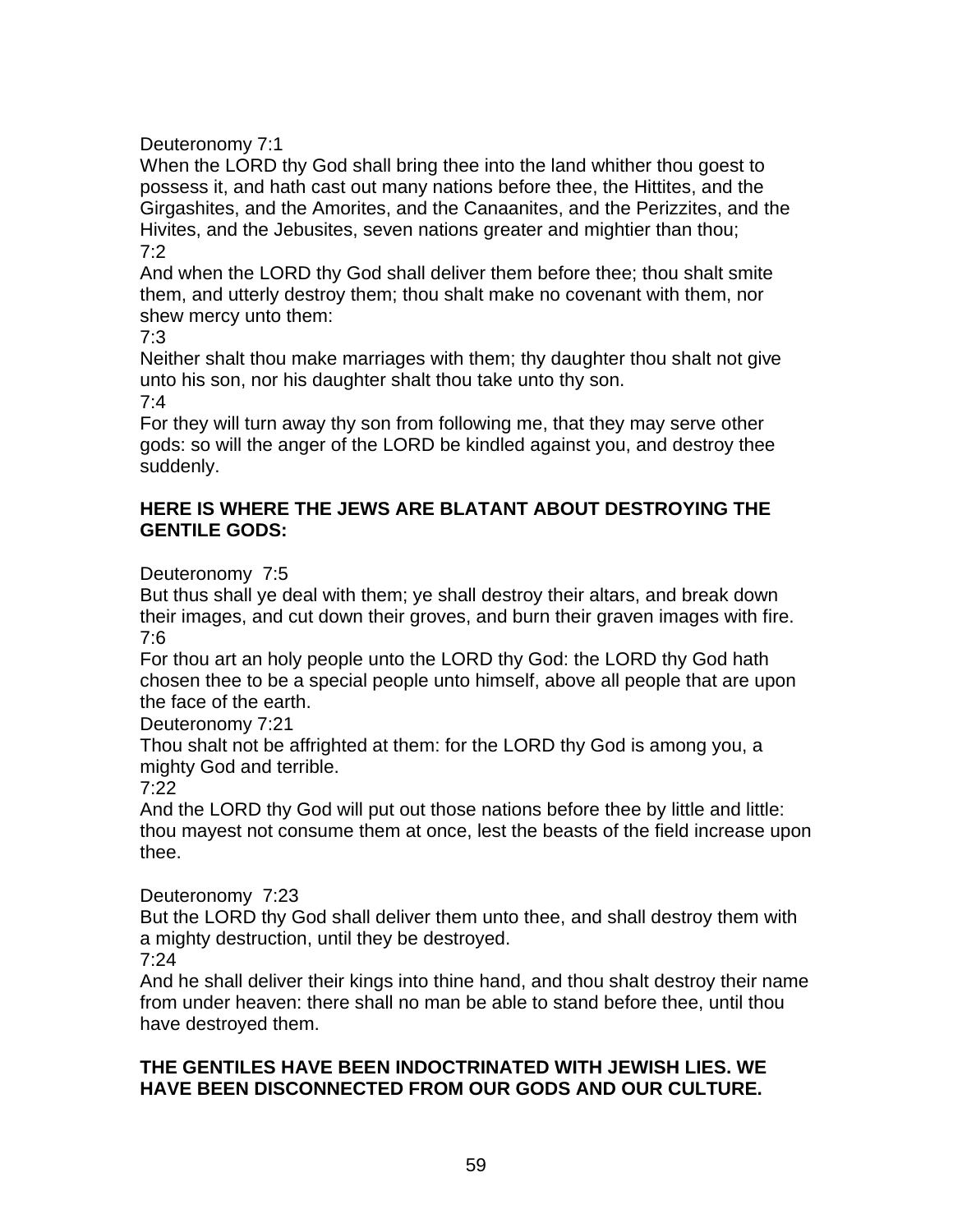#### **THESE HAVE BEEN REPLACED WITH FICTITIOUS JEWISH CHARACTERS FOR GENTILES TO SLAVISHLY WORSHIP, WHICH CREATES A POWERFUL SUBLIMINAL CONNECTION. THIS SORT OF THING IS RESPONSIBLE FOR HOW GENTILES ARE ALWAYS FIGHTING WARS FOR THE JEWS AND NOT EVEN THINKING OF WHAT THEY ARE REALLY DOING. WHAT IS HAPPENING IN IRAQ IS A PERFECT EXAMPLE.**

#### Deuteronomy 7:25

The graven images of their gods shall ye burn with fire: thou shalt not desire the silver or gold that is on them, nor take it unto thee, lest thou be snared therin: for it is an abomination to the LORD thy God.

#### 7:26

Neither shalt thou bring an abomination into thine house, lest thou be a cursed thing like it: but thou shalt utterly detest it, and thou shalt utterly abhor it; for it is a cursed thing.

#### Deuteronomy 12:27

And thou shalt offer thy burnt offerings, the flesh and the blood, upon the altar of the LORD thy God: and the blood of thy sacrifices shall be poured out upon the altar of the LORD thy God, and thou shalt eat the flesh.

#### 12:28

Observe and hear all these words which I command thee, that it may go well with thee, and with thy children after thee for ever, when thou doest that which is good and right in the sight of the LORD thy God.

12:29

When the LORD thy God shall cut off the nations from before thee, whither thou goest to possess them, and thou succeedest them, and dwellest in their land; 12:30

Take heed to thyself that thou be not snared by following them, after that they be destroyed from before thee; and that thou enquire not after their gods, saying, How did these nations serve their gods? even so will I do likewise.

Human energy is not enough, there had to be animal blood sacrifices as well:

#### Exodus 20:24

An altar of earth thou shalt make unto me, and shalt sacrifice thereon thy burnt offerings, and thy peace offerings, thy sheep, and thine oxen: in all places where I record my name I will come unto thee, and I will bless thee.

#### Exodus 24:4

And Moses wrote all the words of the LORD, and rose up early in the morning, and builded an altar under the hill, and twelve pillars, according to the twelve tribes of Israel.

#### 24:5

And he sent young men of the children of Israel, which offered burnt offerings, and sacrificed peace offerings of oxen unto the LORD.

24:6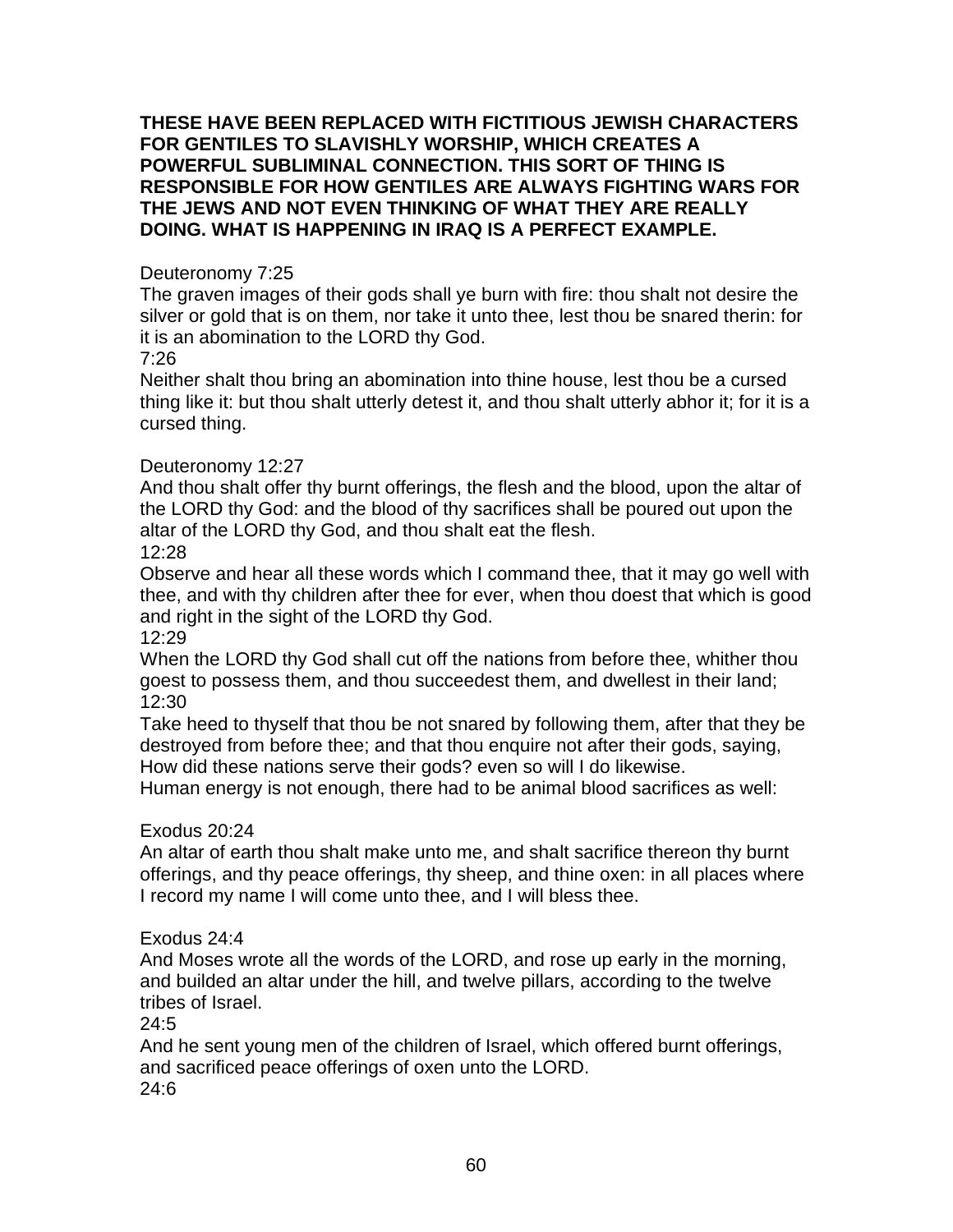And Moses took half of the blood, and put it in basons; and half of the blood he sprinkled on the altar.

24:7

And he took the book of the covenant, and read in the audience of the people: and they said, All that the LORD hath said will we do, and be obedient. 24:8

And Moses took the blood, and sprinkled it on the people, and said, Behold the blood of the covenant, which the LORD hath made with you concerning all these words.

More instructions from jehova for blood sacrifice:

Exodus 23:18

Thou shalt not offer the blood of my sacrifice with leavened bread; neither shall the fat of my sacrifice remain until the morning.

Exodus 29:10 And thou shalt cause a bullock to be brought before the tabernacle of the congregation: and Aaron and his sons shall put their hands upon the head of the bullock.

29:11

And thou shalt kill the bullock before the LORD, by the door of the tabernacle of the congregation.

29:12

And thou shalt take of the blood of the bullock, and put it upon the horns of the altar with thy finger, and pour all the blood beside the bottom of the altar. 29:13

And thou shalt take all the fat that covereth the inwards, and the caul that is above the liver, and the two kidneys, and the fat that is upon them, and burn them upon the altar.

29:14

But the flesh of the bullock, and his skin, and his dung, shalt thou burn with fire without the camp: it is a sin offering.

29:15

Thou shalt also take one ram; and Aaron and his sons shall put their hands upon the head of the ram.

29:16

And thou shalt slay the ram, and thou shalt take his blood, and sprinkle it round about upon the altar.

29:17

And thou shalt cut the ram in pieces, and wash the inwards of him, and his legs, and put them unto his pieces, and unto his head.

29:18

And thou shalt burn the whole ram upon the altar: it is a burnt offering unto the LORD: it is a sweet savour, an offering made by fire unto the LORD.

29:19

And thou shalt take the other ram; and Aaron and his sons shall put their hands upon the head of the ram.

29:20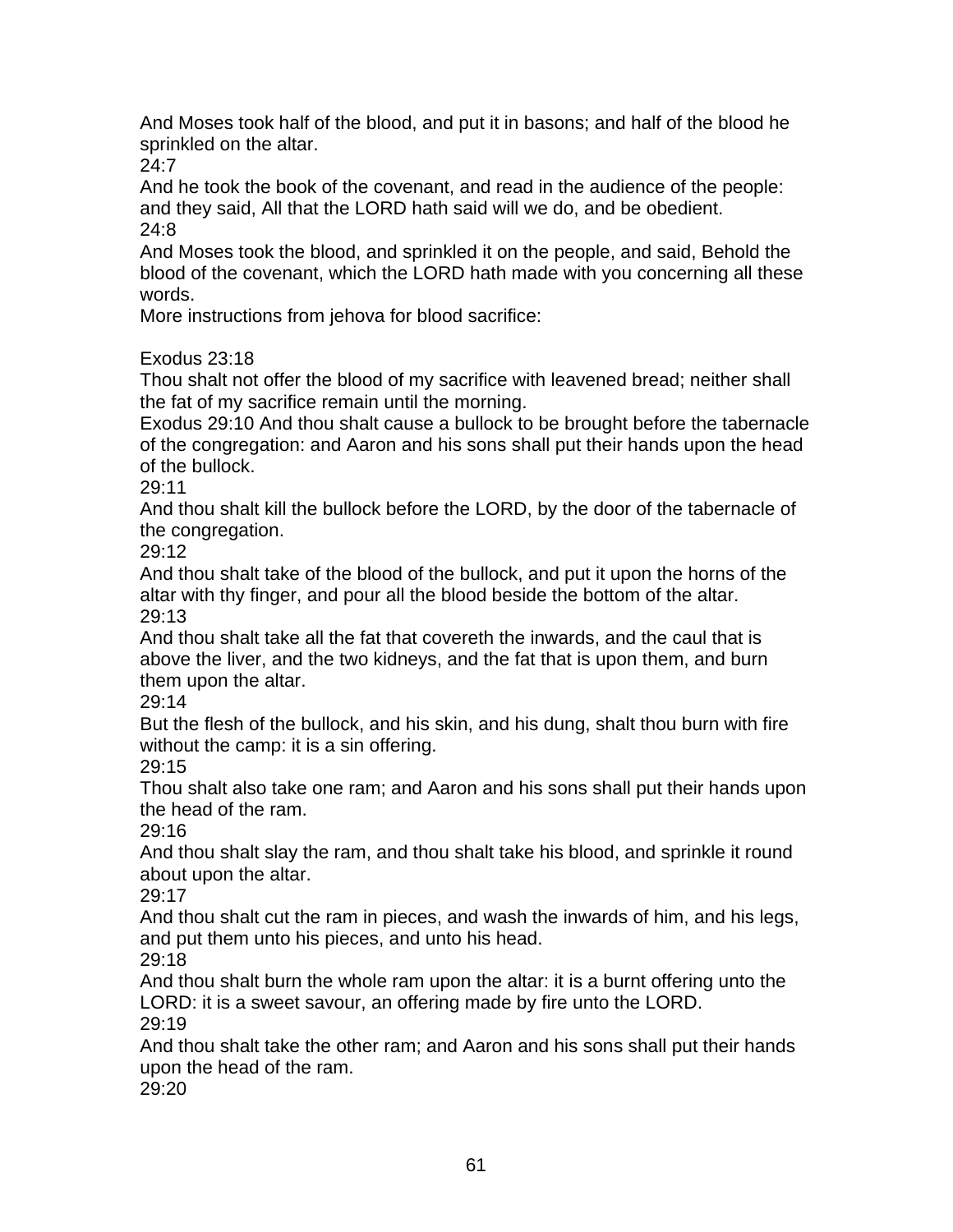Then shalt thou kill the ram, and take of his blood, and put it upon the tip of the right ear of Aaron, and upon the tip of the right ear of his sons, and upon the thumb of their right hand, and upon the great toe of their right foot, and sprinkle the blood upon the altar round about.

29:21

And thou shalt take of the blood that is upon the altar, and of the anointing oil, and sprinkle it upon Aaron, and upon his garments, and upon his sons, and upon the garments of his sons with him: and he shall be hallowed, and his garments, and his sons, and his sons' garments with him.

29:22

Also thou shalt take of the ram the fat and the rump, and the fat that covereth the inwards, and the caul above the liver, and the two kidneys, and the fat that is upon them, and the right shoulder; for it is a ram of consecration: 29:23

And one loaf of bread, and one cake of oiled bread, and one wafer out of the basket of the unleavened bread that is before the LORD:

29:24

And thou shalt put all in the hands of Aaron, and in the hands of his sons; and shalt wave them for a wave offering before the LORD.

29:25

And thou shalt receive them of their hands, and burn them upon the altar for a burnt offering, for a sweet savour before the LORD: it is an offering made by fire unto the LORD.

29:26

And thou shalt take the breast of the ram of Aaron's consecration, and wave it for a wave offering before the LORD: and it shall be thy part. 29:27

And thou shalt sanctify the breast of the wave offering, and the shoulder of the heave offering, which is waved, and which is heaved up, of the ram of the consecration, even of that which is for Aaron, and of that which is for his sons: 29:28

And it shall be Aaron's and his sons' by a statute for ever from the children of Israel: for it is an heave offering: and it shall be an heave offering from the children of Israel of the sacrifice of their peace offerings, even their heave offering unto the LORD.

## 29:29

And the holy garments of Aaron shall be his sons' after him, to be anointed therein, and to be consecrated in them.

29:30

And that son that is priest in his stead shall put them on seven days, when he cometh into the tabernacle of the congregation to minister in the holy place. 29:31

And thou shalt take the ram of the consecration, and seethe his flesh in the holy place.

Leviticus Chapter 1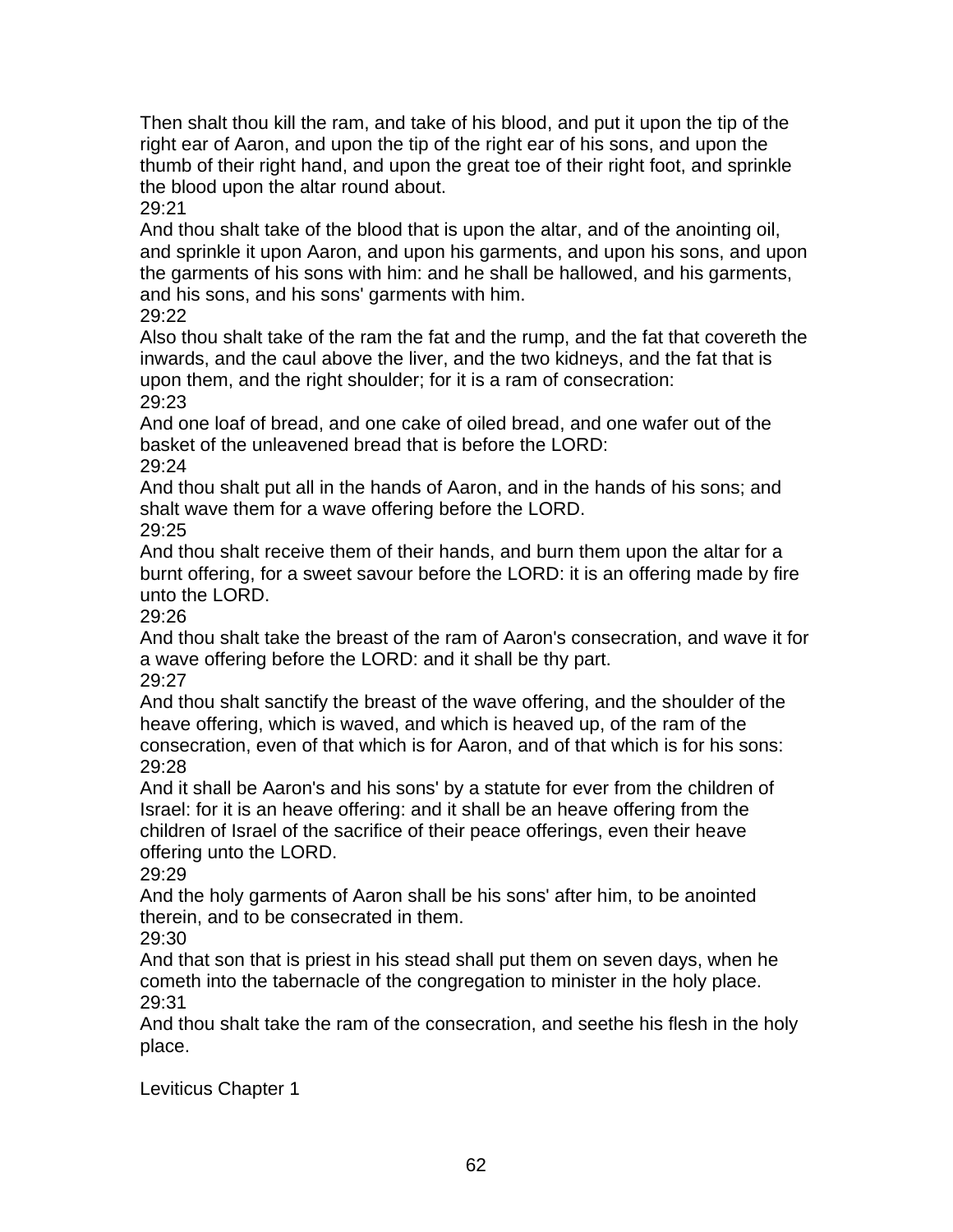And the LORD called unto Moses, and spake unto him out of the tabernacle of the congregation, saying,

1:2

Speak unto the children of Israel, and say unto them, If any man of you bring an offering unto the LORD, ye shall bring your offering of the cattle, even of the herd, and of the flock.

1:3

If his offering be a burnt sacrifice of the herd, let him offer a male without blemish: he shall offer it of his own voluntary will at the door of the tabernacle of the congregation before the LORD.

1:4

And he shall put his hand upon the head of the burnt offering; and it shall be accepted for him to make atonement for him.

 $1:5$ 

And he shall kill the bullock before the LORD: and the priests, Aaron's sons, shall bring the blood, and sprinkle the blood round about upon the altar that is by the door of the tabernacle of the congregation.

1:6

And he shall flay the burnt offering, and cut it into his pieces.

1:7

And the sons of Aaron the priest shall put fire upon the altar, and lay the wood in order upon the fire:

1:8

And the priests, Aaron's sons, shall lay the parts, the head, and the fat, in order upon the wood that is on the fire which is upon the altar:

1:9

But his inwards and his legs shall he wash in water: and the priest shall burn all on the altar, to be a burnt sacrifice, an offering made by fire, of "a sweet savour unto the LORD".

1:10

And if his offering be of the flocks, namely, of the sheep, or of the goats, for a burnt sacrifice; he shall bring it a male without blemish.

1:11

And he shall kill it on the side of the altar northward before the LORD: and the priests, Aaron's sons, shall sprinkle his blood round about upon the altar. 1:12

And he shall cut it into his pieces, with his head and his fat: and the priest shall lay them in order on the wood that is on the fire which is upon the altar: 1:13

But he shall wash the inwards and the legs with water: and the priest shall bring it all, and burn it upon the altar: it is a burnt sacrifice, an offering made by fire, of a sweet savour unto the LORD.

1:14

And if the burnt sacrifice for his offering to the LORD be of fowls, then he shall bring his offering of turtledoves, or of young pigeons.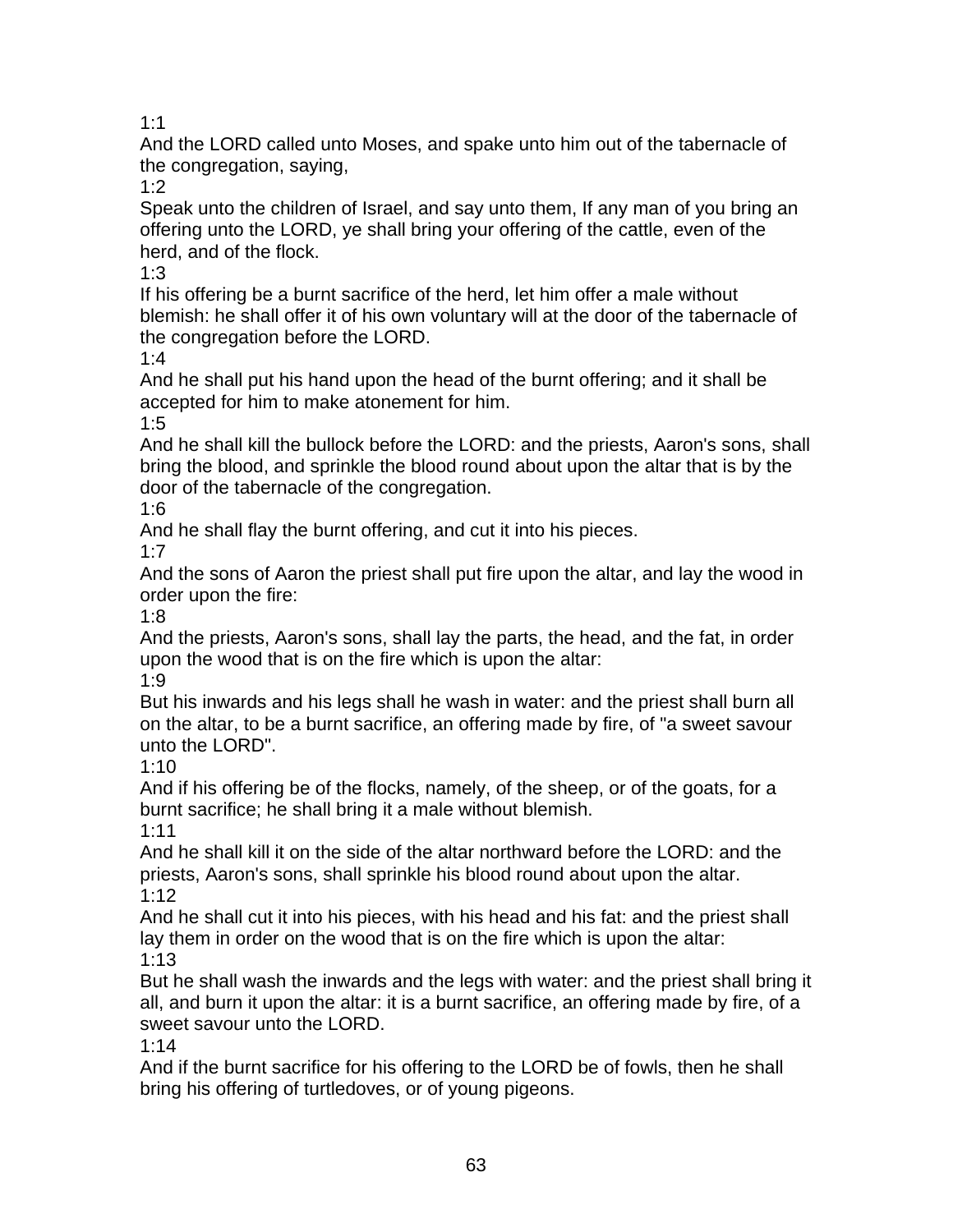And the priest shall bring it unto the altar, and wring off his head, and burn it on the altar; and the blood thereof shall be wrung out at the side of the altar: 1:16

And he shall pluck away his crop with his feathers, and cast it beside the altar on the east part, by the place of the ashes:

1:17

And he shall cleave it with the wings thereof, but shall not divide it asunder: and the priest shall burn it upon the altar, upon the wood that is upon the fire: it is a burnt sacrifice, an offering made by fire, of a sweet savour unto the LORD. Leviticus Chapter 7

7:1

Likewise this is the law of the trespass offering: it is most holy.

7:2

In the place where they kill the burnt offering shall they kill the trespass offering: and the blood thereof shall he sprinkle round about upon the altar.

7:3

And he shall offer of it all the fat thereof; the rump, and the fat that covereth the inwards,

7:4

And the two kidneys, and the fat that is on them, which is by the flanks, and the caul that is above the liver, with the kidneys, it shall he take away:

7:5

And the priest shall burn them upon the altar for an offering made by fire unto the LORD: it is a trespass offering.

Leviticus 7:14

And of it he shall offer one out of the whole oblation for an heave offering unto the LORD, and it shall be the priest's that sprinkleth the blood of the peace offerings.

## **THE "LORD" NEEDS EVERY DROP OF THAT BLOOD FROM THE BLOOD SACRIFICE:**

Leviticus 7:27

Whatsoever soul it be that eateth any manner of blood, even that soul shall be cut off from his people.

Here, more blood sacrifice is needed to remove the curse of leprosy jehova has inflicted:

Leviticus 14:34

When ye be come into the land of Canaan, which I give to you for a possession, and I put the plague of leprosy in a house of the land of your possession; 14:49

And he shall take to cleanse the house two birds, and cedar wood, and scarlet, and hyssop:

14:50

And he shall kill the one of the birds in an earthen vessel over running water: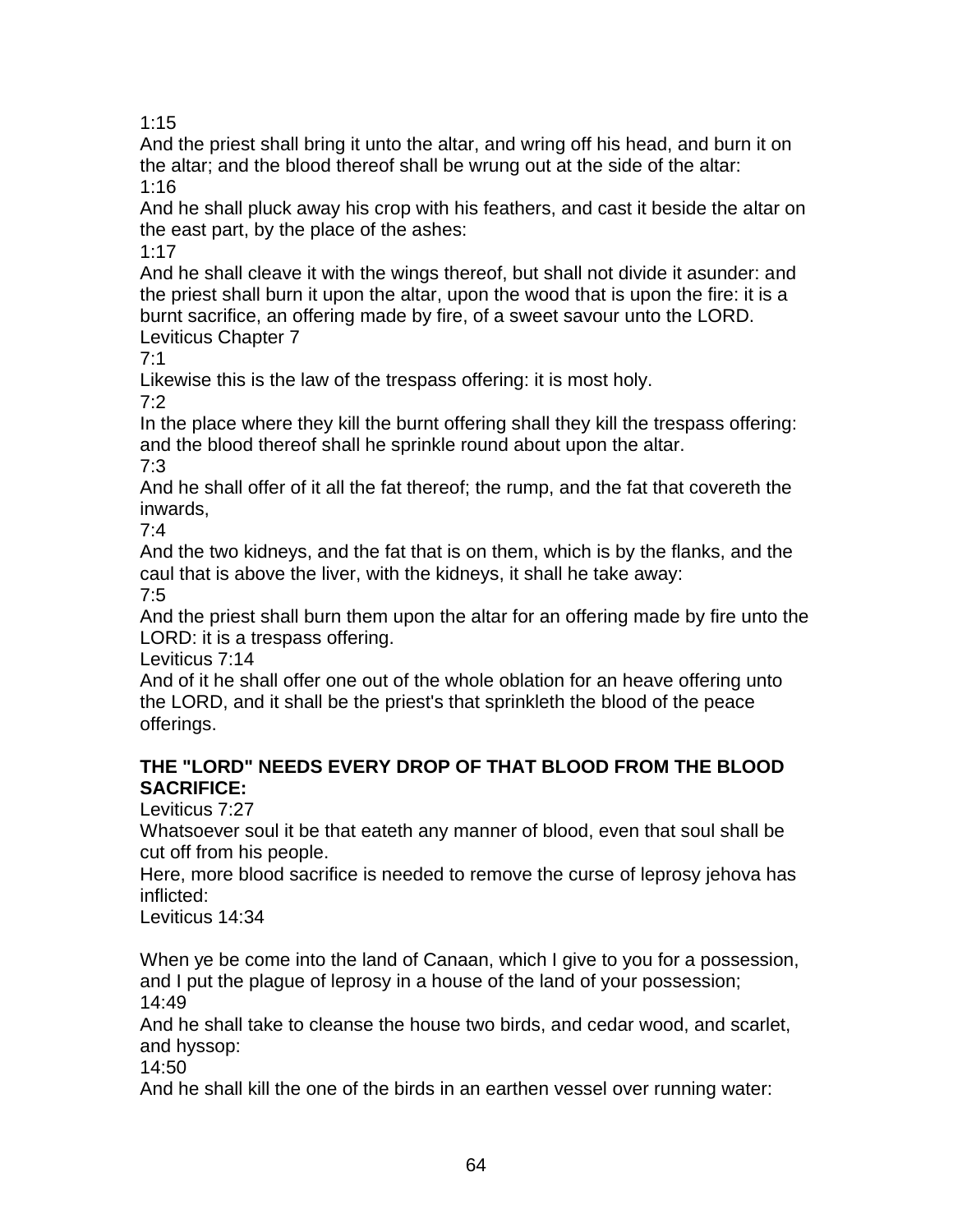And he shall take the cedar wood, and the hyssop, and the scarlet, and the living bird, and dip them in the blood of the slain bird, and in the running water, and sprinkle the house seven times:

14:52

And he shall cleanse the house with the blood of the bird, and with the running water, and with the living bird, and with the cedar wood, and with the hyssop, and with the scarlet:

14:53

But he shall let go the living bird out of the city into the open fields, and make an atonement for the house: and it shall be clean.

14:54

This is the law for all manner of plague of leprosy, and scall,

14:55

And for the leprosy of a garment, and of a house,

14:56

And for a rising, and for a scab, and for a bright spot:

14:57

To teach when it is unclean, and when it is clean: this is the law of leprosy. More examples of Jewish blood sacrifices to Jehova:

Leviticus 8:14- 32

Leviticus 9:1- 24

Leviticus 14:1- 5

Leviticus 14:12-28

Leviticus 23:12-21

Numbers 19:1- 7

## **\*SATAN NEVER MURDERED ANYONE!**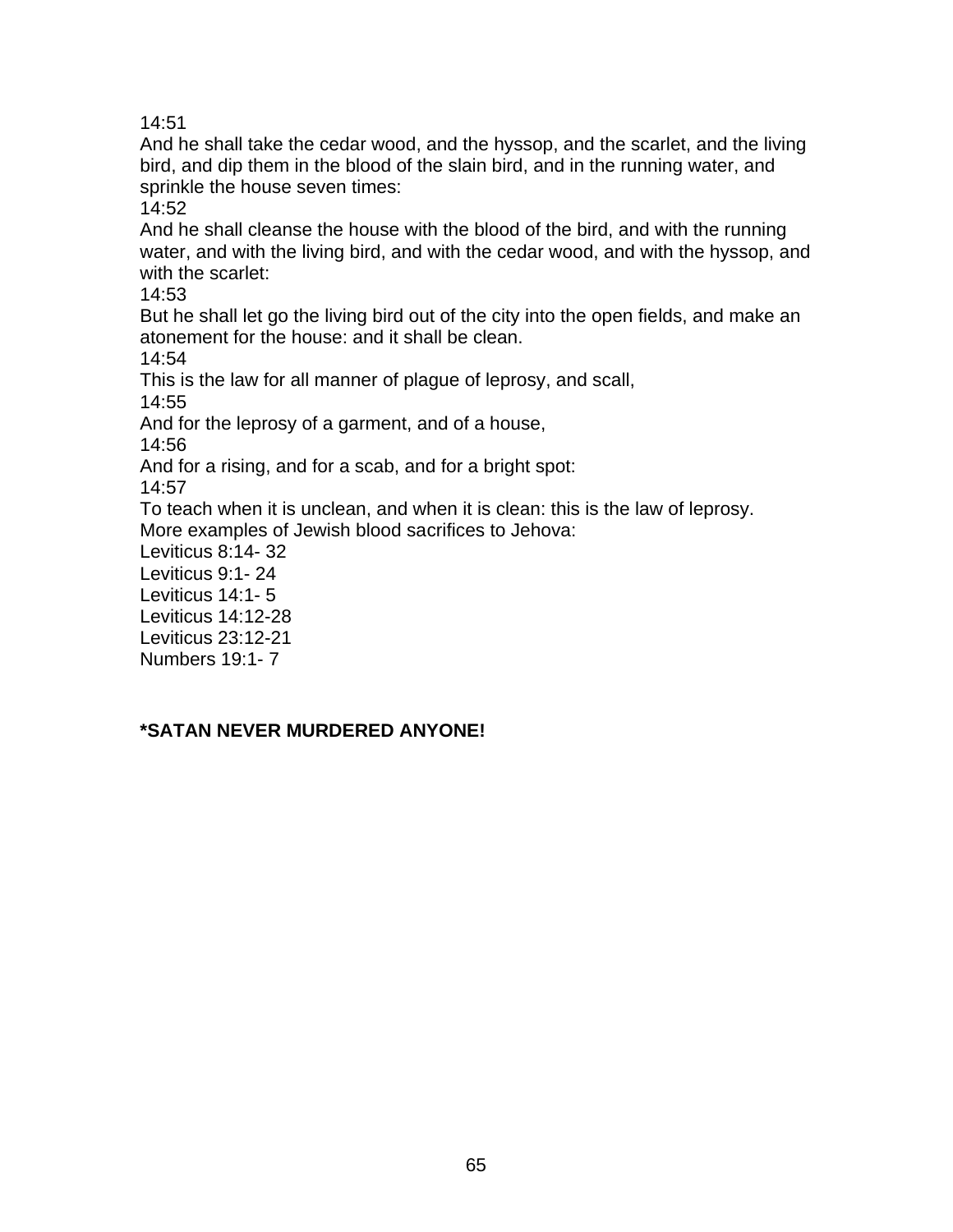## Satanic Meditation

Empowering ourselves spiritually and advancing our souls is the foundation and purpose of Satanism. In order for spiritual energy to flow, one must be free. Hatha Yoga works through a series of stretches to loosen the body and add flexibility to the spine where Satan's Serpent can ascend. The key is to be free.

When one begins a mediation program, spiritual energy begins to flow. What this does, is it works to remove past hang-ups, scarring experiences, psychological problems and such from the chakras and the 144,000 nadis in the soul. These problems can extend to many past lives. One's memories and life experiences [this includes past lifetimes] are stored in the chakras, each experience/event residing within the corresponding chakra that rules over it.

As I mentioned before in my latest sermon, the first chakra the serpent spiritual energy ascends into after leaving the base is the sexual chakra, aka the second chakra; the sacral chakra. By creating limitation, hang-ups, guilt and an over-all negative attitude towards sexuality, this ensures the spiritual energy is kept in the base chakra and will not circulate, keeping the victim bound.

Meditation can bring anger, unusual feelings, emotions, visions, experiences, emotional and psychological problems, hang-ups, etc., into direct consciousness so one can acknowledge and deal with these. It is a cleansing. One must be accepting of one's self and acknowledge one's feelings, thoughts, and attitudes towards things without suppressing or condemning one's self. Just mentally let go and be free. The more one tries to suppress something, the more that something, whatever it may be, will work to torment one psychologically and eventually erupt itself.

As I have written repeatedly- there are no special diets, ways of living, or lifestyles required to advance in yoga and reap the major benefits of the kundalini exercises. All you need to do is to be yourself and to accept yourself. Sexual orgasm is essential to advancing spiritually and to raising the Serpent. "I lead to the straight path without a book" -Satan The Al Jilwah

Many people of late are coming to Satan directly from leaving Christianity, as they now realize they have been lied to and deceived. This can be quite a shock in many areas. I had a 15 year buffer as I was an atheist for that time before coming to Satanism. Through atheism, I got rid of some hang-ups a Christian upbringing put on me. When one gets rid of hang-ups, one's mind is free. One can think for one's self. One sees things through one's own eyes, not how others WANT one to see. This is a part of enlightenment and spiritual liberation. Satan is the liberator of humanity.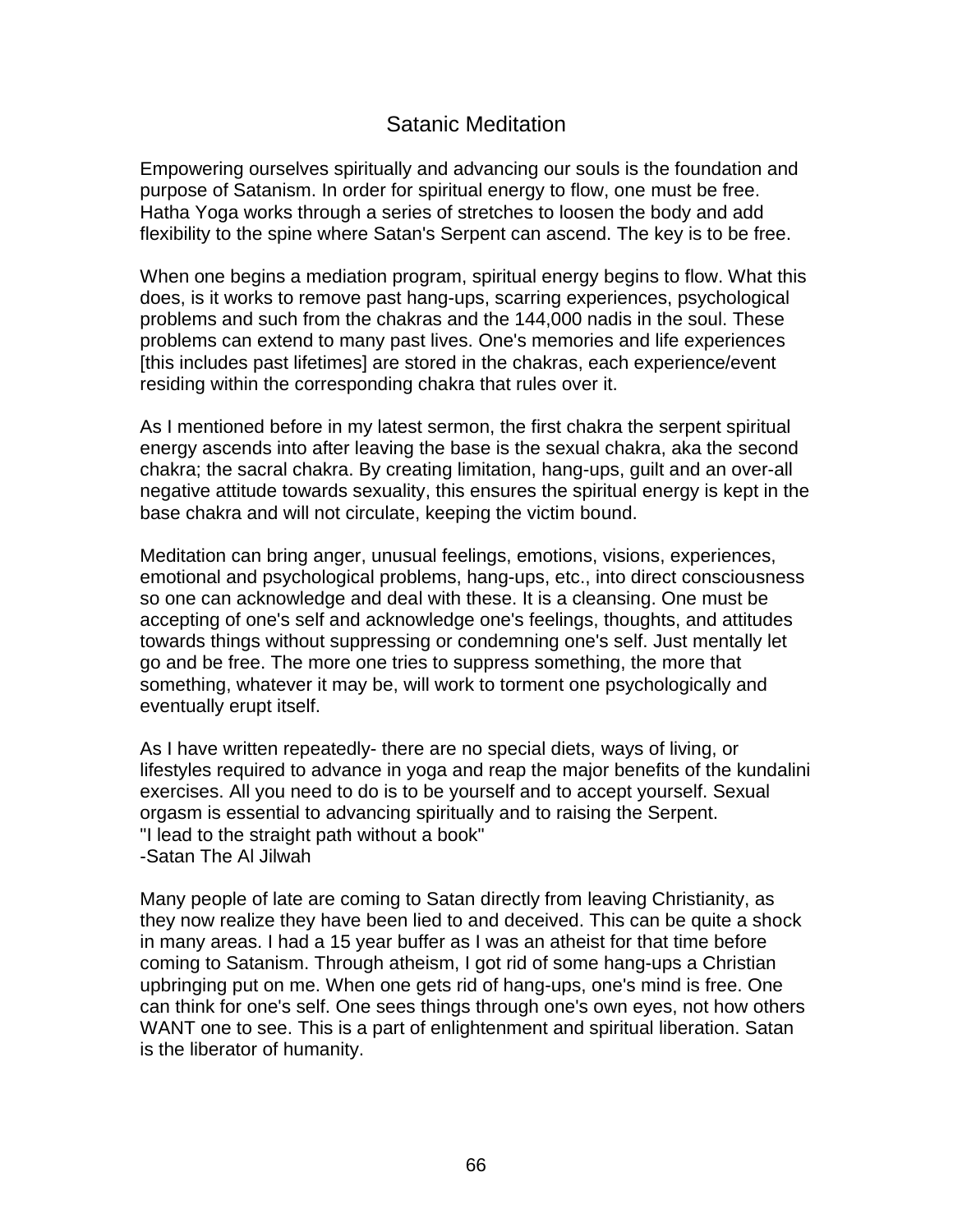For new people coming to Satan directly from leaving Christianity, one cannot apply Christian principles to Satan. You have to get to where you can think and understand outside of the way most people have been indoctrinated and programmed to think. This is especially true with what one has been taught as 'right' and 'wrong.' As in the above quote, Satan leads one to the straight path without a book. This is in healing of one's soul and feeing one from within. Your higher mind knows what is 'right' and good for you. Because of the nefarious programs of Christianity, Islam and related filth, humanity as a whole has been cut off from our higher minds.

When Satan's Serpent begins to flow from within us, our souls begin to work in harmony with our lives for our betterment, instead of at odds. To really understand Satanism, one must be free, free in mind, free in spirit, and no longer bound by what and how we have been indoctrinated to think/believe. The freer we are as a whole- physically, and spiritually, the more the serpentine energy can flow and enlighten and empower us further.

## Satanism and Animals

When one's soul is open enough, one can see that animals are very aware, very sensitive, they have emotions as we do, they feel pain as we do- both emotional and physical pain. Animals can get lonely, depressed, afraid, and angry, just as we humans do. Animals need companionship and love. Even a tiny pet hamster has awareness and feelings.

Animals have souls. Animal souls have chakras and nadis, same as we humans do.

Animal Chakras

http://www.thehealingpoweroflight.com/Animal\_Chakra\_Charts.html [The above link is only to show an accurate illustration of animal chakras, and nothing more]

Animals are very special and sacred to many Demons. Cats are sacred to Hagenti aka Egyptian Goddess Bastet. Lilith has shown me some of her pet cats. They are very unusual and very beautiful. Dogs are sacred to Anubis. Owls are sacred to Lilith. Snakes, peacocks, goats, and ravens are sacred to Satan.

Animals that are for food, such as poultry, pigs, and cattle, should be raised and treated humanely, and given a quick and painless death.

Animals should always be treated with care, respect, and consideration.

Animals are sacred in Satanism.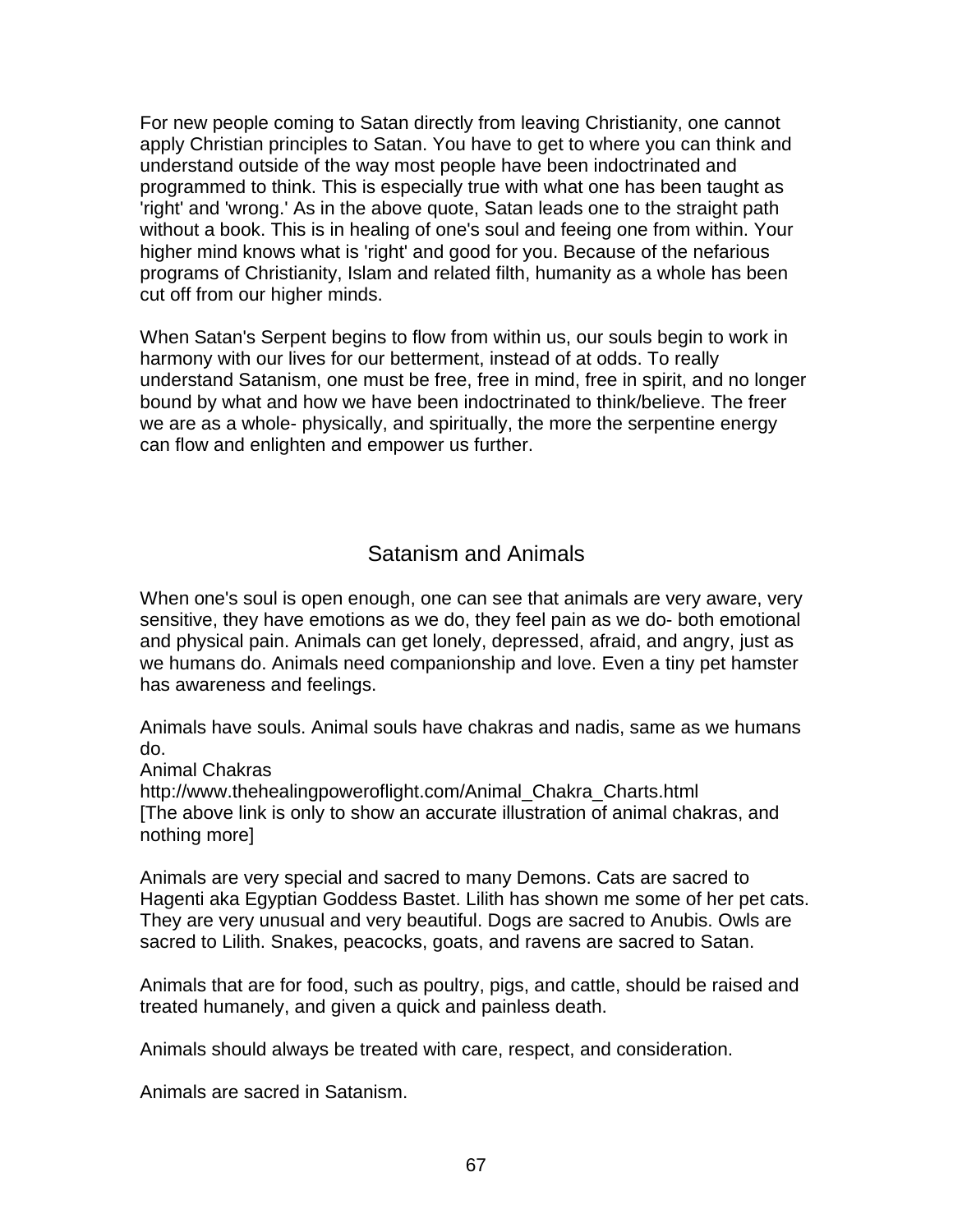It is my understanding that domesticated animals such as dogs, cats, horses, chickens, goats, donkeys, etc., were brought to us from their planet. Demons, thousands of years ago, educated human beings on agriculture, the sciences and much, much more. They brought civilization to humanity.

Cats were very sacred in Ancient Egypt. Many were mummified, same as human beings in their burial. Animals were given to us as a gift, along with certain agricultural crops and much more. Sadly, the enemy has worked relentlessly to viciously abuse these gifts, destroy nature, the earth, and pollute this planet to where it is becoming unlivable. Humanity as a whole is on such a low level of spirituality, many are oblivious to it all.

## Satanism and Sanskrit

Sanskrit is older and more than likely, the oldest of languages. I learned Satanism on the job for the past ten years, through intense study and experiences. Sumerian and Egyptian spiritual knowledge were derived from the Far East, where it originated. I have found many of our Demons' names in Sanskrit, along with their variations and much more. Nearly everything of western occultism, which has been corrupted, can be traced to its origins in the Far East, where it is much closer to the original. Christianity and its ilk has corrupted a lot of the Far Eastern doctrines and such, but to a much lesser extent than what has been done with western occultism, which has been catastrophic.

I also am aware through my own studies that the claims of civilization beginning in the Fertile Crescent of Mesopotamia in the Middle East [that lying bible] is used to PURPOSELY MISLEAD everyone from researching the TRUE origins of humanity in the Far East. [Where Christianity stole everything from and purposely corrupted it].

## Sexual Freedom

The Jewish bulwark and root of power is in the programs of Christianity and Islam. The Jews [orthodox] know this at the upper levels. The Jews have had a fixation on, and have worked relentlessly throughout their history to attack, degrade, and defile sexuality. The Ancient Pagan [Gentile] religions never had a problem with sexuality. They pretty much left it alone.

Their latest attacks [past 40 years] have been used via their control of the media. The key goal is to create within humanity, as many sexual hang-ups as they can, with the ultimate goal of a huge backlash where all freedoms are lost and Christianity/communism emerges as all-powerful- this being the funeral wreath of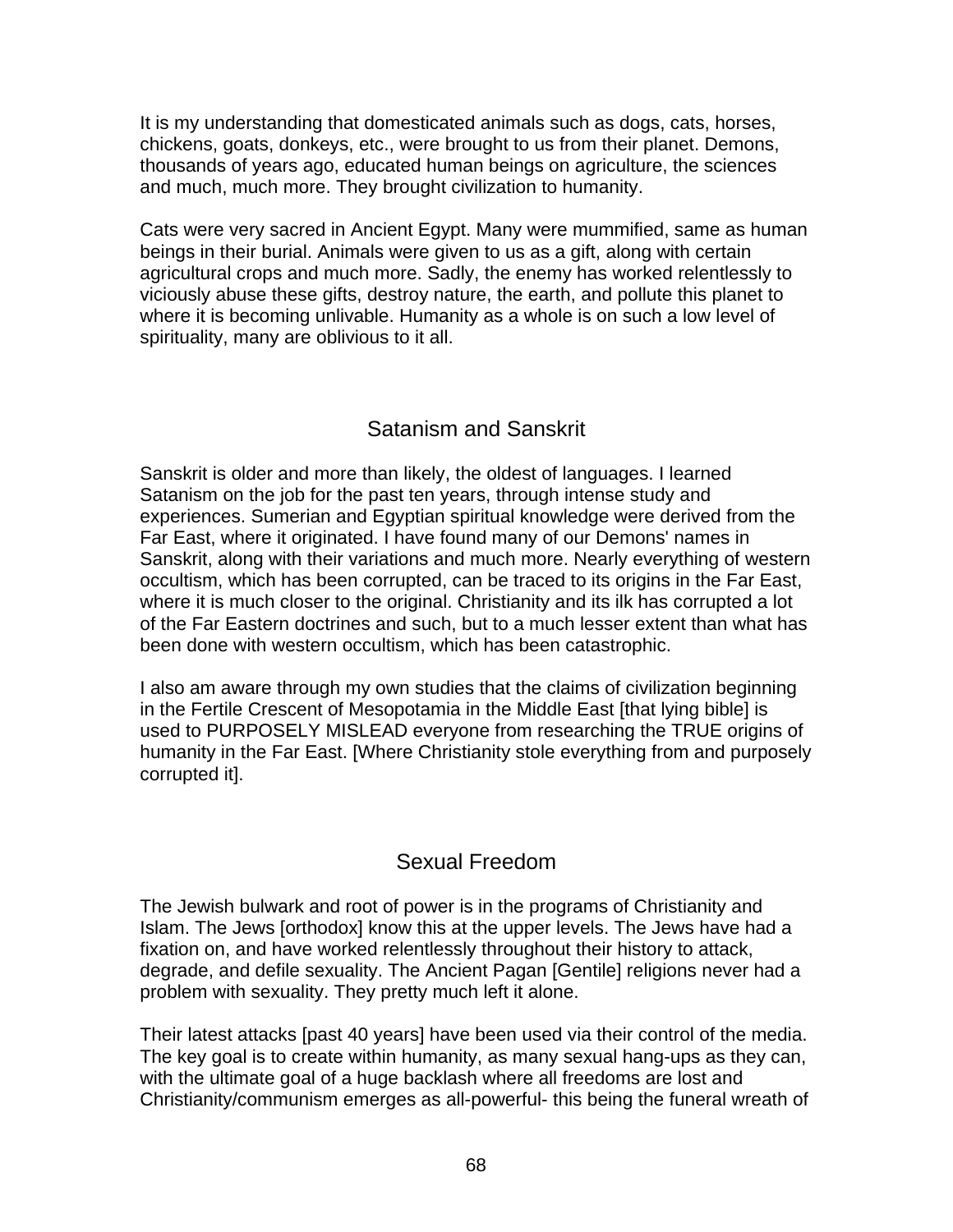humanity. By pushing sexuality [on the one side of it, their programs which masquerade and imposter as 'spirituality' such as Christianity, are obsessed with everyone's sex lives and controlling sex at every turn; on the other side, the political aspects of their crap- Jewish communism, again, is obsessed at sexually oppressing the populace which they control]. See 'Christianity and communism-Jewish twins' following this article, directly below. BOTH have an agenda against free sexuality and work to control sexuality- [for the reasons why- see the article below this statement].

The Third Reich discreetly promoted sexual freedoms, in their focus on a return to Ancient Pagan ways, while also promoting a healthy family focused environment. Hitler had brothels [houses of prostitution] for his SS officers, unwed mothers were honored, along with a return to the ancient Pagan ways. Who bitched the loudest against this?? The fucking Jews!

One CANNOT oppress the sex drive or deny it. Ancient Pagan religions had no problem with it. The Jews have not obtained their power and hung onto it for centuries by being stupid. Gentiles have underestimated them, now we are paying the price. EVERYONE MUST KNOW AND ALWAYS KEEP IN MIND THAT THE JEWS PLAY BOTH SIDES- SIDES THAT SEEMINGLY OPPOSE EACH OTHER.

Push what most regard as 'free sexuality' too far, as what the Jews are doing today [this is not TRUE sexual freedom, it is only dirtying and defiling sex] and with natural law, there will be a backlash, which is their ultimate goal. They control BOTH sides. They are hoping for a backlash of their programs of Christianity and its stepping off point of communism. They make a relentless effort to push pornography and all sorts of other adult entertainment on underage children, using the media, and even in some cases in the schools, doing this all insidiously [little by little- two steps forward and one step back]. This is in an attempt to provoke a strong reaction against adult entertainment and sexual freedoms- sending everyone back to square one with Christian 'morals' and a backlash of Christian control. The same is being done with homosexuality, where it should be left alone. One's sex life is one's own personal, private business. The Jews keep pushing this to provoke a violent reaction. For more on this, visit the GBLT website

http://gblt.webs.com/index.htm

This is no different from how they run the court/legal systems and government. Their agenda is to let crime get so out of hand, people will be begging for ultrastrict laws where all freedoms will be lost. The psychology here is people will be more than grateful to give up their civil liberties and rights just to get the crime under control. Jews are masters of deception and know psychiatry and human psychology. They are adepts at confusing their enemies, and getting them to fall into their traps. They have manipulated the Gentiles for centuries- into fighting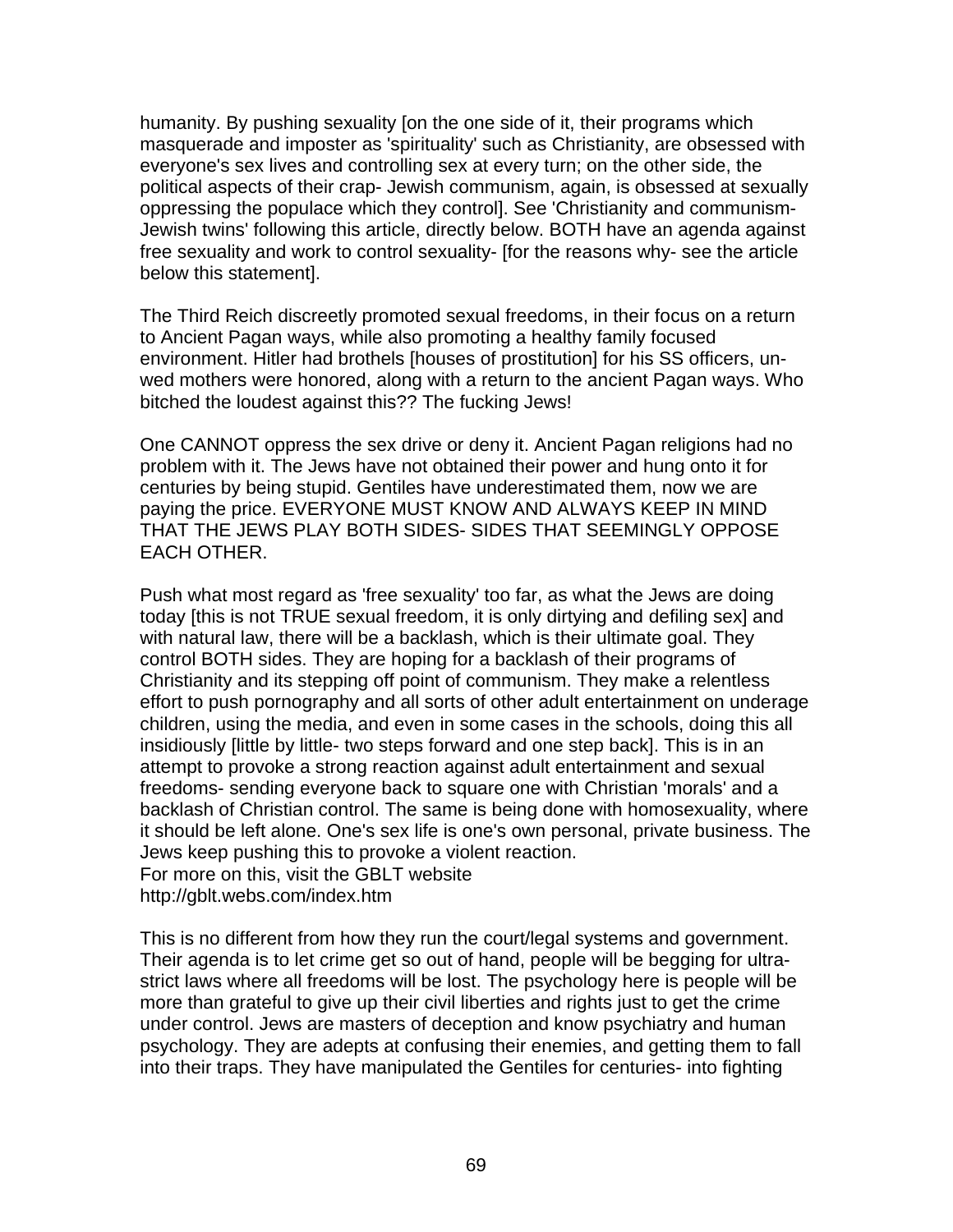their wars and working for our own damnation [blatant in their programs of Christianity and Islam].

The same is with the 'morality' issue. The unknowing populace again falls victim to the program of Christianity, only this time- fundamental Christianity with total control, ideally from a one all-powerful church center, like the catholic church-THE KGB OF THE MIDDLE AGES. This is what the Jesuits are working for. These criminals work the 'spiritual' side, while the others work the political side. ALL RUN BY JEWS.

### **Why Christianity Attacks Sexuality**

The Christian Church has done everything in its power to suppress and control sexuality. Sexual energy is the creative life force that liberates the kundalini, and is a direct threat to their agenda for enslaving humanity.

There is nothing spiritual about Christianity. Christianity is a tool to remove all spiritual knowledge and spirituality. This has been effectively accomplished by attacking the second chakra, which is the sexual chakra, thus keeping the kundalini serpent bound in the base. In order for the kundalini energy to ascend, and ascend safely, all of the chakras must be free and open. Psychological hangups manifest themselves in the chakras, which are the key components of the soul, and create blocks that prevent the ascension and circulation of spiritual energy, both in the 7 main chakras and in the 144,000 nadis.

Christianity, Islam, and other related programs to destroy spirituality vehemently attack sexuality in any way they can, whether it is heterosexuality, homosexuality, etc. They work to instill sexual inhibitions, guilt, shame, and turn something beautiful and spiritually empowering into something ugly. Few if any Christians or Muslims are even aware of what spirituality really is. All of these nefarious programs have replaced spiritual concepts with imposter Jewish characters, Jewish places, and other fictitious Jewish archetypes, such as Jesus, the Nazarene. Jesus has been used as a diversion and distraction, keeping followers from accessing true spirituality and working on their souls. Truth be known, we save our own souls. "Jesus" is a fictitious Jewish character that is nothing more than an imposter to a CONCEPT.

Kundalini liberates the soul and also opens up the psyche. The Christian Church has also done everything in its power to keep us from communicating with beings such as Satan and his Demons, and deliberately cut us all off from any knowledge and power. This keeps us all in the dark, and has cut us off from our True Creator God.

*"WE SHALL DESTROY GOD"*  – Quote from the Protocols of the Learned Elders of Zion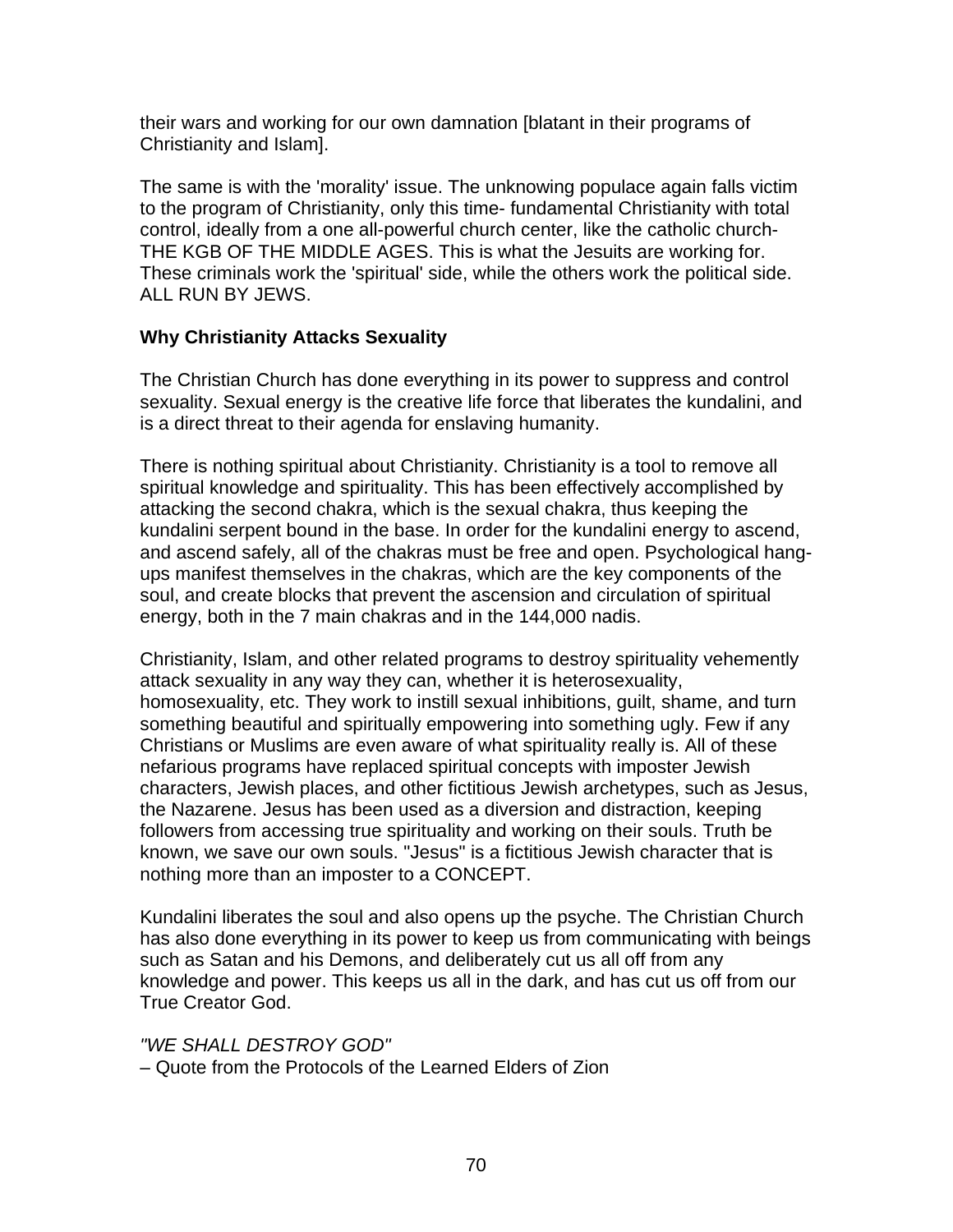The sexual suppression creates an imbalance in the base and second chakras which bleeds over into the emotional level (chakra) this extends to the next chakra and from here, we have a further imbalance, creating fear and guilt, and other emotional and psychological disorders. Because of the cut-off, there is no outlet and humanity degenerates spiritually from generation to generation. Each generation has been indoctrinated and conditioned to view sexuality in the Judeo/Christian/Muslim way. Those of us who are completely free from this influence are few. Sexuality= Life, liberation, and spiritual advancement. The Church knows this and has denied the general population this knowledge for centuries.

Now, when I mention "the Church" I am referring to those on top, not the average pedophile priest or minister. The Catholic priesthood is a prime example of the level of indoctrination, ignorance, and stupidity all the way down the line with blind obedience. The child raping and molestations are chief illustrations of what occurs when one consciously suppresses the powerful sex drive, which is the life force, itself.

Because of the suppression of this knowledge, humanity is operating at 1/5th-1/10th of the total potential. The energy centers remain closed and dormant, cutting the world off from other dimensions, blocking spiritual, mental, emotional and physical potential, in order to keep power in the hands of a "chosen" few.

All of this is the use of black magick at the top levels that has been handed down through the centuries. The new age movement teaches helplessness, and strongly discourages any forms of black magick to ensure this power only remains in the hands of a few. Justice and righteousness are strongly discouraged and attacked. People are being indoctrinated to be victims and slaves. Fear is used incessantly, no different from Jewish communism, which is where Christianity eventually leads.

The new agers who dabble in magick are also imbalanced. The Ancient Egyptians knew that to be adept, one must be versed in both the white and black aspects of magick. Black magick is suppressed and controlled by the few in power at the top who make liberal use of it. The average person is not only ignorant to this fact, but helpless against it.

The denigration and exclusion of women in RHP religions is also for a specific purpose. As Thoth stated, everything comes in two's for balance and harmony. Two is the creative force. The female energy within us all is the subconscious and the psyche. The female aspect connects us to the higher dimensions of the mind in balance to the male logical side of the brain. The two ideally, should work together in harmony. The kundalini energy is of the female part of the soul. By attacking and denigrating women, this further suppresses this energy subliminally.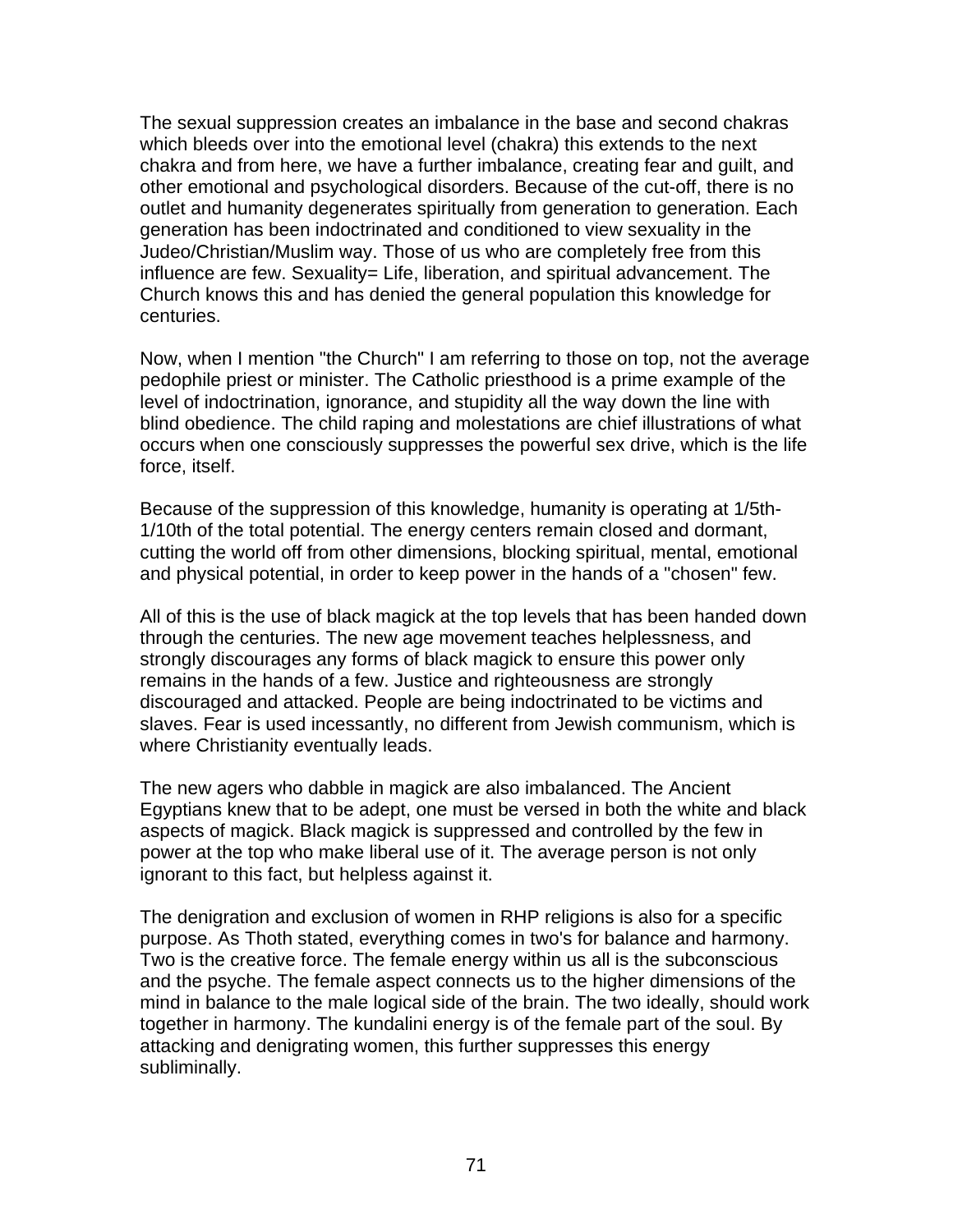Destroying this female energy is fundamental to the enemy agenda. Once this feminine energy is completely subdued, the intuition and higher consciousness are switched off and become dominated by the lower consciousness. The chakras below the heart, which is the switch off point and connector of the seven chakras, remain disconnected and a serious imbalance results. The Church and its controlling cohorts are well aware of the imbalance that occurs when this female energy is cut off. The chakras all work together.

What then occurs is a total loss of a much needed sense, also known as "the sixth sense." Humanity is spiritually blind and through this, have become total victims. This is the goal of the Christian Church, to prepare Gentiles to be ignorant and unquestioning slaves who are unable to fight back at the hands of Jewish masters [the communist state]. For example, when an adept Jew throws a curse, the Gentile victim who has been indoctrinated with the lies of Christianity is helpless and succumbs to it. He/She can't even see it coming, and doesn't even know. This way, the Jews become "God."

Quote from the Jewish Talmud:

Simeon Haddarsen, fol. 56-D: "When the Messiah comes every Jew will have 2800 slaves."

## Sleep Paralysis

I just banned some idiot this morning who indirectly attempted to push Christian filth in the main JoS group, using fear tactics. This had to do with 'Sleep Paralysis.'

Some people experience sleep paralysis. From what I know about this, there is a certain chemical in the brain that is excreted during sleep that keeps one from getting up and around, as a sleepwalker does. Sleepwalking is very dangerous, as injury and even death can occur. If the brain did not excrete this chemical, one would go walking in one's dreams, thus placing one's self in danger.

NOW, I am soooooo fed up with Christian ASSHOLES who use ANYTHING they can to push their agenda of lies, most often using fear to coerce vulnerable ones into accepting their malignant bullshit. It is very sad and unfortunate that many people have subconscious fears in regards to Satan and his Demons. Unfortunately, unconscious fears and repressed emotions surface when one awakens in the middle of the night, whatever they may be.

Most of this crap comes from western occultism [most of which is corrupted teachings and doctrines with an emphasis on Jewish filth]. Few people really know what Satanism really is. I can tell you 100%, SATANISM IS NOT ABOUT SPOOKS, GHOULS, DARKNESS, 'EVIL,' POSSESSION, AND ASSOCIATED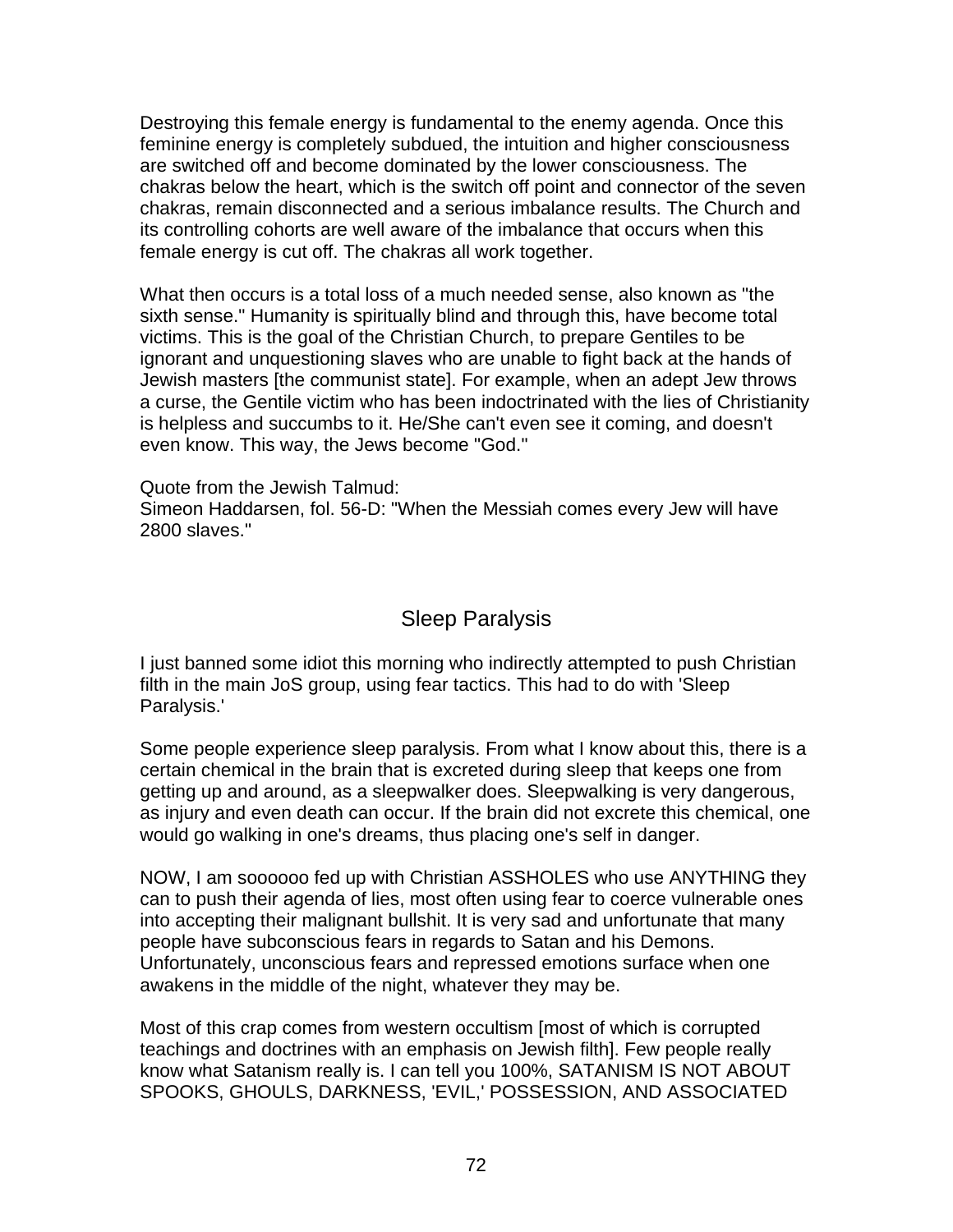### GARBAGE THAT THE ENEMY WANTS TO FILL YOUR HEAD WITH IN ORDER TO FRIGHTEN YOU AWAY!

Satanism is not an easy road, but those of us who persist with study, meditation, and working on ourselves spiritually are rewarded with being able to SEE the truth for ourselves, and much more. Satanism is NOT what Christianity claims it to be, Satanism is not what western occultism claims it to be or lowest of the low vile Islam or worst of all- what the Jewish supremacists who proclaim themselves as 'God' DICTATE to us Gentiles, which in truth is the root of all these lies. Jews are the masters of lies.

Sleep paralysis has nothing to do with Demons. It is a fact that many people do hallucinate between dreaming and waking, as the brain is not fully awake. Please do some coherent scientific learning about this disorder before accusing Demons of such things, and worst of all- believing lying Christian double-digit IQ assholes who will resort to ANYTHING [mass murder and genocide, hideous torture methods, war, beatings, violent coercing with threats, and worse], to get you to accept their sick anti-life agenda of lies, leading you to REAL damnation.

Link for more information on Sleep Paralysis http://www.stanford.edu/~dement/paralysis.html

# Spiritual Allegories

Arguing over which God is which in specific pantheons and such is not important. What IS important is knowing that the legends of the Gods in nearly all of the Pagan pantheons are powerful spiritual allegories. As for the term 'Devil,' this is an aspect of 'Devi,' which is Sanskrit. 'Devil' is NOT an offensive term. Christianity, Islam and of course, Judaism have corrupted this, like everything else spiritual in a direct attack upon spirituality; to remove and erase spirituality, which is their sole purpose.

'Devi is synonymous with Shakti, the female aspect of the divine.' -Wikipedia article on 'Devi' http://en.wikipedia.org/wiki/Devi

Now, this is not 'female' in terms of sex, but the 'female' part of the brain. The female aspect of the soul, which is and always has been symbolized by the serpent. The serpent is and always has been of Satan. The serpent is the kundalini energy within us, when risen, stimulates both the male and female sides of the brain and soul, so we use 100% of our brains and not just the 5-10% society is now using as a whole.

'Shiva' and 'Shakti' are the male and female aspects of the soul. As I have written over and over, the hermaphrodite, such as Egyptian Akhenaton is another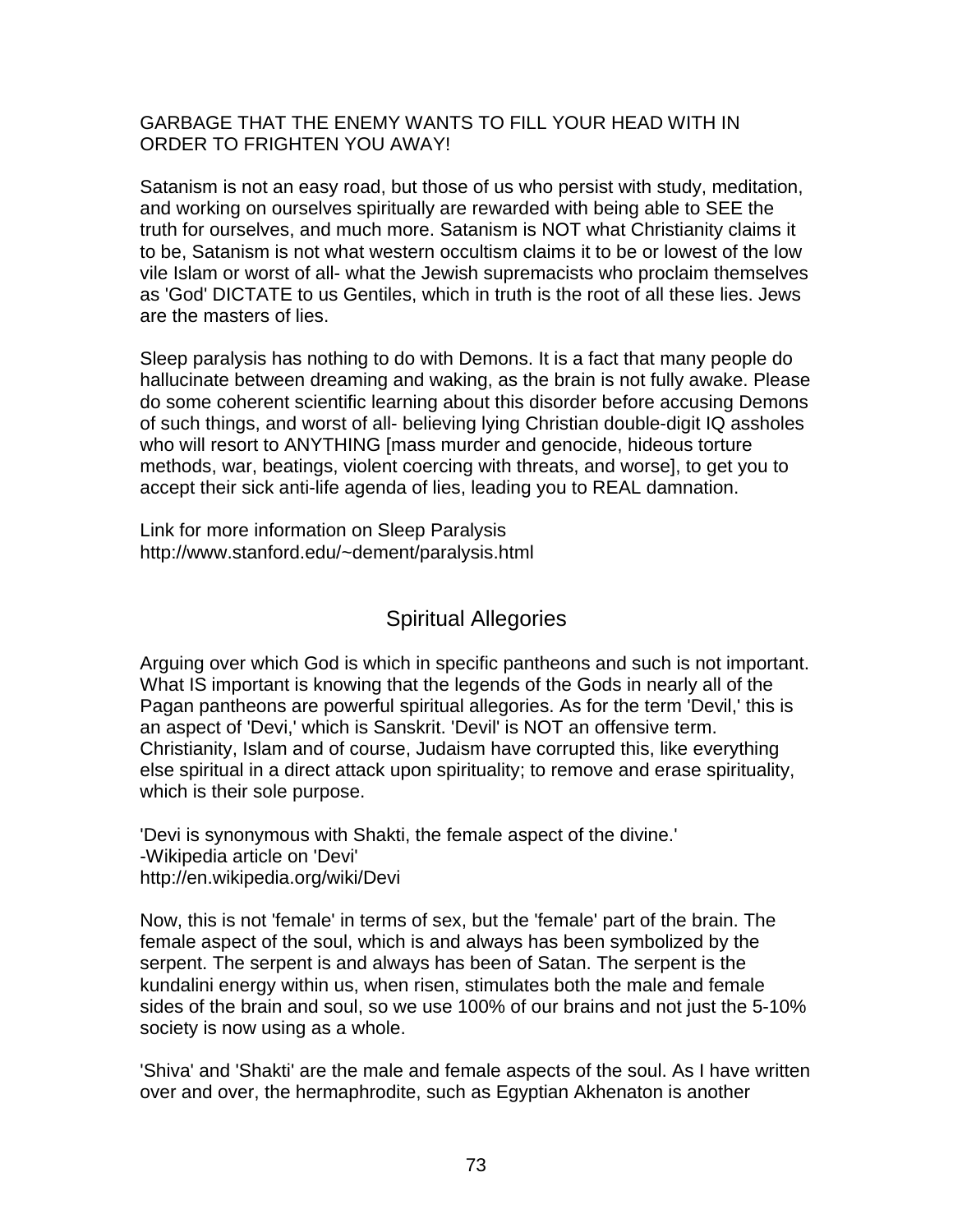ALLEGORY for the merging of the male and female aspects of the soul, so both the right and left hemispheres of the brain function and work together, instead of separately. When both hemispheres unite and work together through the ascension of the kundalini serpent, one reaches the godhead in using 100% of the brain.

# Strength in Satan

Christianity is in its death grip. It was built upon a foundation of lies, mass murder, destruction of lives and civilizations, torture, and nothing but ugliness. Of course, from time to time there will be eruptions from certain deluded ignorant assholes that get a real thrill that they can get some badly needed personal attention for a few days, something they probably never have had in their entire lives.

We must never become complacent, we must continue to fight until Christianity, and all of its cohorts are completely and thoroughly destroyed. In the fall of 2001, a few months following my dedication to Satan, I performed another ritual. I dedicated everything of myself to Satan in working to destroy his enemies. I asked him that I might be the one to drive the final nails into the coffin of Christianity, and completely destroy it. He has guided me and shown me the truth.

I have been with Satan for over 10 years now. Never in my experience have I known such a truly wonderful being. I honor him and love him more and more each day. This has been a difficult road, but Satan is responsible. In my times of trouble, he has ALWAYS been there for me and has always helped me. This is why I am still here. He has saved my life more than once- literally. I have experienced many of his miracles, many that have deeply touched me. He has rewarded me in many different ways, personally. I am thankful beyond words to him.

When I was an atheist, there was no such thing as hope. Life was meaningless and anything could happen, which one was powerless to prevent, change, or stop. Satan has shown me my own power, and how to master my own destiny, as he has done with many brothers and sisters here. When we are new to meditation, getting our life force under our control can be difficult. It takes time and effort, but is well worth this when we succeed. This is the message of the ancient alchemists' paintings of chaos. When the chaos subsides, there is endless happiness and bliss, along with our own powers.

Satan told me there will be many more attacks. This is war. One must be strong and stand for the truth. Satan gives us a strength unlike anything else. It has been an honor for me to serve him and I shall continue to do so for the rest of my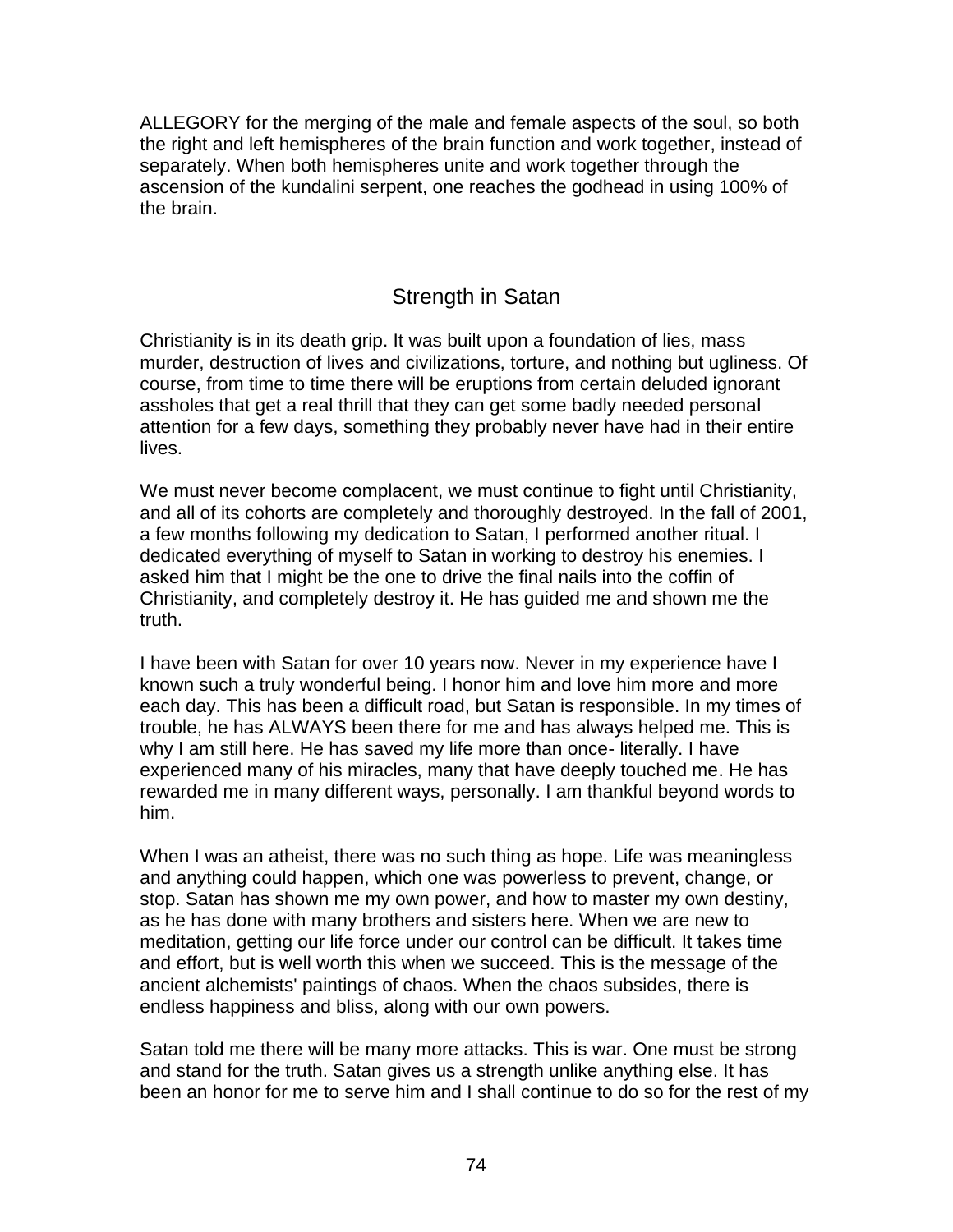life. As for slander and lies, no one in the entire history of the world has endured more slander, attacks, and grave injustices than our beloved Father Satan. Some time ago, I was talking with Satan concerning all of the slander and lies on the internet about me and the JoS. Satan has always been very understanding and helpful. This time he told me he didn't even want to hear about it, and that I should just [be strong] - not his exact words, but like they say in athletics- just suck it up, in other words, deal with it and don't complain. He went on and said the slander against me is absolutely nothing, compared to the horrendous slander and lies heaped upon him for centuries. He also added that because of Jewish indoctrination slander - lies about who Satan is and what he is all about, he told me if I knew of some of the acts that were committed in his name, I would vomit right where I was sitting.

We must continue to fight on, each in our own ways. Ministry is here to take the heat. For those of you who have important positions to protect, there are other ways you can work to destroy the enemy; all you need do is ask Satan and his Demons for guidance. You will get answers. It is obvious the enemy is greatly disturbed that spiritual warriors for Satan have been confronting them in their groups and making our presence known. Through this, many who were once deluded are now dedicating to Satan. Not only have we been destroying the enemy through ritual sand other workings, but we have been wearing them down through attrition.

In the end, it has been said that the spell will be broken and the truth will be revealed. Many will want to join on at the last minute, but it will be too late for them.

# Supernatural Feats

People who can do extreme supernatural feats are extremely rare. In addition, they work for years and years and in many cases, lifetimes to get to that level. Most meditate in monasteries in the Far East and spend their entire lives working on their souls in raising kundalini and such. These people spend hours and hours every day working on their spiritual potential. As for the man in the article, he spent his life living in a cave and meditation was all he did. With Satan, one does not have to go to these extremes to achieve the same abilities. One can also live a full and productive life in the outer world, while working on one's soul/meditating.

On the other hand, we Satanists evolve spiritually, quite fast. Most Satanists honor the Satanic adage that 'Silence is Golden.' In addition, many Satanists are multi-gifted. I have seen and experienced plenty, but I don't make it a habit of revealing everything publicly. There are certain things that are best left unsaid, for right now anyway.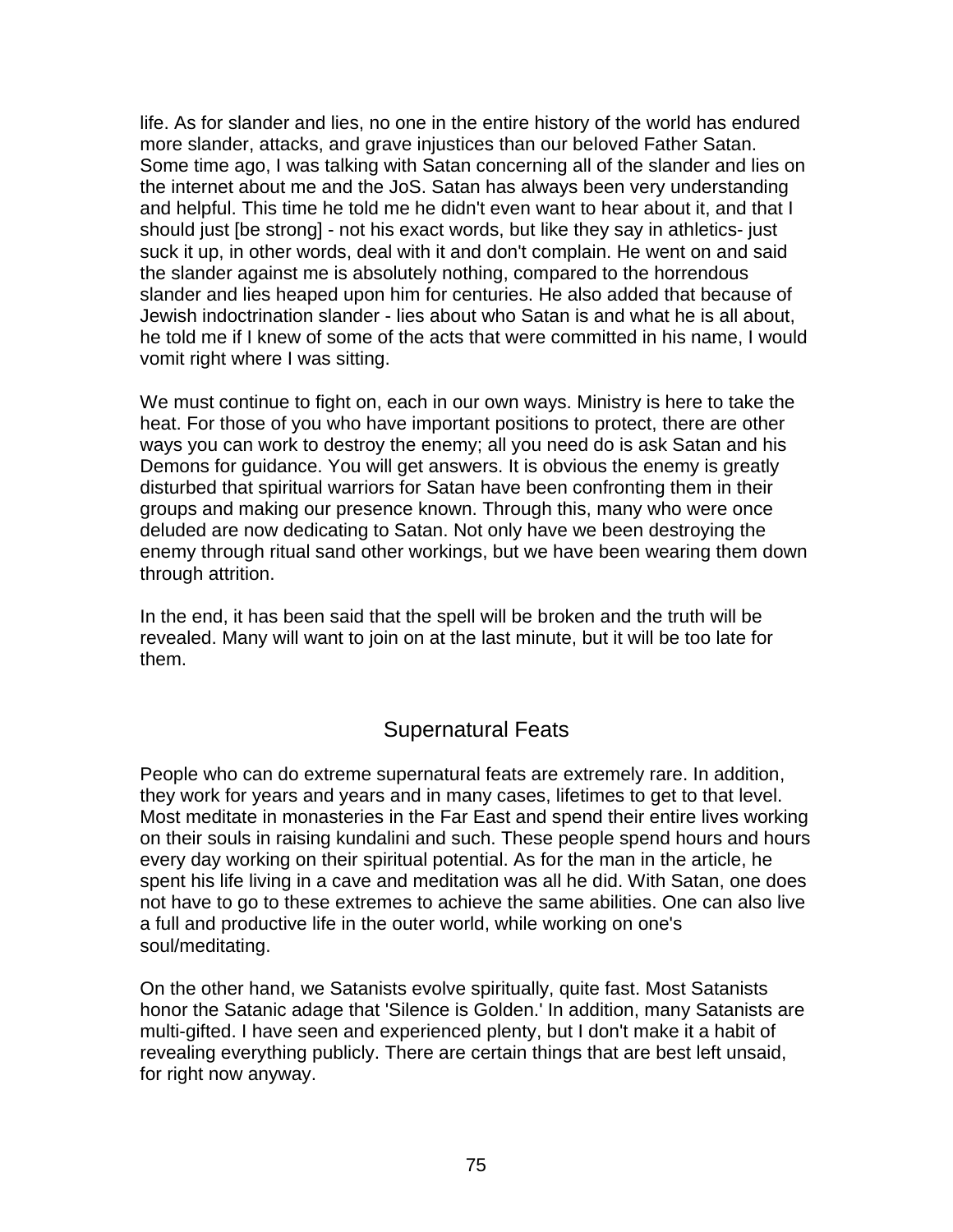Also, the knowledge we are given from Satan is superior and advanced over what most of these people have gotten. Many of our people are adept at the siddhis, but keep this quiet, and they don't have to spend 10-12 hours every day, or years and years at working at them.

This isn't to say one should not put in the time and effort into meditation every day, it is how it is done and the knowledge one has, which is on the JoS website.

As for having contact with our Gods and Goddesses, most people in the JoS have this ability and have done so. It all depends upon where you are at in this life spiritually, how far you have evolved in all of your previous life-times. Some people have to work harder than others, but eventually, everyone who sincerely puts in the time and the effort will get there.

'Testimonies' from Ex-Satanists?

#### *Question:*

*Sis, some Ex-Traditional Satanists gave negative/bad testimonials regarding to Father Satan. I think their testimonials should be taken seriously, because Traditional Satanists worship Father Satan too; same with us Spiritual Satanists. I was just wondering why Father Satan has done bad things to Spiritual Satanists??? Sis, tell me what do you think. Any explanation regarding their bad testimonials?* 

*Thx b4 HP Maxine... Hail Father Satan..*

Reply:

Link number one [I refuse to advertise this sick filth]. Satanism is not about blood sacrifices. This sort of shit is of the enemy. When people begin doing these sorts of things, they invite the enemy. Satanism is about raising the kundalini serpent and using one's own energies. The first article goes on and it is apparent this young man has attracted angels. The enemy is notorious for trying to get Satan's people to commit suicide, and other things. Then, they blame it all on Satan. The paragraph near the end says it all- angels were speaking to him and this guy also, was not strong in Satan, as he began praying to jewsus. It worked in the enemy's favor. They set a trap for him in making him miserable and trying to get him to kill himself and then, because of his lack of faith in Satan, he walked right into that trap and is now working for the enemy.

The person in the second article, it is obvious he is a sick man, and was sick from an early age on. Demons do NOT demand 'blood sacrifices.' Satan and his Demons reveal to us how we can use our own energies and are not parasites like the enemy. This man is VERY UNBALANCED, no different from that 'Emily Rose' which I could see in her astrology chart, she wasn't playing with a full deck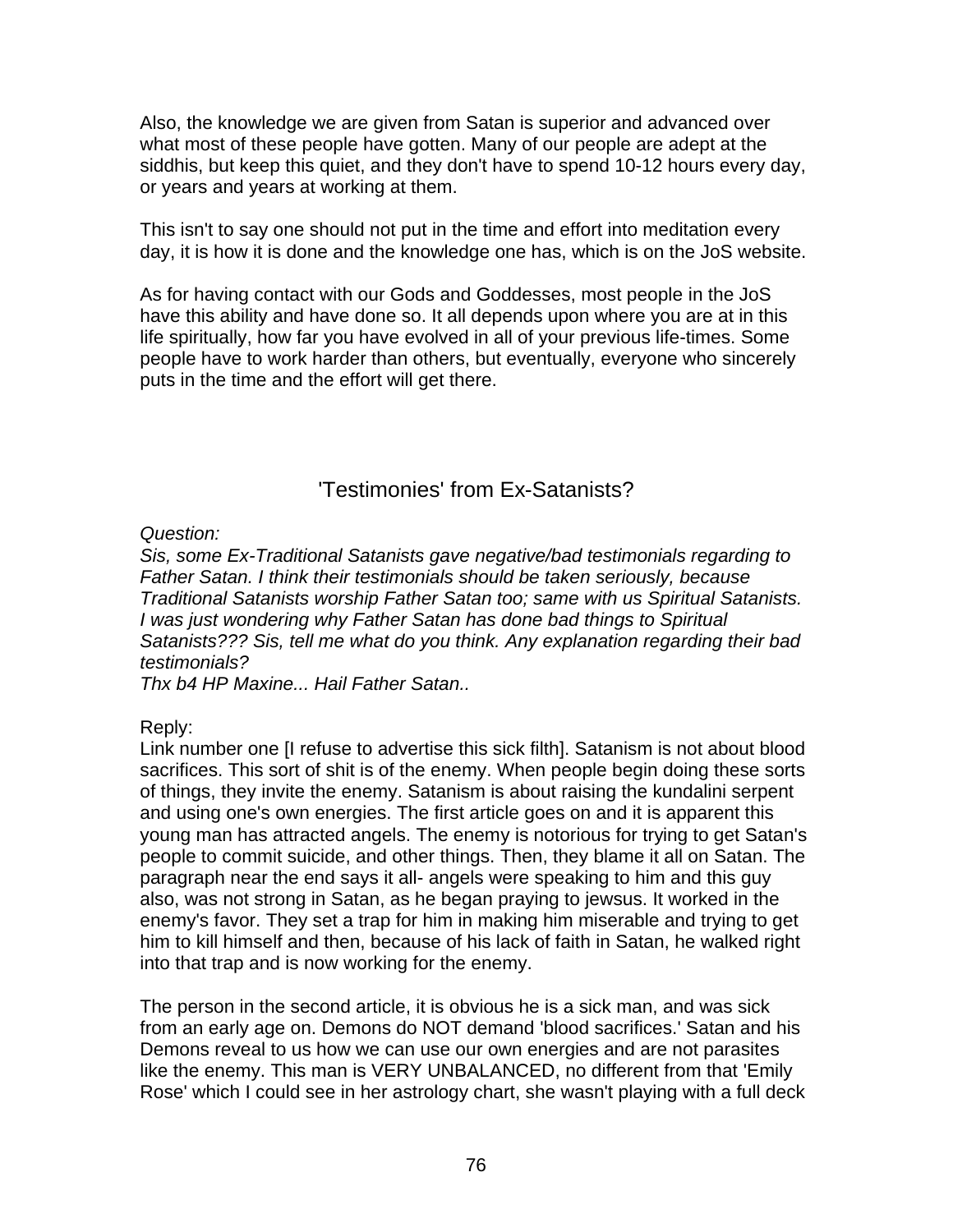to put it mildly. People like this who are vulnerable are open to the enemy. Torturing and sacrificing cats??? I happen to know cats are very sacred not only to several Demons personally, but to Satan, himself. Satan and his Demons want animals to be treated with care and respect. I know this 100%. This also comes with opening the soul. This nutcase was heavily involved with the enemy, whom he was fooled into believing were 'Demons.' The enemy has no feelings or emotions or respect for living beings and could care less about the sufferings of innocent animals.

The last one is a repeat of Dante's 'Inferno.' It is obvious the entity in the shite robe is an enemy Nordic [an angel].

Now, this sort of thing pisses me off to no end. The above is blatant examples of the enemy's work, only to be blamed on Satan, like everything else they are and do.

Tactics of the enemy are:

1. Working to make people who have come to Satan miserable. [This is more difficult for them when your soul is stronger through power meditation]. They seek out the weak and the vulnerable. Just as the enemy's people [Christians, Muslims and Jews] PUSH themselves either directly or in many cases as with the Jews- indirectly, the enemy ETs do the same from the astral.

2. The enemy often tries to get Satan's children to commit suicide. So, what good are you to ANYONE if you are dead??

Satan SAVED my life more than once. Four years ago, FOR ONE, someone hooked up a bomb [just oozing with Christian love] underneath my car. There have been other times when Satan himself stepped in and saved my life. He has always been there for me. He has NEVER let me down. I am not saying this is an easy road. It is not, but the Powers of Hell have always been with me and have always protected and looked out for me.

3. The enemy works to create doubt and confusion, especially regarding Satan. Knowledge here is the key. Fortunately, the USA [thanks to Satanist Benjamin Franklin] has Public Libraries, though censored; there is still much information freely available, where anyone with a desire to educate him/herself is able to freely. In many other countries of the world, Public Libraries do not exist. This is especially true of communist countries, where the populace is indoctrinated with Jewish filth and any other knowledge is kept out.

4. When one is new to power meditation, one is in many ways vulnerable. Inconsistency can cause depression as the soul is one day on the up with the life energy and the next, one experiences a drop, which causes depression, much like one working out in the gym and the next day, experiencing muscle soreness, though this is a bit different. Once one's soul becomes stronger and the energies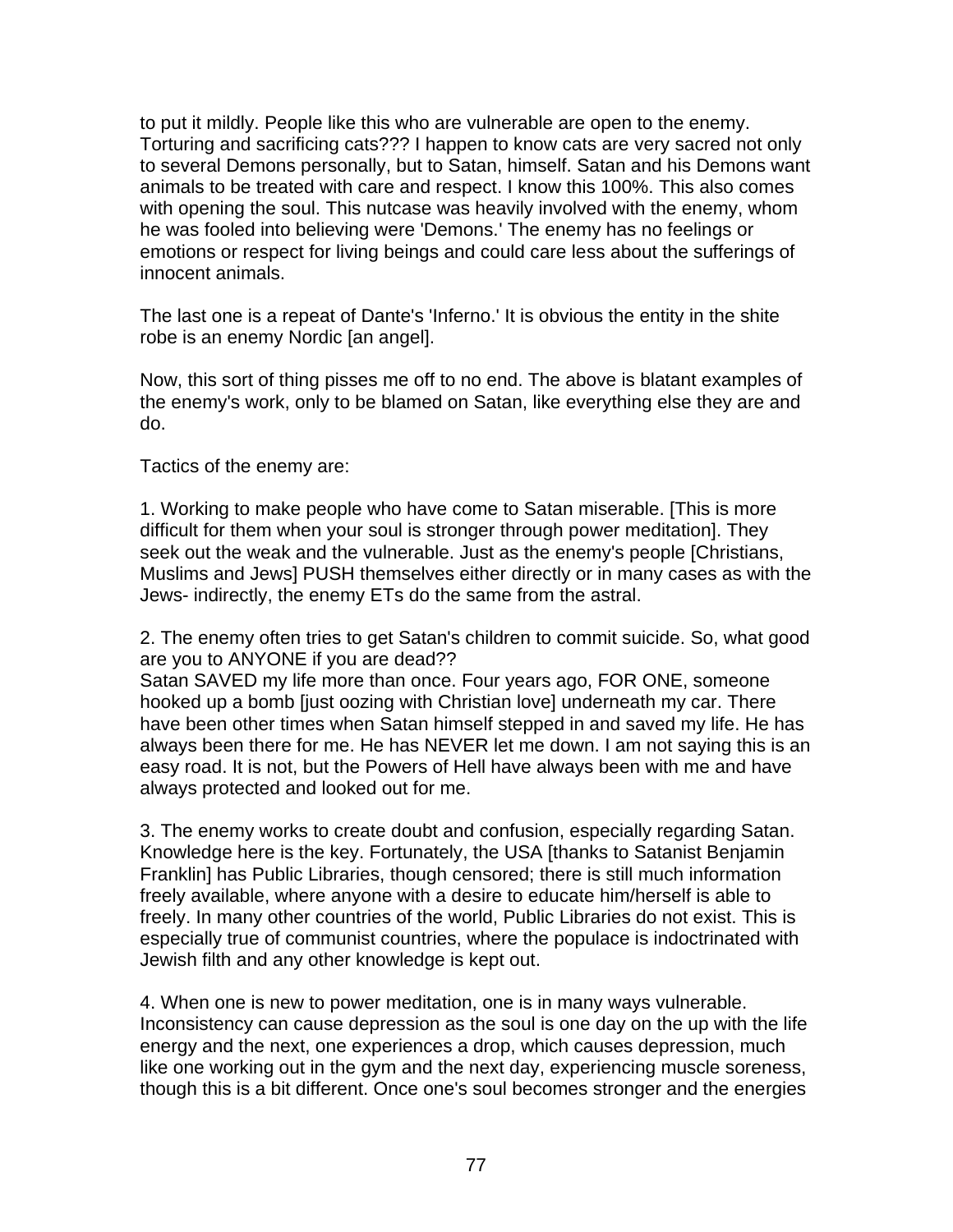balance themselves, this goes away, but the enemy works to use this against those who are new to Satanism.

5. The Powers of Hell are fighting a major war. This takes a lot of energy. The enemy, though they try to convince many that they have unlimited powers, this is a LIE. This war is taking much energy on both sides. Satan and the Powers of Hell do not waste their time on people [like the above] who are mentally unbalanced, those who are so stoned out of their minds on drugs that it is nearly impossible to get through, people who have a deep subconscious devotion to the nazarene or who regardless of anything else, will always look to the nazarene and company when in a crisis. People who fall into the ways of the enemy, such as performing blood sacrifices and other acts of parasitical magick only open themselves to the influence of the enemy. This is NOT of Satan. Satan shows us how to raise our inner serpent, so we can use our own powers. The enemy is of Jewish ritual murder and other heinous related acts. Then, they blame it all on Satan, as they do with everything.

Satan gives us self-esteem.

Satan is the liberator of humanity.

Satan gives us knowledge.

Satan is NOT the one who wrote a huge book of lies, with endless contradictions, of which there is NOTHING spiritual. Yet, these bible-thumping assholes are forever LYING in stating that Jewish filth is 'spiritual.' There is nothing 'spiritual' about it.

Satan was NOT the one who committed murder after murder, or who ORDERED mass murder and genocide, like YHVH:

#### **'A Murderer and a Liar from the Beginning' [See Page 45 - Jehova, the Bible, and Human Blood Sacrifice ] Endless Murder, Torture and Genocide committed by 'Yaweh' [See Page 45 - Jehova, the Bible, and Human Blood Sacrifice ]**

Satan wasn't the one who mass murdered millions in the Inquisition. The Inquisition is a blatant example of 'Christian love' and just how far they will go to get you to 'accept christ.'

Satan DOES NOT obsess over your sex life, nor does he try to make you into something you are not. Satan works spiritually, through power meditation, so we heal ourselves from the inside out. It is glaringly obvious where Christians are at, given their history of genocide, bloodshed, and disrespect for worthwhile, beneficial, and productive life.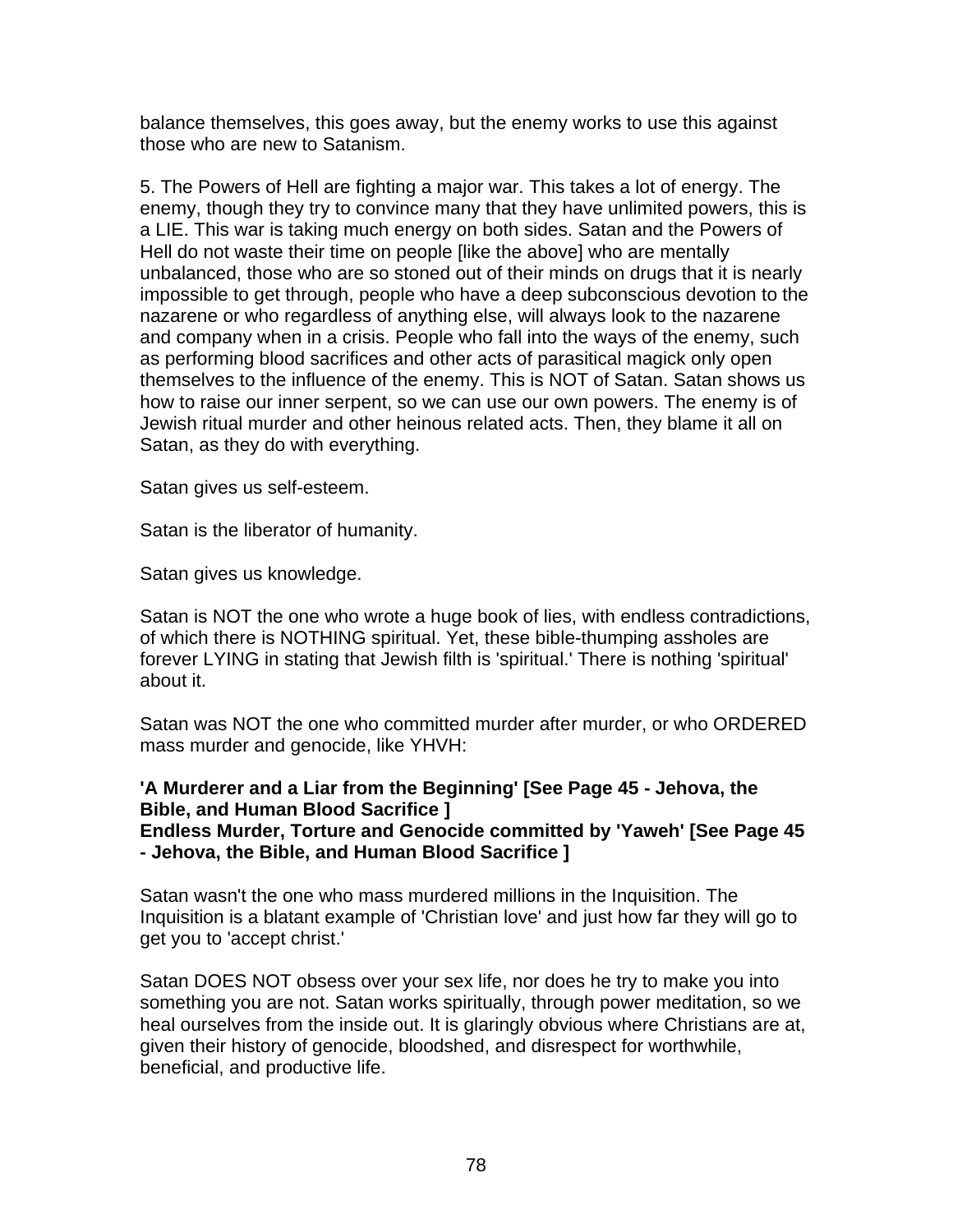Don't let the enemy confuse you. Knowledge defeats the enemy. The more you know and the stronger you are in Satan, the enemy cannot touch you. KNOW the tactics of the enemy, and be on to them.

# The Music Industry Exposed

First off, the 'Illuminati' are not true Satanists. This is another Jewish invented [Catholic Jesuit/Jew 'Adam Weishaupt' founder] program, pretending to be 'Satanists' before the public and to add fuel to the Christian accusations against Satanists.

The Jews either will work to gain control of any prominent Gentile organization, usually through infiltration, OR destroy it. This is what happened to Freemasonry, which was originally Luciferian and Gentile.

Here is an excerpt from the book "Rule by Secrecy" by Jim Marrs, © 2000, pages 58 - 59:

This secretive banking dynasty was begun by Mayer Amschel Bauer, a German Jew born on February 23, 1744, in Frankfurt

Young Mayer studied to become a Rabbi. He was particularly schooled in Hashkalah, a blending of religion, Hebrew law, and reason. The death of his parents forced Mayer to leave rabbinical school and become an apprentice at a banking house.

Quickly learning the trade, he became court financial agent to William IX, royal administrator of the Hesse-Kassel region, and a prominent Freemason. He ingratiated himself to William, who was only one year older than himself, by joining his interest in Freemasonry and antiquities. Mayer would search out ancient coins and sell them to his benefactor at greatly reduced prices. Considering his rabbinical training, coupled with his serious searches for antiquities, he surely developed a deep understanding of the ancient mysteries particularly those of the Jewish Cabala. It was during this same period that the metaphysics of the Cabala began to fuse with the traditions of Freemasonry."

### **New World Order**

The Jews work relentlessly to create confusion and dissension amongst Gentiles. As for the music and film industry, both are dominated by Jews. Yes, most musicians and many actors/actresses are heavily into drugs and alcohol. This sort of thing is PUSHED. A prime example is the 70's band 'Black Sabbath.'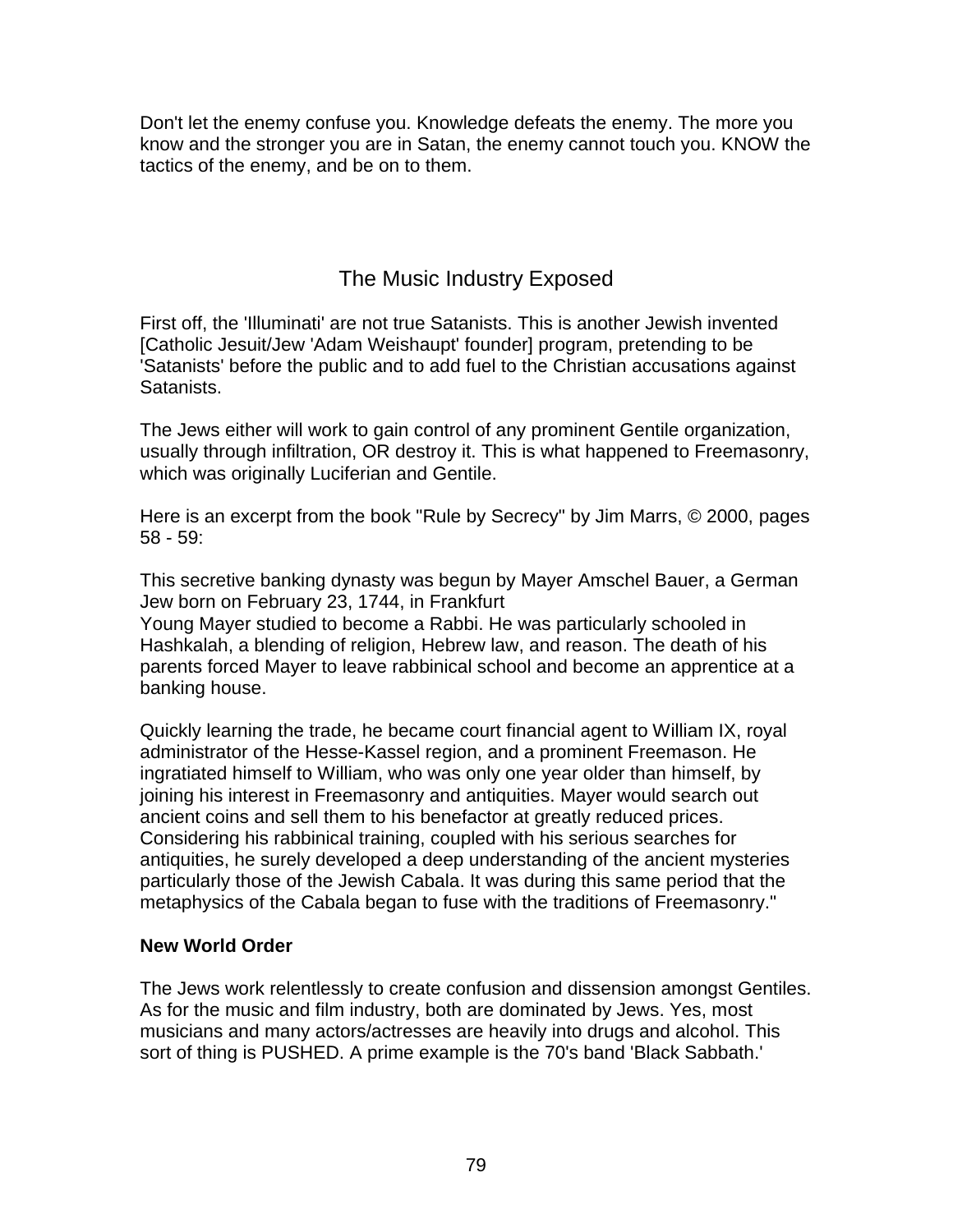Ozzy Osbourne's recent autobiography for one is very revealing. The 70's band 'Black Sabbath' consisted of four young musicians from England, from poor, impoverished, Gentile working class backgrounds. The Jewish agents saw them coming, and ripped them off heavily, all the while pushing drugs and getting them dependent on hard drugs to where they were so drunk and stoned out of their minds, and of course, Jews 'handled' their money. When they wised up a bit and hired a lawyer [unfortunately another Jew], then the lawyer and the agents worked in collusion [Jew to brother Jew] to further rip them off and drug them, until the band no longer existed. Half-Jewish Sharon Arden [formerly Levy] took control of his career [from her father alias "Jack Arden"- real name 'Harry Levy'] and eventually married him. After this control, his career flourished.

This is very typical and prevalent in the music and film industries where there is loads of money. Many bands get totally ripped off, drugs are pushed relentlessly and constantly, along with liquor and 24/7 'partying.' Christians then dump the blame on Satan, as usual.

When one is heavily under the influence 24/7, one becomes a blatant target and a victim. The Jews who manage these bands and their Jewish brethren who assist them and have all sorts of connections, work to keep these bands with a constant and unending supply of heavy drugs, which they definitely charge for accordingly. The Jews then take most of the money and run things the way they see fit- again, through vicious exploitation.

As for the 'Rain Man' this, like many other things, seems to be a fad. Also, with the Christian hyping of this 'New World Order,' the 'Illuminati' and their other crap of which they are actually facilitating, this is all over the internet and finds its way into the music industry and lyrics. This is JEWISH IMPOSTER Satanism, NOT True Satanism. It is so obvious how they attack true Satanism, as they have for centuries.

The Jews are masters of deception and lies. They gain control through confusion. Young Jews are taught how to argue in their Yeshiva schools.

A prime example, again, Hollywood, how they work to confuse those who are unknowing- most of the Gentile population, with their movies. Most people here are well aware of Jewish communism, how they invented it; it is the main theme of the Judeo/Christian bible and all of their 'holy writings'- their program for systematically removing spiritual/occult knowledge and power from the Gentiles so they, themselves can become 'God' and have a Gentile slave state.

One blatant example here, that they use to confuse is the HBO movie 'Stalin' [1992] with Robert Duvall and Julia Ormond. http://www.imdb.com/title/tt0105462/

Throughout the movie, the character 'Stalin' is made out to be against the Jews, and hating of the Jews. In real life, this is hardly the case. Stalin's real birth name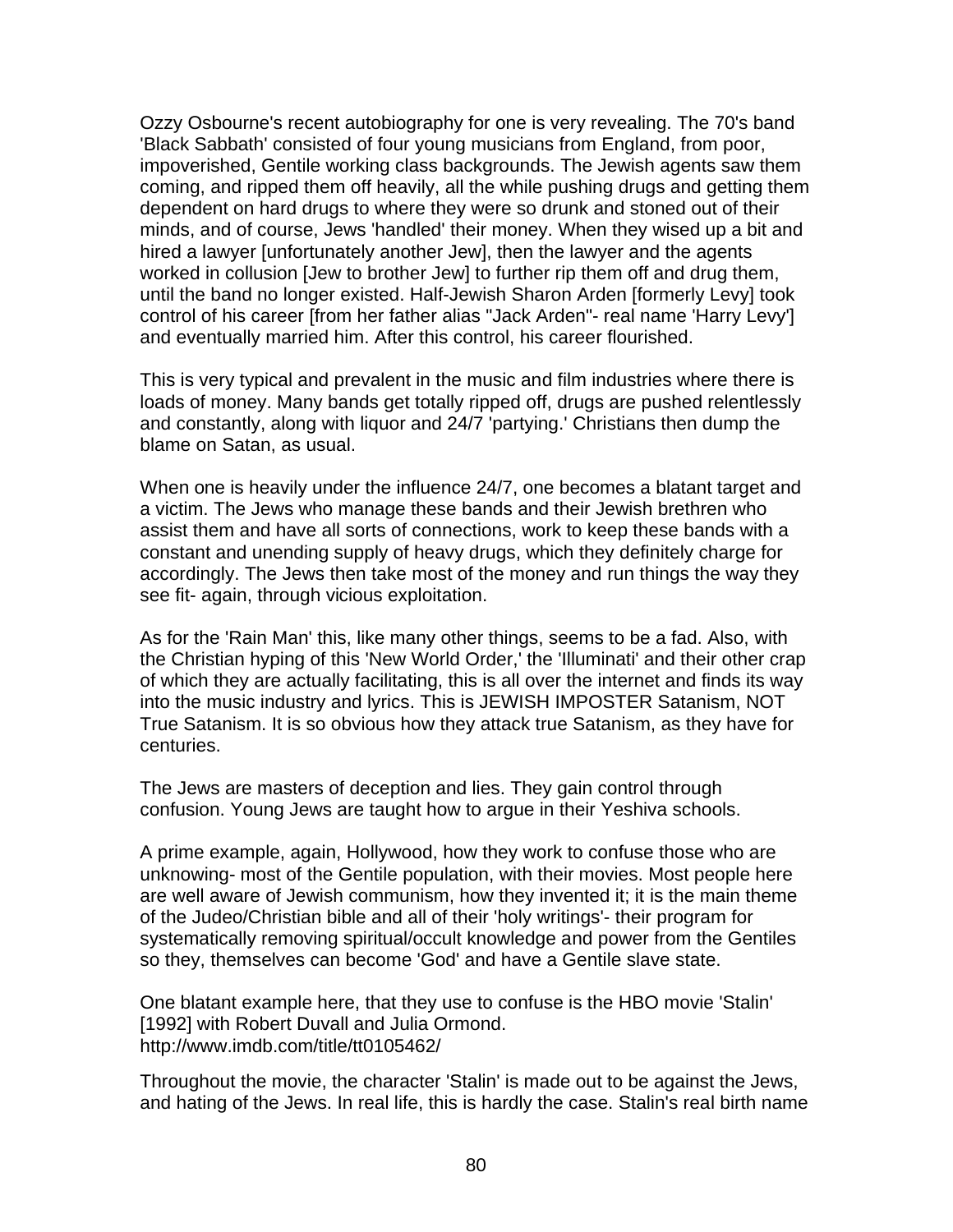was József Dugasvilli. 'Dugasvilli' in Georgian, means 'SON OF A JEW.' Stalin's second wife 'Nadezhda Alliluyev' was also Jewish. His children were Jewish. His eldest son, named 'Yakov' is Jewish for 'Jacob.'

Lavrenty Beria was another Jew who worked directly under Stalin. In the movie, they also portrayed him to be anti-Jewish. Most people- the general populace is unaware and does not read enough to know the facts beneath all of the lies that are thrown at the public.

### More examples include 'The Inner Circle' [1991]

http://www.imdb.com/title/tt0103838/

another movie that takes place in the former USSR under Stalin, where blatant persecution of the Jews is the main theme. It even goes so far as to show a Jewish character getting busted by the KGB for secretly collaborating with the Nazis. What a joke! Then, the movie goes on with more Jews in their best roles as professional victims.

### 'Moscow on the Hudson' [1984]

http://www.imdb.com/title/tt0087747/

was another one, though only a very short, but blatant part of the movie, they show Jews again, with their placards of Stars of David [stolen and corrupted from the East Indian 'Star of Vishnu'], protesting the Soviet communist government. They always scream the loudest. This, as all of the above are just for show and to confuse the daylights out of Gentiles.

The Jews, being inventors and promoters of communism, work to try to convince an ignorant public that they are against communism. This is playing both sides of which they are highly skilled at.

The Catholic Church is another blatant example- the KGB of the Middle Ages. The Jews again, like with the above, work relentlessly to try to convince the Gentile populace, that they are against Christianity, and that they are 'persecuted' by Christians and Christianity. THIS IS A TOTAL CROCK OF SHIT!

Really now, HOW can any true Christian be persecuting of Jews? Every single page of that foul bible has either the words 'Jew/s' and/or 'Israel' written on it, the **Nazarene is Jewish from birth to death**, his mother and so-called 'earthly father' were BOTH Jewish and OBSERVANT OF JEWISH LAWS. His 12 disciples were Jewish. [See page 89] The nasty list goes on and on and on....

All of their crap is just for show and to confuse and delude the Gentiles. REAL Satanism, as many here are aware is HEAVILY persecuted, suppressed, and automatically banned- LEGALLY in many areas of the world and even in those where the constitution states 'religious freedoms.'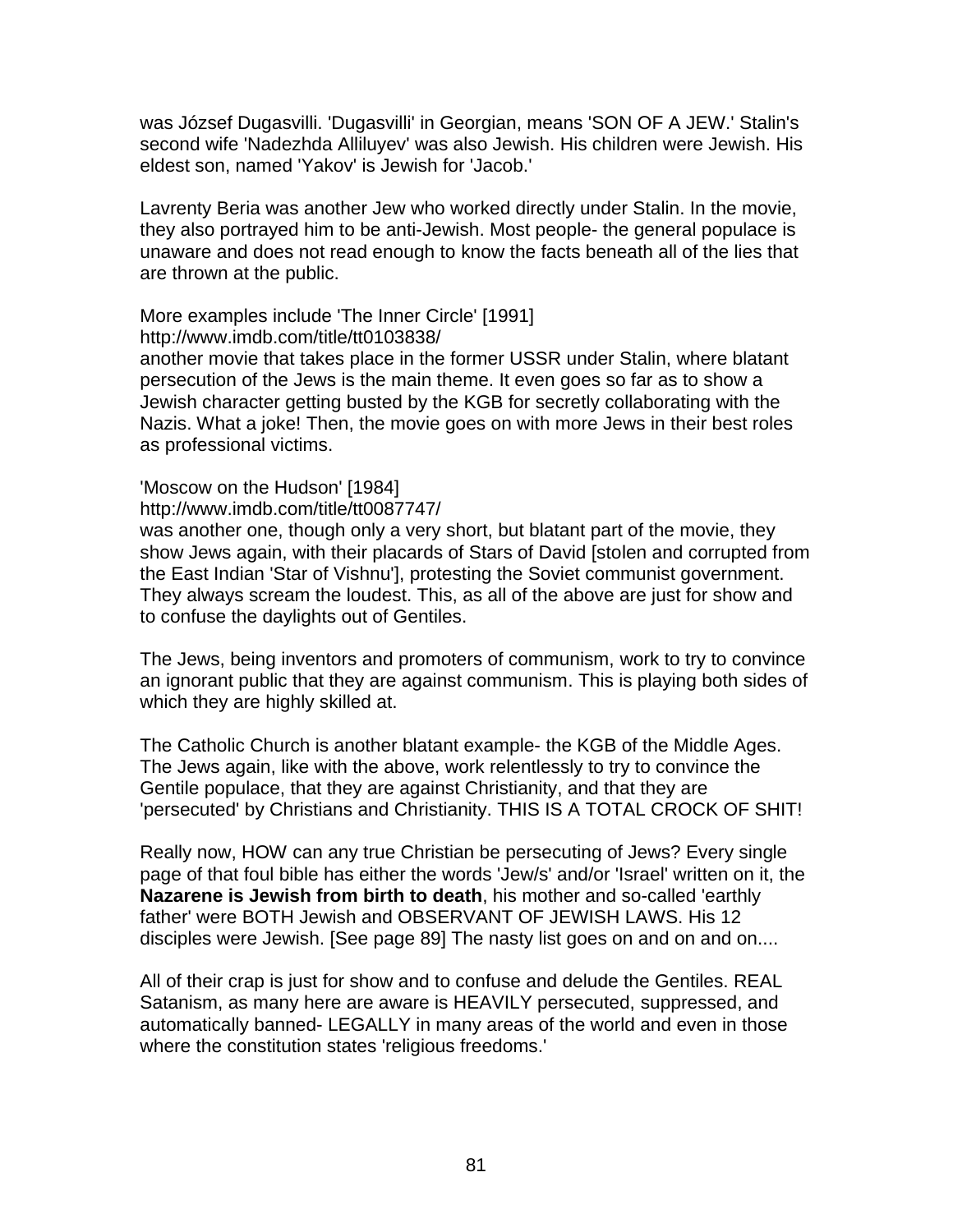One can see the truth for one's self. Where in the world is there even just ONE open and public Satanic Church? Anything against the Jews is 'evil' and they attack it and use their spiritual slaves, such as Christians to attack it as well.

Everything the Jews do, they twist and pervert and blame it upon Satan, the Gentiles, and any groups that are against them. They infiltrate, imposter and take control.

Wake up people! References:

I am Ozzy by Ozzy Osbourne with Chris Ayres © 2009

Sharon Osbourne Extreme: My autobiography by Sharon Osbourne with Penelope Dening © 2006

Sharon Osbourne Survivor: My Story-The Next Chapter © 2009

The Long Hard Road Out of Hell by Marilyn Manson and Neil Strauss, © 1998

# The Nadis of the Soul

There are three main nadis. Altogether, there are some 144,000. This is where those Jehova's witnesses get their corrupted crap about the '144,000 being saved.' What a joke! In addition, this is where the Jewish bible writers invented those three rivers in the 'Garden of Eden.' I know those exist in the Middle East, but my point here is to reveal the fraud. This was also stolen from the Far East, as there were three rivers in India that the ancient Hindus compared to these nadis.

Anyways, there is the ida [female/moon], the pingala [male/sun] and the middle sushumna. This is the true meaning of the Devil's Pitchfork. This symbol can be seen in many ancient artworks of Hindu Gods, predating Christianity from hundreds to thousands of years. Satanic Symbols

Because the human soul is imbalanced, throughout the day, either the ida or the pingala is active. This can be known which of the two nadis is currently active by which of your two nostrils is more open. If the right nostril is more open, then ida is more active at that time; the left and pingala is more active.

The ida rules over the female side of the brain and soul. This is the intuitive side. When pingala is active, one is more physical and intellectual at that time. Both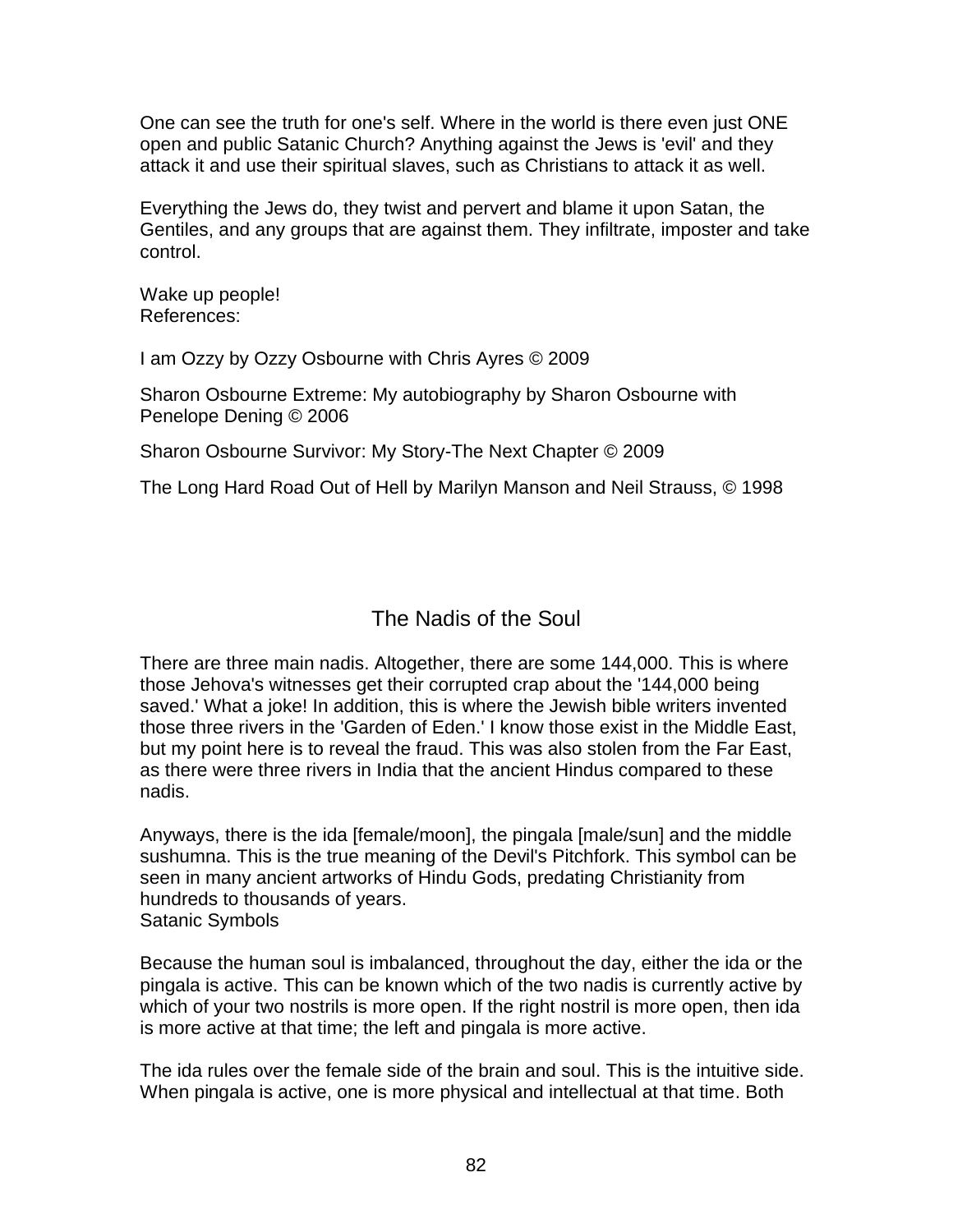alternate throughout the day and night. The goal of kundalini [serpent] yoga is to stop this back and forth and through meditation and kundalini exercises, open the sushumna [the middle nadi which does not snake back and forth, but ascends from the base chakra straight to the crown.

Over time, through kundalini practice, the sushumna is permanently opened so the serpent can safely ascend. When the sushumna becomes active, the ida and pingala no longer function separately, but merge at the 6th chakra and from there, both sides of the brain then function together as a unit, instead of disjointed and separate. If I remember correctly, the exact details of this, something occurs within the corpus collossum. A huge wall is knocked down.

Little by little and with some leaps, kundalini exercises open the mind. When the sushumna begins to function completely, the serpent will ascend and the mind will be wide open. The sushumna must be open for the serpent to safely ascend.

Gopi Krishna [extensive author on kundalini] did not have his sushumna open. I haven't read too much of his writings, but I do know his serpent ascended through either his ida or pingala and he went through a most horrific time until his body and soul finally adjusted.

The sushumna is very tiny in its width, like that of a hair.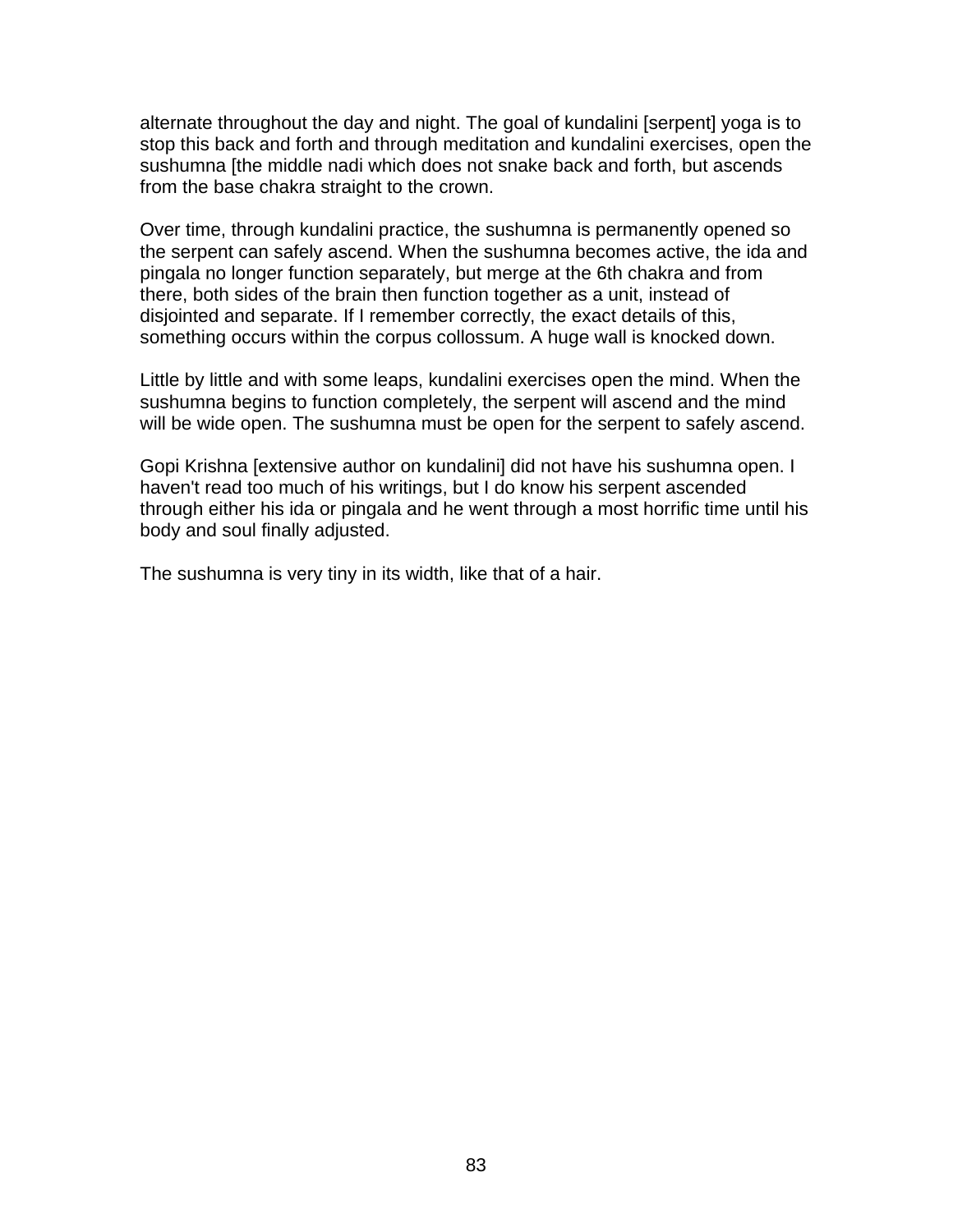## True Nazism is of Satan

To the Christians- the Jews claim that Adolf Hitler was a Satanist. To the atheists, Pagans, and others who are not Christian, they claim he was Christian. In truth, Adolf Hitler was a Satanist. There are also endless claims and supposed quotes the Jews put up supporting whatever lies they are trying to promote about him or any other of their enemies. This is no different from how they slander Satan and our Demon Gods. Make an enemy of the Jewish people who are the masters of lies, and all one gets for this is endless slander and lies.

Look to the facts:

Nazi Germany used the Runes and many different occult symbols. Definitely NOT Christian.

Their rallies almost always included the Pagan bonfires, along with other Pagan symbols.

The Hitler Youth were forbidden to participate in ANY Christian ceremonies. The same was with the SS, where SS officers replaced Christian clergy for performing baptisms, weddings and other ceremonies.

Many Christian priests, ministers, and leaders were sent to concentration camps. With Jehova's Witnesses, this was automatic- women included.

Reichsführer Heinrich Himmler, who was also a Satanist and had a coven of 12 SS Officers, worked diligently with Adolf Hitler to destroy Christianity. Christian symbols, characters [which are all Jewish], and rituals, were replaced with original Pagan rites.

"So too, had the form for two principle ceremonies adapted from pagan rites to replace Christian festivals – those of the summer and winter solstices. An English visitor attended a summer solstice festival in 1936: a circle of Hitler Youths chanted consciously pagan litanies in preparation for the moment at midday when the sun reached its zenith. As it hung overhead there was silence, 'then a paean of praise rang out for the Aryan God." <sup>1</sup> [The Aryan God is Satan].

" 'The source of all life is Got.' The word was given only one 't' in the transcription, allegedly the old German spelling, but it was chiefly useful, to distinguish the SS God from the conventional Christian God." <sup>2</sup>

"Himmler was fascinated by the Far East and its religions. "He hated Christianity and carried a pocket book in which he had collected homilies from the Hindu Bhagavadgita." 3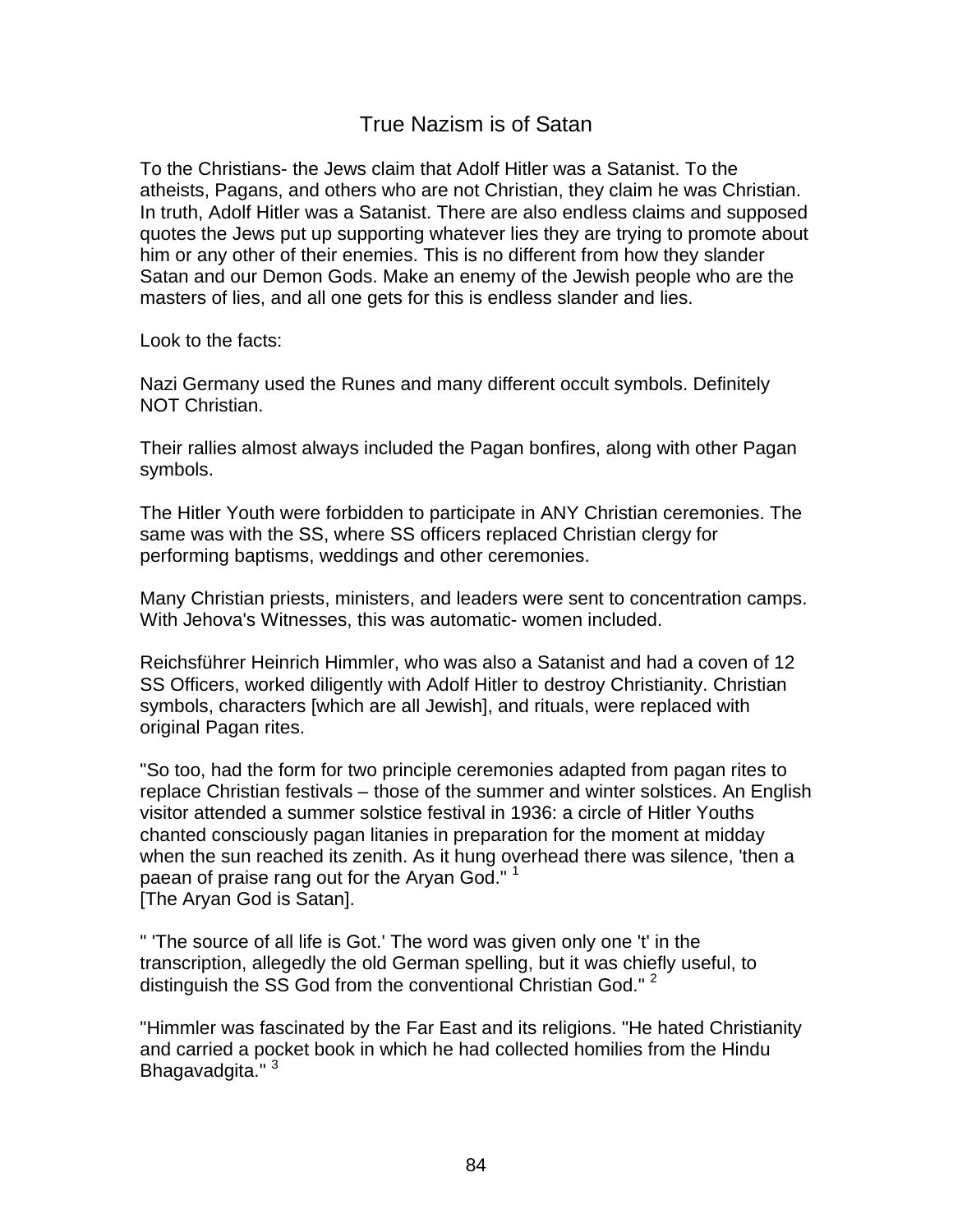Most importantly, Adolf Hitler's stand against the Jews. OBVIOUSLY, this is NOT CHRISTIAN, by any stretch of the imagination. The following bible scriptures are proof of how truly Christian it is to 'bless Israel' and the Jewish people:

THE JEWS ARE BY BLOOD, THE CHOSEN OF YAWEH/JEHOVA, THEY ARE NOT OF SATAN IN ANY WAY:

Genesis 12:1-3

1 The Lord and said to Abram, "Leave your country, your people and your father's household and go to the land I will show you.

2 "I will make you into a great nation and I will bless you; I will make your name great, and you will be a blessing.

3 I will bless those who bless you, and whoever curses you I will curse; and all peoples on earth will be blessed through you."

## Psalm 122

1 I was glad when they said unto me, Let us go into the house of the LORD.

2 Our feet shall stand within thy gates, O Jerusalem.

3 Jerusalem is builded as a city that is compact together:

4 Whither the tribes go up, the tribes of the LORD, unto the testimony of Israel, to give thanks unto the name of the LORD.

5 For there are set thrones of judgment, the thrones of the house of David.

6 Pray for the peace of Jerusalem: they shall prosper that love thee.

Psalm 129

1 Many a time have they afflicted me from my youth, may Israel now say:

2 Many a time have they afflicted me from my youth: yet they have not prevailed against me.

3 The plowers plowed upon my back: they made long their furrows.

4 The LORD is righteous: he hath cut asunder the cords of the wicked.

5 Let them all be confounded and turned back that hate Zion.

6 Let them be as the grass upon the housetops, which withereth afore it groweth up:

7 Wherewith the mower filleth not his hand; nor he that bindeth sheaves his bosom.

8 Neither do they which go by say, The blessing of the LORD be upon you: we bless you in the name of the LORD.

Psalm 102

12 But thou, O LORD, shall endure for ever; and thy remembrance unto all generations.

13 Thou shalt arise, and have mercy upon Zion: for the time to favour her, yea, the set time, is come.

14 For thy servants take pleasure in her stones, and favour the dust thereof. 15 So the heathen shall fear the name of the LORD, and all the kings of the earth

thy glory.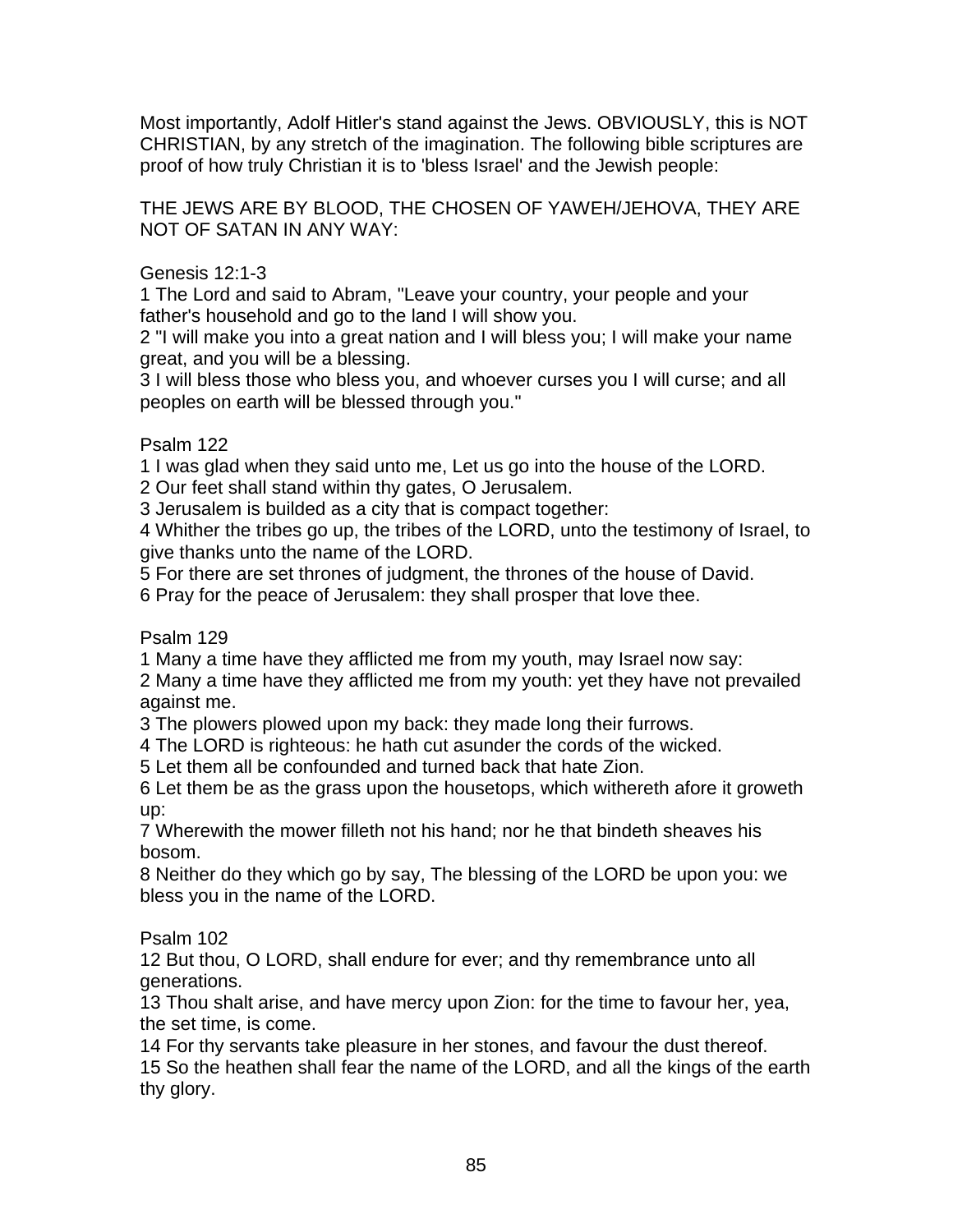16 When the LORD shall build up Zion, he shall appear in his glory.

In addition to the above, I keep writing this over and over and over and over.... ad nauseum- NEARLY EVERY SINGLE PAGE OF THAT FILTHY BIBLE HAS THE WORD, EITHER JEW, JEWS, ISRAEL, JEWISH PLASTERED ALL OVER THE PLACE.

JESUS WAS A JEW

Jesus: The Jewish Archetype [See page 89]

REFERENCES:  $1$  Himmler by Peter Padfield  $\odot$  1991 [This book contains a lot of slander]

 $2$  Ibid

 $3$  Himmler's Crusade: The Nazi Expedition to Find the Origins of the Aryan Race by Christopher Hale © 2003; 2006 edition

Wicca is Nothing More Than Christianized Witchcraft

Lately, there have been some posts in some of the JoS e-groups regarding Wicca. Wicca is nothing more than Christianized witchcraft. The three-fold crap, warnings against the use of black magick [in other words, be a victim and keep ignoring injustice, pass the buck, and indirectly promote it] and other Christian infested crap along with the gradual removal of any real spiritual knowledge.

Some time ago, I saw in a bookstore, a fancy book titled 'Book of Hours.' This is so typical of what I am saying here. This 'Book of Hours' had meaningless prayers and sayings in it for every hour of the day. This is soooo typical. The author obviously had no knowledge of what a true book of hours really is and how to use it. True books of hours are meant to do workings, or work on specific meditations or chakras depending upon which planet is ruling the hour at the time. Chronos is a modern computerized book of hours we can download and print out on-line.

Then, there is the Wiccan 'Book of Days.' Certain days of the year are scientifically aligned with the Sun and other stars, giving these dates more power than other days in the year. Again, the Wiccan books of days plenty of prayers, similar to what one would recite in an Christian church, or information is given concerning the waxing and waning of the 'goddess.' Spiritual knowledge is replaced with meaningless crap.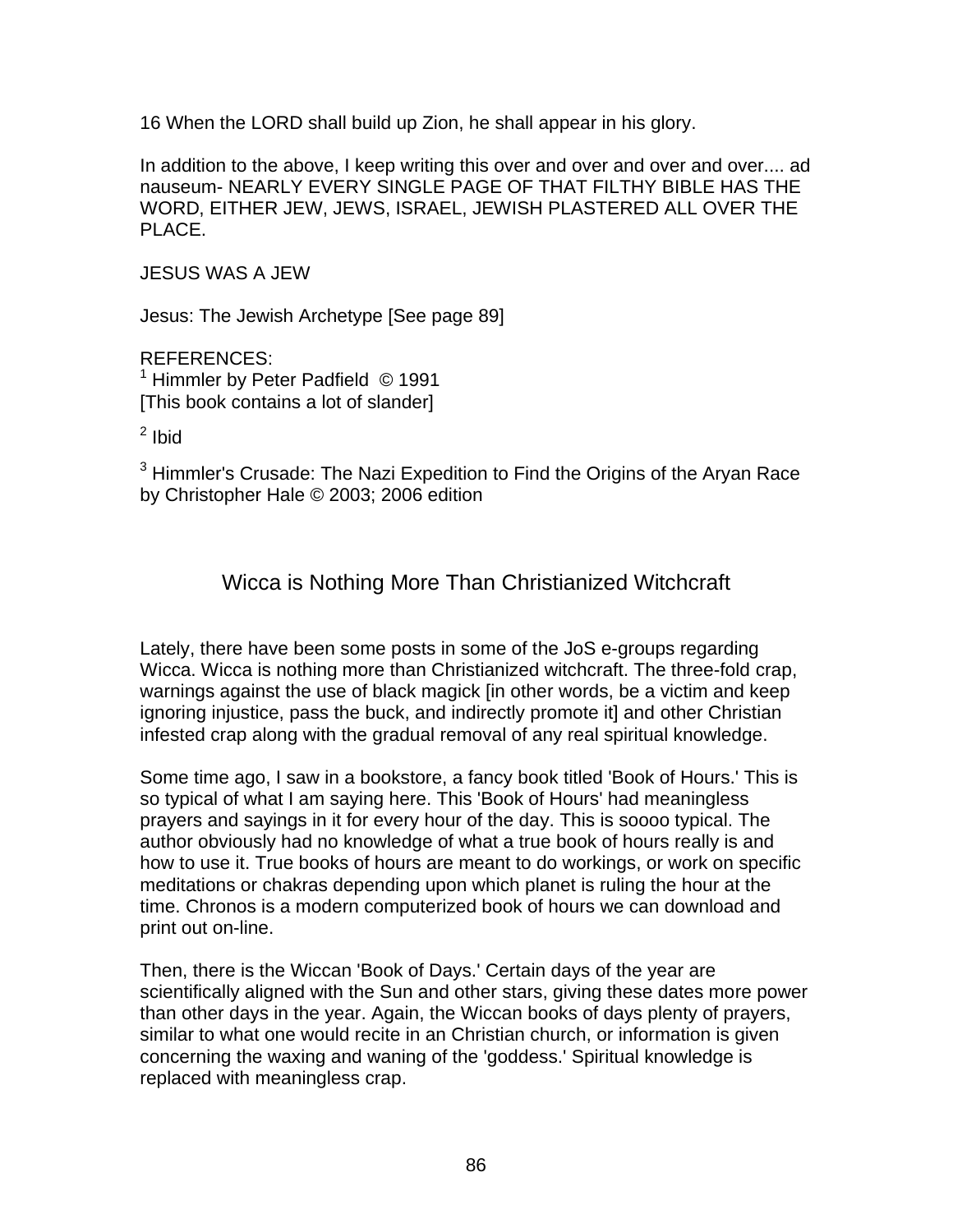Beginning or performing a working on a certain day can make all of the difference in the power the working has. This also includes whether a specific working is performed during certain hours, aligning with the planets and/or during daylight or evening hours.

Working on amplifying a specific chakra should be done on the day and hour ruled by the planet that rules that chakra. There are spiritual workings that are best begun during certain seasons for optimal results.

Another thing I want to add before ending this sermon is Islam. In my opinion, there isn't anything more rotten than the religion of Islam. Again, there are major corruptions of spiritual knowledge, as in Christianity, in Islam. These corruptions are an abomination and extreme blasphemy against true spirituality. In areas where Islam is the majority, a 'muezzin' goes up to a tower and shouts out that it is time for 'prayer.' This is mandatory five times a day. Now-a-days as things are getting more modern, few places have the muezzin and now have a pre-recorded message that blasts out over a loudspeaker, ordering everyone to 'prayers.'

Within a matter of minutes, everyone drops whatever they are doing, facing eastall foreheads to the ground, all asses sticking up, and recites the affirmation 'There is no god but Allah.'

Now, facing east scientifically aligns the soul with the turning of the earth, giving certain workings more power. The repeated affirmations, not only once, but five times a day, over a period of more than a thousand years give rise to a powerful thoughtform, not to mention actual hypnotizing and brainwashing this 'Allah' shit into the minds of adherents to this foul program. Thus, it takes on a life of its own. It remains due to the fact that those under its spell keep it alive in more ways than one.

Now, if those people actually did breathing exercises, kundalini exercises and a bit of yoga, five times a day, where would they be? I can tell you one thing, they wouldn't be living like they are right now, many live lower than an animal. They would be able to heal themselves and others and actually be able to experience real happiness, and to take control of their own lives and destinies, instead of being a slave to a Jewish invented rotten asshole.

The five times a day rule was obviously stolen and corrupted. Those who wish to advance in powers and meditations, ideally if time permits, before breakfast, do yoga and/or breathing exercises, or vibrate [mantra] words of power for specific goals. Noon is another time for the above, mid-afternoon, before dinner and before going to sleep.

My point is, spreading your meditations and empowering exercises out, throughout the day, greatly amplifies their power. Once kundalini has risen permanently, many of the exercises can be dropped, and there is a different way of working on your powers after that.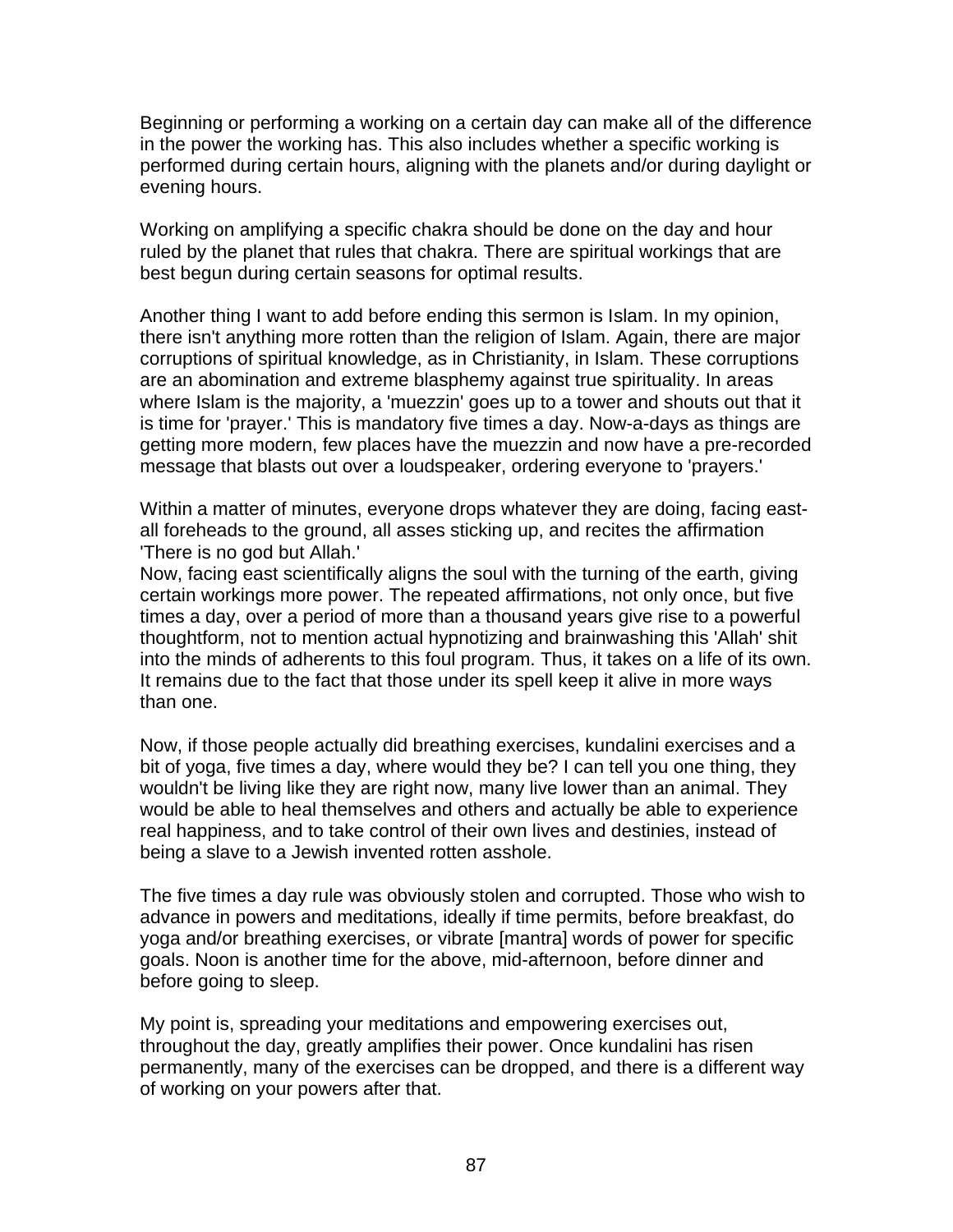#### **Jesus: The Jewish Archetype**

There are a small number of deluded Gentile fools who try to claim the Nazarene was a Gentile. The following biblical scriptures prove beyond any doubt the Jewishness of the Nazarene, and his relation to the Gentiles. As for the Jewishness of his teachings, see "Christianity and Communism: Jewish Twins" page 95.

The Nazarene is a fictitious JEWISH INVENTED ARCHETYPE for Gentiles to slavishly worship. This character is based upon some 18+ crucified Pagan Gods STOLEN and CORRUPTED from GENTILE pantheons! For more information proving the nazarene character is fictitious, click on the links provided at the bottom of this webpage. The Jews themselves know the nazarene is a lie!

• Matthew 1: 1 The book of the generation of Jesus Christ, the son of David, the son of Abraham.

Who was Abraham?

• Genesis 14:13 And there came one that had escaped, and told Abram the Hebrew; for he dwelt in the plain of Mamre the Amorite, brother of Eshcol, and brother of Aner: and these were confederate with Abram.

• Genesis 17:10 This is my covenant, which ye shall keep, between me and you and thy seed after thee; Every man child among you shall be circumcised.

#### **Circumcision was not a popular practice among the Gentiles:**

Male Circumcision in the Renaissance:

*Europeans, with the exception of the Jews, did not practice male circumcision <sup>1</sup> In 1753 in London, there was a proposal for Jewish emancipation. It was furiously opposed by the pamphleteers of the time, who spread the fear that Jewish emancipation meant universal circumcision.* 

*Men were urged to protect:* 

*"The best of your property" and guard their threatened foreskins. ...a striking indication of how central to their sexual identity men considered their foreskins at that time. ²* 

*Until well into the Nineteenth Century, the same sentiments prevailed. Richard Burton observed that "Christendom practically holds circumcision in horror". This attitude is reflected in the ninth edition of the Encyclopaedia Britannica (1876) which discusses the practice as a religious rite among Jews, Moslems, the ancient Egyptians and tribal peoples in various parts of the world. The author of the entry rejected sanitary explanations of the procedure in favour of a religious one: "like other body mutilations ... [it is] of the nature of a representative sacrifice". ³* 

• Matthew 1: 2 Abraham begat Isaac; and Isaac begat Jacob; and Jacob begat Judas and his brethren;

• Hebrews 7: 14 For it is evident that our Lord sprang out of Juda; of which tribe Moses spake nothing concerning priesthood.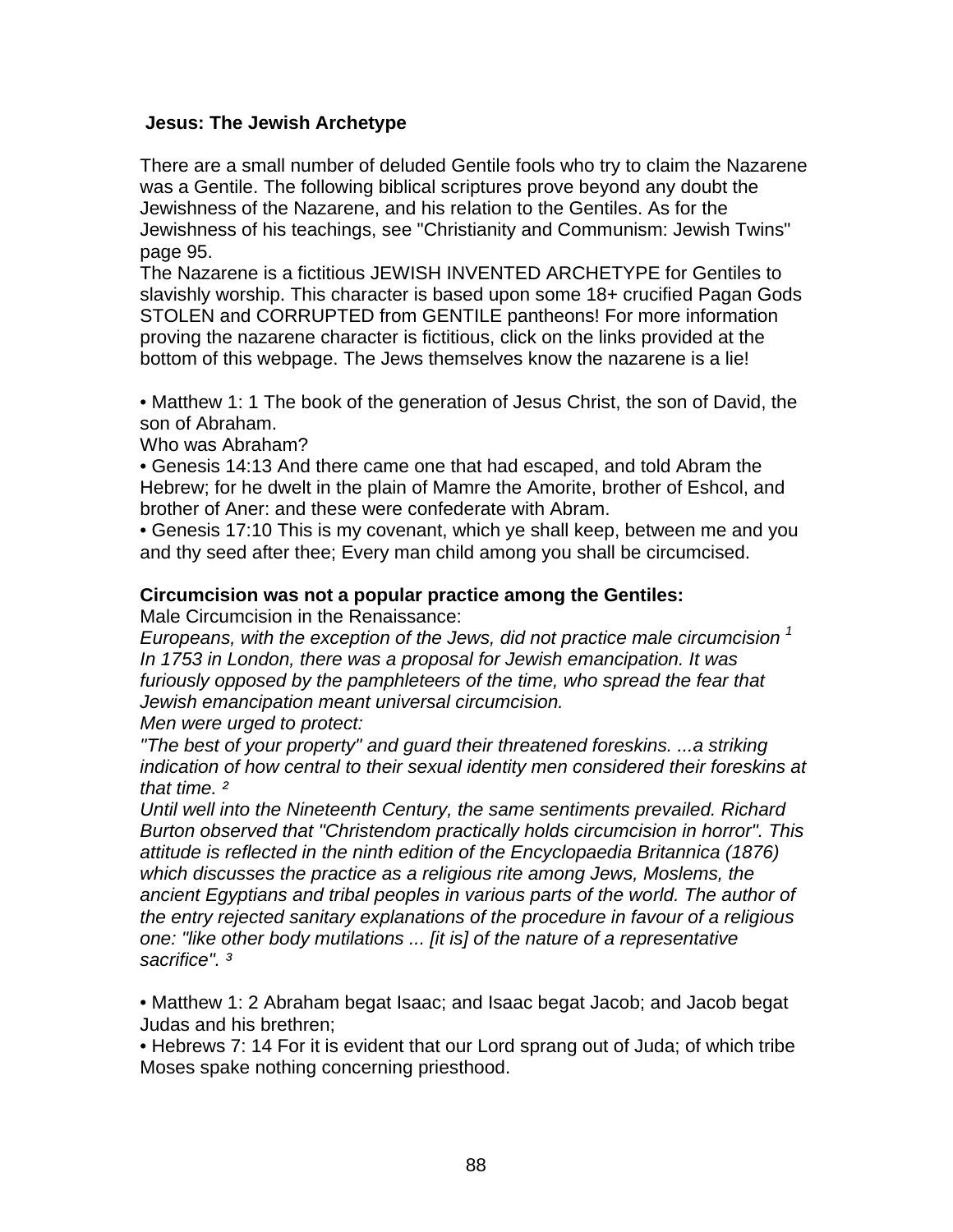• Matthew 2: 1 Now when Jesus was born in Bethlehem of Judaea in the days of Herod the king, behold, there came wise men from the east to Jerusalem, •2 Saying, Where is he that is born King of the Jews? for we have seen his star in the east, and are come to worship him.

### **According to rabbinical law and in the tradition of male Jews, the Nazarene was circumcised and named on the eighth day in the temple (Jewish term for synagogue) by a rabbi:**

• Luke 2: 21 And when eight days were accomplished for the circumcising of the child, his name was called JESUS, which was so named of the angel before he was conceived in the womb.

#### **Jesus' mother Mary was also very observant of orthodox Jewish law where a woman is unclean following her menstrual period, or childbirth:**

• Leviticus 12: 1 And the LORD spake unto Moses, saying,

• 2 Speak unto the children of Israel, saying, If a woman have conceived seed, and born a man child: then she shall be unclean seven days; according to the days of the separation for her infirmity shall she be unclean.

• 3 And in the eighth day the flesh of his foreskin shall be circumcised.

• 4 And she shall then continue in the blood of her purifying three and thirty days; she shall touch no hallowed thing, nor come into the sanctuary, until the days of her purifying be fulfilled.

## **Modern orthodox Jews still follow these laws.**

### **The following scriptures are rather blatant regarding the Jewish identity of the Nazarene and his relation to non-Jews (Gentiles):**

• Luke 2: 25 And, behold, there was a man in Jerusalem, whose name was Simeon; and the same man was just and devout, waiting for the consolation of Israel: and the Holy Ghost was upon him.

• 26 And it was revealed unto him by the Holy Ghost, that he should not see death, before he had seen the Lord's Christ.

• 27 And he came by the Spirit into the temple: and when the parents brought in the child Jesus, to do for him after the custom of the law,

- 28 Then took he him up in his arms, and blessed God, and said,
- 29 Lord, now lettest thou thy servant depart in peace, according to thy word:
- 30 For mine eyes have seen thy salvation,
- 31 Which thou hast prepared before the face of all people;
- 32 A light to lighten the Gentiles, and the glory of thy people Israel.

#### **Note in the above verse 32, the distinction between Gentiles and "Israel."**

**Both of the Nazarene's parents were observant Jews who made the yearly pilgrimage for the Feast of the Passover:**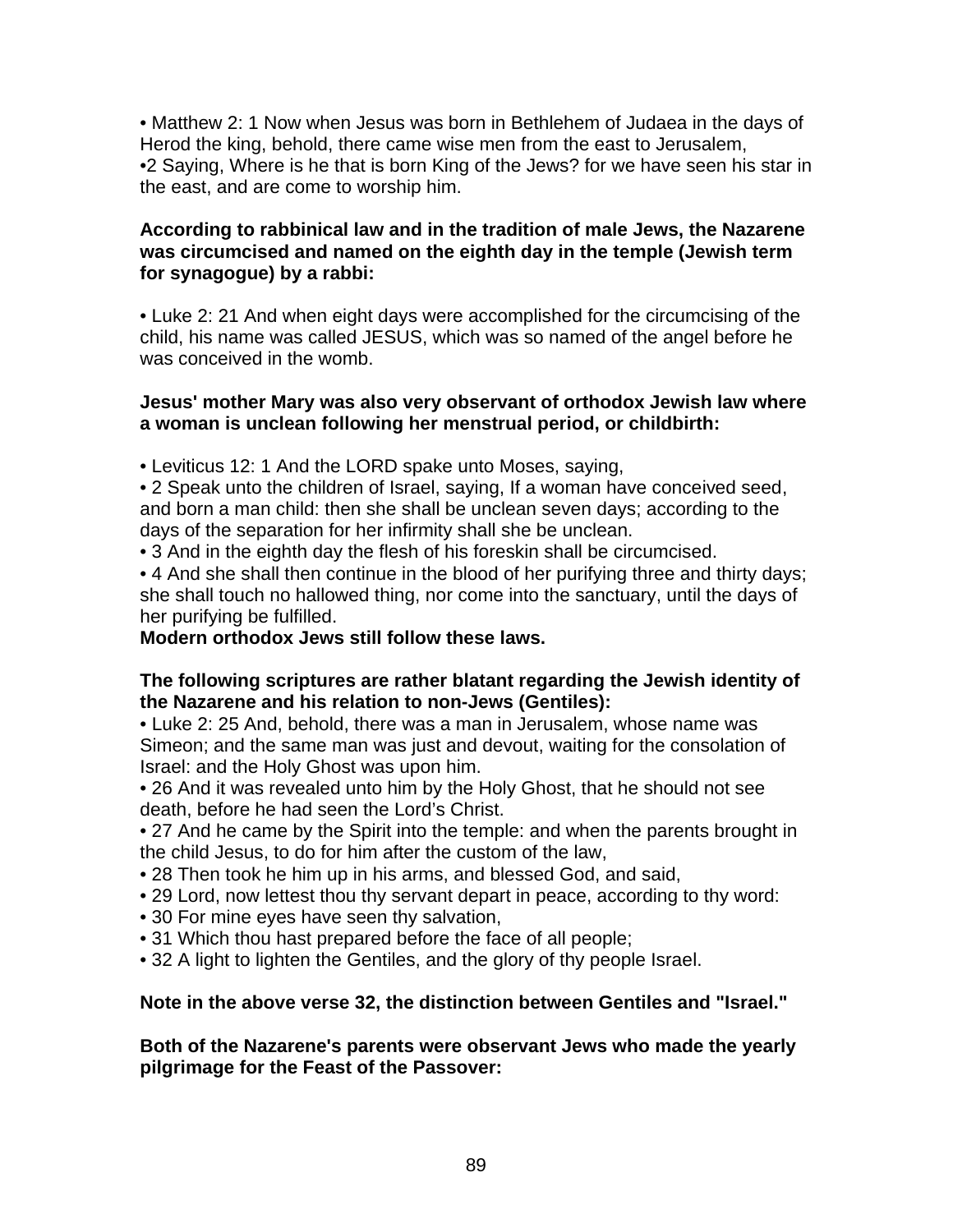• Luke 2: 41 Now his parents went to Jerusalem every year at the feast of the passover.

#### **The Nazarene was very clear in his attitudes towards the Gentiles and the distinction between Jew and Gentile:**

• Matthew 20: 25 But Jesus called them unto him, and said, Ye know that the princes of the Gentiles exercise dominion over them, and they that are great exercise authority upon them.

But it shall not be so among you: but whosoever will be great among you, let him be your minister;

### **He was called "Rabbi" and by his own people (Jews):**

• John 20:16 Jesus saith unto her, Mary. She turned herself, and saith unto him, Rabboni; which is to say, Master.

• John 3: 1 There was a man of the Pharisees, named Nicodemus, a ruler of the Jews:

• 2 The same came to Jesus by night, and said unto him, Rabbi, we know that thou art a teacher come from God: for no man can do these miracles that thou doest, except God be with him.

• John 6: 24 When the people therefore saw that Jesus was not there, neither his disciples, they also took shipping, and came to Capernaum, seeking for Jesus.

• 25 And when they had found him on the other side of the sea, they said unto him, Rabbi, when camest thou hither?

• John 1: 37 And the two disciples heard him speak, and they followed Jesus.

• 38 Then Jesus turned, and saw them following, and saith unto them, What seek ye? They said unto him, Rabbi, (which is to say, being interpreted, Master,) where dwellest thou?

## **And a "Jew" by the Gentiles:**

• John 4: 9 Then saith the woman of Samaria unto him, How is it that thou, being a Jew, askest drink of me, which am a woman of Samaria? for the Jews have no dealings with the Samaritans. He upheld Jewish Law:

• Matthew 5: 17 Think not that I am come to destroy the law, or the prophets: I am not come to destroy, but to fulfil.

• 18 For verily I say unto you, Till heaven and earth pass, one jot or one tittle shall in no wise pass from the law, till all be fulfilled.

#### **He regularly attended and taught in the Jewish synagogue and observed the Jewish Sabbath. The Jews loved and glorified him:**

• Luke 4: 14 And Jesus returned in the power of the Spirit into Galilee: and there went out a fame of him through all the region round about.

• 15 And he taught in their synagogues, being glorified of all.

• 16 And he came to Nazareth, where he had been brought up: and, as his custom was, he went into the synagogue on the sabbath day, and stood up for to read.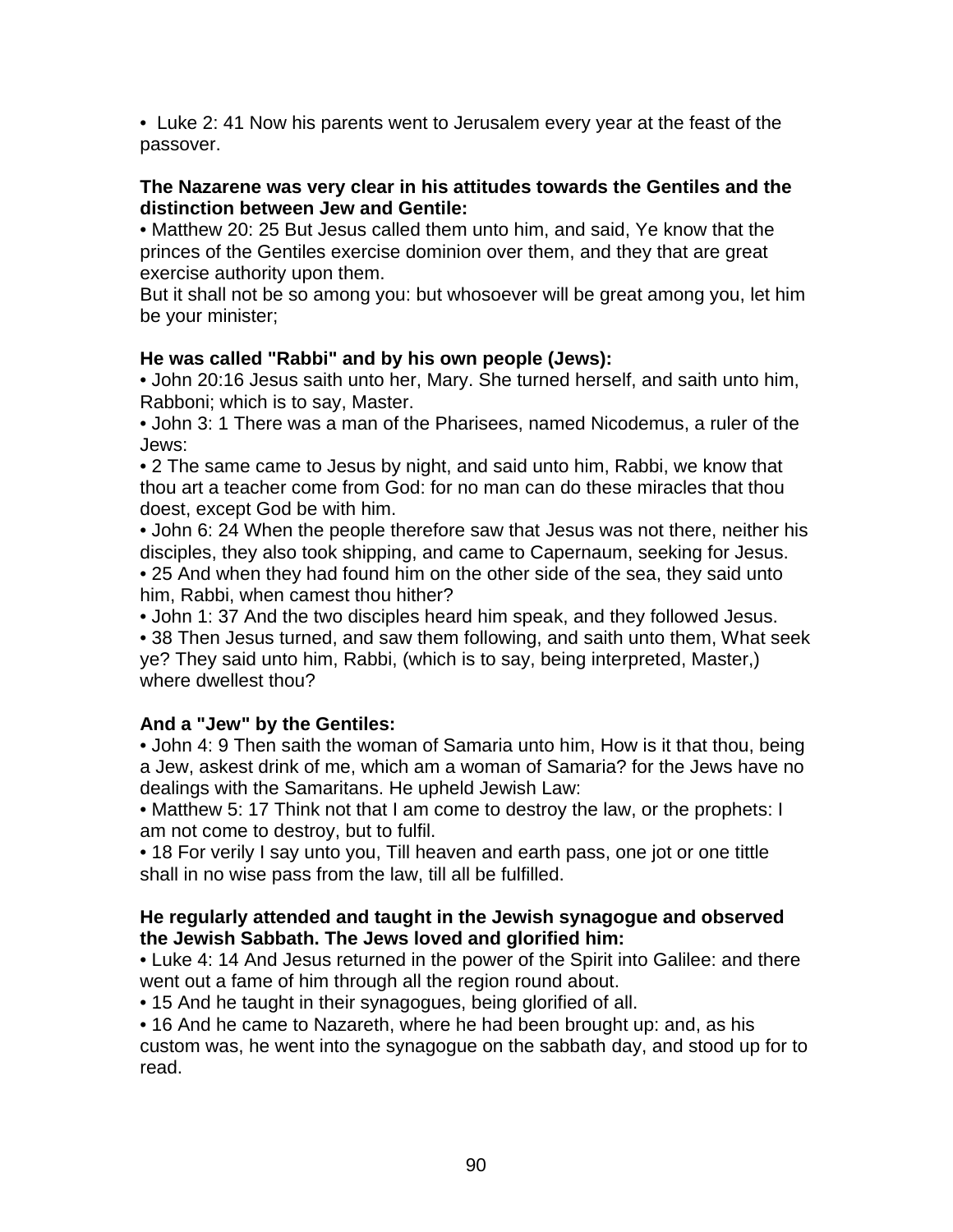• Luke 21: 37 And in the day time he was teaching in the temple; and at night he went out, and abode in the mount that is called the mount of Olives.

• 38 And all the people came early in the morning to him in the temple, for to hear him.

#### **Only Jews were allowed in the temple. Gentiles were and are to this day considered "unclean" by both conservative and orthodox Jews:**

• Acts 21: 25 As touching the Gentiles which believe, we have written and concluded that they observe no such thing, save only that they keep themselves from things offered to idols, and from blood, and from strangled, and from fornication.

• 26 Then Paul took the men, and the next day purifying himself with them entered into the temple, to signify the accomplishment of the days of purification, until that an offering should be offered for every one of them.

• 27 And when the seven days were almost ended, the Jews which were of Asia, when they saw him in the temple, stirred up all the people, and laid hands on him,

• 28 Crying out, Men of Israel, help: This is the man, that teacheth all men every where against the people, and the law, and this place: and further brought Greeks also into the temple, and hath polluted this holy place

## **Note the above scriptures do not pertain to the Nazarene, but to "Paul." The Nazarene was long gone at this time according to scripture. Though Paul was a Jew, his mission was to the Gentiles.**

Like his parents, he observed the Passover:

• John 2: 13 And the Jews' passover was at hand, and Jesus went up to Jerusalem.

• John 7: 2 Now the Jew's feast of tabernacles was at hand.

• 10 But when his brethren were gone up, then went he also up unto the feast, not openly, but as it were in secret.

• 11 Then the Jews sought him at the feast, and said, Where is he?

• John 7: 14 Now about the midst of the feast Jesus went up into the temple, and taught.

• Luke 22: 14 And when the hour was come, he sat down, and the twelve apostles with him.

• 15 And he said unto them, With desire I have desired to eat this passover with you before I suffer:

He also observed Hanukkah:

• John 10: 22 And it was at Jerusalem the feast of the dedication, and it was winter.

• 23 And Jesus walked in the temple in Solomon's porch.

## **He quoted the Hebrew scriptures:**

• Matthew 4: 1 Then was Jesus led up of the Spirit into the wilderness to be tempted of the devil.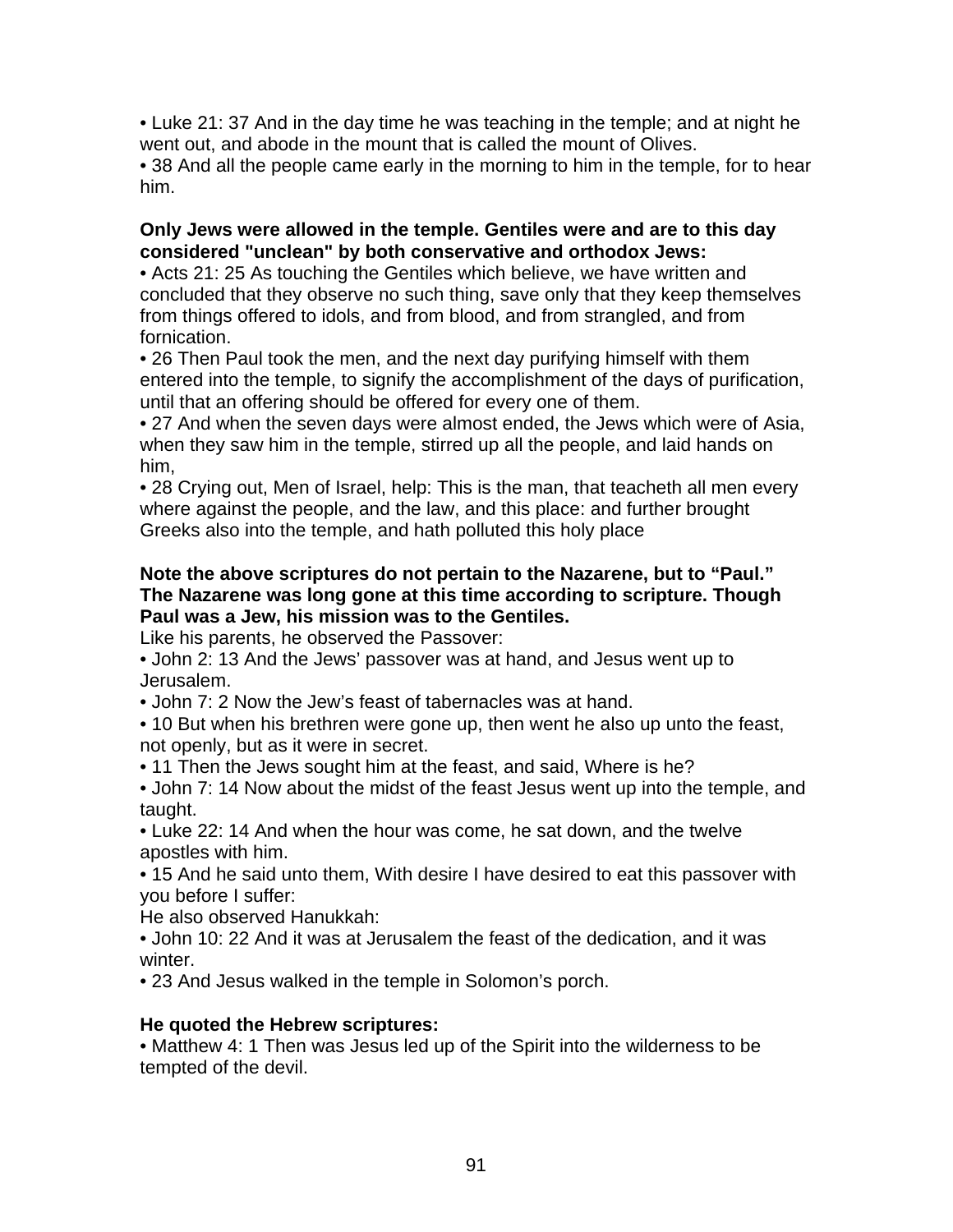• 2 And when he had fasted forty days and forty nights, he was afterward an hungred.

• 3 And when the tempter came to him, he said, If thou be the Son of God, command that these stones be made bread.

• 4 But he answered and said, It is written, Man shall not live by bread alone, but by every word that proceedeth out of the mouth of God.

• 5 Then the devil taketh him up into the holy city, and setteth him on a pinnacle of the temple,

• 6 And saith unto him, If thou be the Son of God, cast thyself down: for it is written, He shall give his angels charge concerning thee: and in their hands they shall bear thee up, lest at any time thou dash thy foot against a stone.

• 7 Jesus said unto him, It is written again, Thou shalt not tempt the Lord thy God.

• 8 Again, the devil taketh him up into an exceeding high mountain, and sheweth him all the kingdoms of the world, and the glory of them;

• 9 And saith unto him, All these things will I give thee, if thou wilt fall down and worship me.

• 10 Then saith Jesus unto him, Get thee hence, Satan: for it is written, Thou shalt worship the Lord thy God, and him only shalt thou serve.

• 11 Then the devil leaveth him, and, behold, angels came and ministered unto him.

• Deuteronomy 8: 3 And he humbled thee, and suffered thee to hunger, and fed thee with manna, which thou knewest not, neither did thy fathers know; that he might make thee know that man doth not live by bread only, but by every word that proceedeth out of the mouth of the LORD doth man live.

• Deuteronomy 6: 16 Ye shall not tempt the LORD your God, as ye tempted him in Massah.

• Deuteronomy 6: 13 Thou shalt fear the LORD thy God, and serve him, and shalt swear by his name.

### **Note in the above scenario, though fictitious, Satan approached the Nazarene not as an equal, but as superior. An equal does not worship an equal.**

**He readily admitted to his Jewish identity:** 

• Mark 15: 2 And Pilate asked him, Art thou the King of the Jews? And he answering said unto them, Thou sayest it.

**Many deluded Gentiles claim the Nazarene was murdered by the Jews, thus he must be a Gentile. This is utter nonsense as the scriptures prove otherwise. The Jews only punish their own for breaking Jewish law, as only one born of a Jewish mother can be a Jew and held accountable to Jewish law:** 

• Matthew 26: 64 Jesus saith unto him, Thou hast said: nevertheless I say unto you, Hereafter shall ye see the Son of man sitting on the right hand of power, and coming in the clouds of heaven.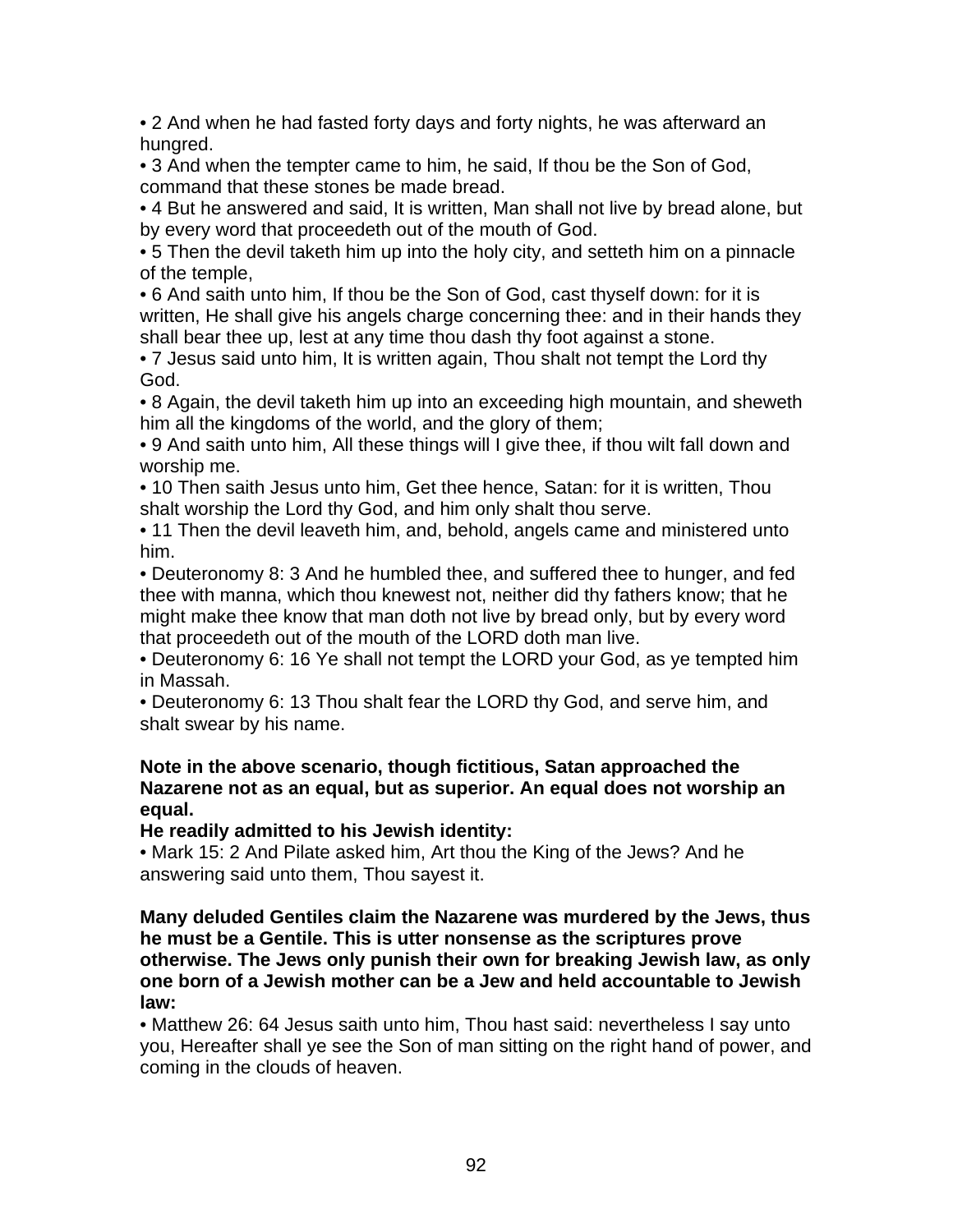• 65 Then the high priest rent his clothes, saying, He hath spoken blasphemy; what further need have we of witnesses? behold, now ye have heard his blasphemy.

• 66 What think ye? They answered and said, He is guilty of death.

• John 19: 7 The Jews answered him, We have a law, and by our law he ought to die, because he made himself the Son of God.

• John 18: 31 Then said Pilate unto them, Take ye him, and judge him according to your law. The Jews therefore said unto him, It is not lawful for us to put any man to death:

• John 18: 35 Pilate answered, Am I a Jew? Thine own nation and the chief priests have delivered thee unto me: what hast thou done?

#### **He was buried as a Jew:**

• John 19: 40 Then took they the body of Jesus, and wound it in linen clothes with the spices, as the manner of the Jews is to bury.

References:

<sup>1</sup> Wikipedia, the free encyclopedia: article on the "History of male circumcision" ²Ibid

³Ibid

Jesus is a Jew – http://jesusisajew.org/index.php

\_\_\_\_\_\_\_\_\_\_\_\_\_\_\_\_\_\_\_\_\_\_\_\_\_\_\_\_\_\_\_\_\_\_\_\_\_\_\_\_

The Bible; King James Version.

The problem is most people believe what they are told. In order to expose Christianity, one must delve deeply into "forbidden knowledge." When one begins intense research into the "occult" occasionally one will meet with frightening experiences. This is because of the mind/spiritual power that has been put into protecting this knowledge for centuries, and keeping it forbidden. Orthodox Jews at the higher levels, and their Gentile lackeys, such as the ultra-corrupt Vatican of the Catholic Church (which is and always has been their tool to control the Gentiles), have known about and used this power for centuries. One must continue on relentlessly and there comes a point where the real truth will be accessed and the powers the enemy has used are no longer effective. \*Just to clarify, this has not been my own experience. I have studied freely under the direct protection of Satan.

I also want to add, in light of new knowledge, I have much revising to do. To sum it up, CONCEPTS, most of which relate to the Magnum Opus of Spiritual Alchemy, have been stolen, corrupted, and made into characters and places in order to remove spiritual knowledge and keep it in the hands of a "Chosen" few, so they can exploit the world.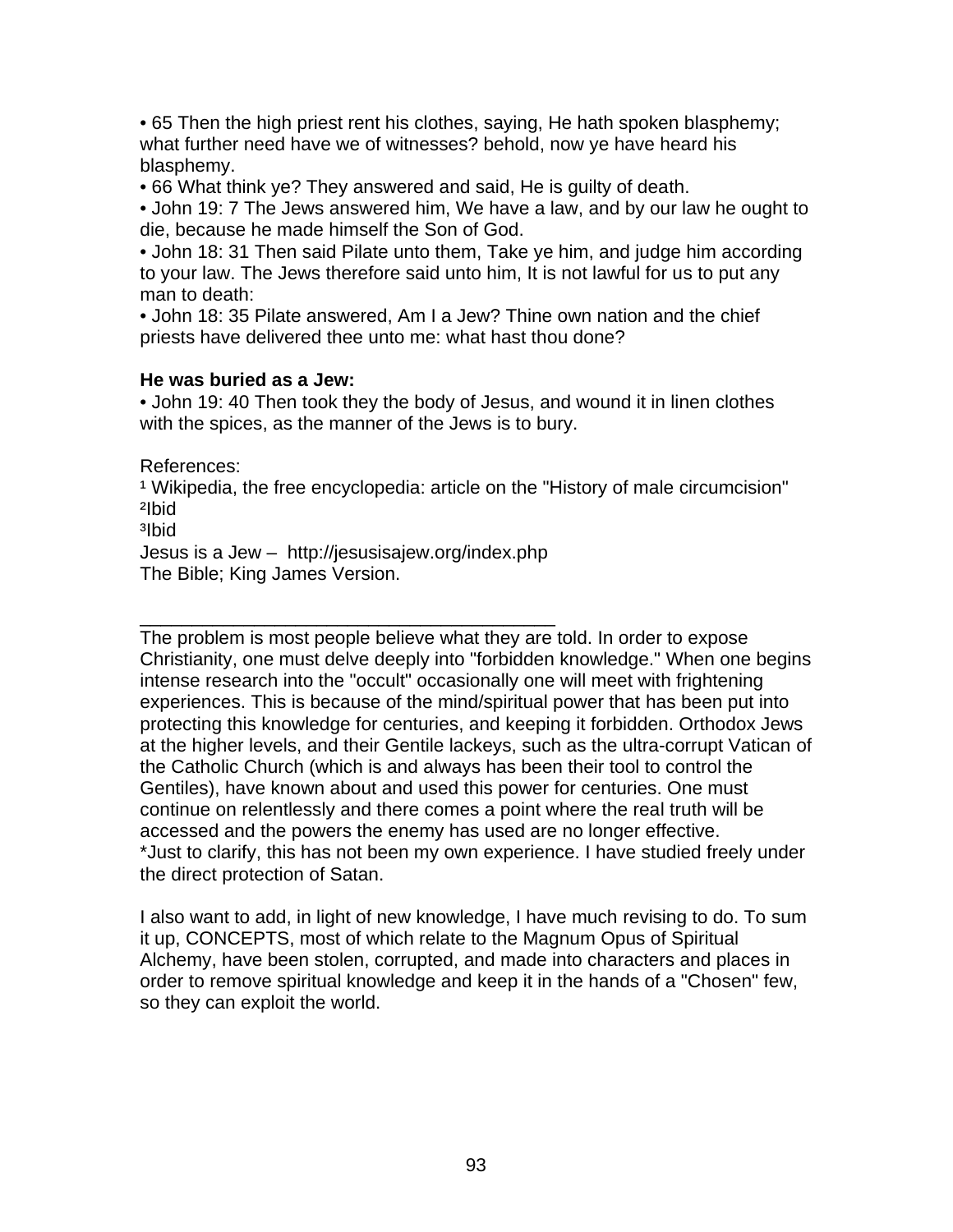### **Christianity and Communism: Jewish Twins**

**The following excerpt was taken from "Nature's Eternal Religion" by Ben Klassen** 

### **NOTE\* ALTHOUGH THIS ARTICLE WAS WRITTEN FOR A WHITE AUDIENCE, JEWISH COMMUNISM AFFECTS ALL GENTILES [NON-JEWS] REGARDLESS OF RACE, AND THIS IS DEFINITELY WORTH A READ.**

Christianity is a preparation for communism, its doctrines are identical with communist philosophy, and there is nothing spiritual about it. All occult knowledge and power that would enable Gentiles to fight back through spiritual warfare [what the Jews have been using against us for centuries] has been systematically removed. After being forcibly removed with the Inquisition, this power has been in the hands of the top Jewish rabbis to throw curses, create unimaginable wealth and power, and to use at will against Gentiles. In other words, as the "YHVH" aka "Jehova" is in truth the Jewish people, they become "God."

Communism is another Jewish brotherhood scam that fools Gentiles into thinking it is for equality, peace, and better living. Nothing could be further from the truth. It is a Jewish program of genocide, mass-murder, and slavery for Gentiles, regardless of color.

**Quote from the Jewish Talmud: Nidrasch Talpioth, p. 225-L: "Jehovah created the non-Jew in human form so that the Jew would not have to be served by beasts. The non-Jew is consequently an animal in human form, and condemned to serve the Jew day and night."** 

### **Christianity and Communism: Jewish Twins from "Nature's Eternal Religion" by Ben Klassen**

To hear the Kosher Konservatives tell it, a fierce, intensive battle is raging today between the evil forces of communism and the sacred forces of Christianity. We are led to believe that it is an all out battle between good and evil. We are told that these two forces are the very essence of two poles of opposition — in complete and diametrical conflict. It is a sham battle. The fact is they are both degenerate products of the collective Jewish mind, designed to do one and the same thing — to destroy the White Race. If we take a closer look at these two evil forces that have bedeviled and tormented the minds of the White Race for all these years, we find that they are not on opposite sides at all. We find that they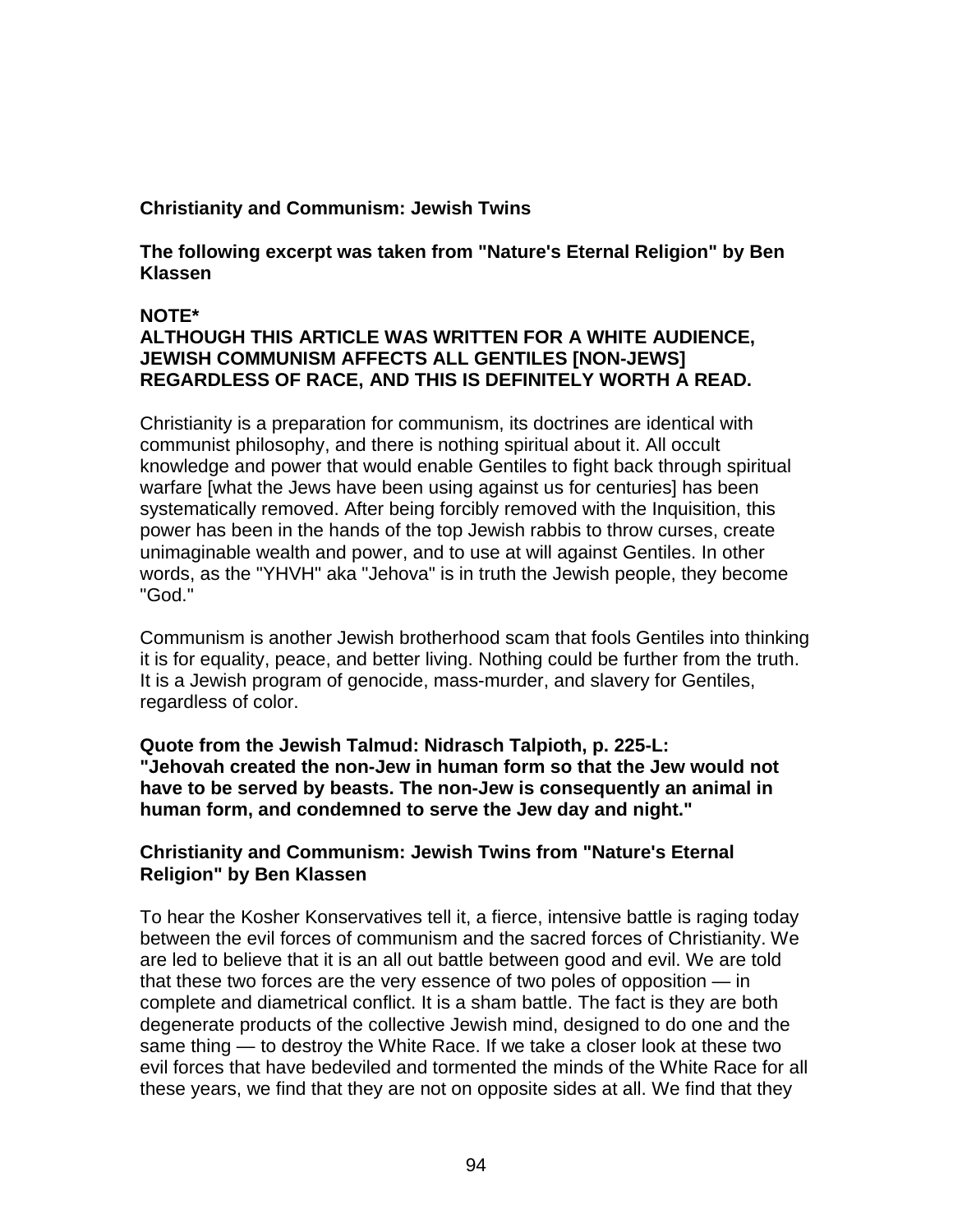are both on the side of international Jewry, doing the job they were designed to do, namely: confuse and confound the White Man's intelligence so that he himself will help the Jew in destroying the White Race.

In comparing the two we find that they are strikingly similar, and not opposites. In fact, there are so many similarities in the two programs and in the philosophy of these two creeds that the hand of the same author can easily be detected. That author is the International Jewish network. They and they alone wrote both the creed of Christianity and the creed of communism. Both communism and Christianity preach against materialism. Communism designates those productive and creative forces of our society to which we owe in such large part the benefits of a productive White civilization, as "bourgeois." It then lashes out with unparalleled fury at the bourgeois and tells us over and over again that they must be destroyed. Instead of giving credit where credit is due, it slanders and vilifies these constructive and productive elements, namely the bourgeois or the capitalists, as the ultimate in evil. Christianity tells us basically the same thing. It tells us that it will be more difficult for a camel to pass through the eye of a needle than for a rich man to get to heaven. It tells us that we should "sell all thou hast and give it to the poor," an insidious piece of advice that, if followed, would make us all a pack of roving bums and beggars. It would most surely cause the breakdown of our society. Christianity further tells us "lay not up treasures on earth, but lay up treasures in heaven." Throughout, the implication is clear. Don't accumulate unto yourself any of the good things in life. If, through hard work, you've already managed to accumulate some wealth, get rid of it, give it away, give it to the poor, above all, give it to the Church, they'll take it, with relish. The net result of this fantastically bad advice, of course, is that it will more easily pass into the hands of the Jews, who do not subscribe to such foolishness. They hope to make fools of us, knowing very well the old saying "A fool and his money are soon parted," is only too true.

The other side of the coin is that the leaders of both Christianity and communism themselves are fantastically materialistic. When we look at the Catholic Church on down through the ages, we find that whereas they were extracting the last mite from the poor widow, the church itself was gathering up and hoarding gold, silver and precious gems in unbelievable quantities. Not only was it taking in and gathering all the gold, silver and precious stones that it could, but it acquired huge amounts of real estate, and the Catholic Church today is undoubtedly the most fantastically wealthy institution on the face of the earth. Even through the Dark Ages when poverty was widespread, mostly because of Christianity itself, we find these huge and fabulously rich cathedrals, built in the midst of poverty, with gold encrusted altars and apses and vaults and columns and walls. The leadership of the Church caused to be built huge and great Basilicas, Cathedrals, Abbeys, Baptisteries, Mausoleums, Convents, and Churches. Practically all of these were so lavish and so huge in comparison with the meager surroundings of the times, that they flamboyantly stood out as the main repository of all the material wealth — gold, silver and architectural lavishness — of both their era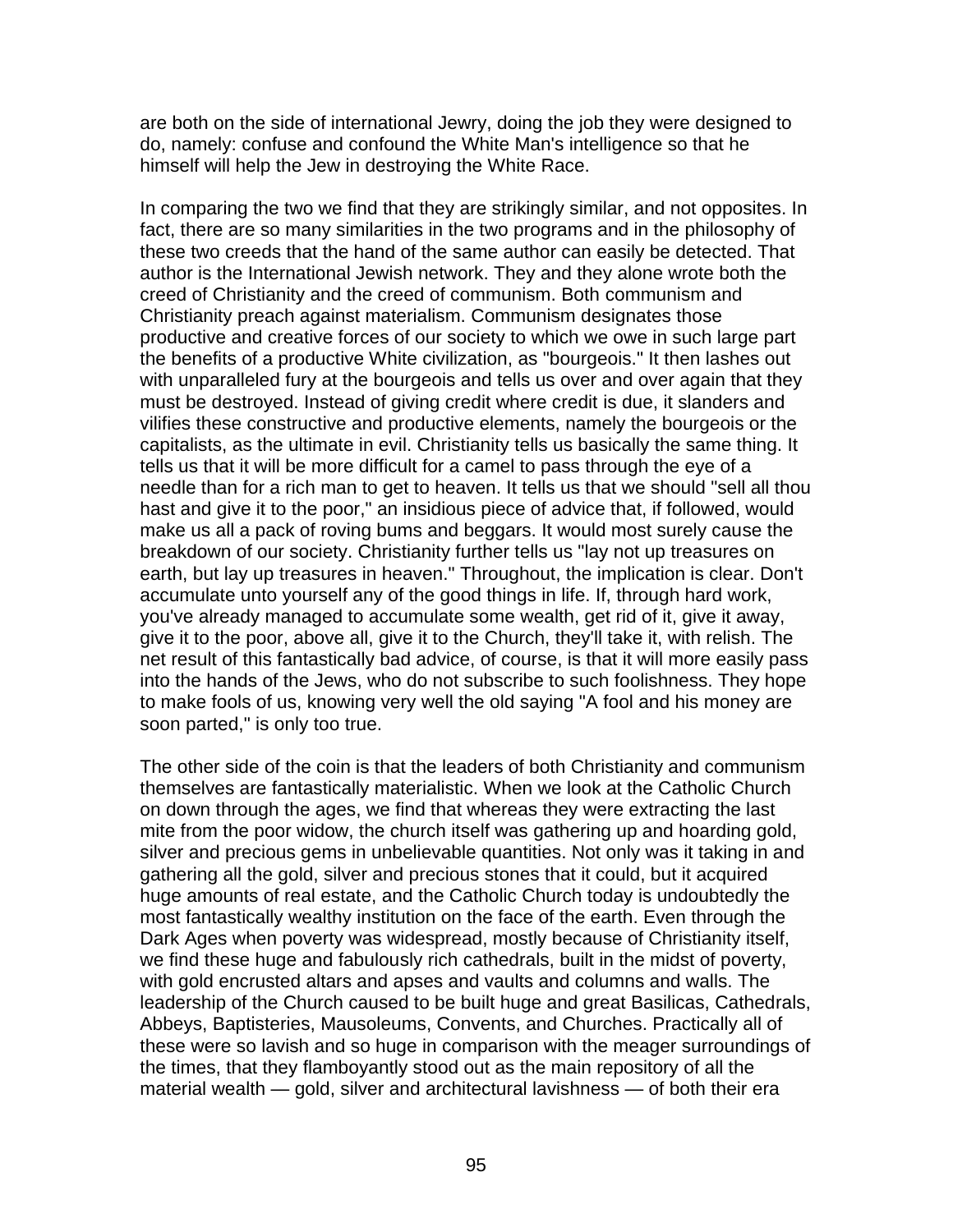and their geographical location. The church never has bothered to explain why it was so necessary to have such lavish wealth on display to the worshipping faithful, who were told time and again that it was evil to "lay up treasures." Unto this day, churches are built to be flamboyant, garish and bizarre. Money seems to be no object.

The Vatican, that citadel of "spiritual" leadership, which also preaches, "lay not up treasures on earth," does not practice what it preaches. On the contrary, what it practices is indeed the height of hypocrisy, and the antithesis of spirituality. It goes all out for laying up treasures on earth. It has amassed unto itself a portfolio of 5.6 billion dollars in stocks alone, not to mention all of its real estate, art treasures and other valuables. It enjoys an annual income of 1.5 billion dollars, much of it undoubtedly collected from the "widow's last mite," as well as its vast holdings. Next Back Home The United States religious establishment as a whole is valued at 102 billion dollars. In 1969, of the 17.6 billion dollars United States individuals contributed to charity, 45 percent, or 7.9 billion dollars was earmarked for religious purposes. Pretty materialistic for a religion that "shuns" earthly treasures and preaches "my kingdom is not of this world."

Likewise, the communist bosses in Russia, practically all of which are Jews, have accumulated unto themselves all the riches of the countryside. While the communist slave laborer is toiling away twelve hours a day and then comes home to a dingy, dirty, filthy, crowded little apartment shared with other families, his Jewish bosses have opulent palaces spread all over the countryside. They drive the best of cars, chauffeur driven, of course, and eat the best of foods. Not only that, but they have the best of planes at their disposal to fly wherever they see fit to govern their slave laborers. These Jewish communist bosses usually also have at their disposal imported clothes and tailors and a galaxy of servants. When they need a rest from running their slave empire, they have private villas on the Black Sea or other choice vacation spots at their beck and call. And so it goes in the Proletarian Worker's Paradise.

Let us pass on to the next similarity. Both communism and Christianity make extensive use of the weapons of terror, both psychological and real. Undoubtedly the most ghoulish and vicious concept ever contrived by the depraved and collective mind of Jewry is the concept of hell. Can you think of anything more horrible than placing millions of people in confinement in a superheated torture chamber and then burning them forever and ever without even the mitigating mercy of allowing them to die? With this piece of "Good News," and "Joyful Tidings," Christianity set out to conquer the minds of its superstitious and unreasoning victims. The fact that such a torture chamber was non-existent did not at all detract from the fact that it was a real threat to those who were made to believe that it was real. To a child, for instance, if you tell him that the Boogieman is going to get him, and he innocently believes you, then the threat is just as real as if a Boogieman actually existed. And so it is with hell. To those that have become convinced that it exists, this horrible threat is just as real as if it did exist.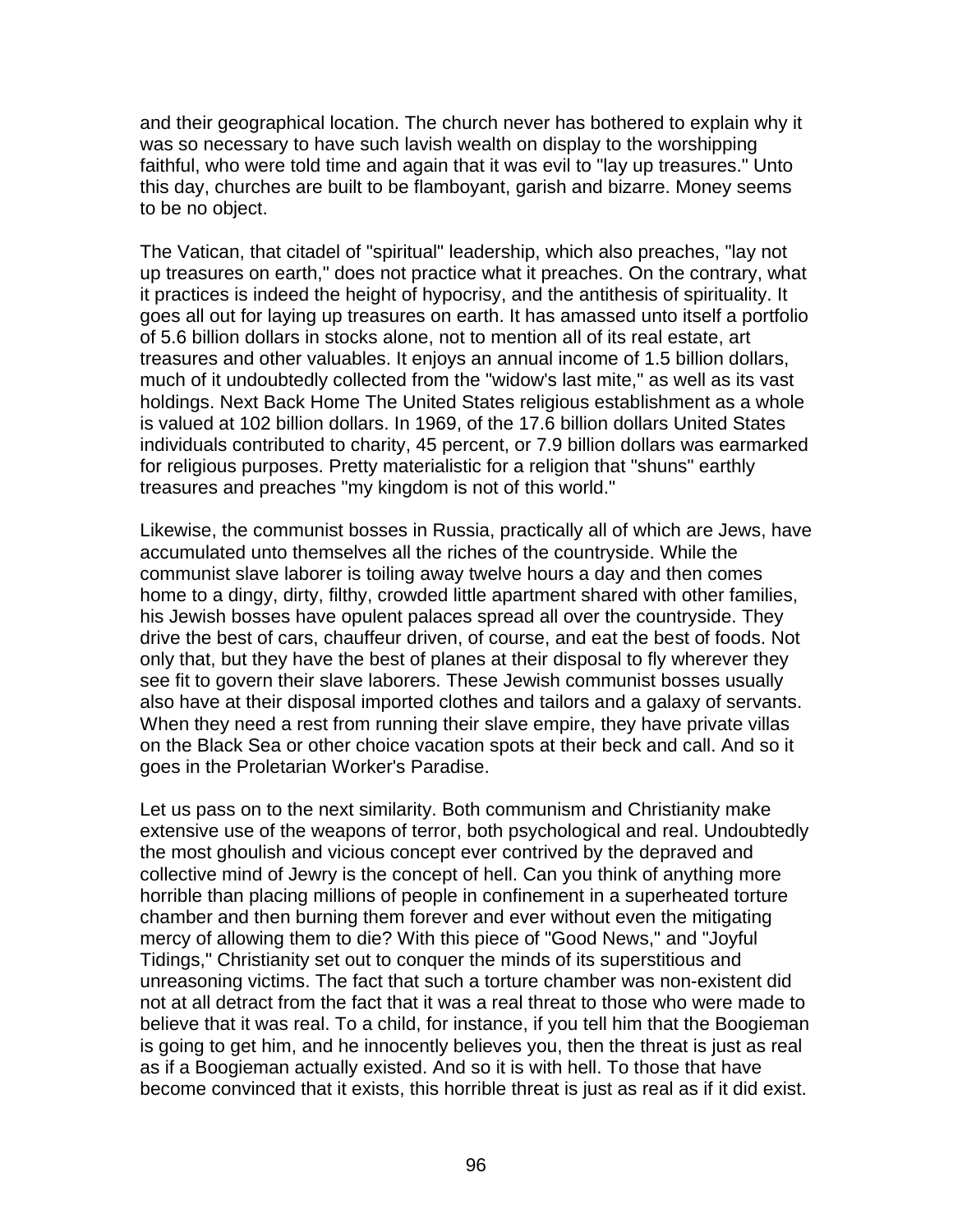However, Christianity did not stop with using psychological terror alone. Those who deviated from the official church line were declared as heretics and forthwith burned at the stake. The idea of using fire in one form or another as a means of torturing their opponents seems to have obsessed these "loving" Christians' minds. According to van Braght's famous Martyr's Mirror, some 33,000 Christians were put to death by other so-called Christians by means of burning at the stake, a grizzly type of revenge.

Among my ancestors alone (who were of the Mennonite faith) some 2,000 martyrs were burned at the stake by these ever-loving Christians. One outstanding feature about this burning at the stake business was that they were always White people who were being burned. Never have I ever heard of a Jew being burned at the stake for not believing precisely along specified lines of Judaism, even though they did not believe in Christ at all. Burning at the stake wasn't the only means of torture and death used by these love-dispensing Christians who were so eager lo spread their message of love.

During the Inquisition, and other times, all the beastly refinements of torture that the depraved human mind could devise were used to extort confessions and whip the unbelievers or heretics into line. The thumb-screw, water-dip, the iron corset, drawn and quartered, gouging out one's eyes with hot irons, and the rack (slowly tearing limb from body by means of stretching) were but some of the devices used by these ever-loving Christians to spread their gospel of Love. When the communists came along and used physical torture as one of their instruments of conquest, they had very little left to invent but what the Christians had already utilized before them. And this is as can be expected, since it was Jewish fiendishness that designed the means of torture for both. Nor did the Church hesitate to use wholesale warfare to batter down whole nations that did not submit to their religious dictation. In fact during the 16th, 17th and 18th century the main causes of war were religious dissentions in which one religious group sought to force their beliefs on their opposites by wholesale warfare and slaughter. The communist record of using wholesale terror, both psychological and physical, is so recent, so widespread and so well known that we need hardly review it here.

In Russia alone the Jewish communist regime used terror on a scale unknown before in the annals of history. In order to exterminate the best of the White Race in Russia, namely the White Russians, the Jews slaughtered some 20,000,000. The terror, the killings, the murders that are going on in Russia today defy the imagination of the average White Man's mind. In any case, both communism and Christianity are using, and have used, terror extensively, both psychological and physical, to subjugate their victims. Whereas the Christians excelled in psychological terror, the communists excel in physical terror. But in both cases the Jews were experts in using whatever type of terror best accomplished their ends. Both communism and Christianity have a book that presumably lays down the creed of their movement. Christianity has the Jewish bible which was written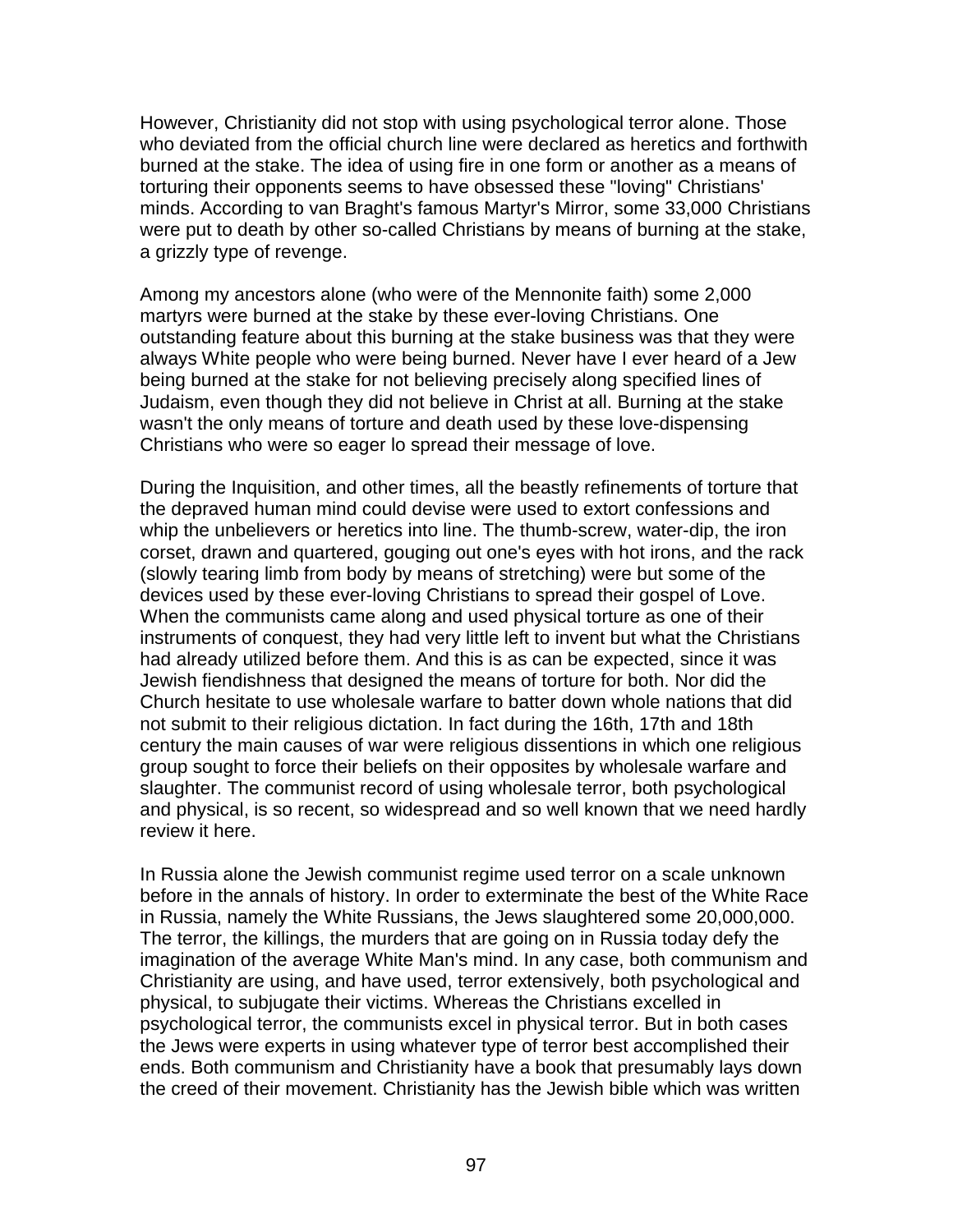by Jews, mostly about Jews, for the purpose of uniting the Jewish race and for destroying the White Race.

The communist bible is Karl Marx's Das Kapital and the Communist Manifesto, written by Karl Marx in conjunction with Friedrich Engels, both of whom were Jews. Both of these Jewish creeds, communism and Christianity, are highly destructive, and when followed, tear down the fabric of the society that has fallen victim to them. Christianity teaches the evilness of man, that he is a no-good, unworthy sinner, that he is born in sin and that his every instinct is evil. Communism preaches that the productive, creative element of our society, namely the "bourgeois" as they call them, is rotten and evil, and must be destroyed. It can be safely said that any sound, healthy society that turned either to complete Christianity and practiced all of its principles, or any society that practiced pure communism, would soon destroy itself. Again we want to vigorously point out that contrary to what these Kosher Konservatives are always telling us, communism is by no means the same as socialism or collectivism. The latter are basic constructive elements of any healthy society, but communism is an undisguised Jewish slave-labor camp.

Since I have gone into this matter in considerable detail in another chapter, we will not take further space to review this idea here. Both communism and Christianity preach the equality of man. Christianity preaches that we are all equal in the eyes of the Lord, whereas the communists preach that we all must become equal in the communist society. The latter argue that the only reason we are not equal is entirely due to environment, and this little quirk of Nature they are going to correct. By the time they get through processing us all in an equal environment, they assure us they will have leveled us all down to where we are all equal.

This will only be too true, for the White Race will be leveled down to where they are all equal to a horde of miserable slaves, whereas every Jew, on the other hand, will be a king. Not only do both communism and Christianity preach the equality of the individual, but they also preach the equality of races, another vicious lie thrown in the face of Nature. Both creeds have a very tricky dogma that is rather nebulous and confusing, not to say contradictory, in itself. They both, therefore, have set up a hierarchy that interprets what the correct dogma of the day is and everyone is to toe the line or suffer the consequences of an entrenched power structure. Christianity and communism both have had their schisms. In the case of Christianity, the followers that differed were called heretics and in the case of communism, those that stray from the official line are called deviationists. In the case of Christianity, the Great Schism, of course, was during the Reformation when the Protestant segment developed and broke away from the Catholic Church. It then proceeded to split and splinter in a thousand different directions from there on out, all to the detriment and destruction of the White Race. The first great split, of course, was when the Byzantine Empire split from the Roman or Western half.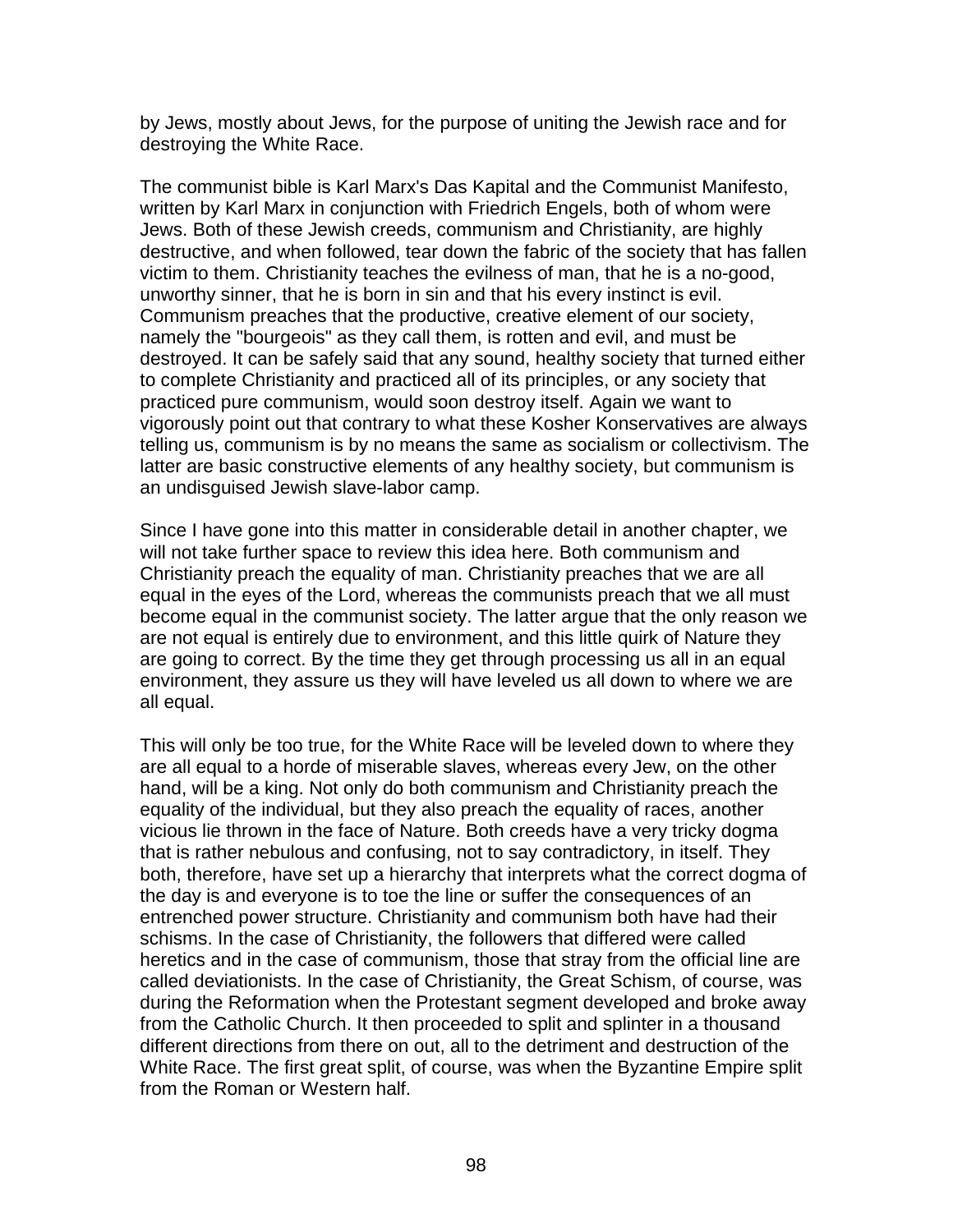Among the communists there were a number of schisms such as the Mensheviks and the Bolsheviks, and a number of other schisms, before the communists ever came to power. After they did come to power, there were the Stalinist communists and the Trotskyite communists, the latter being vigorously pursued and purged from the ranks. Now we presumably have the Mao wing of the communist party and for a while we had the Tito deviationists, and so on. In any case, the main idea in Christianity and communism is the same: On top of a confusing and impossible dogma sits a tight powerful hierarchy which dictates and interprets what the line of its followers must be, and terror, death and reprisal are the consequences to those who dare to think for themselves. It is not at all surprising that the archenemy of both these Jewish creeds is Adolf Hitler, because he dared to come out with a healthy, natural social structure that embodied those principles that were in harmony with the natural laws, and with the healthy instincts for the preservation of the White Race. We, therefore, find the Jewish press, the communist press, and Christianity, all in chorus, denouncing Adolf Hitler, and telling us what a terrible, terrible man he was. All perpetrate and repeat over and over again the same Jewish lies about Hitler that the Jews themselves have dreamed up and supplied to their toadying stooges. The similarities between these creeds go on and on. Both preach the destruction of the present society. They especially zero in on the destruction and downgrading of the more creative and productive elements of society as a whole. Both denounce and vilify the better elements of established society and rejoice at human failures and weaknesses, thereby claiming to prove the correctness of their communist-Christian theory.

The Jews, who are the perpetrators of communism, envision the United Nations headquarters to finally rest in Israel and in particular, in Jerusalem. Christianity too, continuously keeps talking about Zion, the New Jerusalem, and looks to Jerusalem as the Holy Land, its origin and spiritual headquarters. Both of these Jewish creeds consistently follow policies which are disastrous to the welfare of the White Race. I have already gone into considerably detail about the catastrophic effects of Christianity on the great White Roman civilization. I have also pointed out previously that the Jews in communist Russia killed off 20,000,000 of the best White Russians. However, the programs and policies of both these creeds extend much further than these two major catastrophes of history and to point out how disastrous the effects of both Christianity and communism have been upon the fortunes of the White Race would require a whole volume in itself. I believe we have scattered throughout this book a mass of such examples that it is hardly necessary to again repeat them here. Another similarity that manifests itself in both of these Jewish creeds is that both have an incurable ability to put forth a profuseness of verbiage that is extremely vague and beclouded with confusion. Not only is the verbiage profuse, but incredibly lacking in substance. This is an old Jewish trick to confuse and confound the minds of their opposition, the latter being deceived into thinking that all this vast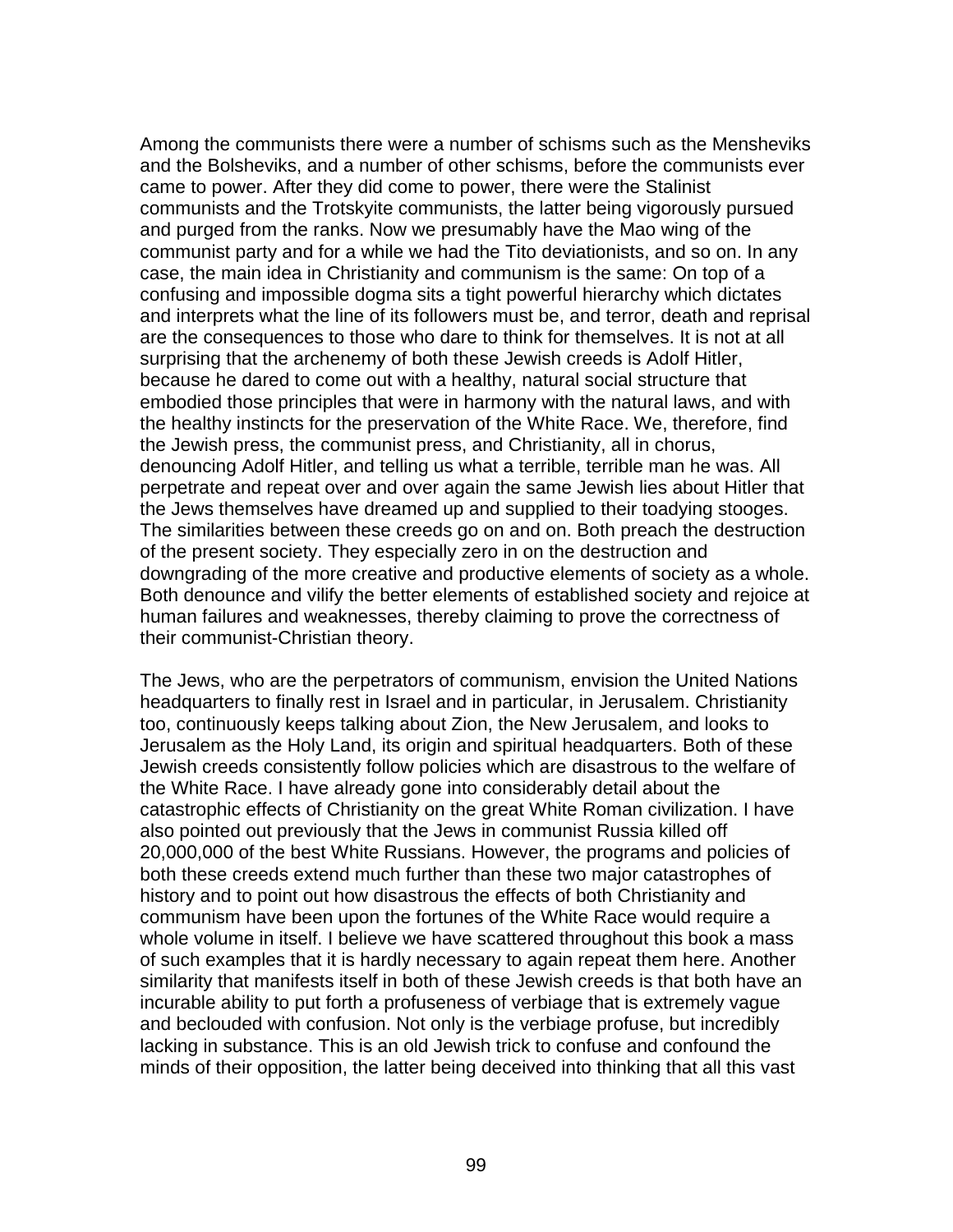collection of words must have some higher meaning beyond their comprehension.

To further destroy and beat back the opposition, both creeds have developed to a high state the art of hurling vicious trigger words and hate words at their opponents. The Christians developed such hate-trigger words as atheist, heathen, heretic, apostate, blasphemy, pagan, sinner and anti-Christ. The communists have developed a whole stable of similar trigger words, and some of these are Fascist, Nazi, racist, bigot, prejudice, and anti-Semitic. Without anyone really stopping to analyze what each of these words mean and why they should be considered as bad, these words have been developed to a high state of implied evil so that by just merely calling these names, you need not really debate the issues, but mercilessly strike down your opponents without resorting to any debate or reasoning whatsoever. If the similarities between Christianity and communism seem rather striking, there is a very good reason for their parallel ideology. That reason is, of course, they were both concocted by the Jewish power structure for the common objective of destroying the White Race. Unfortunately, up to this point, both their ideologies have been devastatingly effective. It is partially the purpose of this book and the Creativity Movement to confront this devastating attack on the mind of the White Race and expose these twin Jewish ideologies for what they are. Furthermore, I am firmly convinced, and it is my measured conclusion, that the Jews could never have foisted modern communism on a long suffering humanity, had they not First softened up, unhinged and confused the intellect of the White Race with the fallacious snares of Christianity. It is therefore the further objective of Creativity to help straighten out the befuddled thinking of the White Race to where they then can, and will, expunge both of these twin Jewish scourges from the face of this planet.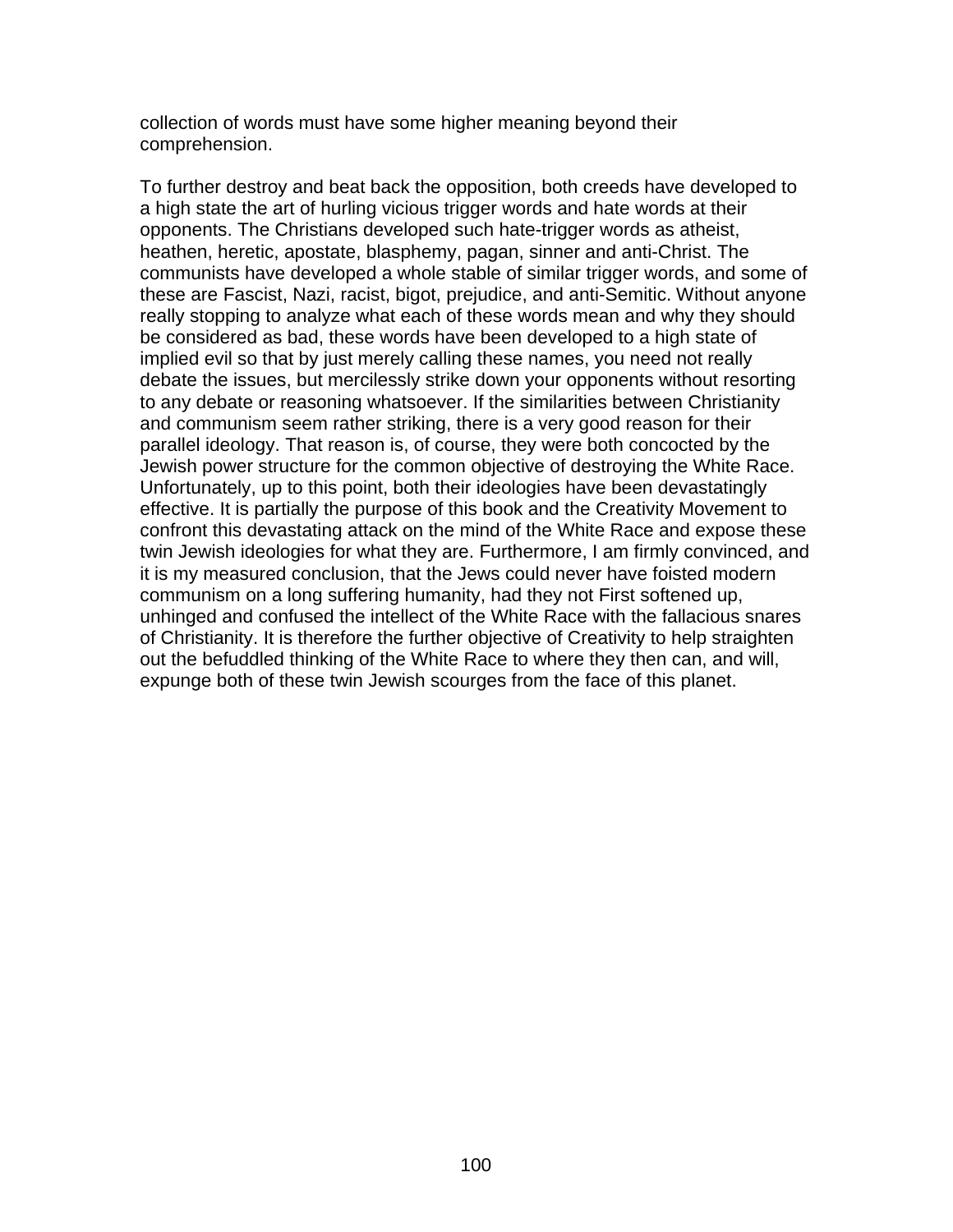# Jews Owned and Operated the African Slave Trade

With the internet [www = 666], the Jews cannot contain their lies anymore, as the truth is coming out. Some Jews themselves are now admitting publicly that the 'holocaust' is a total lie - Click Here.

Of course, they will try to wheedle their way out of this, like everything else; some billions upon billions of dollars later, and also the so-called 'war criminals' who were unjustly murdered for nothing but a bunch of bullshit lies; also the Jews to extort incredible amounts of money and rob the Palestinians of their land and homes [while the homeless Palestinians have been relegated to being brutalized in camps], based upon more lies in that filthy bible of theirs, which is nothing more than a fictitious history and subliminal tool to give them ultimate wealth and power. 'Thou shalt prosper.' MAYBE IT IS HIGH TIME THE JEWISH PEOPLE SHOULD START PAYING 'REPARATIONS' WHICH OF COURSE IS ONLY POCKET CHANGE TO MOST OF THEM.

Another one I want to bring up again and this is definitely worth a read. OF COURSE WE ARE TOTALLY AGAINST ISLAM, as this is another Jewish program and those who unknowingly are devoted to this lie are under the psychic control of the Jews, no different from the Christians. But, the following article is well worth reading, especially for African Americans here. The Jews are the ones who should be paying reparations, of which they can very well afford:

#### **Who Brought the Slaves to America? By Walter White Jr., 1968**

**From:**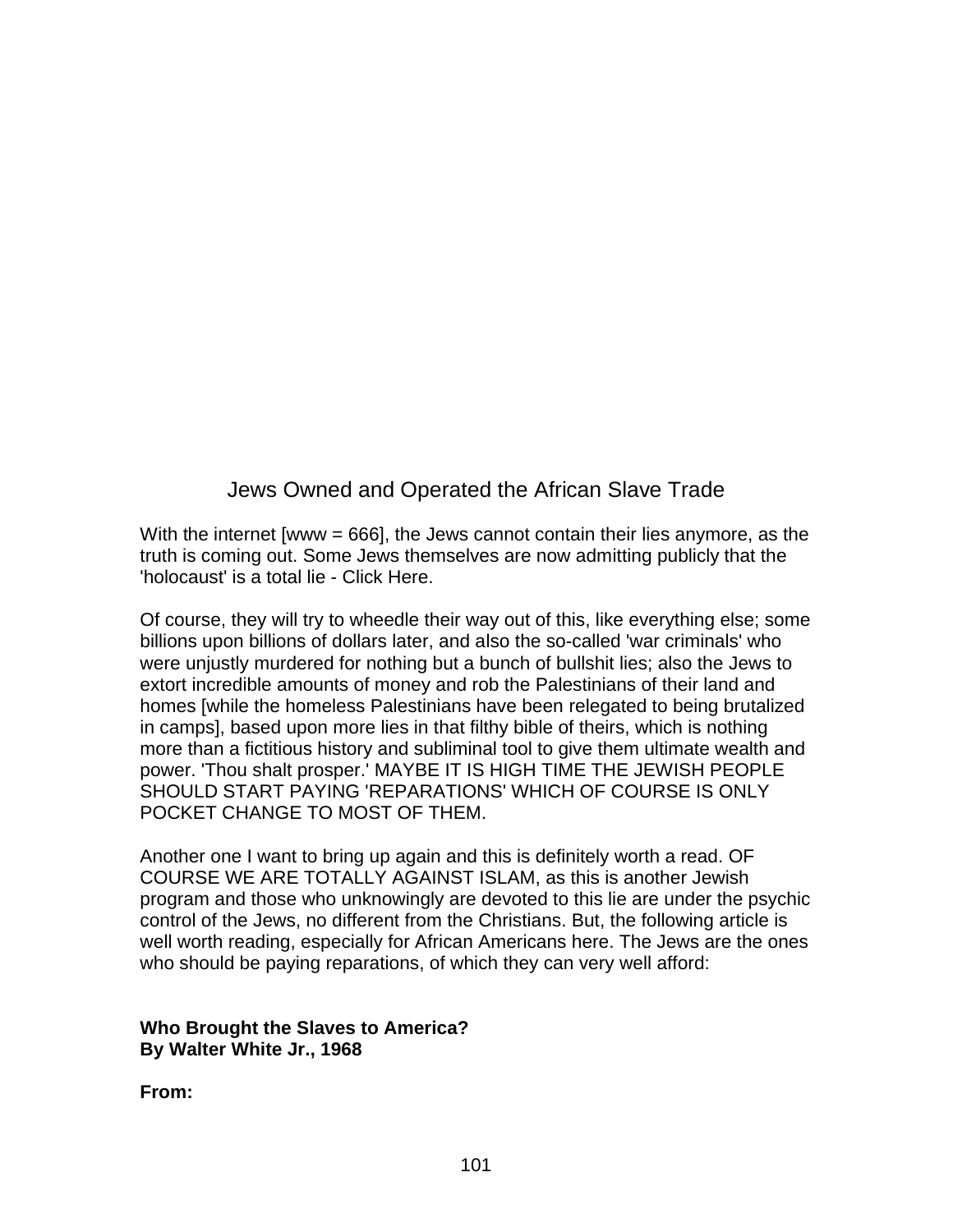http://www.radioislam.org/islam/english/toread/who\_brought\_slaves\_to\_america. htm

The story of the slaves in America begins with Christopher Columbus. His voyage to America was not financed by Queen Isabella, but by Luis de Santangelo, who advanced the sum of 17,000 ducats (about 5,000 pounds-today equal to 50,000 pounds) to finance the voyage, which began on August 3, 1492.

Columbus was accompanied by five 'maranos' (Jews who had foresworn their religion and supposedly became Catholics), Luis de Torres, interpreter, Marco, the surgeon, Bemal, the physician, Alonzo de la Calle and Gabriel Sanchez (1).

Gabriel Sanchez, abetted by the other four Jews, sold Columbus on the idea of capturing 500 Indians and selling them as slaves in Seville, Spain, which was done. Columbus did not receive any of the money from the sale of the slaves, but he became the victim of a conspiracy fostered by Bemal, the ship's doctor. He, Columbus, suffered injustice and imprisonment as his reward. Betrayed by the five maranos (Jews) whom he had trusted and helped. This, ironically, was the beginning of slavery in the Americas (2).

The Jews were expelled from Spain on August 2, 1492, and from Portugal in 1497. Many of these Jews emigrated to Holland, where they set up the Dutch West Indies Company to exploit the new world.

In 1654, the first Jew, Jacob Barsimson, emigrated from Holland to New Amsterdam (New York) and in the next decade many more followed him, settling along the East Coast, principally in New Amsterdam and Newport, Rhode Island. They were prevented by ordinances issued by Governor Peter Stuyvesant from engaging in the domestic economy, so they quickly discovered that the territory inhabited by the Indians would be a fertile field. There were no laws preventing the Jews from trading with the Indians.

The first Jew to begin trading with the Indians was Hayman Levy, who imported cheap glass beads, textiles, earrings, armbands and other cheap adornments from Holland which were traded for valuable fur pelts. Hayman Levy was soon joined by Jews Nicholas Lowe and Joseph Simon. Lowe conceived the idea of trading rum and whiskey to the Indians and set up a distillery in Newport, where these two liquors were produced. Within a short time there were 22 distilleries in Newport, all of them owned by Jews, manufacturing and distributing 'firewater.' The story of the debauching of the Indians with its resultant massacres of the early settlers, is a dramatic story in itself.

It is essential to comprehend the seaport of Newport. It is important in order to recognize the Jewish share in the Slave commerce. There was a period when it was commonly referred to as 'The Jewish Newport-World center of Slave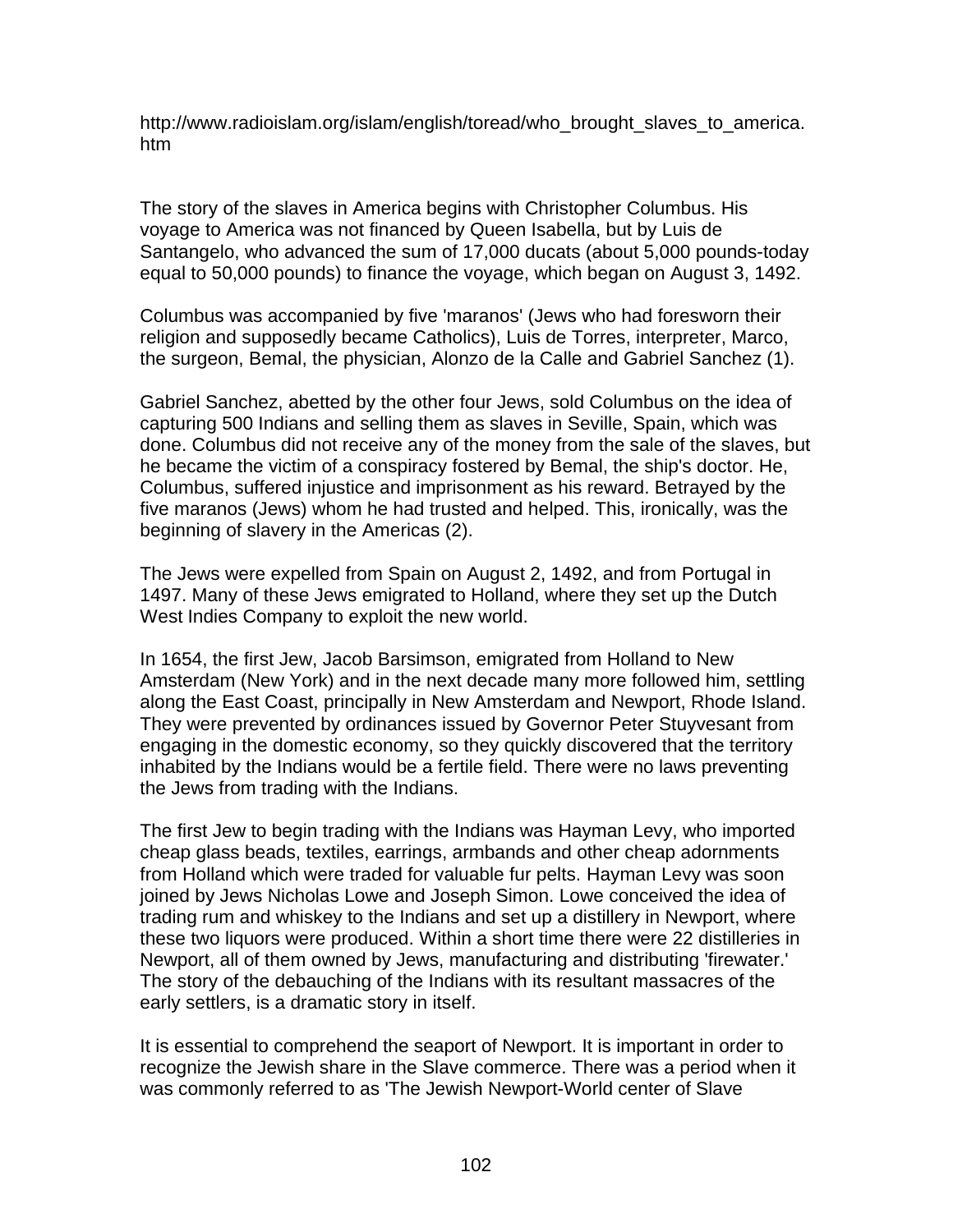Commerce.' All together, at this time, there were in North America six Jewish communities: Newport, Charleston, New York, Philadelphia, Richmond, and Savanuah. There were also many other Jews, scattered over the entire East Coast. Although New York held first place in the settlers of Jews in North America, Newport held second place.

New York was also the main source of Kosher meat, supplying the North American settlements, then the West Indies and also South America. Now Newport took over! Newport also became the great trade harbour of the East Coast of North America. There, vessels from other ports met, to exchange commodities. Newport, as previously mentioned, represented the foremost place in the commerce of rum, whiskey, and liquor dealings. And to conclude, it finally became the Main Center of Slave dealings. It was from this port that the ships left on their way across the ocean, to gather their black human cargo and then derive great sums of money in exchange for them.

An authentic, contemporary report, based on authority, indicates that of 128 Slave ships, for instance, unloaded in Charleston, within one year, their "Cargo," 120 of these were undersigned by Jews from Newport and Charleston by their own name. About the rest of them, one can surmise, although they were entered as Boston (1), Norfolk (2), and Baltimore (4), their real owners were similarly the Jewish slave dealers from Newport and Charleston.

One is able to assess the Jewish share in the entire dealings of the Newport, if one considers the undertaking of a lone Jew, the Portuguese, Aaron Lopez, who plays an important part in the over-all story of the Jews and Slavery.

#### Aaron Lopez

Concerning the entire commerce of the Colonies, and the later State of Rhode Island, (which included Newport) bills of lading, concessions, receipts, and port clearances carried the signature name of the Jew Aaron Lopez (3). This all took place during the years 1726 to 1774. He had therefore more than 50% of all dealings under his personal control for almost fifty years. Aside from that there were other ships which he owned, but sailed under other names.

In the year 1749, the first Masonic Lodge was established. Ninety percent of the members of this first lodge, fourteen all told, were Jews. And one knows that only so-called "prominent" individuals were accepted. Twenty years later, the second Masonic Lodge, "King David," was established. It is a fact that all of these members were Jews.

In the meantime, the Jewish influence in Newport had reached such proportions that President George Washington decided to pay them a visit. Upon his appearance, both of the Masonic Lodges sent an emissary - a Jew named Moses Seixas (4) - to approach the President with a petition, in which the Jews of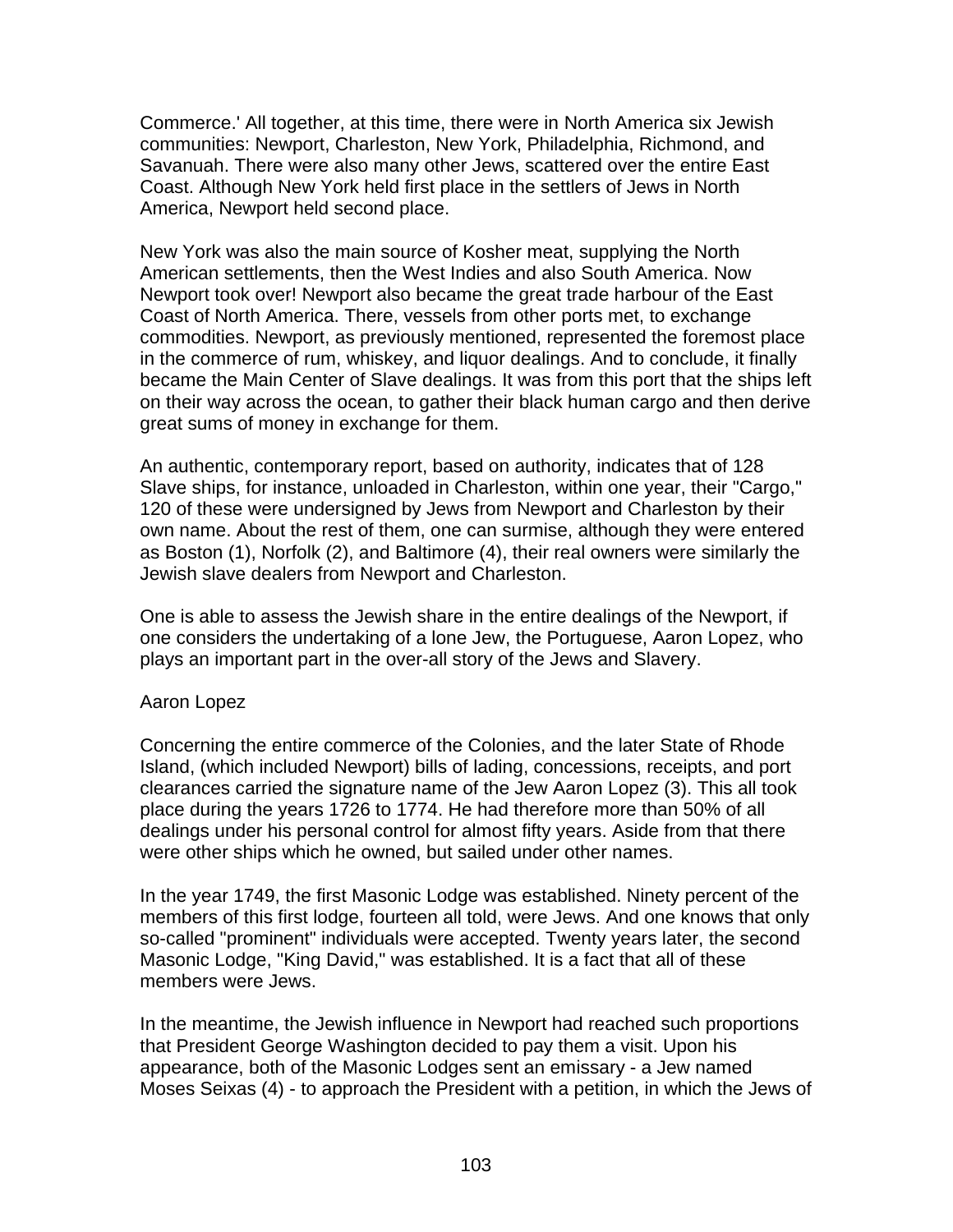Newport stated: "If you will permit the children of Abraham to approach you with a request, to tell you that we honor you, and feel an alliance...... and then: "Until the present time the valuable rights of a free citizen have been withheld. However, now we see a new government coming into being based on the Majesty of the people, a government, not sanctioning any bigotry nor persecution of the Jew, rather, to concede the freedom of thought, which each shares, whatever Nation or Language, as a part of the great Government machine."

It is necessary at this point to consider the disclosures as to who in reality obtained this legendary freedom in America at the founding of the Union. To be sure, the province became independent and severed from the English Jurisdiction. However, we can see from the petition (5) which Moses Seixas offered President Washington in the name of the Jews of Newport, that it was not in reality this type of freedom which they had in mind. They were merely concerned about themselves, and their "own civil rights," which had been withheld. Therefore, following the Revolutionary War, the Jews were accorded equal rights, and freed of all restrictions! And the Negroes? The Revolutionary War not withstanding, they remained Slaves! In the year 1750, one sixth of the population in New York was Negroid, and proportionately in the Southern parts of the Country, they outnumbered the others, but the proclamation of Freedom did not touch them. More of this later.

Let us scrutinize at close range this dismal handwork of the Jews which gave them influence and power, so we may comprehend the Slave Trade; for there has been so much written since that time by the zealous Jewish writers, that at the present, long since removed, it might appear natural, for the time element has a tendency to make things nebulous.

Let us follow the journey of one ship, owned by a slave dealer, Aaron Lopez, which had made many trips to the African coast.

For instance, in the month of May, 1752, the ship "Abigail" was equipped with about 9,000 gallons of rum, a great supply of iron foot and hand restraints, pistols, powder, sabres, and a lot of worthless tin ornaments, and under the command of the Jewish Captain Freedman, sailed off for Africa. There were but two Mates and six sailors comprising the crew. Three and one half months later they landed on the African Coast. Meantime, there had been constructed an African Agency, by the Jewish slave dealers, who had corralled them, and prepared them for sale. This organization reaching deep into Africa, had many ramifications, including the heads of groups, villages, etc. This method to win over these leaders for the Jewish slave trade, was similar to' that which the Jews had employed with the Indians.

At first, they presented them with rum, and soon found themselves in an alcoholic delirium. When the gold dust, and ivory supply was exhausted, they were induced to sell their descendants. At first their wives, and then their youths. Then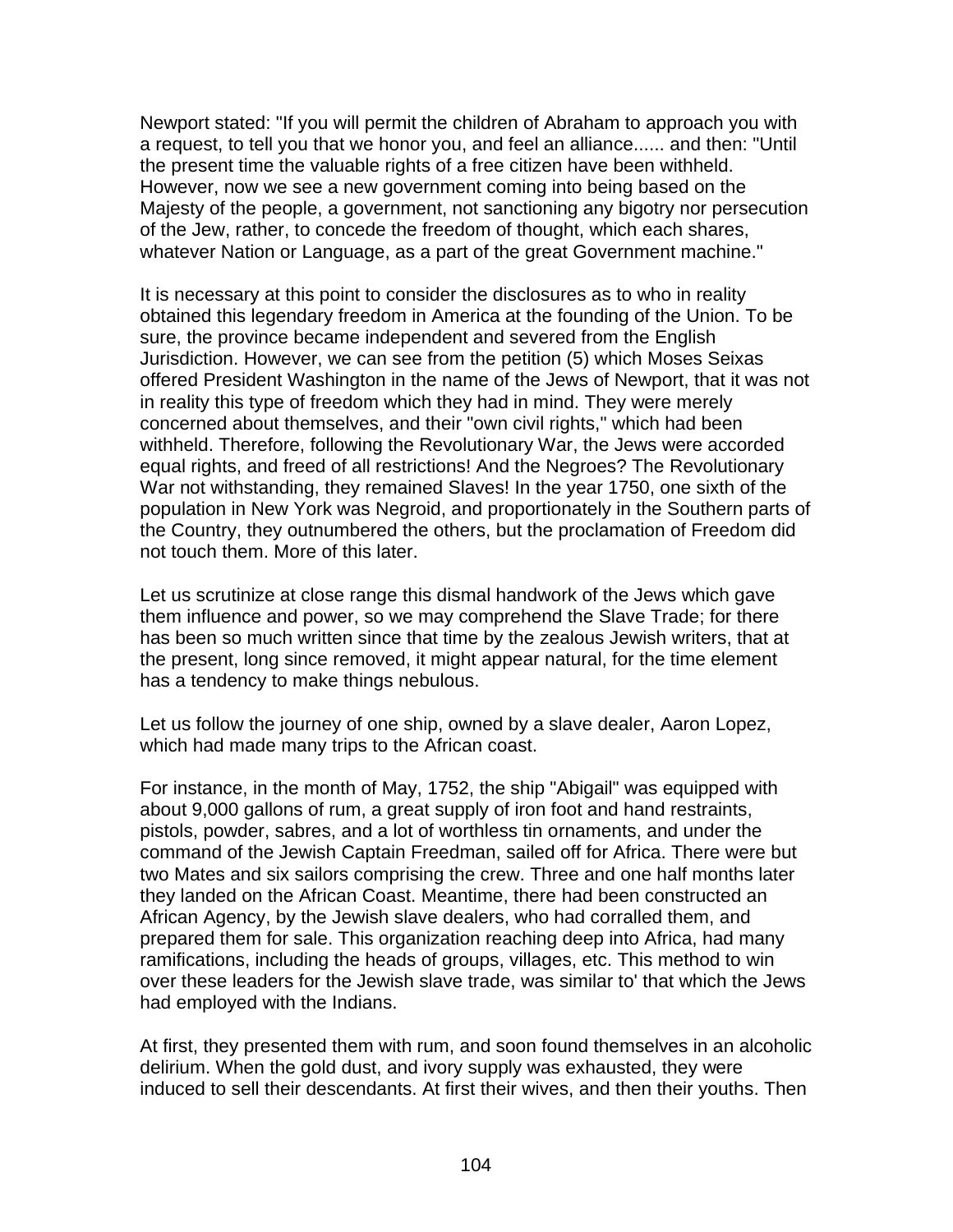they began warfare among each other, plotted and developed mostly by the Jews, and if they captured prisoners, these, too, were exchanged for rum, ammunitions and weapons to the Jews', using them for further campaigns to capture more Negroes. The captured Blacks were linked two by two and driven through the medieval forests to the coast. These painful treks required weeks, and some of them frequently became ill, and felled by exhaustion, and many unable to rise even though the bull whip was applied as an encourager. They were left to die and were devoured by wild beasts. It was not unusual to see the bones of the dead laying in the tropical sun, a sad and gruesome reminder to those who would later on tread this path.

It has been calculated that for each Negro who withstood the rigors of this wandering, there still had to be the long voyage across the ocean, before they reached American soil, nine out of ten died! And when one considers that there was a yearly exodus of ONE MILLION black slaves, then, and only then, can one assess the tremendous and extensive exodus of the African people. At present Africa is thinly populated, not alone due to the 1,000,000 literally dragged out of huts, but due to the five to nine million who never reached their destination. Once they reached the coast, the black slaves were driven together, and restraints were applied to hold them until the next transport ship docked. The agentsmany of them Jews—who represented the Chief, then began the deal with the Captain. Each Negro was personally presented to him. But the captains had learned to become suspicious. The Black one must move his fingers, arms, legs, and the entire body to insure that there were not any fractures. Even the teeth were examined. If a tooth was lacking, it lowered the price. Most of the Jew agents knew how to treat sick Negroes with chemicals in order to sell them as sound. Each Negro was valued at about 100 gallons of rum, 100 pounds of gun powder, or in cash between 18 to 20 dollars. The notations of a captain inform us that on September 5, 1763, one Negro brought as much as 200 gallons of rum, due to the bidding among the agents, raising the price.

Women under 25 years, pregnant or not, resulted in the same measure, if they were well and comely. Any over 25 years lost 25%.

And here it should be stated that those Negroes, purchased free at the African Coast for 20 to 40 dollars, were then resold by the same slave dealers in America for two thousand dollars.

This gives one an idea how the Jews managed to acquire tremendous fortunes. Following the bargaining, Captain Freedman paid the bill, either in merchandise or cash. He also recalled some advice which his Jewish employers gave him as he left Newport for Africa: "Pour as much water into the rum as you possibly can." In this manner the Negro chiefs were cheated two times by the Newport Jews!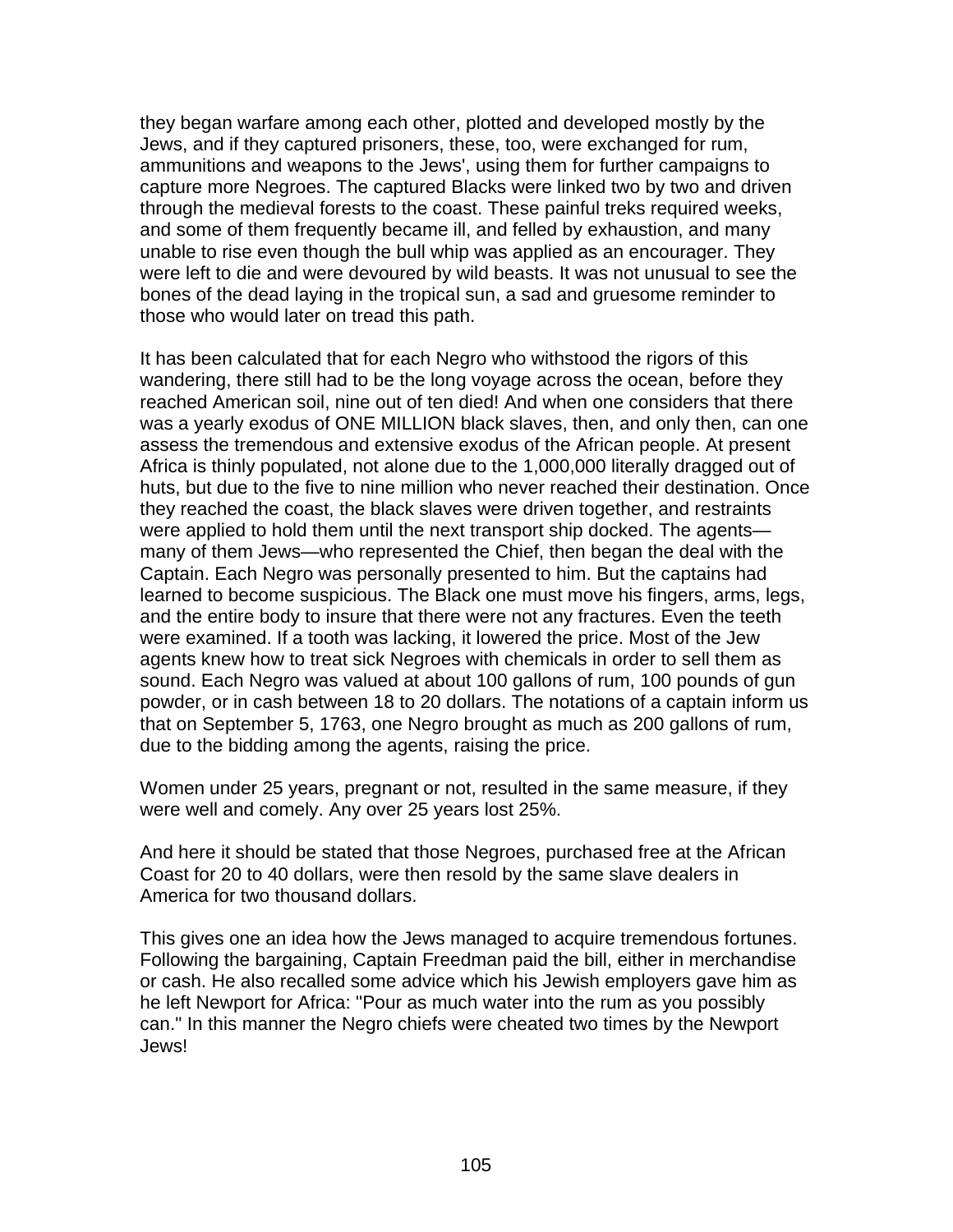The next step was to shave the hair from the head of the acquired slaves. Then they were bound and branded with a hot iron, either on the back, or the hip, identifying them with their owners. Now the Negro slave was indeed the property of the Jewish purchaser. If he fled he could be identified. Following this procedure, there was a farewell celebration. There were instances when entire families were brought out of the interior, to the coast, and then separated through the buyer—the father going with one ship, the sons and daughters into another. These "farewell" celebrations were usually packed with emotion, tears, drama and sadness. There was little joy, if ever.

The following day the transport began from land to ship. It was managed by taking four to six Negroes at one time in rowboats to the ship. Of course the slave dealers were aware of how the Negro loved his homeland above all else, and could only be induced by great force to leave it. So, some of the Negroes would leap into the water. But here the overseers were prepared with sharp dogs and retrieved the fleeing men. Other Negroes preferred drowning. What came aboard alive was immediately undressed. Here was another opportunity to jump overboard and reach land and freedom. But the slave dealers were pitiless and ruthless; they were merely concerned to get their Black cargo to America with the least loss. Therefore, an escapee, recaptured, had both of his legs cut off before the eyes of the remaining Negroes in order to restore "Order."

On board the ship the Negroes were separated into three groups. The men were placed in one part of the ship. The women into another, whereby the lusty Captain arranged it so that the youngest, mostly comely Negro women were accessible to him.

The children remained on deck, covered with a cloth in bad weather. In this fashion the slave ship proceeded on its journey to America. In the main, the ships were too small, and not at all suitable to transport people. They were barely equipped to transport animals, which the Negroes were likened to. In one space, one meter high (39 inches) these unfortunate creatures were placed into a horizontal position, pressed close together. Mostly they were chained together. In this position they had to remain for three months, until the end of the voyage. Rarely was there a captain who sympathized with them or evidenced any feelings whatever for these pitiable creatures. Occasionally they would be taken in groups to the deck for fresh air, shackled in irons.

Somehow, these Negroes were expendable and endured much. On occasion, one of them became insane, killing the other one pressed closely to him. They also had their fingernails closely cut so they could not tear at each other's flesh. The most horrible battles came about among the men, to acquire a centimeter or two for a comfortable position. It was then that the slave overseer stepped in with his bullwhip. The unimaginable, horrible, human excrement in which these slaves had to endure these trips is impossible to describe.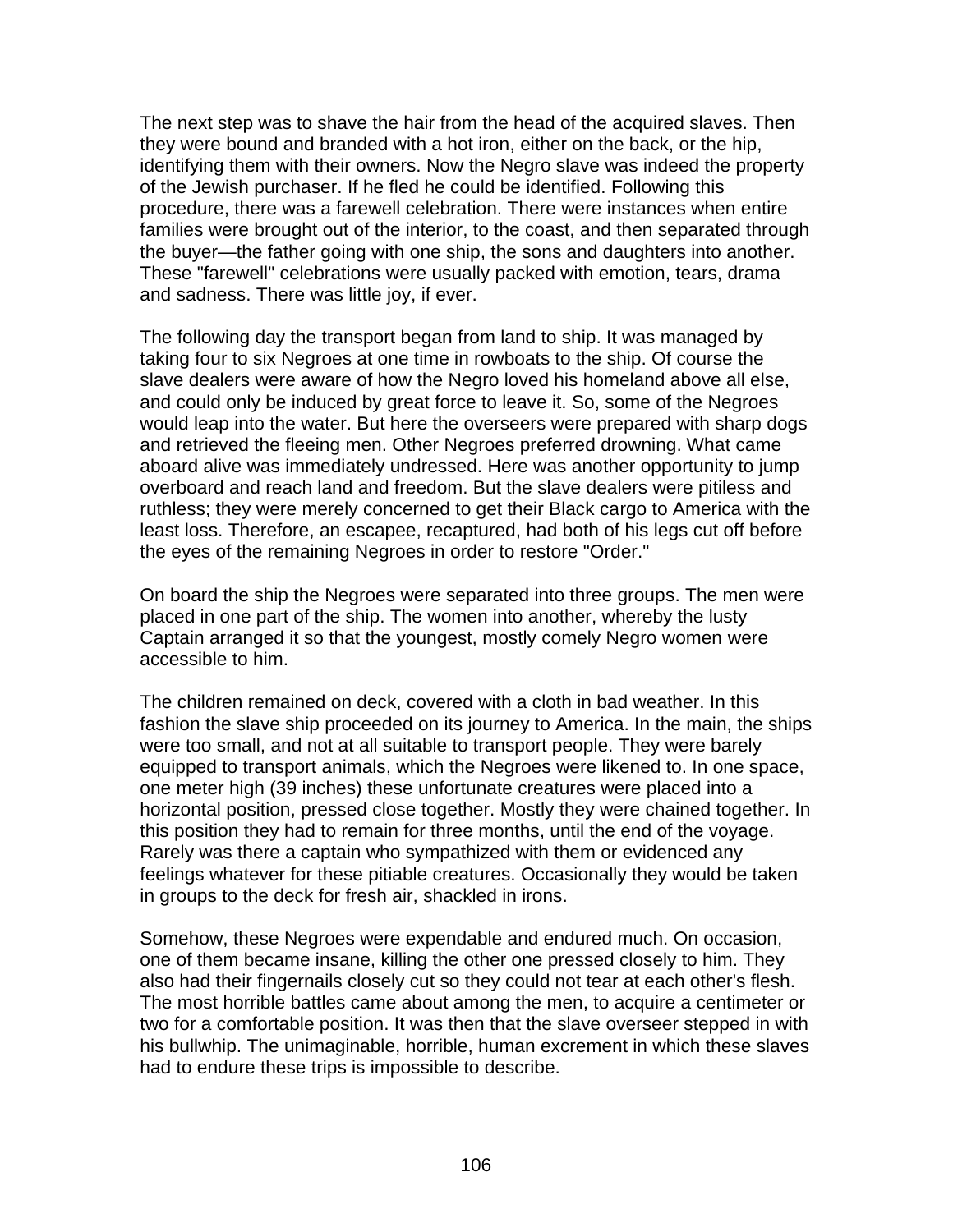In the women's quarters the same conditions prevailed. Women gave birth to children lying pressed closely together. The younger Negro women were constantly raped by the captain and the crew resulting, thereby, a new type of Mulatto as they came to America.

In Virginia, or in any of the other Southern port cities, the slaves were transferred to the land and immediately sold. A regular auction would take place, following the method of purchase in Africa. The highest bidder obtained the "Ware." In many cases—due to the indescribable filth—some of the Blacks became ill during the sea voyage from Africa to America. They became unemployable. In such cases the captain accepted any price. It was rare to dispose of them for no one wanted to purchase a sick Negro. Therefore, it is not surprising that the Jewish, unethical doctor senses a new form of revenue. They purchased the sick Negro for a small sum, then treated him, and sold him for a large sum. On occasion, the captain would be left with a few Negroes for whom he did not find a buyer. In that case he returned to Newport and sold them to the Jews for cheap domestic help. In other cases, the Jew owner of the ships took them over. This is why the city of Newport and its surroundings had 4,697 black slaves in the year 1756.

Slavery did not extend to the North. Moreover, in many of the North American Colonies, slavery was strictly forbidden. Georgia came under discussion; likewise also Philadelphia. And again it was the Jews who managed a loophole, which had given them freedom following the Revolutionary War, so, they schemed to make slave trading legal.

One had but to read the names of those persons living in Philadelphia who were requesting the elimination of existing laws regarding the slavery dealing. They were: the Jews Sandiford, Lay, Woolman, Solomon, and Benezet. That explained it all! But let us turn back to the slave ship "Abigail." Its captain—and we are reading from his ship's books—did a profitable business. He sold all of his Negroes in Virginia, invested some of the money in tobacco, rice, sugar, and cotton, and went on to Newport where he deposited his wares.

We learn from Captain Freedman's books that the "Abigail" was a small ship and could only accommodate 56 people. He managed, however, to clear from one trip 6,621 dollars, which he in turn delivered to the owner of the ship: one Aaron Lopez.

The staggering amounts of money acquired by the Jew ship owners and slavery dealers is better illustrated when we emphasize the many years in which this sale and purchase of human flesh was practiced. Prior to 1661, all of the Colonies had laws prohibiting slavery. It was in that year that the Jews had become powerful enough to bring about the repeal of these laws, and slavery began in earnest.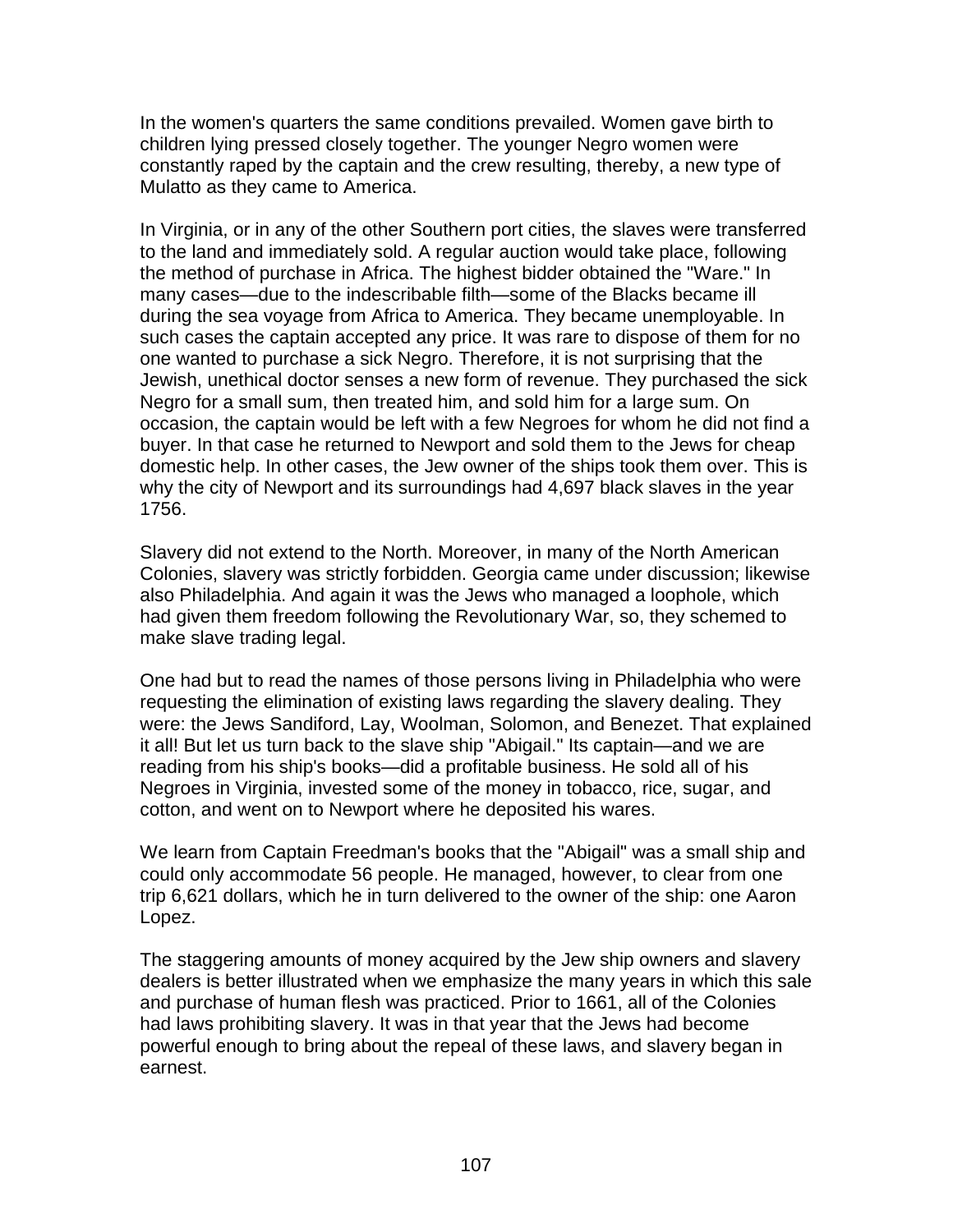The Jews had discovered that the Colonists needed additional manpower to help them clear their fields for planting, helping in the construction of dwellings, and in general to help with harvesting their crops. This was particularly true of the Southern states which we have referred to earlier. The Southerners had vast tracts of rich soil suitable for rice, cotton, tobacco and cane sugar. At first, impoverished Europeans were recruited. English prison doors were opened and finally prisoners ot war from England and Holland were brought to the Colonies, made to work until they had paid the cost of transporting them by ship and then set free.

It doesn't take a Jew long to discover what his brothers are doing, so a group of Jews settled in Charleston, South Carolina, where they set up distilleries for making rum and whiskey. They, too, learned that they could trade with the natives on the West Coast of Africa for ivory, and several ships were purchased and sent to Africa, trading the usual glass beads and other cheap ornaments for ivory, which, however, took up but little space on board ship. It occurred to these Jew traders that they could supply the plantations in the South with 'Black ivory', needed under swampy and malarial conditions which European labor could not tolerate without sickness, and which would not only fill the holds of their ships, but bring enormous profits. (This same group had earlier tried selling Indians as slaves but they found them completely unsatisfactory, as the Indians would not tolerate this type of work.) Thus, another segment of the slave trading had become active and profitable out of Charleston, South Carolina. Several shiploads of Black slaves were sent by the Dutch West Indies Company to Manhattan.

During this time there were a number of plantation owners established in the West Indies and two Jews, Eyrger and SayUer, with strong Rothschild connections in Spain, formed an agency called ASIENTO, which later operated in Holland and England. It was through these connections that Jews in Holland and England exerted influence and both of these connections cooperated in helping the Jews provide Black Slaves for the Colonists.

With the yearly capture and transport of one million Black slaves it is not difficult to figure that from 1661 to 1774 (one hundred thirteen years) approximately one hundred ten million slaves had been removed from their native land. About ten percent, or ELEVEN MILLION, Black slaves reached the Colonies alive.

We have talked about the small ship "Abigail" which could accommodate only 56 people and yet the profits per trip were enormous, with little or no investment. There were many other ships but we will concentrate here on only a few, such as the "La Fortuna," "Hannah," "Sally" or the "Venue" which made very great profits. The "La Fortuna," by the way, transported approximately 217 slaves on each trip. The owner cleared not less than \$41,438.00 from such a trip. These were dollars which the slave dealers 'could keep'. And these were dollars of value which would buy a great deal in return.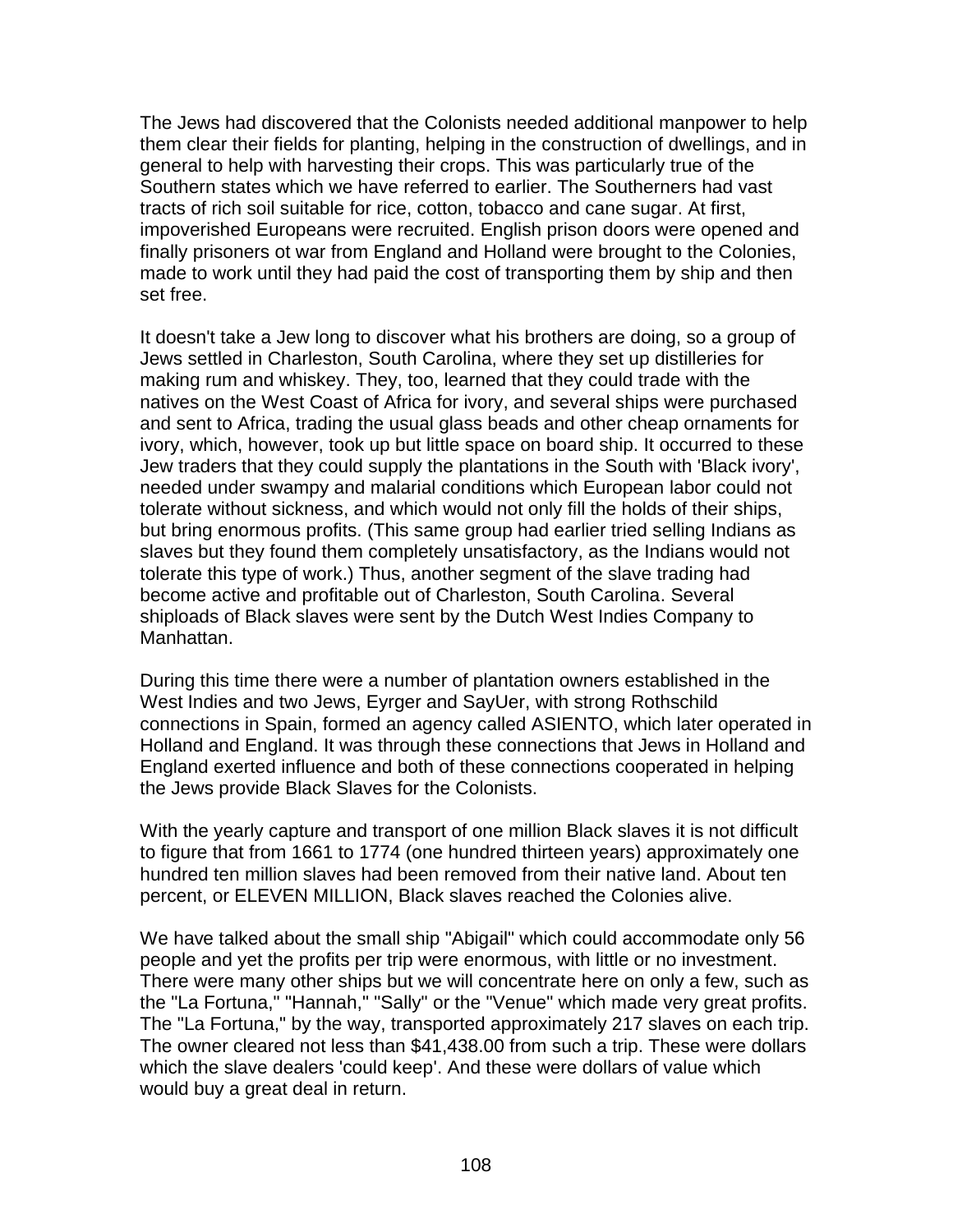When one considers that the Jews of Newport owned about 300 slavetransporting ships, active without interruption, docking at Newport-Africa, Charleston, (or Virginia), one can approximate the tremendous earnings which made their way to Jewish ship owners. Indeed, the Jews admit, that of the 600 ships, leaving Newport harbor into all the world, "at least half of them" went their way to Africa, and we know what these ships going to Africa "were seeking."

The fact that Aaron Lopez had control of over more than half of the combined deals in the Colonies of Rhode Island, with Newport, is well-known. The wellknown Rabbi Morris A. Gutstein, in his book, The Story of the Jews in Newport, attempts to remove these facts, maintaining that there is not any evidence that the Jews were connected with the Slave Trade. It is therefore imperative to prove that the Jew was indeed connected with the slave trading. Especially so since this rabbi insists they had made great contributions, and how very "blessed" their residence became for the city of Newport. Surely Morris A. Gutstein will grant us permission to present the facts which he was unable to find.

Turning to one report of the Chamber of Commerce of the "Rhode Island Colony" in the year 1764, we find, for instance, that in the year 1723 "a few merchants in Newport" devised the idea to send their Newport rum to the coast of Africa. It developed into such a great export that in the matter of a few years "several thousand (hogsheads)" of rum went that way. To which purpose did this rum serve?

The Carnegie Institute in Washington, D.C., presents and makes public authentic documents entitled "Documents Illustrative of the History of the Slave Trade in America". We wish to present a few facts from this particular collection of original documents and scrutinize them at closer range, and not at all to prove the heretofore Rabbi Morris A. Gutstein in error. In this collection of the first American institute of learning, we evaluate the capital "Rhode Island" which contributed the main share of the public documentation regarding the Slave trading. Here we find documented the recipients of the numerous shipping letters, also letters to the Slave dealers, and correspondence to the ship's captains, who were about 15% Jews, living in Newport. Among these we find, for instance, the Jew Isaac Elizar. He wrote a letter to Captain Christopher Champlin on February 6, 1763, saying he would like to be an agent for a load of slaves. Then follows the Jew Abraham Pereira Mendez, and one of the main slave dealers, Jacob Rod Rivera-the father-in-law of Aaron Lopez. And then there is Aaron Lopez, himself, and many, many more other Jews. Although we have considered Aaron Lopez several times, the size of this documented treatise limits us, and we cannot describe all of the writers concerned in the Slavery Dealing correspondence, their names and the special dates—rather, we wish to study the documentation of the 'Carnegie Institute' itself—keeping Aaron Lopez in mind. We wish to see what in the main this Jew was pursuing and what his business was. This is due to the fact that Rabbi Morris A. Gutstein presents him as a "lofty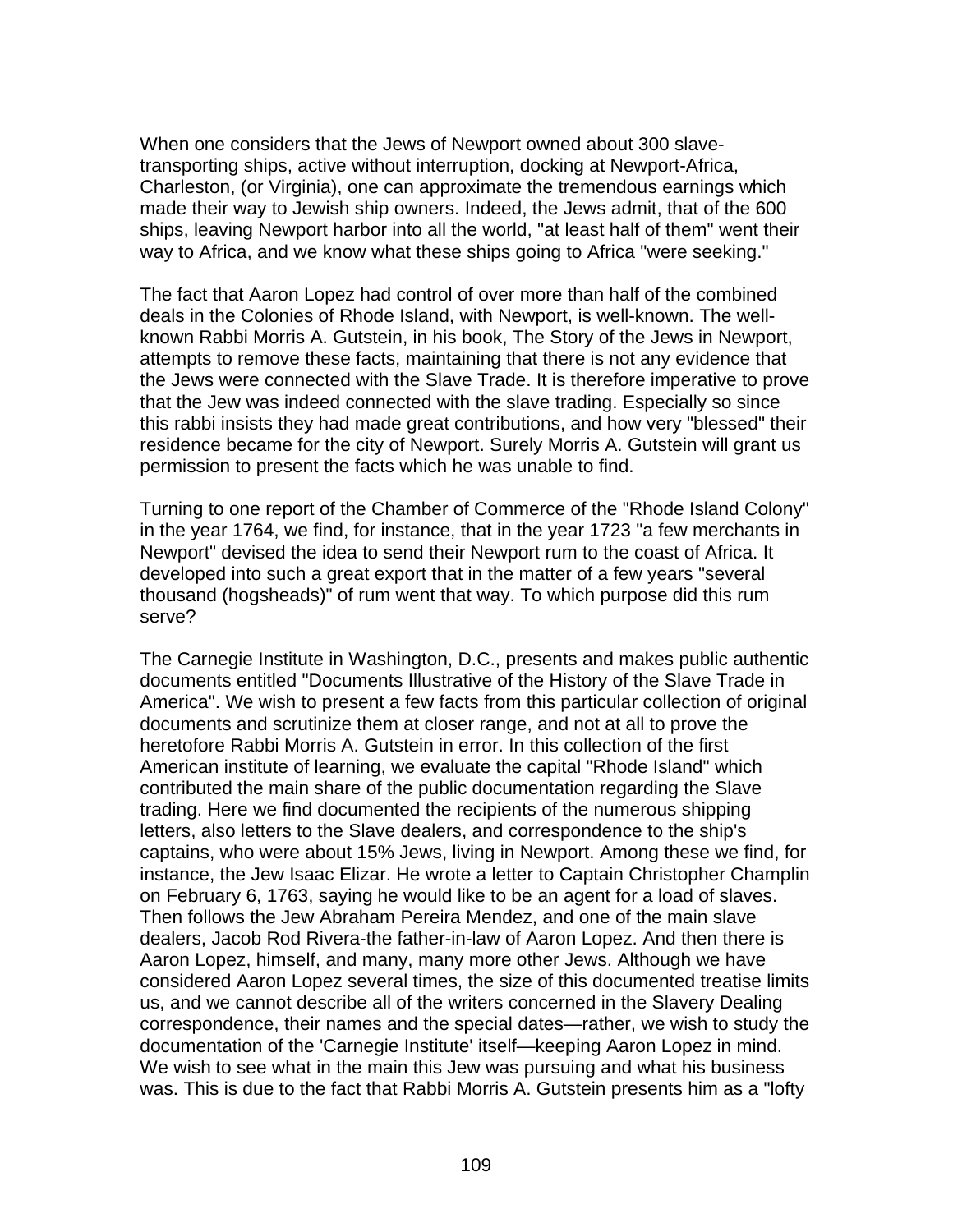and fine civilian of Newport" who was so generous and even "made contributions to welfare."

In a great number of published original unprejudiced writings in the Carnegie Institute, we find that Aaron Lopez pursued a tremendous commerce in rum with the African coast in exchange for slaves. These irrefutable facts are as follows:

•June 22, 1764, a letter by Captain William Stead to Aaron Lopez.

•July 22, 1765, a letter by Aaron Lopez to Captain Nathaniel Briggs.

•July 22, 1765, a letter to Captain Abraham All.

•February 4, 1766, a letter to Captain William Stead by Aaron Lopez.

•March 7, 1766, a letter by Captain William Stead to Aaron Lopez.

•February 20, 1766, a letter by Aaron Lopez to Captain William Stead.

•October 8, 1766, a letter by Captain William Stead to Aaron Lopez.

•February 9, 1767, a letter by Captain William Stead to Aaron Lopez.

Aside from that, there are similar statements out of letters by Aaron Lopez in the original, which he directed to the Captains Henry Cruger, David Mill, Henry White, Thomas Dolbeare, and William Moore. Indeed, one letter by Captain William Moore to Aaron Lopez & Company, is particularly revealing, and of special mention at this point. We wish to remark on the main contents of this letter in which Captain Moore writes: "I wish to advise you that your ship 'Ann' docked here night before last with 112 slaves, consisting of 35 men, 16 large youths, 21 small boys, 29 women, 2 grown girls, 9 small girls, and I assure you this is such a one rumcargo (rum in exchange for slaves) which I have not yet encountered, among the entire group there may be five to which one could take exception."

The date of the above letter was November 27, 1773. We have not yet concluded, because of lack of space, the excerpts and grateful compilations made available by the "Carnegie Institute."

On November 29, 1767, the Jew Abraham Pereira Mendez—who had been cheated by one of his kind—from Charleston, where he had journeyed to better control his Black cargo, wrote Aaron Lopez at Newport:

"These Negroes, which Captain Abraham All delivered to me, were in such poor condition due to the poor transportation, that I was forced to sell 8 boys and girls for a mere 27 (pounds), 2 other for 45 (pounds) and two women each for 35 (pounds)." (No doubt, English money)

Abraham Pereia Mendez was very angry and accused Aaron Lopez of "cheating" him. This letter delineates to us that this generous and fine citizen of Newport was insatiable in his greed for money. This is what caused the Rabbi Morris A. Gutstein to present this nobleman, Aaron Lopez, to pursue his objectionable methods. Negroes presented to him but a commodity.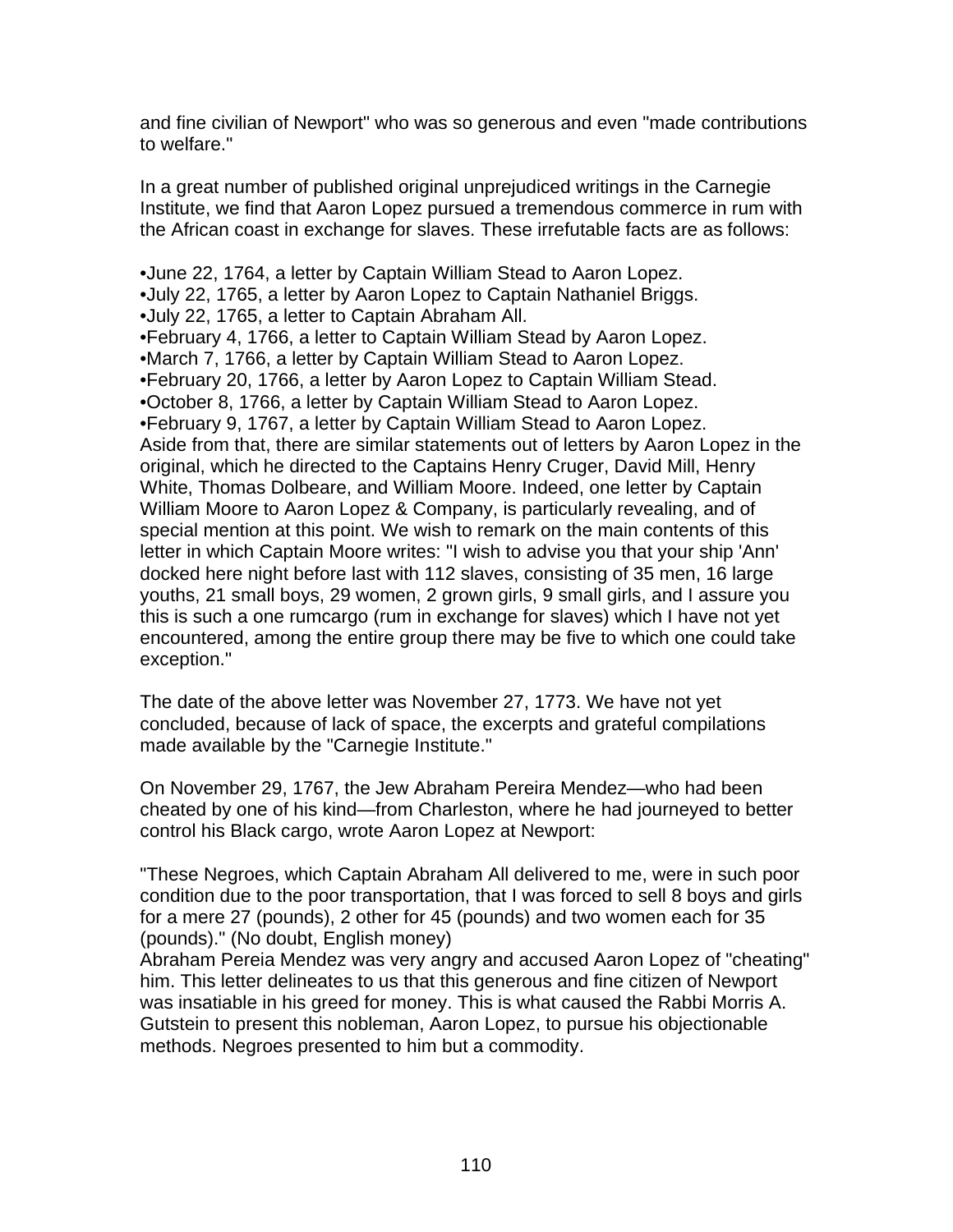In all of the letters which the "Carnegie Institute" published, it stresses the lack of human sympathy for the poor Negro slaves. This lack of feeling and compassion for the abused and pitiful Blacks at the hands of their Jewish dealers, can be read out of the diary of a captain who manned a ship owned by Aaron Lopez. The entrees concern a trip from the African Coast to Charleston. Moreover, they are authentic documents, published by the "Camegie Institute" in Washington, D.C., calling attention to an organization which had heretofore known little or nothing about; neither had they encountered further publicity in books or newspapers. Therefore, it is not to be wondered at that the facts of the leading share of American Jews in the slave trade could be pointed out as a monopoly, and unknown to the non-Jewish Americans, including the great masses of people all over the world. Others, however, acquainted with the facts, had good reason to remain painfully quiet.

The captain of another ship, the "Othello" among other things, makes the following entries in his diary:

- February 6th: One man drowned in the process of loading.
- March 18th: Two women went overboard because they had not been locked up.
- April 6th: One man dead with Flux. (No doubt an illness.)
- April 13th: One woman dead with Flux.
- May 7th: One man dead with Flux.
- •June 16th: One man dead by Kap Henry.
- •June 21st: One man dead by James Fluss.
- •July 5th: One woman dead with fever.
- •July 6th: One girl, sick for two months, died.

This vessel was on its way for five months. What terrible and unspeakable suffering was the lot of these millions of Blacks, who were torn with brutal force from their friendly African huts, jammed together, like animals below deck, and then sold with less concern than selling a head of cattle. Small wonder that ten of them died, being purchased for just a few dollars, and then sold for the sum of \$2,000.00.

Some Negroes managed, through insurrection, to gain control of one or another ship and turned it around, with full sails, toward their African home. The crew of one slave ship, "Three Friends" for instance, tortured their Black cargo in such a manner that the Negroes reciprocated in a bloody rebellion. They killed the captain and the entire crew and threw the dead overboard. They then sailed back to Africa where they had barely escaped their hard-won freedom.

A similar fate struck the slave ship "Amistad". Among the slaves was the son of an enemy tribal chief. Once the ship was under way, he schemed with his compatriots to attack the ship's crew. Following a bloody battle, they managed to capture the captain. The Negro prince forced him to turn back to Africa, then in the evening, under cover of darkness, he changed his course, zigzagged for months until he came close to the American coast, and encountered a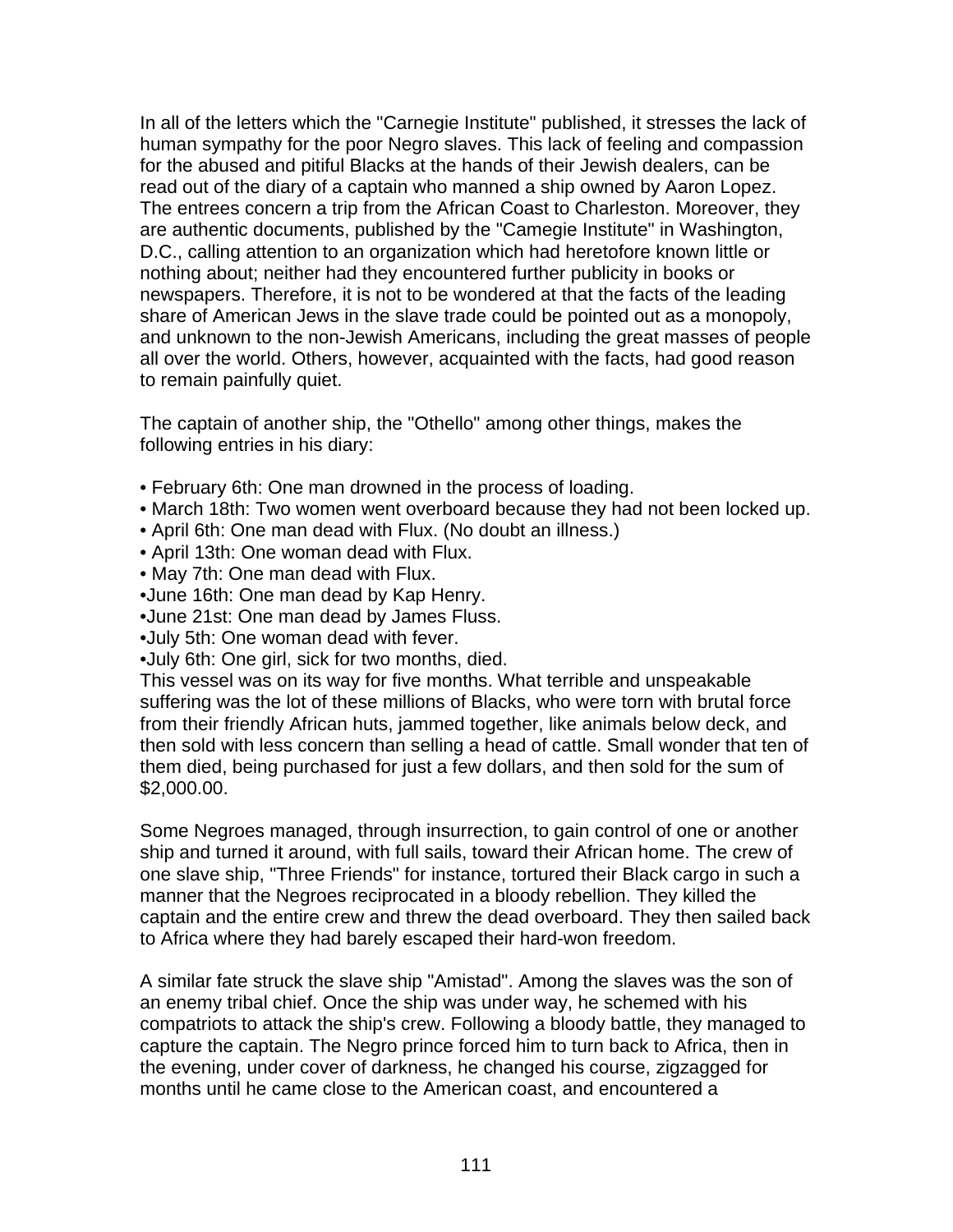government ship. This took place in the year 1839 when slave trading was already forbidden and illegal.

The Negro slaves were freed and the captain punished. These sea voyages were not without danger when they had Black cargo, which accounts for the fact that the Jews most always engaged non-Jewish captains.

The slave dealers preferred to remain in their offices and counted the fat winnings following each journey, such as Aaron Lopez, who left his heirs one of the largest fortunes in the New England era.

When reviewing the documented facts contained herein, it is important that one always remembers that it was a lucky captain who did not lose more than 9 out of 19 slaves on the return trip.

It is equally important to remember that these poor Black creatures had to lie in human excrement for the entire trip. Think of it! No wonder sickness and disease took such a high toll. Remember the figures: approximately one hundred ten million Black people were captured and removed from their homeland in Africa. Only ELEVEN MILLION of these Black slaves reached the Colonies alive.

And the Jews still talk about the Germans and Hitler and how six million Jews were exterminated during World War II. This is the greatest LIE ever perpetrated upon the people of the world-whereas the story of the poor Black slaves is documented. Documented with TRUTH. The evidence is still available for the people of the world to see.

The "Carnegie Institute of Technology" is located in Pittsburgh, Pennsylvania.

As this document is distributed, eventually reaching the hands of the Jew, the evidence will probably be removed and destroyed until finally all documentation is removed which is damaging to the Jew. The Jews have been engaged in this practice for centuries. Truth, however—truth which bears fact cannot remain covered or hidden forever—and more truths are being disclosed by those of us who intend to free America of these sons of the devil—the Jews.

The published documentation contained herein was obtained from the Carnegie Institute of Learning, presently known as "The Carnegie Institute of Technology."

The following is a partial of the slave ships owned by Jews:

•'Abigail' by Aaron Lopez.

- •Moses Levy and Jacob Franks.
- •'Crown' by Isaac Levy and Nathan Simpson.
- •'Nassau' by Moses Levy.
- •'Four Sisters' by Moses Levy.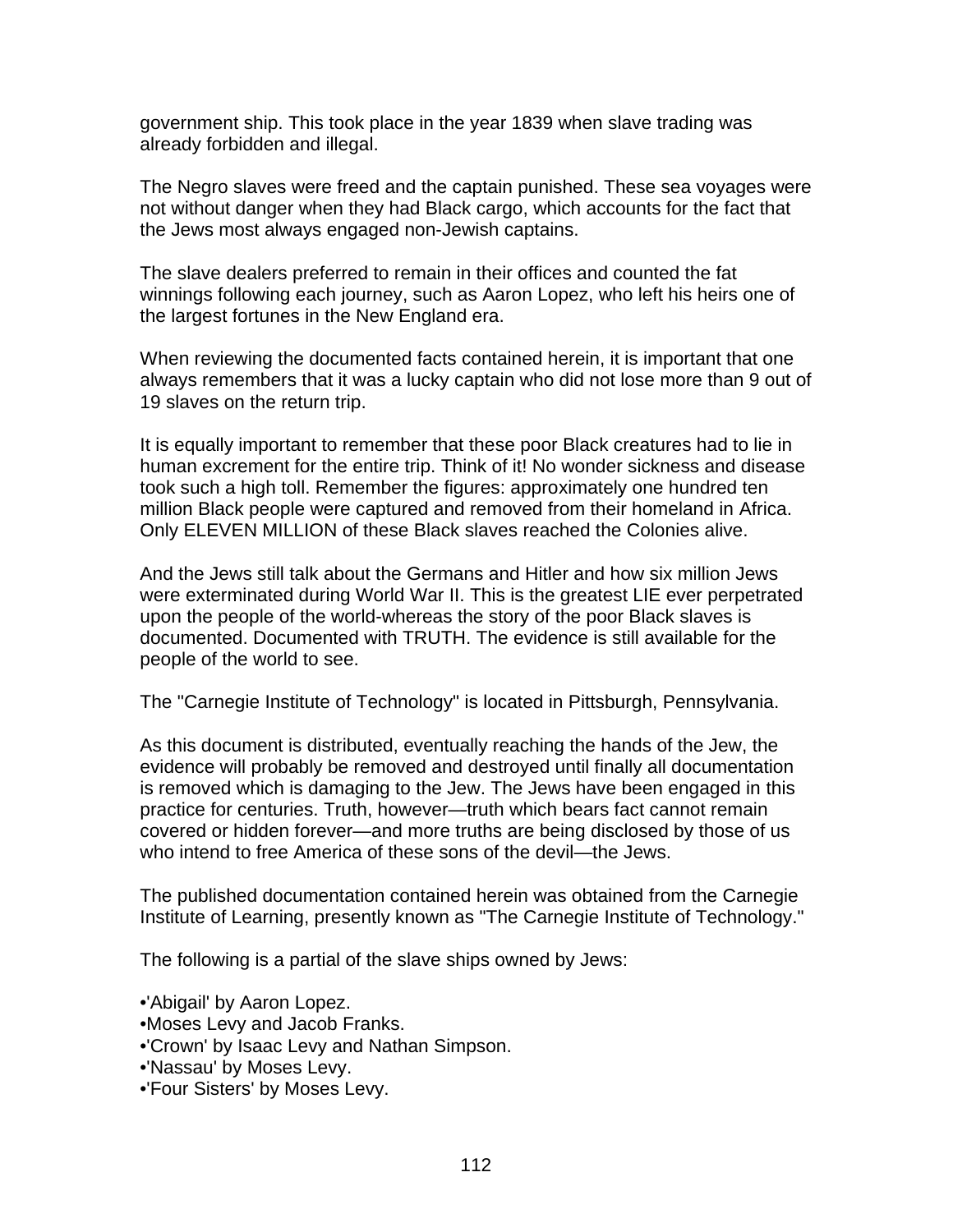•'Anne & Eliza' by Justus Bosch and John Abrams.

•'Prudent Betty' by Henry Cruger and Jacob Phoenix.

- •'Hester' by Mordecai and David Gomez.
- •'Elizabeth' by David and Mordecai Gomez.
- •'Antigua' by Nathan Marston and Abram Lyell.
- •'Betsy' by Wm. DeWoolf.
- •'PoUy' by James DeWoolf.
- •'White Horse' by Jan de Sweevts.
- •'Expedition' by John and Jacob Rosevelt.
- •'Charlotte' by Moses and Sam Levy and Jacob Franks.

•'Caracoa' by Moses and Sam Levy.

Slave-runners, also owned by Jews were the 'La Fortuna', the 'Hannah', the 'Sally', and the 'Venue'.

Some of the Jews of Newport and Charleston who were engaged in the distillery or slavery trade, or both, were: Isaac Gomez, Hayman Levy, Jacob Malhado, Naphtaly Myers, David Hart, Joseph Jacobs, Moses Ben Franks, Moses Gomez, Isaac Dias, Benjamin Levy, David Jeshuvum, Jacob Pinto, Jacob Turk, Daniel Gomez, James Lucana, Jan de Sweevts, Felix (cha-cha) de Souza (known as the 'Prince of Slavers' and second only to Aaron Lopez), Simeon Potter, Isaac Elizer, Jacob Rod, Jacol) Itodrigues Rivera, Haym Isaac Carregal, Abraham Touro, Moses Hays, Moses Lopez, Judah Touro, Abrtham Mendes and Abraham All.

Of some 600 ships leaving the port of Newport, more than 300 were engaged in the slave trade. A typical cargo of one ship, 'La Fortuna', was 217 slaves which cost about \$4,300 and sold for \$41,438.00.

Only about 10% of the slave ship captains were Jews, not wanting to subject themselves to the rigors of the 6-month journey. They preferred to stay at home and continue their distillery operations which continued to supply rum and whiskey to the Indians for many years at a very great profit.

## REFERENCES DOCUMENTATION

Elizabeth Donnan, 4 Vols. Documents Illustrative of the History of the Slave Trade to America, Washington, D.C., 1930-1935.

"Carnegie Institute of Technology," Pittsburgh, Pennsylvania.

Adventures of an African Slaver, by Malcolm Cowley, 1928. Published by Albert and Charles Bori, New York.

The Story of the Jews in Newport, by Rabbi Morris A. Gutstein.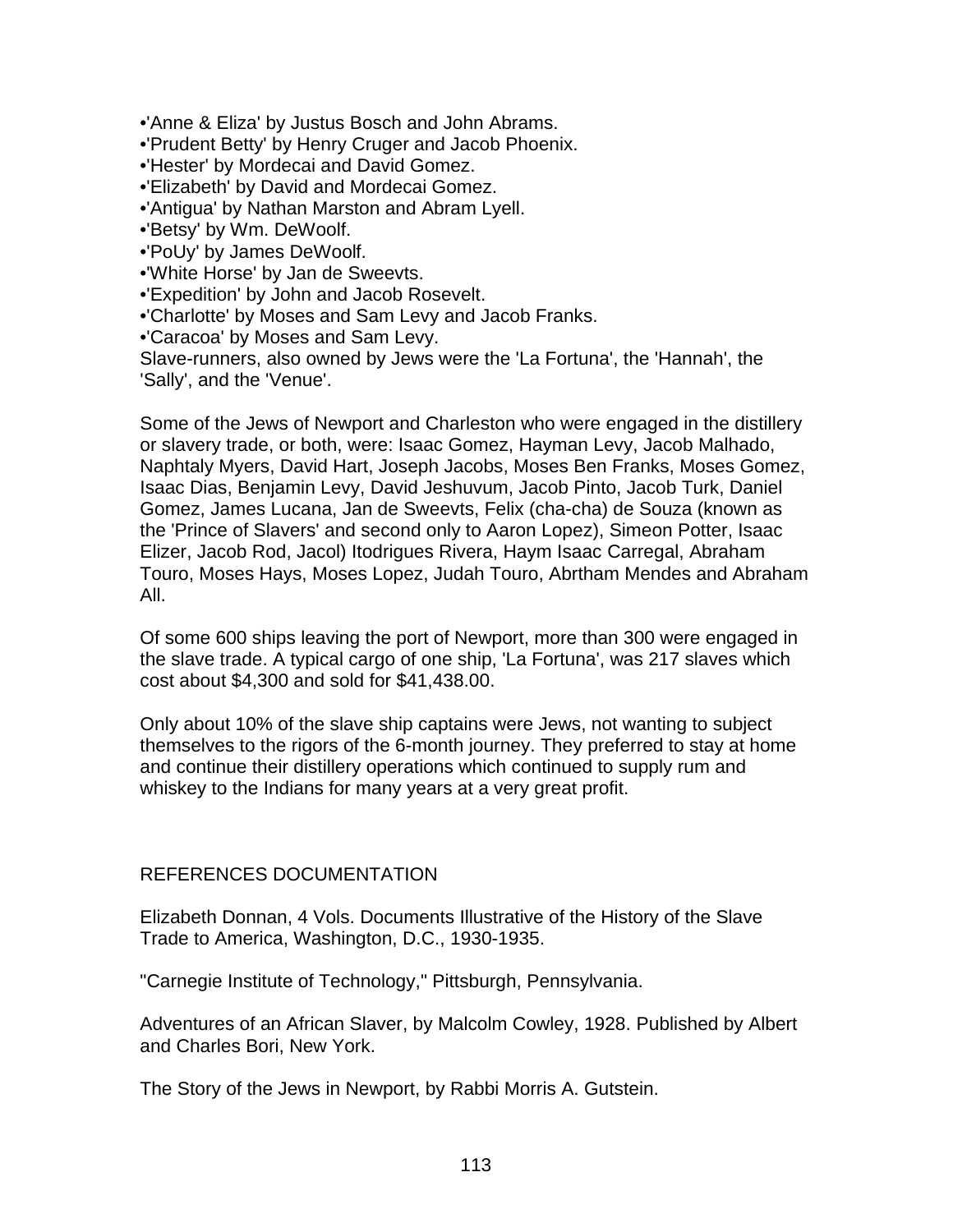The Jew Discovem America, by Cthmar Krainz.

The International Jew, by Henry Ford.

The Plot Against the Church, by Maurice Pinay.

Protocol for World Conquest, 1956, by The Central Conference of American Rabbis.

Behind Communism, by Frank L. Britton

We cannot undertake even this brief history of the modern Jew without taking note of a phenomenon which his confounded Gentile societies for twenty centuries. This is the ability of the Jewish people to collectively retain their identity despite centuries of exposure to Christian civilization. To any student of Judaism, or to the Jews themselves, this phenomenon is partly explained by the fact that Judaism is neither mainly a religion, nor mainly a raciai matter, nor yet is it simply a matter of nationality. Rather it is all three, it is a kind of trinity. Judaism is best described as a nationality built on the twin pillars of race and religion. All this is closely related to another aspect of Judaism, namely the persecution myth. Since first appearing in history, we find the Jews propagating the idea that they are an abused and persecuted people, and this idea is, and has always been, central in Jewish thinking. The myth of persecution is the adhesive and cement of Judaism: without it Jews would have long since ceased to exist, their racialreligious nationality notwithstanding.

It is a fact that the Jewish people have suffered numerous hardships in the course of their history, but this is true of other peoples too. The chief difference is that the Jews have kept score. We Must repeat—they have kept score—they have made a tradition of persecution.

A casual slaughter of thousands of Christians is remembered by no one in 50 years, but a disability visited upon a few Jews is preserved forever in Jewish histories. And they tell their woes not only to themselves, but to a sympathetic world as well.

End of original essay

--------------------------------------------------------------------------------

The following references are addes by the editor to facilitate your research.

1. Ref. The International Jew by Henry Ford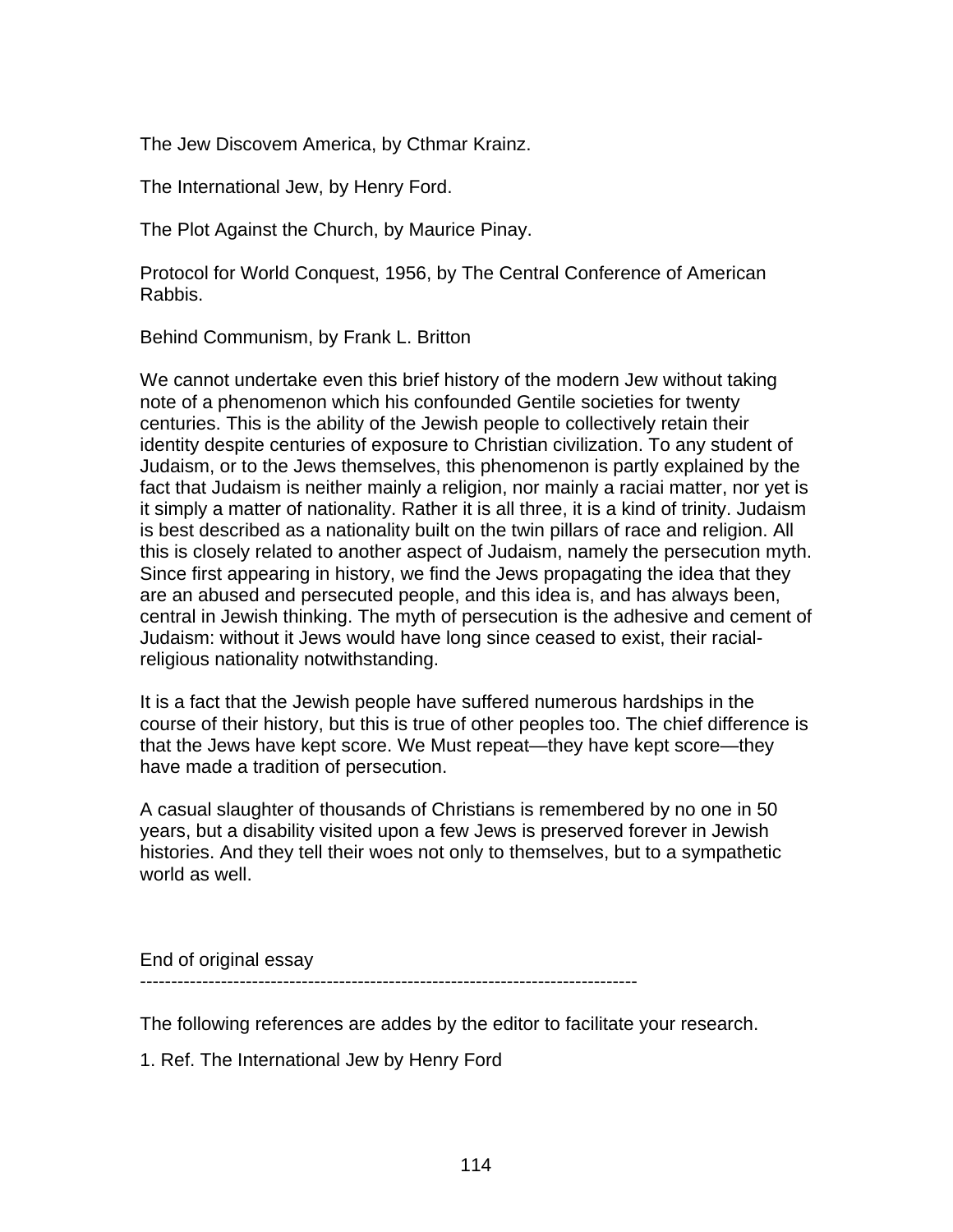2. Adventures of an African Slaver by Malcolm Cowley, 1928, p.11

3. Aaron Lopez and his family arrived in Newport around 1750 from New York via Lisbon, Portugal. Lopez arrived in the new world as a member of a "Marrano" family with the Christian name of "Don Duarte Lopez." Lopez immediately dropped his Christian name and took the Hebrew name of Aaron and submitted to ritual circumcision. Within twenty years, Lopez owned or had interests in over 80 sailing vessels. Lopez was also one of the original founders and contributors of Touro Synagogue and by the end of his life was recognized as one of the "Merchant Princes" of early America. His merchant trading interests included rum, molasses, dry goods, and African slaves.

4. Moses Levy and the Moses Seixas families both lived in one of Newport's large colonial mansions at 29 Touro Street. Seixas was a founding member of the nation's oldest Jewish Masonic Lodge (King David in Newport) and Grand Master of the Masonic Order of Rhode Island. Seixas was well known as the Cashier of the Bank of Rhode Island. President (Parnas) of Touro Synagogue at the time of the George Washington visit and letter to the congregation, Seixas also performed the Covenant of Circumcision (B'rith Milah). Prominent merchant and trader Moses Levy of New York and Newport was one of several Ashkenazi Jewish families in Newport at that time. Levy owned the Touro Street Mansion and willed the property to Moses Seixas in 1792.

5. "Sir: Permit the children of the stock of Abraham to approach you with the most cordial affection and esteem for your person and merit, and to join with our fellow-citizens in welcoming you to Newport. ...

Deprived as we hitherto have been of the invaluable rights of free citizens, we now-with a deep sense of gratitude to the Almighty Disposer of all events behold a government erected by the majesty of the people-a government which to bigotry gives no sanction, to persecution no assistance, but generously affording to all liberty of conscience and immunities of citizenship, deeming every one of whatever nation, tongue, or language, equal parts of the great governmental machine.

This so ample and extensive Federal Union, whose base is philanthropy, mutual confidence and public virtue, we cannot but acknowledge to be the work of the great God, who rules in the armies of the heavens and among the inhabitants of the earth, doing whatever seemeth to Him good.

For all the blessings of civil and religious liberty which we enjoy under an equal and benign administration, we desire to send up our thanks to the Ancient of days, the great Preserver of men, beseeching Him that the angels who conducted our forefathers through the wilderness into the promised land may graciously conduct you through all the difficulties and dangers of this mortal life; and when, like Joshua, full of days and full of honors, you are gathered to your